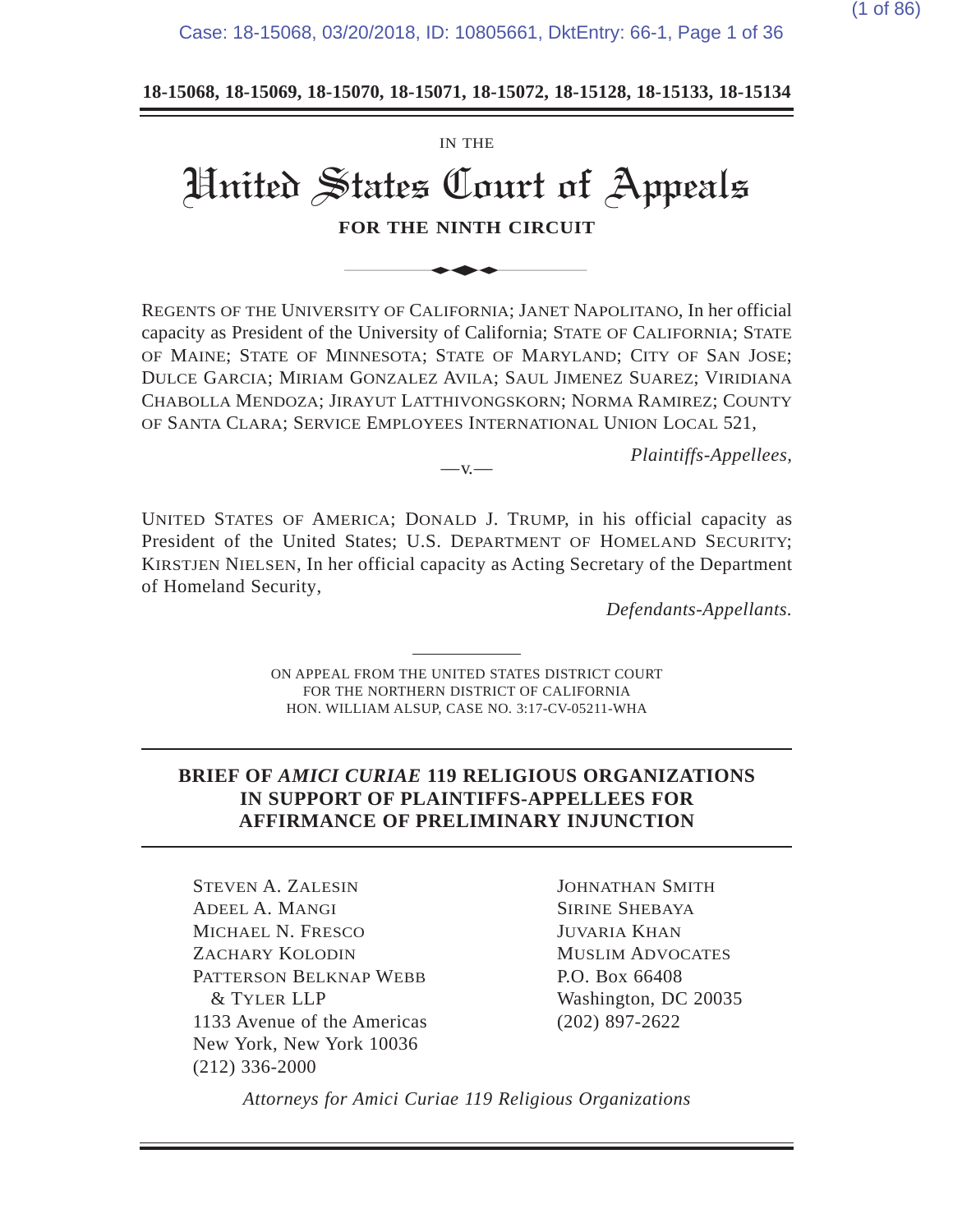# **RULE 26.1 CORPORATE DISCLOSURE STATEMENT**

Pursuant to Federal Rule of Appellate Procedure 26.1, *amici curiae* hereby certify that they have no parent corporations and that no publicly held company owns 10% or more of their stock.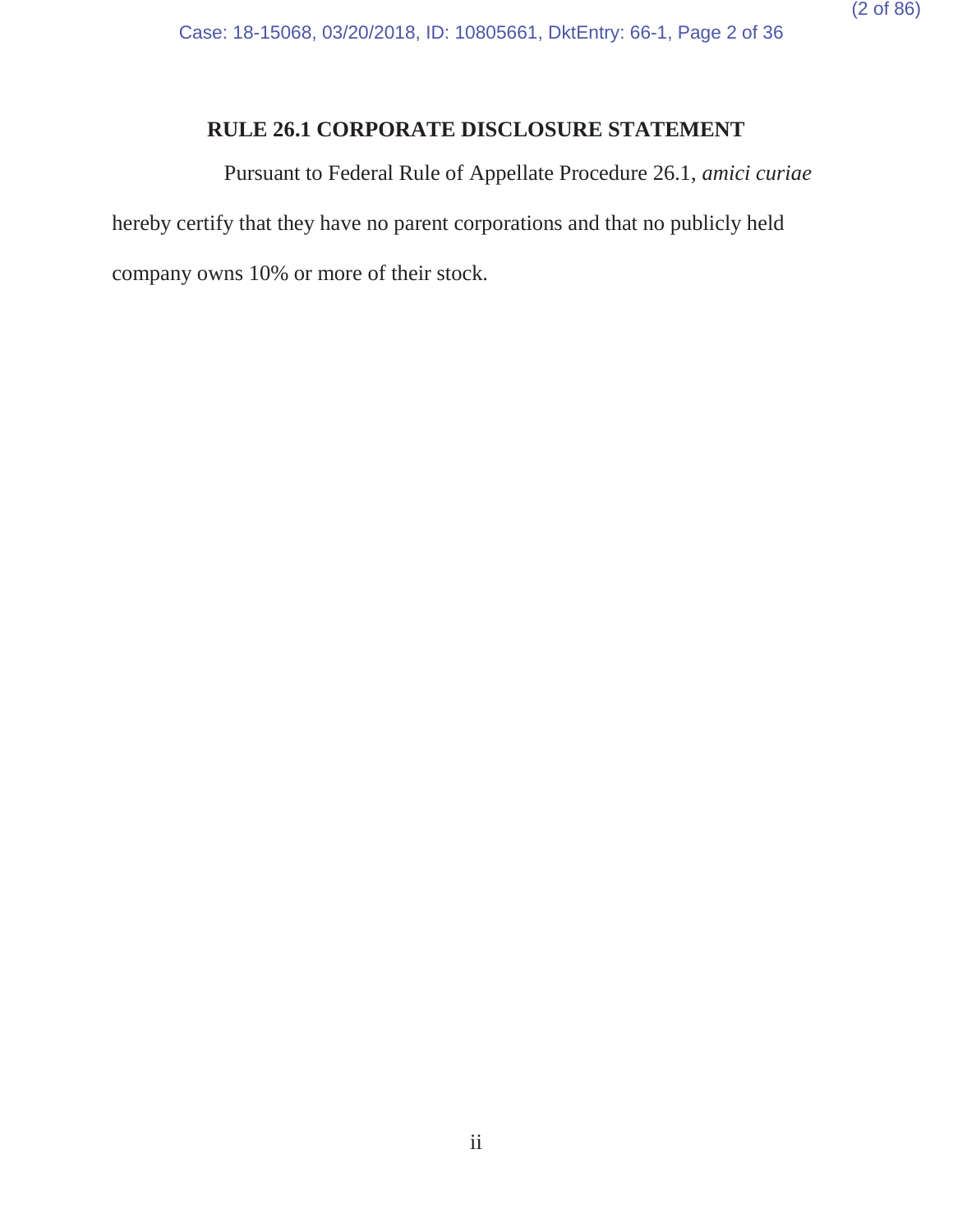# **TABLE OF CONTENTS**

| $\mathbf{I}$ . |             | RELIGIOUS ORGANIZATIONS SUPPORT DACA AS A JUST                                                                                                                                       |  |  |  |
|----------------|-------------|--------------------------------------------------------------------------------------------------------------------------------------------------------------------------------------|--|--|--|
| II.            |             | TERMINATION OF DACA WILL CAUSE AMICI, THEIR<br>CONGREGATIONS, AND THEIR COMMUNITIES<br><b>IRREPARABLE HARM AND POSES A GRAVE THREAT TO</b>                                           |  |  |  |
|                | A.          |                                                                                                                                                                                      |  |  |  |
|                | <b>B.</b>   | Impairment of Amici's Ability To Carry Out Their Missions 19                                                                                                                         |  |  |  |
|                | $C_{\cdot}$ | As Sensitive Locations for Immigration Enforcement Purposes,<br>Some Amici Will be Called Upon to Provide Sanctuary While<br>at the Same Time Risking Being Targeted for Immigration |  |  |  |
| Ш.             |             | THIS COURT SHOULD AFFIRM THE NATIONWIDE<br>INJUNCTION UNDER THE ADMINISTRATIVE PROCEDURE                                                                                             |  |  |  |
|                |             |                                                                                                                                                                                      |  |  |  |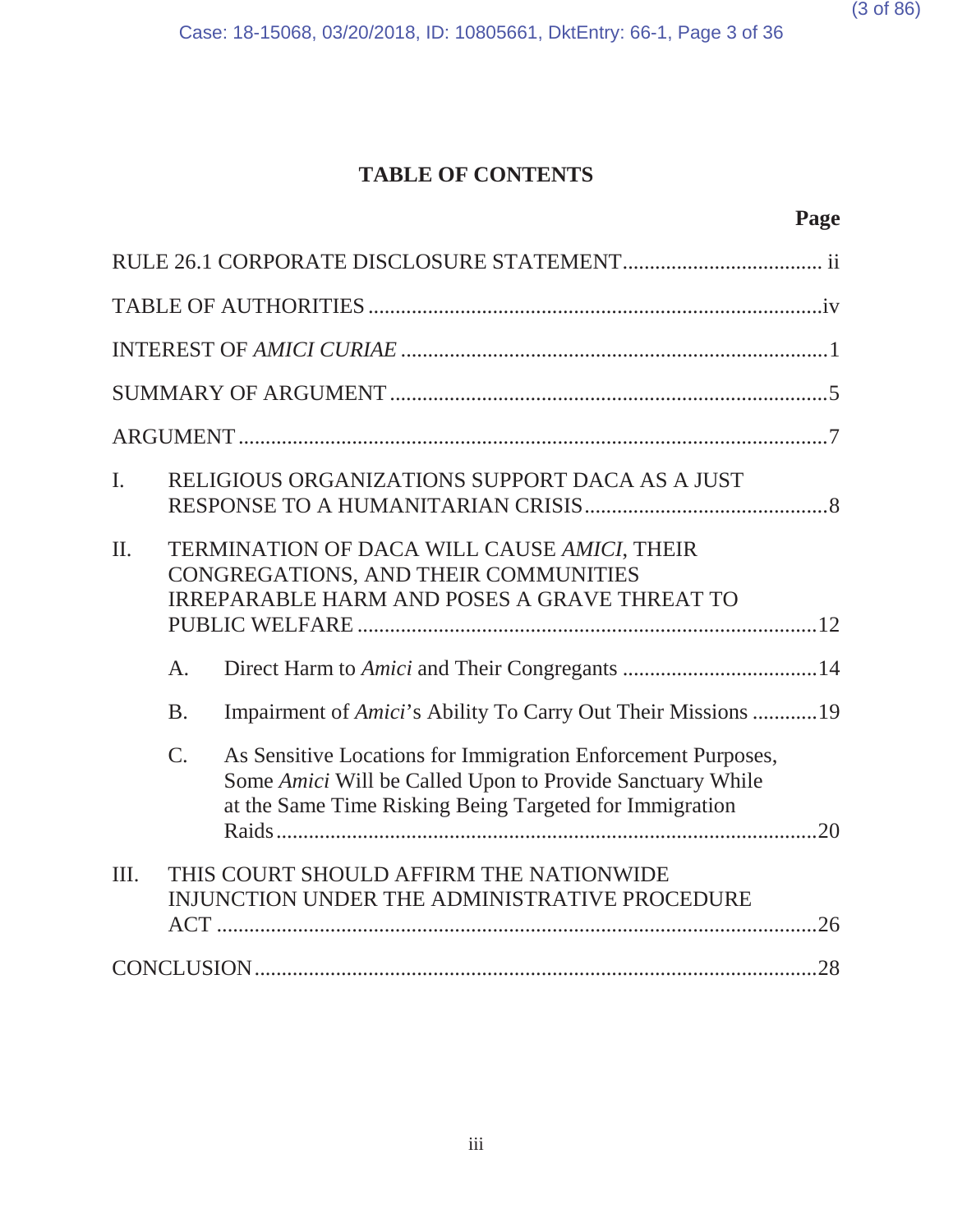# **TABLE OF AUTHORITIES**

# **Page(s)**

# **Cases**

| Georgia v. Penn. R.R. Co.,                       |  |
|--------------------------------------------------|--|
| Harmon v. Thornburgh,                            |  |
| Hawaii v. Trump,                                 |  |
| Kalaw v. Ferro,                                  |  |
| Lewis v. Casey,                                  |  |
| Cal. ex rel. Lockyer v. Safeway, Inc.,           |  |
| Lujan v. Nat'l Wildlife Fed'n.,                  |  |
| Nat'l Mining Ass'n v. U.S. Army Corps of Eng'rs, |  |
| Nunez v. Boldin,                                 |  |
| Valle Del Sol Inc. v. Whiting,                   |  |
| Winter v. NRDC, Inc.,                            |  |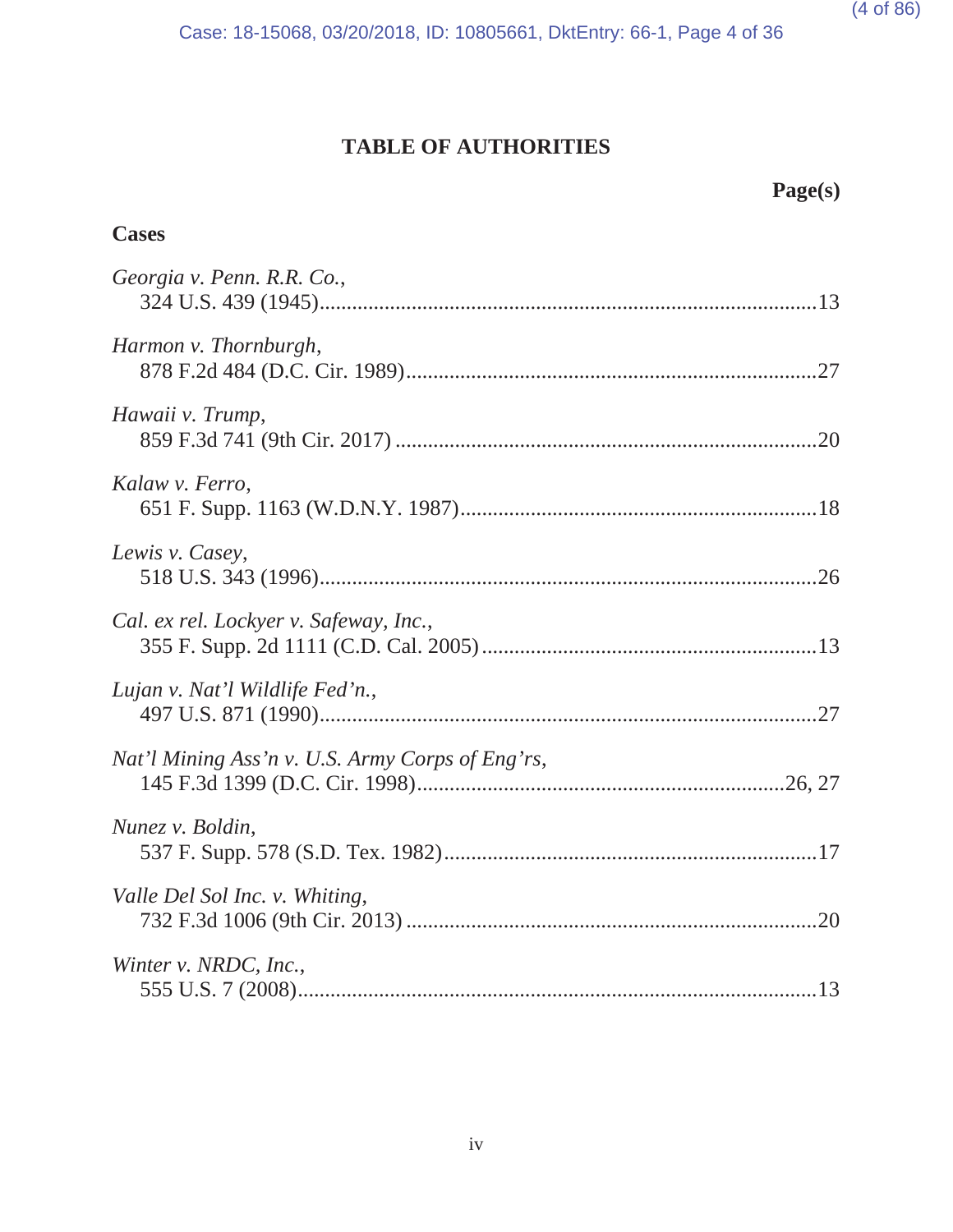# **Other Authorities**

| ABC-7 KVIA, Which places are considered 'sensitive locations'?,<br>http://www.kvia.com/crime/which-places-are-considered-sensitive-                                                                                                                                                                                           | 25 |
|-------------------------------------------------------------------------------------------------------------------------------------------------------------------------------------------------------------------------------------------------------------------------------------------------------------------------------|----|
| Alex Emmons, The Intercept, Targeting a Sanctuary: After ICE<br>Stakes Out a Church Homeless Shelter, Charities Worry<br>Immigrants Will Fear Getting Help,<br>https://theintercept.com/2017/02/27/after-ice-stakes-out-a-church-<br>homeless-shelter-charities-worry-immigrants-will-fear-getting-                           | 24 |
| CBS News, Undocumented immigrant, father of leukemia patient,<br>takes refuge in Phoenix church,<br>https://www.cbsnews.com/news/undocumented-immigrant-father-<br>of-leukemia-patient-takes-refuge-in-phoenix-church/ (Feb. 12,                                                                                              | 23 |
| Council on American-Islamic Relations, CAIR Condemns Trump's<br>Termination of DACA Program as 'Pandering to Anti-Immigrant<br><i>Extremists'</i> , https://www.cair.com/press-center/press-<br>releases/14582-cair-condemns-trump-s-termination-of-daca-<br>program-as-pandering-to-anti-immigrant-extremists.html (Sept. 5, |    |
| Julie Carey, NBC Washington, ICE Agents Arrest Men Leaving<br>Fairfax County Church Shelter,<br>https://www.nbcwashington.com/news/local/ICE-Agents-Arrest-<br>Men-Leaving-Alexandria-Church-Shelter-413889013.html (Feb.                                                                                                     | 23 |
| Memorandum from John Morton, Director, U.S. Immigration and<br>Customs Enforcement to Field Office Directors, Special Agents in<br>Charge, and Chief Counsel (Oct. 24, 2011),<br>https://www.ice.gov/doclib/ero-outreach/pdf/10029.2-policy.pdf21                                                                             |    |
| Odette Yousef, WBEZ 95.1 Chicago, Amid Deportation Push,<br>Suburban Church Grapples with Loss,<br>https://www.wbez.org/shows/wbez-news/amid-deportation-push-<br>suburban-church-grapples-with-loss/3d269fc3-04e7-4604-bae4-                                                                                                 | 24 |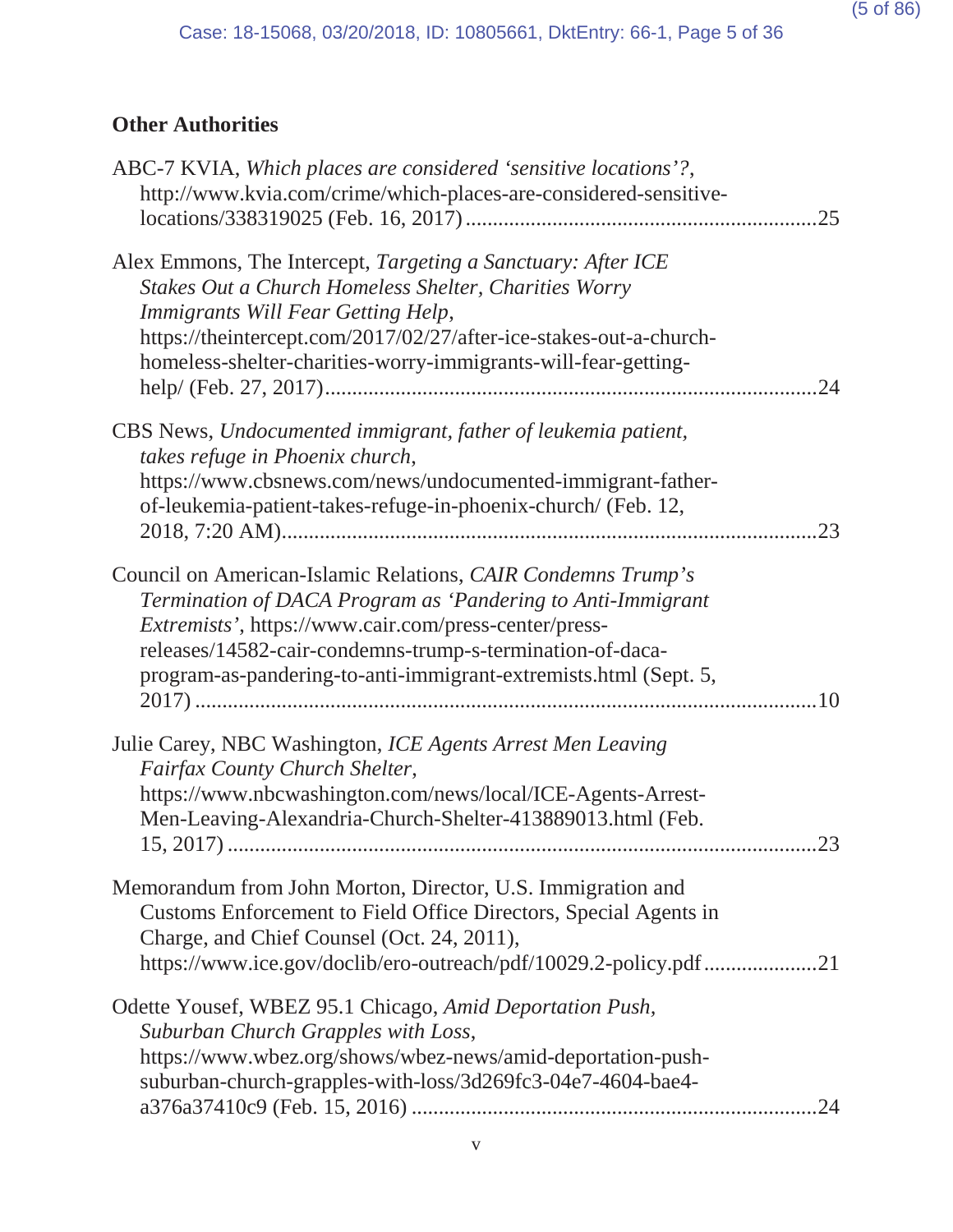| Qué Pasa Mi Gente, Arrestos de ICE cerca de escuela elemental de<br>mayoría hispana,                                                                                                                                                                                                 |
|--------------------------------------------------------------------------------------------------------------------------------------------------------------------------------------------------------------------------------------------------------------------------------------|
| https://charlotte.quepasanoticias.com/noticias/ciudad/local/arrestos<br>-de-ice-cerca-de-escuela-elemental-de-mayoria-hispana (Feb. 9,<br>24                                                                                                                                         |
| Religious Action Center of Reform Judaism, Reform Jewish<br>Movement Assails White House Targeting of Immigrant Youth,<br>https://rac.org/reform-jewish-movement-assails-white-house-                                                                                                |
| Sanctuary Movement, http://www.sanctuarynotdeportation.org/11                                                                                                                                                                                                                        |
| Tina Vasquez, Rewire, Have Trump's Mass Deportations Begun?<br>Immigration Arrests Reported Around the Country,<br>https://rewire.news/article/2017/02/10/trumps-mass-deportations-<br>begin-immigration-arrests-reported-around-country/ (Feb. 10,<br>.24                           |
| U.S. Dep't of Homeland Security, Statement by Secretary Jeh C.<br>Johnson on Southwest Border Security,<br>https://www.dhs.gov/news/2016/02/02/statement-secretary-jeh-c-                                                                                                            |
| U.S. Immigration and Customs Enforcement, FAQ on Sensitive<br>Locations and Courthouse Arrests: Does ICE's policy sensitive<br>locations policy remain in effect?,<br>.21                                                                                                            |
| United States Conference of Catholic Bishops, USCCB President,<br>Vice President and Committee Chairmen Denounce<br>Administration's Decision to End DACA and Strongly Urge<br>Congress to Find Legislative Solution,<br>http://www.usccb.org/news/2017/17-157.cfm (Sept. 5, 2017)10 |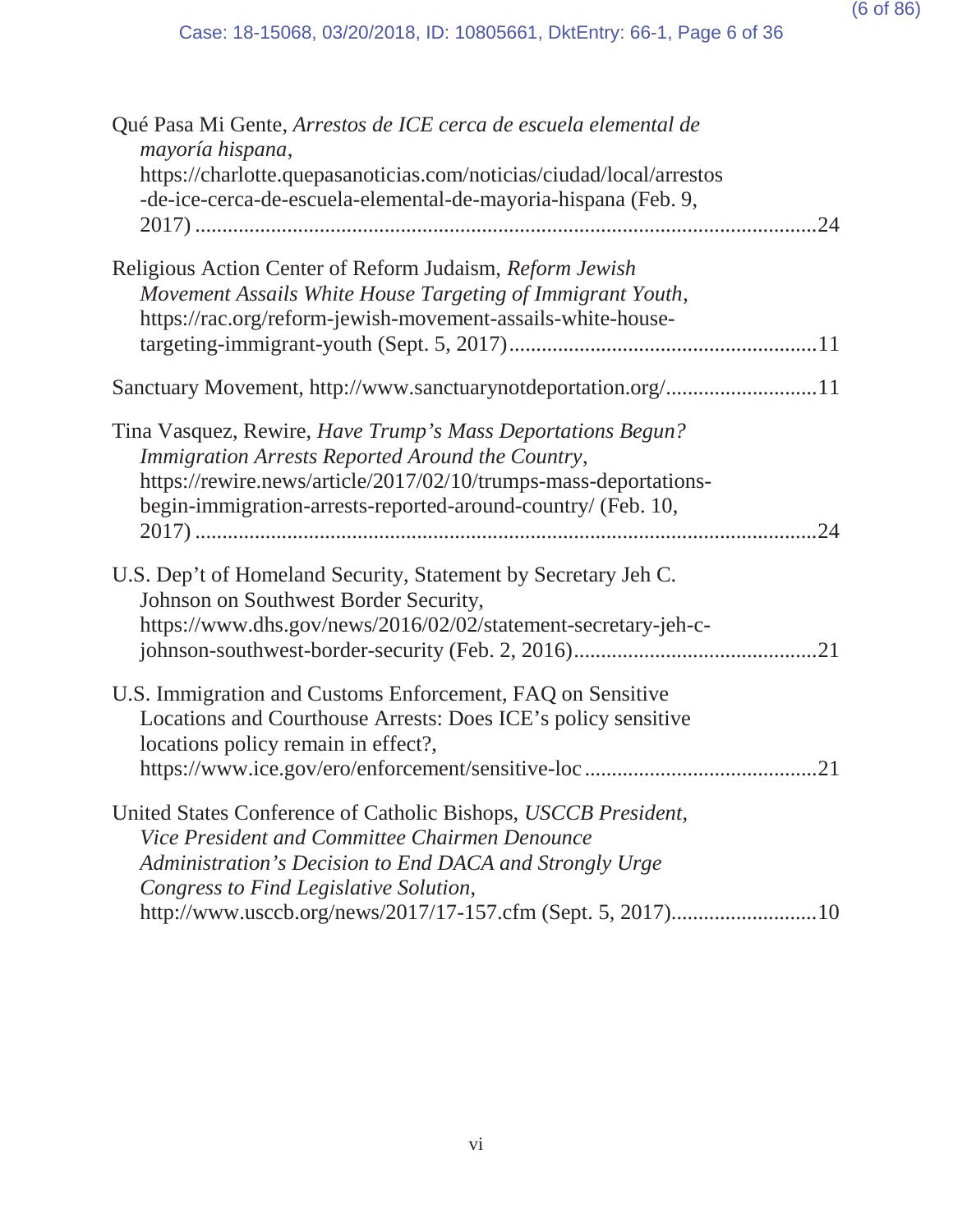# **INTEREST OF AMICI CURIAE<sup>1</sup>**

Led by the Muslim Bar Association of New York, *amici* are American religious or religiously-affiliated organizations who represent a wide array of faiths and denominations. *Amici* include congregations and houses of worship as well as professional, civil liberties, and immigrant rights groups who work with or represent faith communities ("Religious Organizations"). *Amici* have long supported Deferred Action for Childhood Arrivals ("DACA") as a compassionate and appropriate response to the humanitarian crisis posed by the hundreds of thousands of undocumented people brought to this country as children, before they could make choices of their own. *Amici* believe that the arbitrary rescission of DACA will indelibly harm the vitality of their spiritual communities, including by forcing committed members of their congregations and organizations to leave the country or return to the shadows. Indeed, certain *amici* have committed to providing sanctuary to those targeted for deportation. *Amici* are identified here by name, with a fuller description of their identities and interests attached to this memorandum at Appendix A.

<sup>1</sup> Pursuant to Federal Rule of Appellate Procedure 29(a)(4)(e), *amici* certify that this brief was not written in whole or in part by counsel for any party, and no person or entity other than *amici* and their counsel has made a monetary contribution to the preparation and submission of this brief. All parties have consented to the filing of this *amicus* brief. *See* Fed. R. App. 29(a)(2).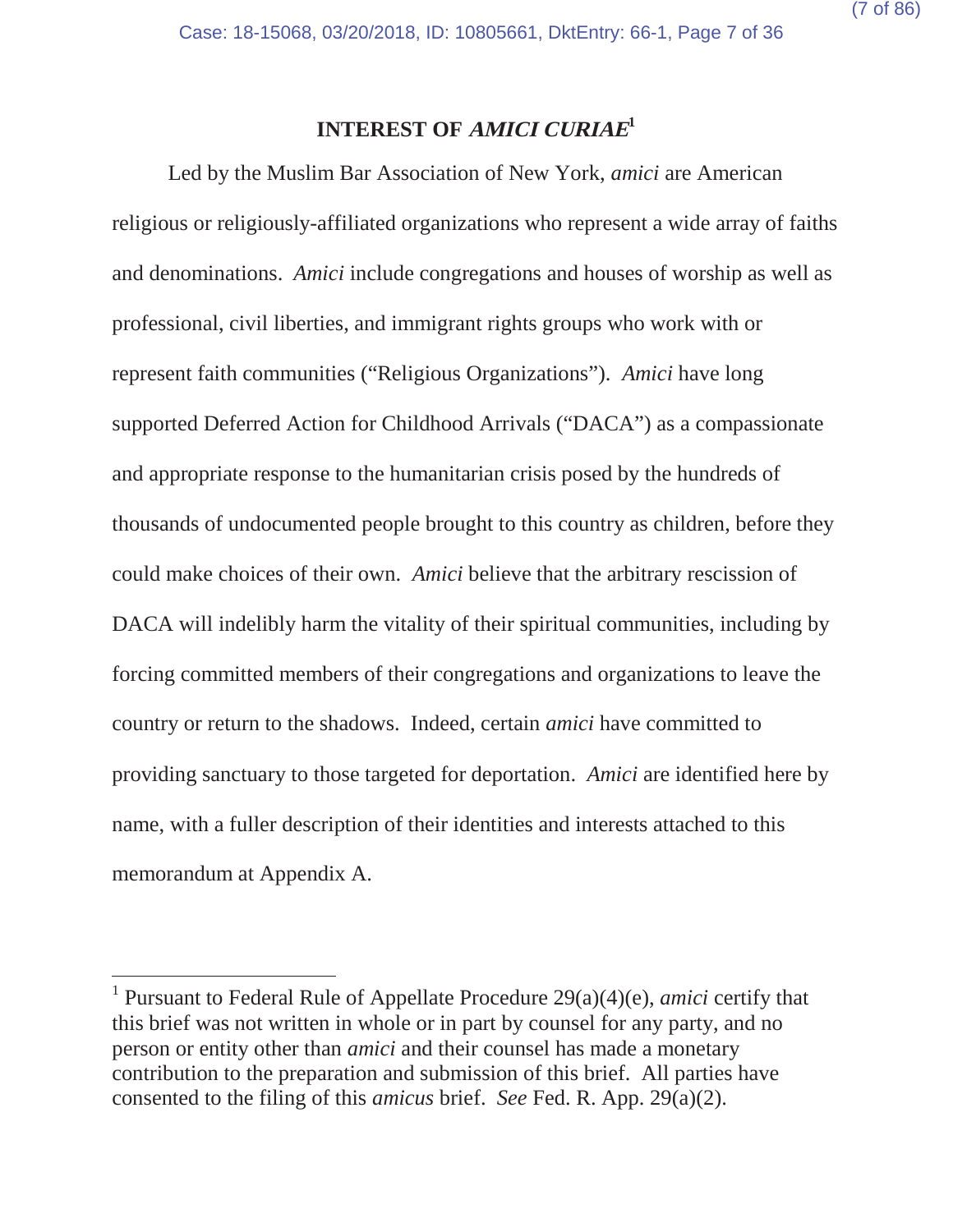*Amici* are: Albuquerque Insight Meditation Center; Albuquerque Mennonite Church; Albuquerque Monthly Meeting of the Religious Society of Friends (Quakers); The American Association of Jewish Lawyers and Jurists; American Baptist Churches of Metropolitan New York; American Friends Service Committee; Ansche Chesed, New York City; Arch Street United Methodist Church; Association of Muslim American Lawyers; Cabrini Immigrant Services of NYC; Campus Ministry of Roman Catholic Archdiocese of New York at Hostos and Bronx Community College of City University of New York; Capital Area Muslim Bar Association; Catholic Charities of the Diocese of Stockton; Catholic Charities Community Services of the Archdiocese of New York; Catholic Legal Immigrant Network, Inc.; Catholic Legal Services, Archdiocese of Miami, Inc.; Central Conference of American Rabbis; Central Pacific Conference of the United Church of Christ; Church Council of Greater Seattle; Church of Our Redeemer in Lexington, Massachusetts; Church of Our Saviour/La Iglesia de Nuestro Salvador (Cincinnati, Ohio); Congregation B'nai Israel of Sacramento; Congregation B'nai Jeshurun (New York City); Congregation Beit Simchat Torah; Congregation Beth Elohim (Brooklyn, NY); Congregation Shaarei Shamayim (Madison, Wisconsin); Council of Churches of the City of New York; Council on American-Islamic Relations – California Chapter; Council on American-Islamic Relations – Michigan Chapter; Council of American-Islamic Relations – New Jersey Chapter;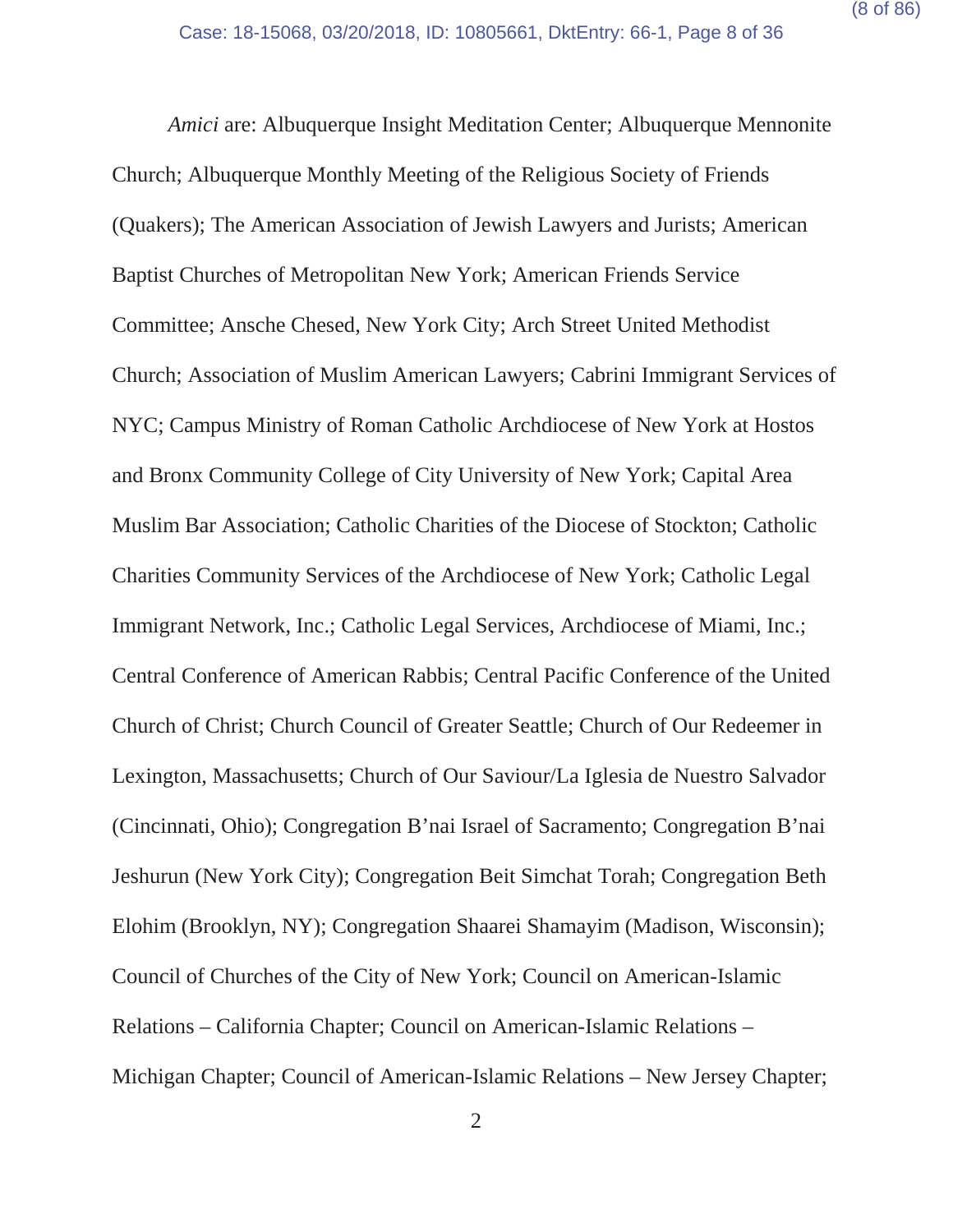Council of American-Islamic Relations – New York Chapter; Council on American-Islamic Relations – Oklahoma Chapter; Cuba Presbyterian Church (Presbyterian Church, USA), Cuba, New Mexico; Daughters of Charity of St. Vincent de Paul; Degrees of Change; DMV Sanctuary Congregation Network; Dominican Development Center; East End Temple (New York City); El Paso Monthly Meeting of the Religious Society of Friends; Emgage; Episcopal City Mission; Episcopal Dioceses of Massachusetts; Episcopal Diocese of New York; Episcopal Dioceses of Western Massachusetts; Episcopal Society of Christ Church/The Christ Church Cathedral, Cincinnati, Ohio; Faith Action Network; First Congregational United Church of Christ (Albuquerque, New Mexico); First Presbyterian Church of Taos, New Mexico; First Unitarian Congregational Society in Brooklyn; First United Presbyterian Church of Las Vegas, New Mexico; Franciscan Friars of the Province of St. Barbara; Global Justice Institute; Hawaii Conference of the United Church of Christ; Hispanic Apostolate of the Catholic Diocese of Baton Rouge; Hispanic Connection of Southern Indiana; Hyattsville Mennonite Church; ICNA Council for Social Justice; Interfaith Alliance of Iowa; Iowa Conference of the United Church of Christ; Islamic Circle of North America; Islamic Society of Basking Ridge; Islamic Society of Central Jersey; Lab/Shul; Leadership Conference of Women Religious; Legal Advocacy Project of Unitarian Universalist FaithAction of New Jersey; Living Interfaith Church of Lynnwood,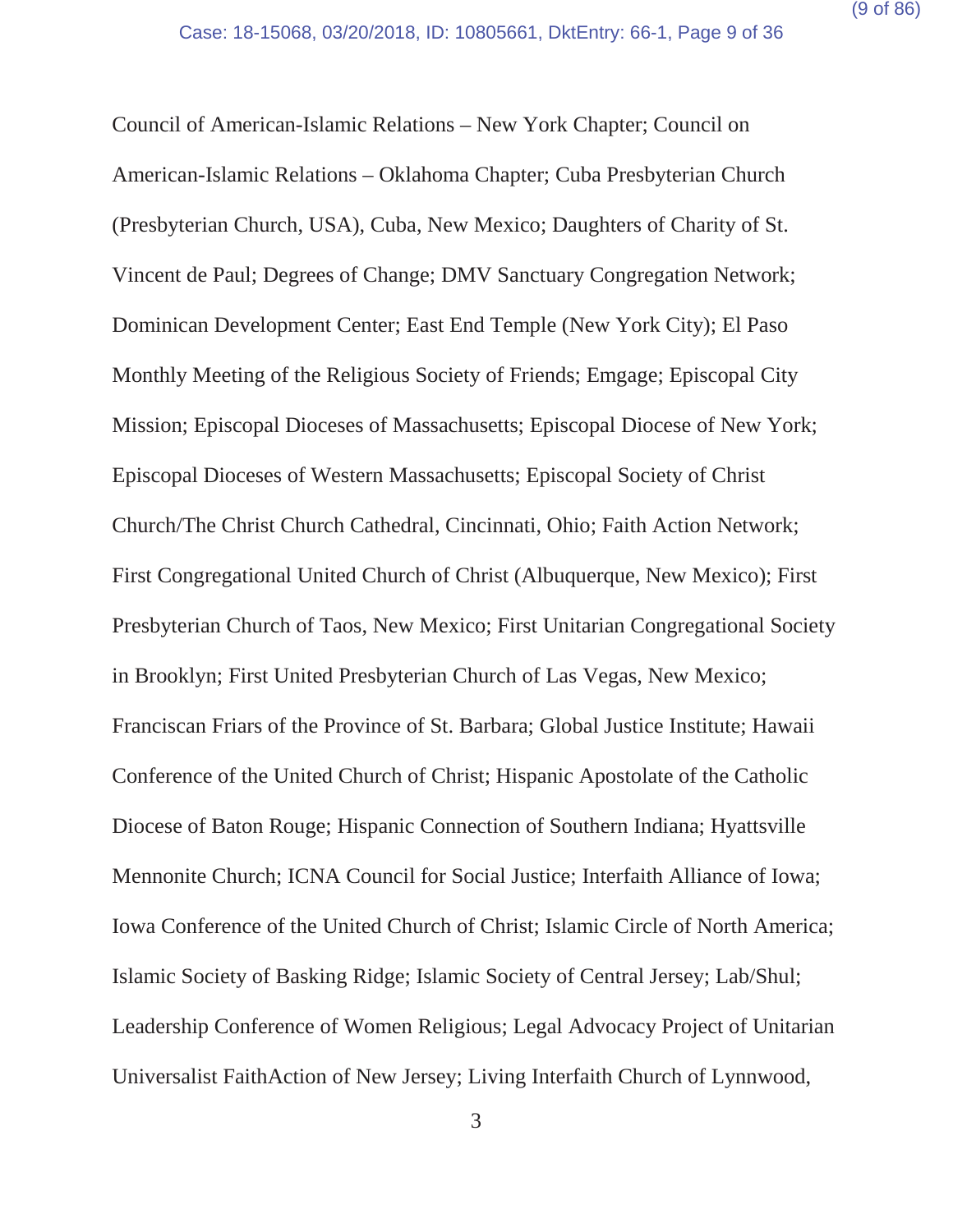WA; Lutheran Social Services of New York (LSSNY); Maryknoll Office for Global Concerns; Metropolitan New York Synod of the Evangelical Lutheran Church in America; Muslim Advocates; Muslim Bar Association of New York; Muslim Public Affairs Council; Muslim Urban Professionals (Muppies); Muslims for Peace, Inc.; Muslims for Progressive Values; National Council of Jewish Women; NETWORK Lobby for Catholic Social Justice; New Jersey Interfaith Coalition; New Mexico Conference of Churches; New Mexico Faith Coalition for Immigrant Justice; New Sanctuary Coalition; New Sanctuary CT; New York Board of Rabbis; New York Conference United Church of Christ; Northern California Nevada Conference of the United Church of Christ; Oregon Interfaith Movement for Immigrant Justice; Pacific Northwest Conference of the United Church of Christ; Presbyterian Church (U.S.A.); Presbytery of the Pacific; Presentation Sisters at Caminando Juntos; Province of St. Mary of the Capuchin Order; Queens Federation of Churches; Religious Institute; Romemu; Santa Fe Monthly Meeting of the Religious Society of Friends (Quakers); Sikh Coalition; Society for the Advancement of Judaism; Southern California Nevada Conference of the United Church of Christ; Southwest Conference of the United Church of Christ; St. Andrew Presbyterian Church in Albuquerque, New Mexico; St. Francis Community Services / Catholic Legal Assistance Ministry; St. Luke's Episcopal Church in Long Beach; St. Stephen's Episcopal Church in Boston; St. Thomas of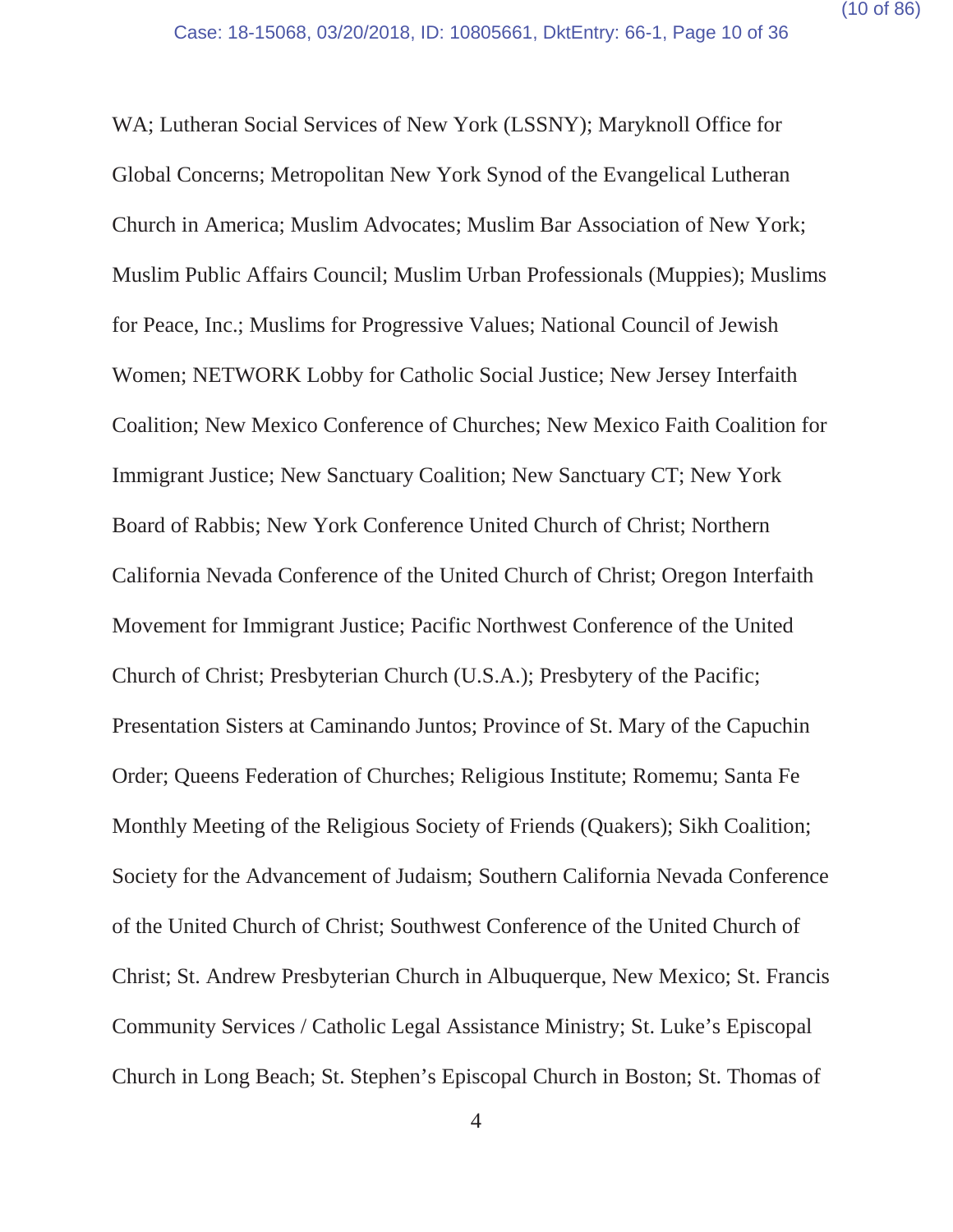Canterbury Episcopal Church (Albuquerque, NM); Stephen Wise Free Synagogue; T'ruah: The Rabbinic Call for Human Rights; Temple Israel of Hollywood (CA); Temple Israel of the City of New York; Temple Sinai (Washington, DC); Town and Village Synagogue, New York, New York; Trinity Church Wall Street; Union for Reform Judaism, including Reform Jewish Voice of New York State; Unitarian Universalist Mass Action Network; United Methodist Women; University Christian Ministry at Northwestern University; Visitation BVM Church in Philadelphia, Pennsylvania; West End Synagogue (New York City); Westminster Presbyterian Church of Santa Fe; and Women of Reform Judaism.

#### **SUMMARY OF ARGUMENT**

Since DACA's inception in 2012, American religious communities of many faiths have supported the program as a just and compassionate response to a moral and humanitarian crisis. The children and young adults eligible for and currently receiving the benefits of DACA status (often referred to as "Dreamers") were, in most cases, brought to this country as children by their parents. They have lived most of their lives in the United States, typically with no memory of any other home. Only young people who have pursued education or served in our military, and have no significant criminal record, are eligible for DACA status. Yet they now face deportation to often dangerous and unfamiliar places, or a life in the undocumented shadows.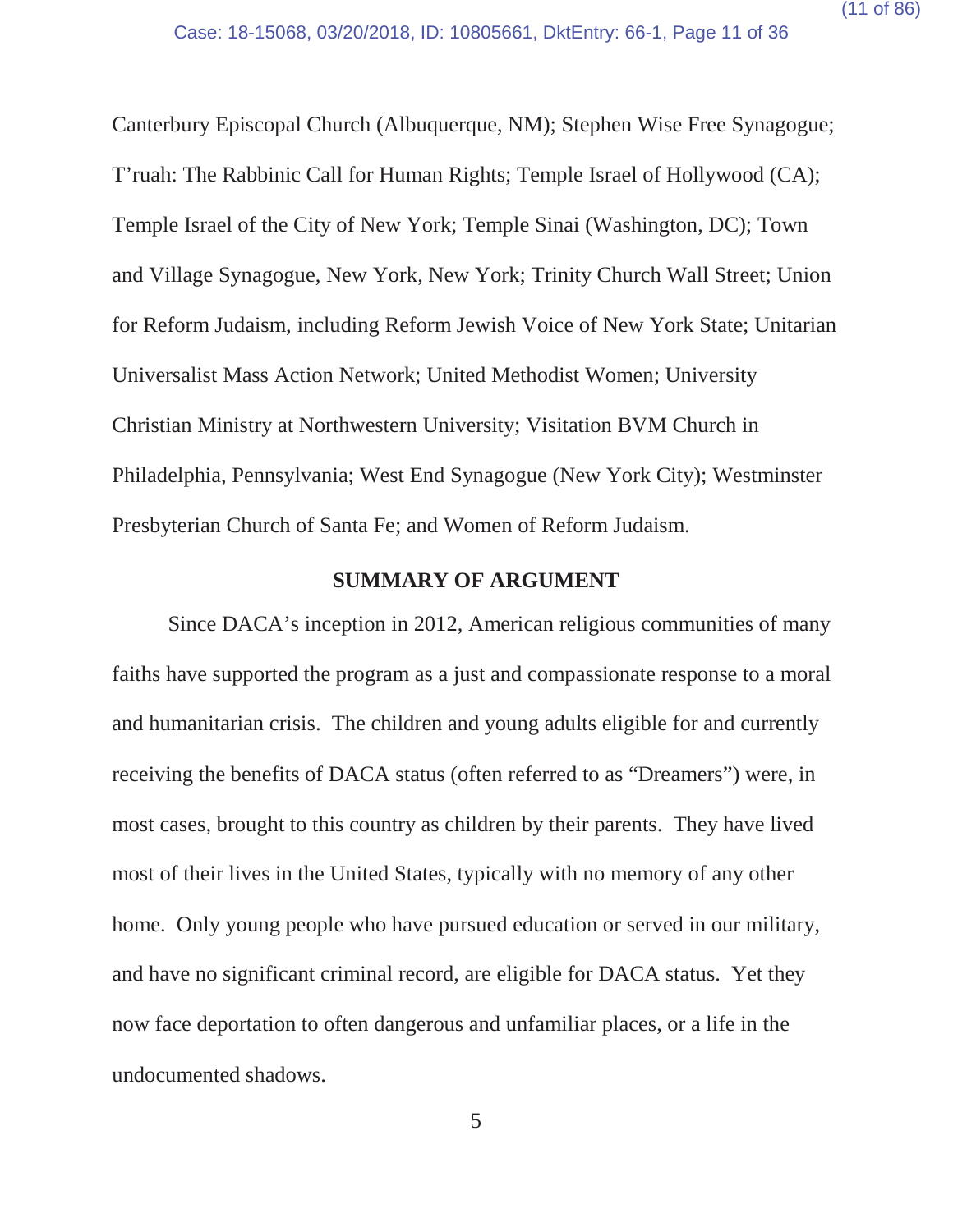*Amici* believe, on the basis of faith and morality, that these children and young adults must be protected. *Amici* therefore offer this brief in support of Plaintiffs-Appellees in order to address how, in their view, the Government's proposed termination of DACA (the "Termination Memo") would cause irreparable harm and constitute a severe detriment to the public. *Amici* have firsthand knowledge of the valuable contributions to faith and community made by DACA recipients and understand all too well the harm that the termination of DACA would cause. For example, ending DACA would put Nancy, an Associate Rector at *amicus* St. Luke's Episcopal Church in Long Beach, California, who came to the United States from Mexico at age seven, at risk of deportation. *Amici* detail the stories of Nancy and others like her in Section II(A) below to provide the Court with a sample of the lives that are at risk of being upended. *Amici* also know, because of their religious and charitable work in Latin America and other regions, the challenges and dangers these young people face if they are deported.

*Amici* also have a direct stake in these issues beyond their religious concerns and the protection of their congregants. *First*, *amici* stand to lose the substantial benefits they currently enjoy as a result of the varied contributions that DACA recipients make to their congregations and institutions.

*Second*, if the Termination Memo is carried out and DACA recipients and DACA-eligible individuals are forced into hiding, *amici* will suffer an impairment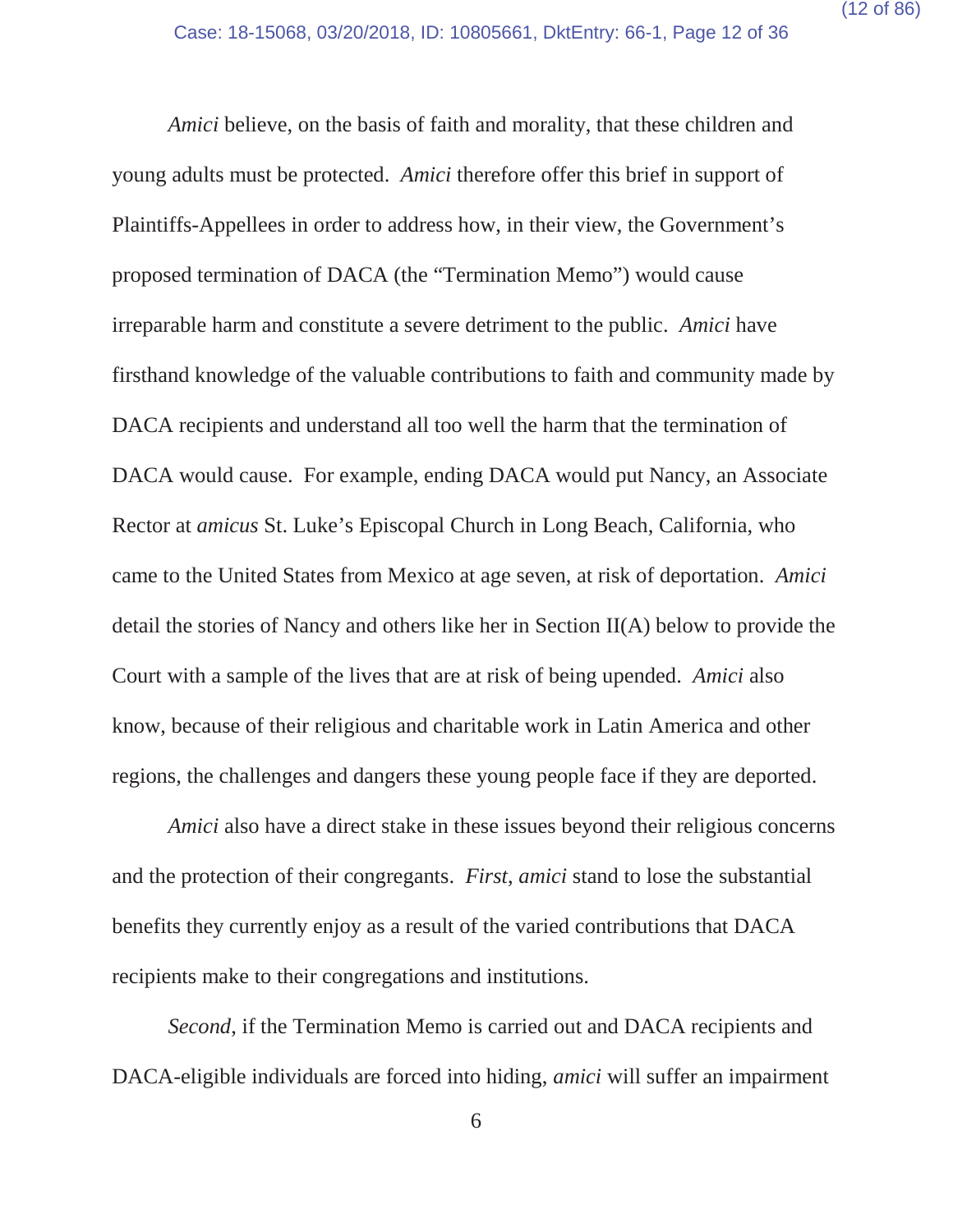of their ability to carry out their core mission to provide spiritual guidance and general assistance to people of all backgrounds and faiths.

*Third*, many *amici* have and will continue to offer sanctuary to those facing deportation. *Amici*'s churches, mosques, and synagogues are ostensibly designated by U.S. Immigration and Customs Enforcement ("ICE") as sensitive locations to be avoided by enforcement officials, but ICE has shown a growing willingness to target and exploit, rather than avoid, sensitive locations. *Amici* will be on the front line of this conflict if DACA is rescinded: honoring their convictions to protect DACA recipients will risk ICE raids on or around their houses of worship.

For the reasons set forth herein and in Plaintiffs-Appellees' and other *amici*'s briefs, *amici* urge the Court to affirm the district court's grant of provisional relief enjoining the Termination Memo in its entirety. This is the appropriate remedy pursuant to the Administrative Procedure Act, as described in Section III below, and is necessary to prevent irreparable harm.

#### **ARGUMENT**

The district court enjoined the Government from proceeding with its planned termination of DACA, finding that plaintiffs demonstrated (1) a likelihood of success on the merits of their claims under the Administrative Procedure Act, (2) irreparable harm, and (3) that the balance of equities and the public interest favored injunctive relief. (*See* Dkt. 48 in Case No. 3:17-cv-05813-WHA). *Amici* endorse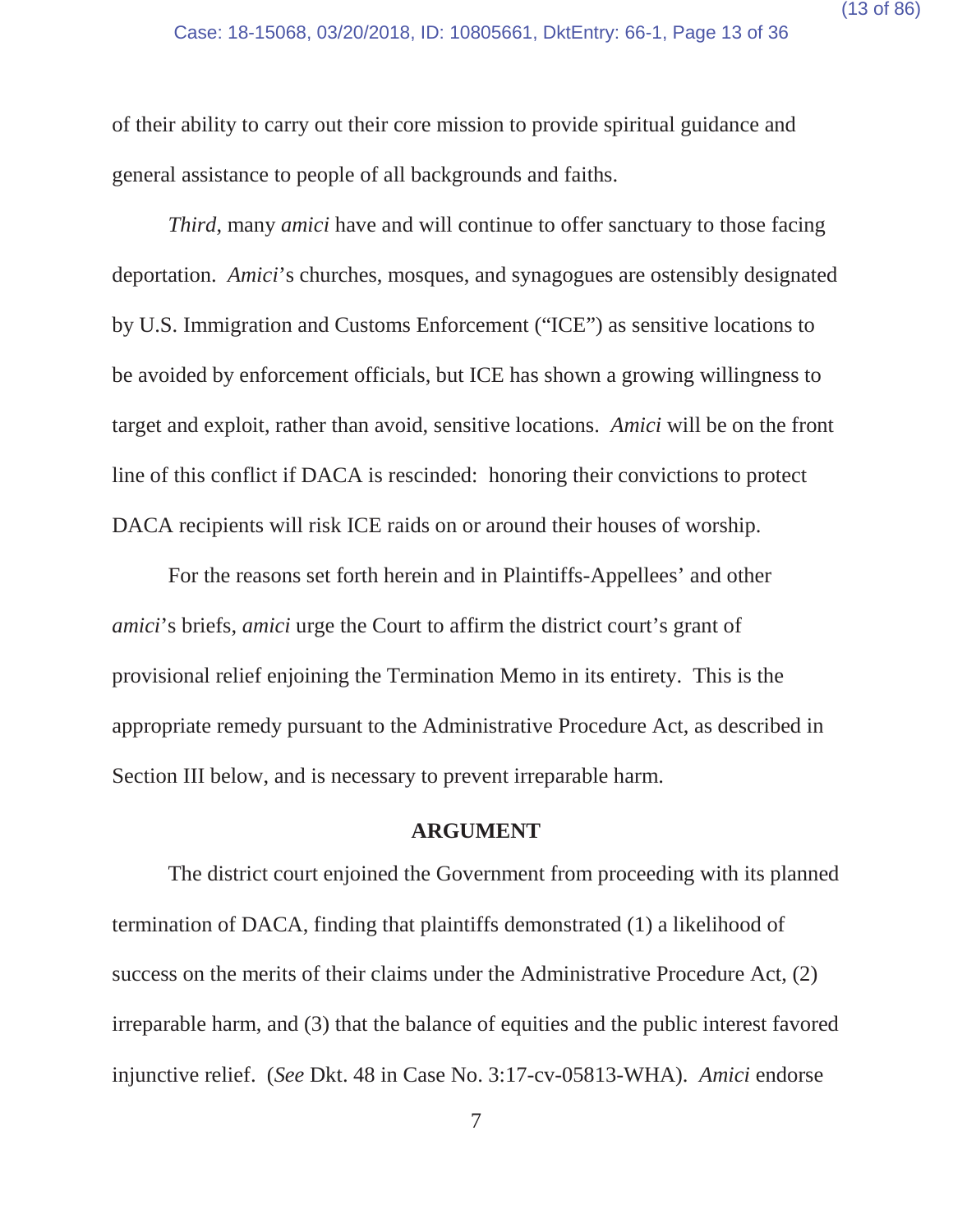the district court's holding and the arguments set forth by Plaintiffs-Appellees, and submit this brief to further illustrate the irreparable harm that implementation of the Termination Memo would cause. *Amici* also endorse the parameters of the relief ordered by the district court, and urge this court to affirm the nation-wide injunction.

#### **I. RELIGIOUS ORGANIZATIONS SUPPORT DACA AS A JUST RESPONSE TO A HUMANITARIAN CRISIS**

*Amici* object to the Government's arbitrary and ill-reasoned decision to rescind DACA on moral, spiritual, and religious grounds. Although they represent different faiths and denominations, *amici* are in unequivocal agreement that DACA is a force for good in our society that should be protected. As *amicus* Catholic Charities Community Services of the Archdiocese of New York explains, "DACA is an important first step to acknowledging and growing the human and social contributions and needs of young immigrants and of our own communities." Those who are eligible for DACA or who already benefit from it "were brought to the United States" by their parents, "now have established roots, have built families, have contributed to their communities of faith, work, and family," and

<sup>2</sup> Quotes from *amici* herein are drawn from interviews conducted by counsel in November and December 2017 to provide the Court with a fuller understanding of how DACA has impacted American religious communities.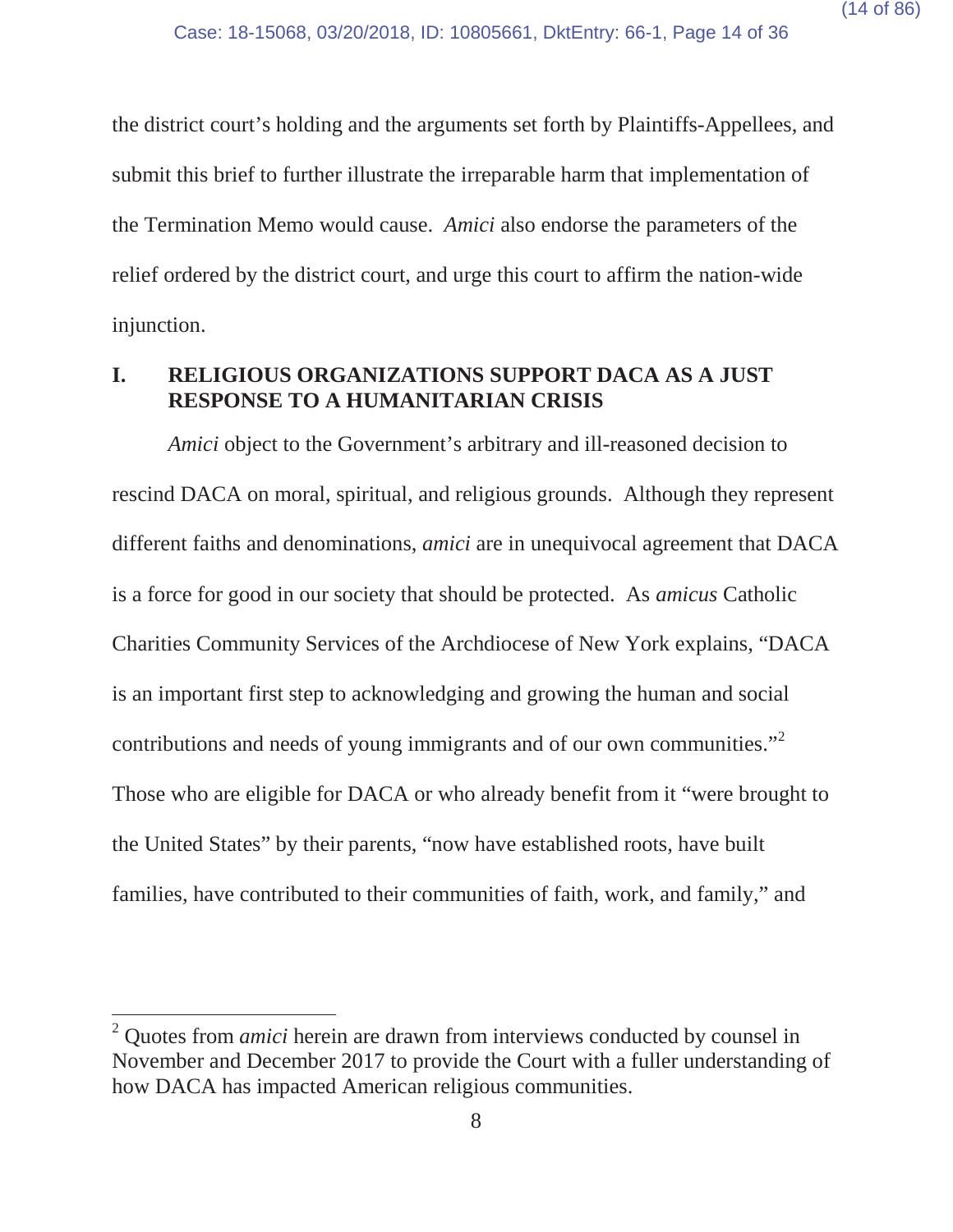their "energy, spirit, life, and heart are part of this nation, which can only benefit from their continued participation."

For many *amici*, these convictions are deeply rooted in their faith and moral principles. Temple Sinai of Washington D.C., for example, believes that "as a Jewish institution, Biblical texts and our Jewish history inform our position on modern day immigration policy. Leviticus 19 explicitly says, 'When a stranger sojourns with you in your land, you shall do him no wrong.'" St. Luke's Episcopal Church in Long Beach, California, similarly states that "for us, this is a biblical rather than a political issue." And as the Catholic mission Maryknoll attests, "recognizing the hardships and struggles of immigrant families, and the tremendous economic and social contributions Dreamers make to the United States, we feel it is unethical to send Dreamers back to countries they hardly know, as well as a senseless loss to our nation."

For others still, supporting DACA is part of their social justice mission. Christ Church Cathedral in Cincinnati has, in light of the Government's immigration policy priorities, "focused its social justice concerns on matters of immigration and the impact that deportations or the repeal of DACA will have on God's children."

*Amici* and groups like them have, accordingly, objected vocally to the arbitrary repeal of the DACA program. On September 5, 2017, when the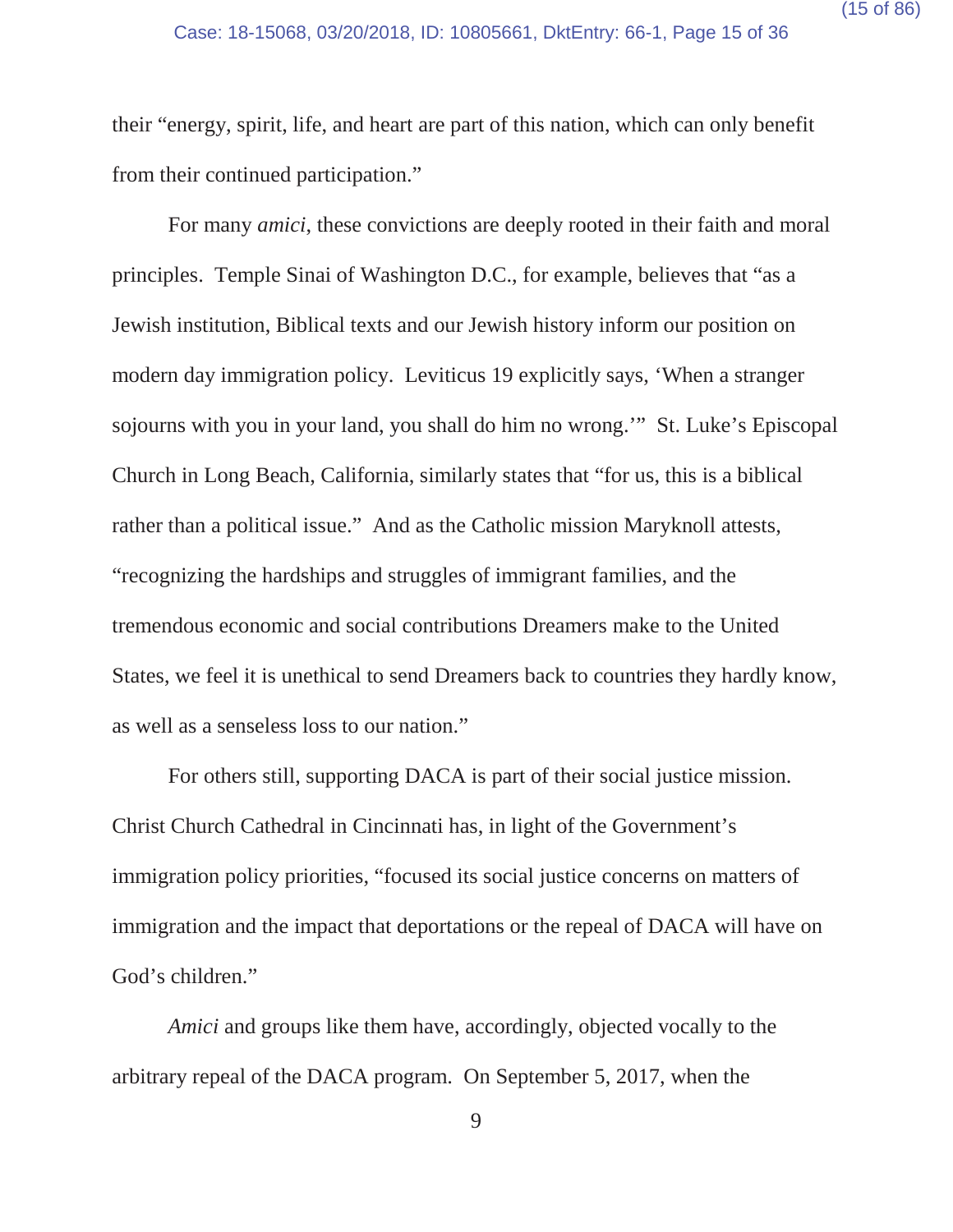Government announced its decision to terminate DACA, countless religious groups and leaders released statements of condemnation. The United States Conference of Catholic Bishops publicly called the decision "reprehensible," "unacceptable," and "a heartbreaking moment in our history that shows the absence of mercy and good will."3 The Council on American-Islamic Relations described the move as a "heartless action [that] will only serve to create fear and anxiety for the Dreamers and their loved ones, and will force them back to living in the shadows, rendering them unable to contribute to our nation's economy."<sup>4</sup> And *amici* Union for Reform Judaism and Central Conference of American Rabbis declared it "morally misguided and poor public policy," noting that "Judaism demands that we welcome the stranger and compels us to work for a just immigration system."<sup>5</sup>

<sup>3</sup> United States Conference of Catholic Bishops, *USCCB President, Vice President and Committee Chairmen Denounce Administration's Decision to End DACA and Strongly Urge Congress to Find Legislative Solution*, http://www.usccb.org/news/2017/17-157.cfm (Sept. 5, 2017).

<sup>4</sup> Council on American-Islamic Relations, *CAIR Condemns Trump's Termination of DACA Program as 'Pandering to Anti-Immigrant Extremists'*, https://www.cair.com/press-center/press-releases/14582-cair-condemns-trump-stermination-of-daca-program-as-pandering-to-anti-immigrant-extremists.html (Sept. 5, 2017).

<sup>5</sup> Religious Action Center of Reform Judaism, *Reform Jewish Movement Assails White House Targeting of Immigrant Youth*, https://rac.org/reform-jewishmovement-assails-white-house-targeting-immigrant-youth (Sept. 5, 2017).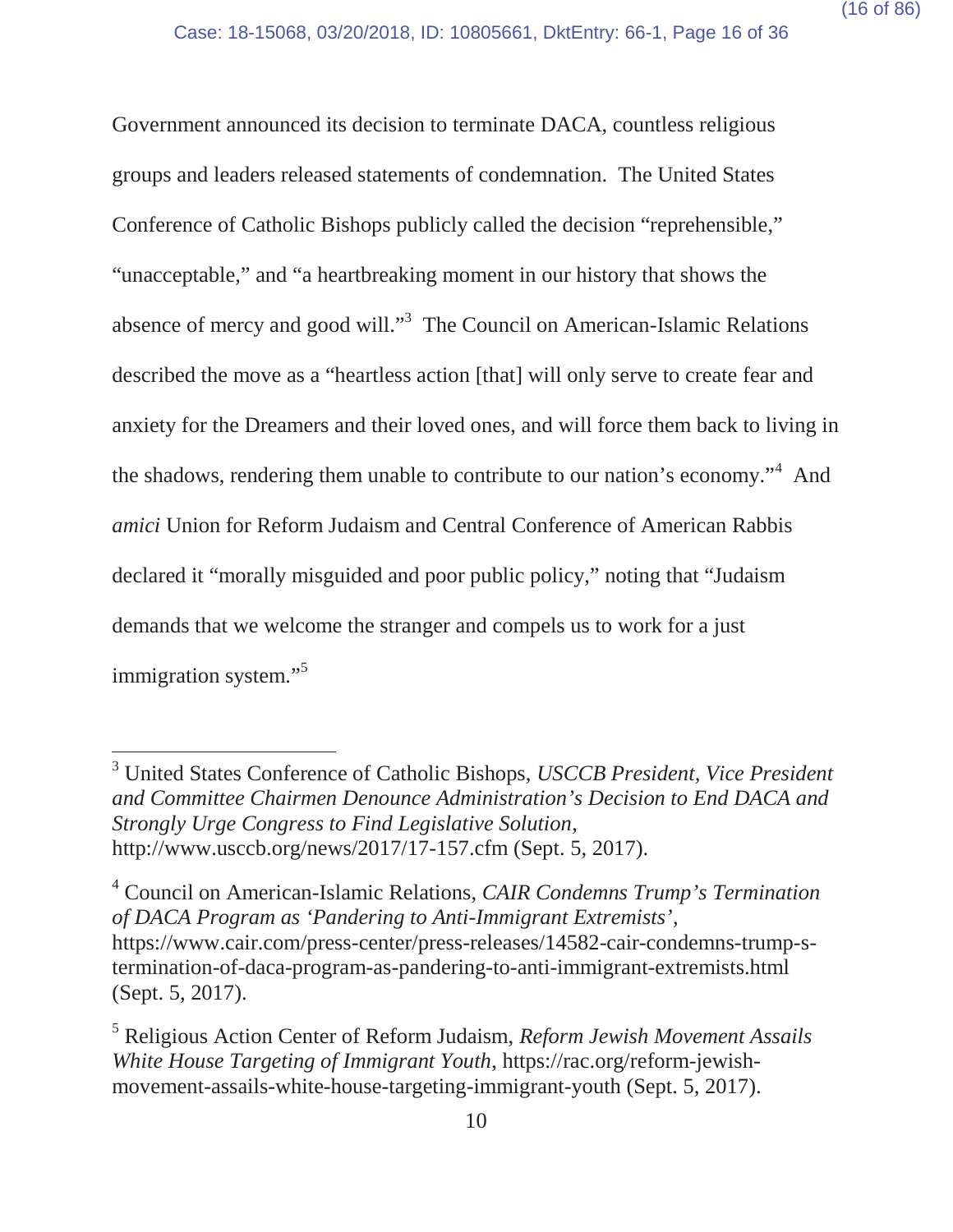*Amici* agree wholeheartedly with these statements. Rev. Robin Hynicka of *amicus* Arch Street United Methodist Church ("UMC") in Philadelphia, for example, describes the "mythology surrounding why people migrate" as a campaign to "criminalize immigration" and to paint all immigrants as "bad," when in fact the "the real reasons for these migrations are not listened to, considered, or understood." He explains: "From a faith perspective, we take a baptismal vow that states we will resist evil, injustice, and oppression in any form in which it presents itself. The current immigration system and the move to end DACA create unjust circumstances, made manifest in human suffering. The attempt to crack down on Dreamers is a serious, cynical, evil action that has nothing to do with safety or justice. We have a theological and moral obligation to oppose these forces."

*Amici* include entities that have taken active steps to protect Dreamers. A nation-wide, interfaith network of communities and congregations known as the New Sanctuary Movement, of which many *amici* are a part, have pledged to stand in solidarity with immigrants facing deportation.<sup>6</sup> These groups provide preparedness training and legal counseling and referrals; accompany individuals to immigration hearings; run awareness programs and panel discussions; and conduct advocacy aimed at supporting immigrant communities through the lens of faith. *Amicus* New Mexico Faith Coalition for Immigrant Justice, for example, provides

<sup>6</sup> *See* Sanctuary Movement, http://www.sanctuarynotdeportation.org/.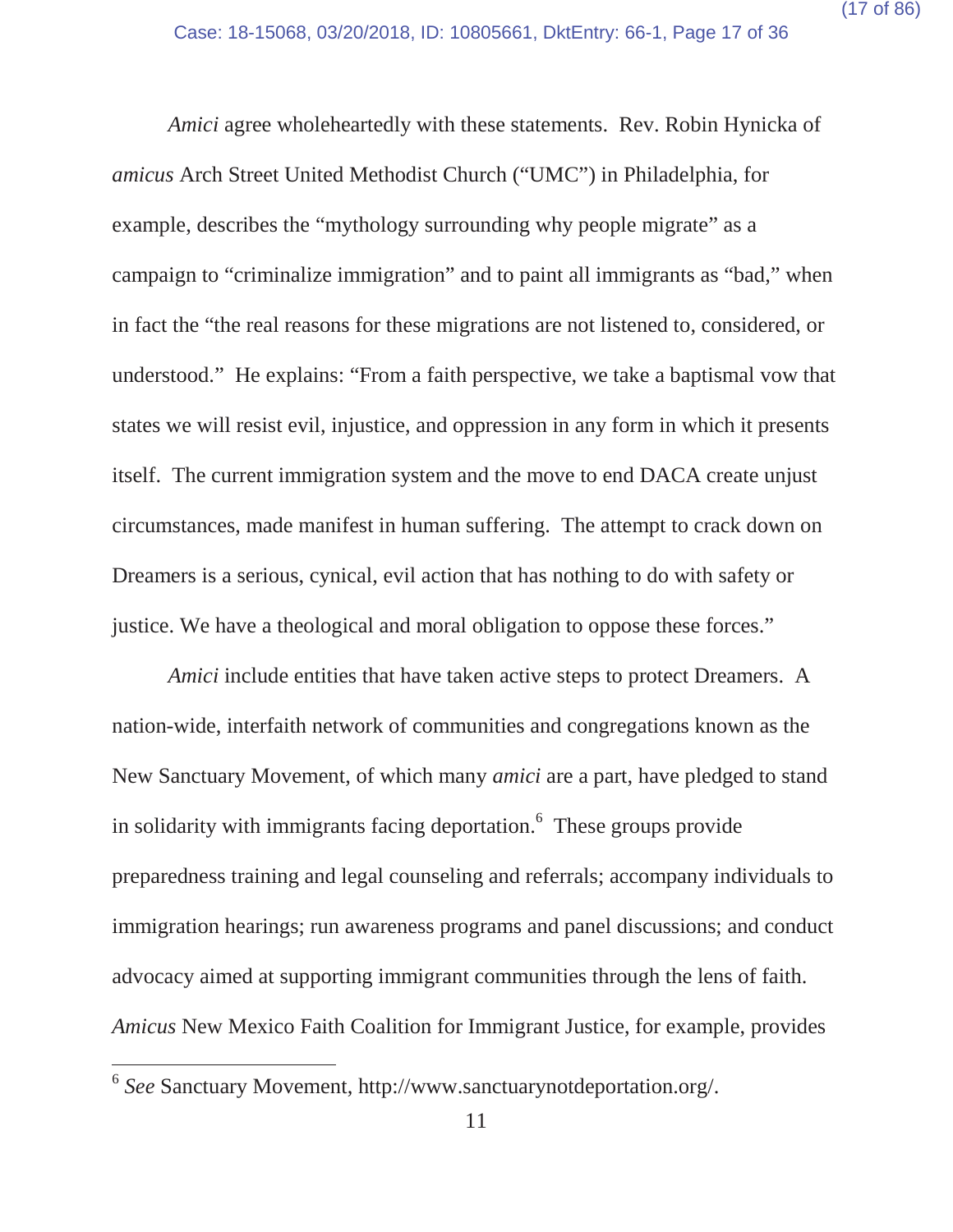these services "in order to create better immigration laws and a more just system that supports the well-being of all," and employs two DACA recipients in their three-person office. Similarly, *amicus* New Sanctuary Coalition is an interfaith network working "to reform immigration enforcement practices and policies, both locally and nationally, with a special focus on preserving family unity." As explained below, many *amici* and congregations like them have offered themselves as places of sanctuary, providing shelter to those targeted for deportation actions.

*Amici* thus oppose with deep conviction the Government's arbitrary decision to terminate DACA. As institutions of faith with a special interest in servicing vulnerable immigrant populations, *amici* have direct knowledge of the harm that the Government's actions will cause to them and the people with whom they live, work, and worship.

# **II. TERMINATION OF DACA WILL CAUSE AMICI, THEIR CONGREGATIONS, AND THEIR COMMUNITIES IRREPARABLE HARM AND POSES A GRAVE THREAT TO PUBLIC WELFARE**

The early and arbitrary termination of DACA will not only imperil Plaintiffs, it will directly harm *amici* and their congregants, clergy members, staff, clients, and communities.7 In the words of *amicus* Church Council of Greater

<sup>&</sup>lt;sup>7</sup> Ordinarily, a party seeking a preliminary injunction must show that it—not a third party— will directly suffer harm if the injunction is not granted. *See Winter v. NRDC, Inc.*, 555 U.S. 7, 20 (2008) ("A plaintiff seeking a preliminary injunction must establish that . . . *he* is likely to suffer irreparable harm.") (emphasis added).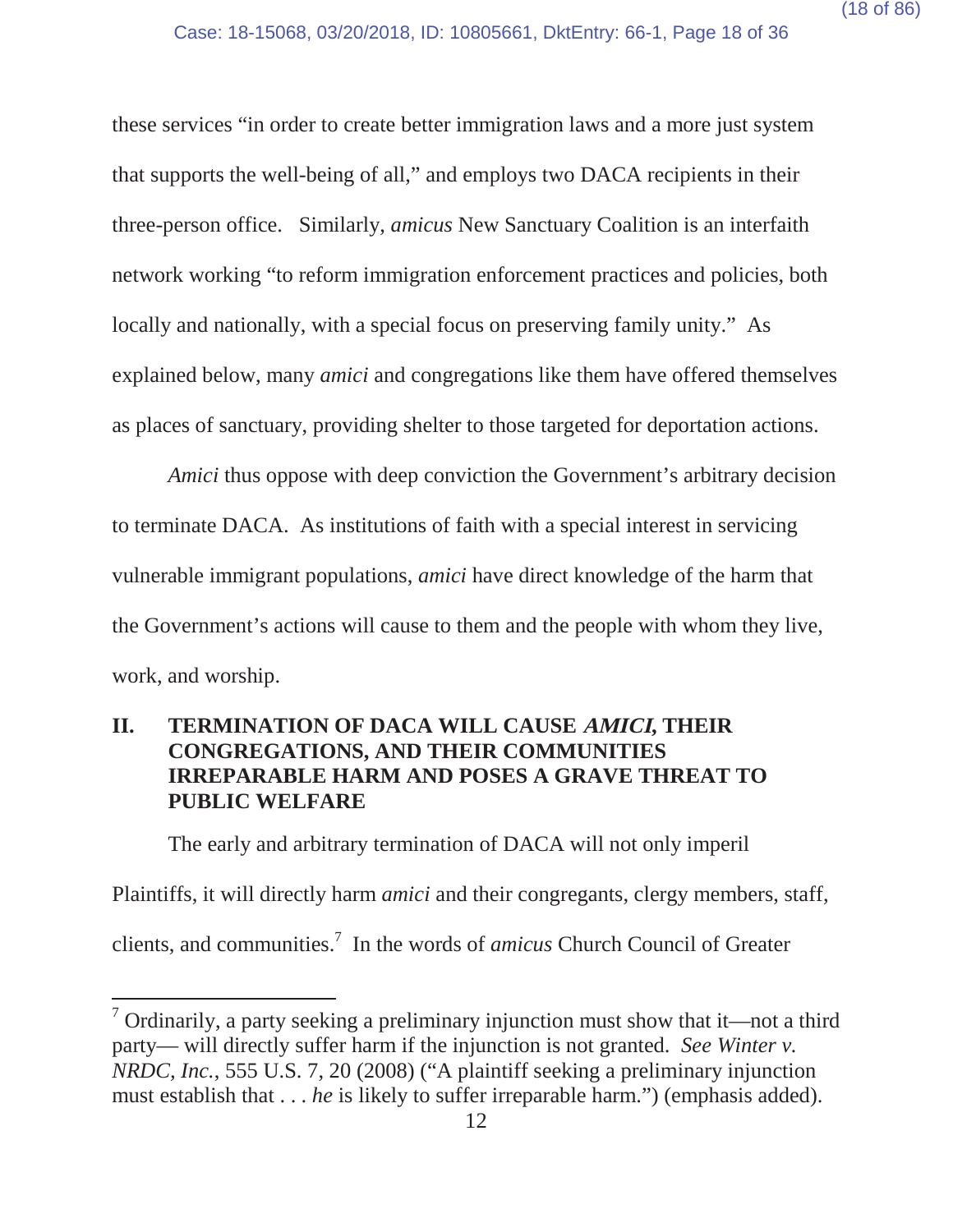Seattle, "DACA-recipients are our brothers and sisters, relatives, service-providers, congregational members, initiators of small business, and protectors of our communities and nation," and the Government's actions would "deprive hopeful and patriotic men and women of the opportunity to exercise their hopes and dreams, to the detriment of the common good." Like our society at large, faith communities, according to the Albuquerque Monthly Meeting of the Religious Society of Friends (Quakers), "stand to lose the tremendous investment made over many years to bring DACA recipients into adulthood with skills and multicultural perspectives that are sorely needed by the larger community and the nation."

The Government's planned actions would cause harm on various levels. First, DACA recipients are vital members of *amici*'s congregations and workforces whose loss of status will not only disrupt their lives, but harm *amici* who benefit from their participation. Second, termination of the DACA program will impair the ability of *amici* and other religiously-affiliated organizations to carry out their missions to help people of all backgrounds and faiths. Third, as institutions of faith and sensitive locations for immigration enforcement purposes, many *amici*

With regard to the state and local government Plaintiffs' claims, however, harm to *amici* equates to harm to the Plaintiffs who, as *parens patriae*, sue on *amici*'s behalf. *Georgia v. Penn. R.R. Co.*, 324 U.S. 439, 447 (1945) (holding that a state may seek an injunction in its *parens patriae* capacity); *accord Cal. ex rel. Lockyer v. Safeway, Inc.*, 355 F. Supp. 2d 1111, 1123 (C.D. Cal. 2005). With respect to the other Plaintiffs' claims, harm to *amici* is relevant to whether an injunction is in the public interest.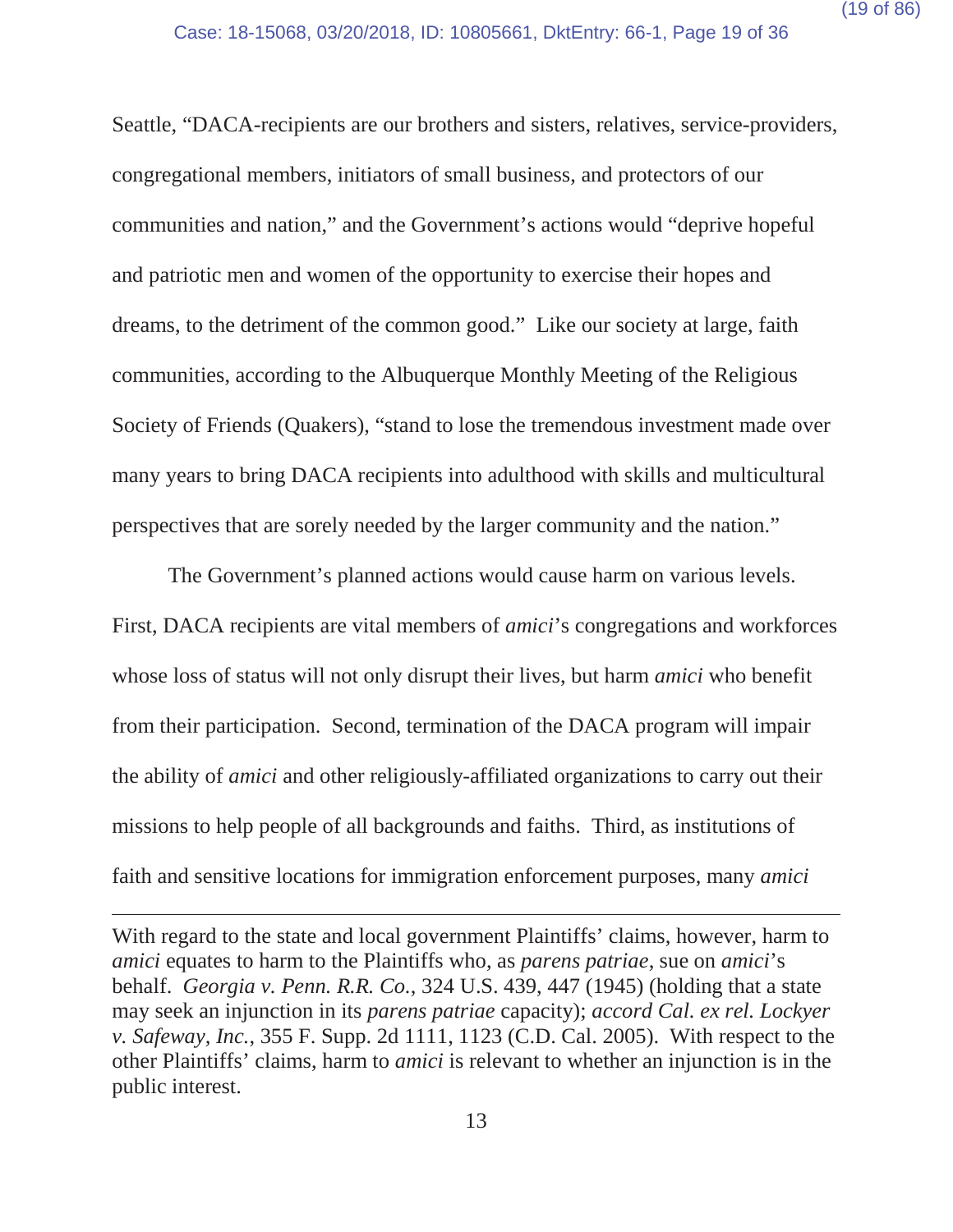face the grim prospect that following their spiritual calling to provide sanctuary for targeted Dreamers will result in the religious entities themselves being targeted by immigration enforcement authorities, a concern that would increase dramatically with the termination of DACA.

#### **A. Direct Harm to Amici and Their Congregants**

To illustrate the irreparable harm at issue in this case, *amici* provide the Court with the following examples of individual DACA recipients brought to this country as children who have enriched their communities, organizations and congregations.

**Nancy.**<sup>8</sup> Nancy, Associate Rector at *amicus* St. Luke's Episcopal Church in Long Beach, California, came to the United States from Mexico at age seven. Like many Dreamers, Nancy did not know she was undocumented until her junior year of high school, when she applied to college and learned what a social security number was—and that she did not have one. Nancy describes her life after learning her immigration status as "in the shadows"; she could not get a driver's license, and could not drive a car for fear of getting pulled over and risking deportation. For a teenager in Los Angeles, this was no idle fear.

<sup>&</sup>lt;sup>8</sup> Declarations from the individual DACA recipients attesting to the information presented here are on file with counsel. The last names of these individuals have been withheld here to protect their privacy.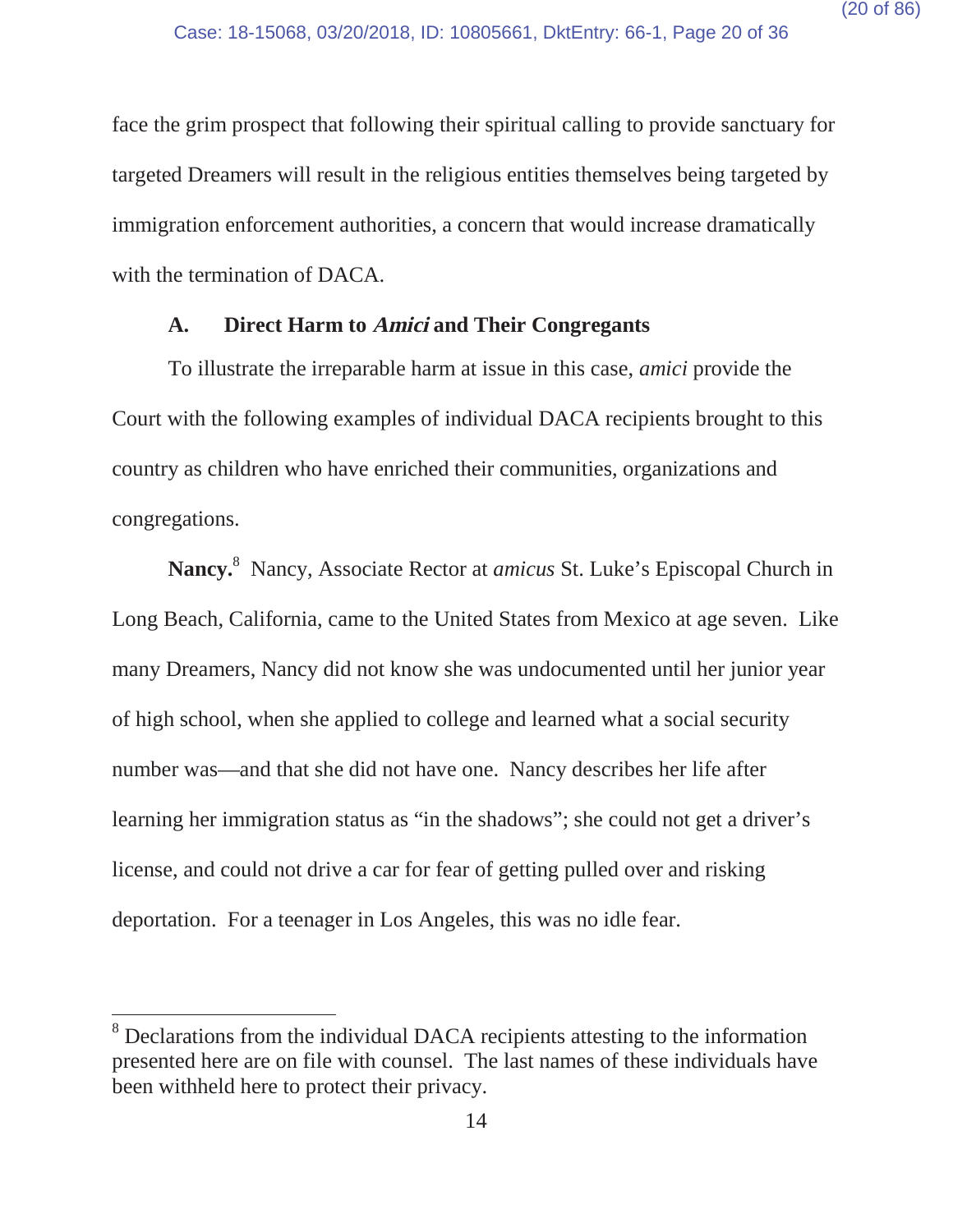Nonetheless, Nancy was active in her community. The Episcopal Church served as an extended family during her childhood, and by the time she turned 17 Nancy led the largest youth group in the Episcopal Diocese of Los Angeles. So great was her dedication that the Church paid for her tuition to college and seminary school, where she obtained a Master's of Divinity degree. After obtaining DACA status, Nancy was able to fulfill her dream of becoming an ordained Episcopal minister. Today, Nancy is the associate rector at *amicus* St. Luke's Episcopal Church, and the Diocese of Los Angeles's first Latina leader to have grown up in a Spanish-speaking Episcopal Church and gone on to pursue ordination. At St. Luke's, she is actively involved in immigrants' rights activism and education initiatives.

For Nancy, the Government's announcement on September 5, 2017 was "a moment of complete fear and hopelessness." She and others like her have "made a life here, trusted the system and tried to do things the right way," but now "run the risk that we will be hunted down and sent to a country that we do not know."

**Rafael.** Brought to Los Angeles at three years old, Rafael, an office assistant with *amicus* New Mexico Faith Coalition for Immigrant Justice, was born in Guanajuato, Mexico. Rafael's parents, having risked everything to bring him to the United States, sought to instill in him the values of hard work and education. They succeeded. Rafael completed a Bachelor's Degree with a double major in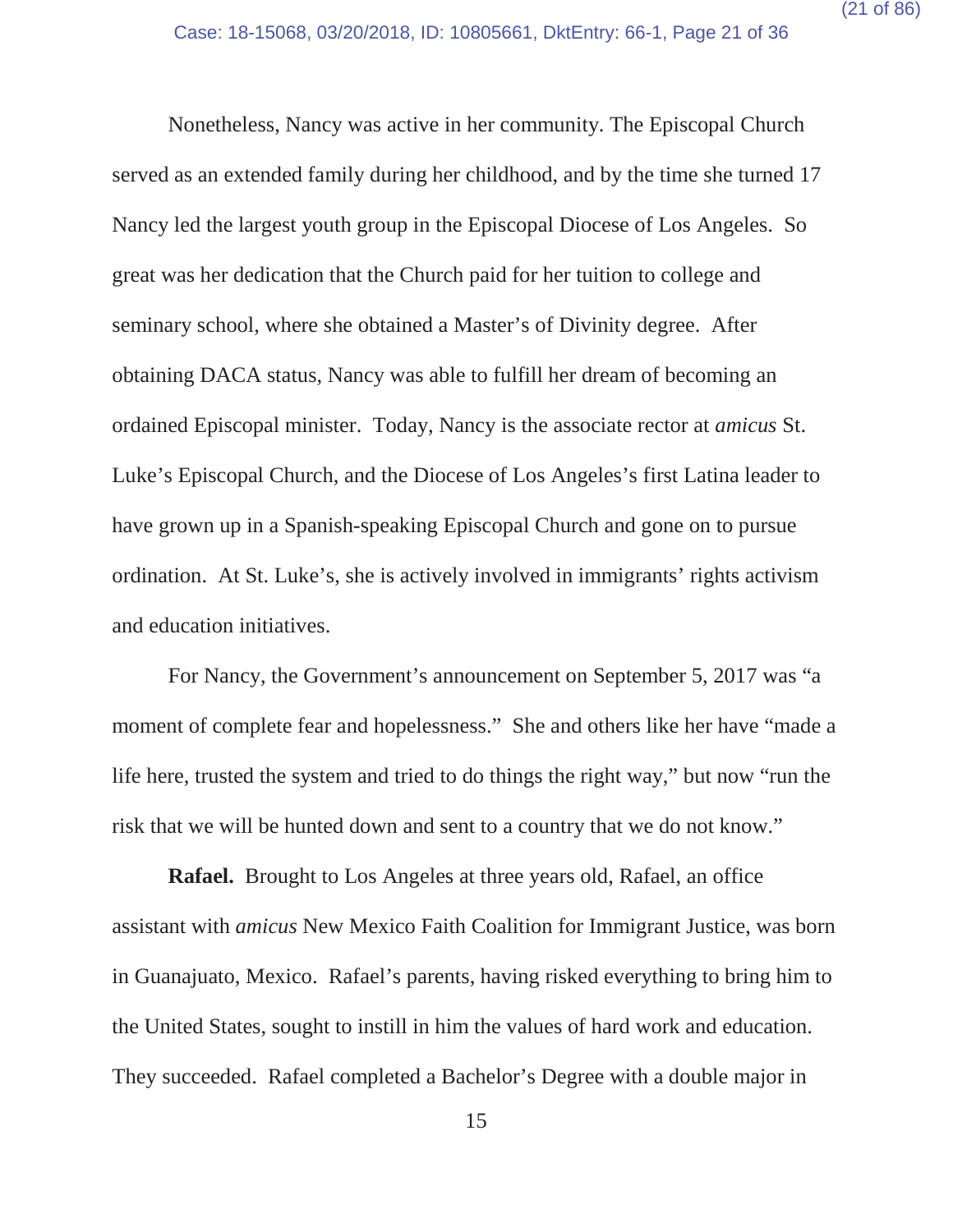History and Chicano Studies from California State University Dominguez Hills while working full time to pay his tuition and support himself. After obtaining DACA status, Rafael went on to obtain a Master's Degree in American Studies at the University of New Mexico, where he is now a Ph.D. candidate and an instructor.

Rafael's parents also instilled in him the values of Catholicism. He believes that faith-based organizations "fill the gaps of social justice and service that many times nation-states do not offer." As such, he works for *amicus* New Mexico Faith Coalition for Immigrant Justice as an office assistant. Rafael is proud to contribute to their work, which he sees as fulfilling community needs and a natural expression of his Catholic faith.

For Rafael, the end of DACA represents drastic and dangerous change. It spells the end of access to the work that he loves and a halt to his career after graduation. Moreover, it means "going back to living in the reality of survival mode," forever uncertain of his place and permanence in his own home, and without opportunity to flourish and grow.

**Andrea.** Andrea is a legal assistant at *amicus* American Friends Service Committee. Andrea was born and baptized in Ecuador, but brought to New Jersey by her parents when she was a year and a half old. Andrea grew up in the Catholic Church. She went to Sunday school, took First Communion, and received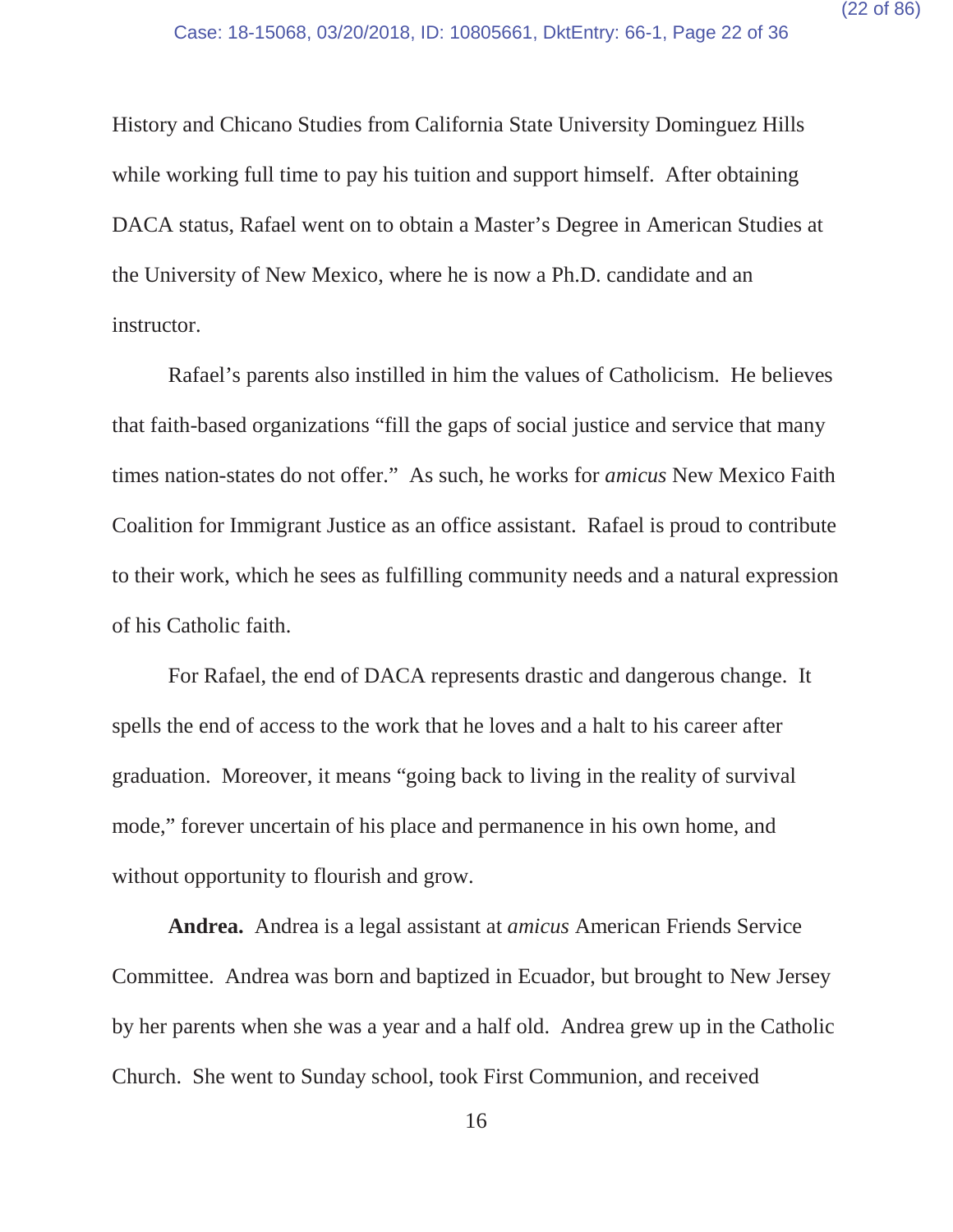Confirmation at her church in the Newark area, where she continues to volunteer in youth groups and for fundraising activities.

Andrea's parents, like many parents of Dreamers, prioritized her education. Knowing she could not obtain financial aid, Andrea's parents, both union members, carefully saved. After Andrea earned a paralegal degree from community college, her parents put her through Rutgers University's undergraduate program. Nonetheless, until DACA, Andrea's life was one of fear and constraint. She kept her undocumented status secret, and had to refrain from the normal day-to-day activities and jobs that her friends freely engaged in.

Andrea graduated from Rutgers *summa cum laude*. After she obtained DACA status, she was hired as a paralegal at a law firm, and was proud to have a job and a salary. Andrea's dream is to go to law school in the United States. For her, the end of DACA puts her dream to a halt and threatens to send her to Ecuador, a place she has never set foot since she was an infant. In the face of this peril, Andrea maintains, "I love this country and I can't imagine living elsewhere."

\*\*\*

The harm that these individuals would suffer as a result of their loss of DACA status is readily apparent. *See Nunez v. Boldin*, 537 F. Supp. 578, 587 (S.D. Tex. 1982) ("Deportation to a country where one's life would be threatened obviously would result in irreparable injury."); *Kalaw v. Ferro*, 651 F. Supp. 1163,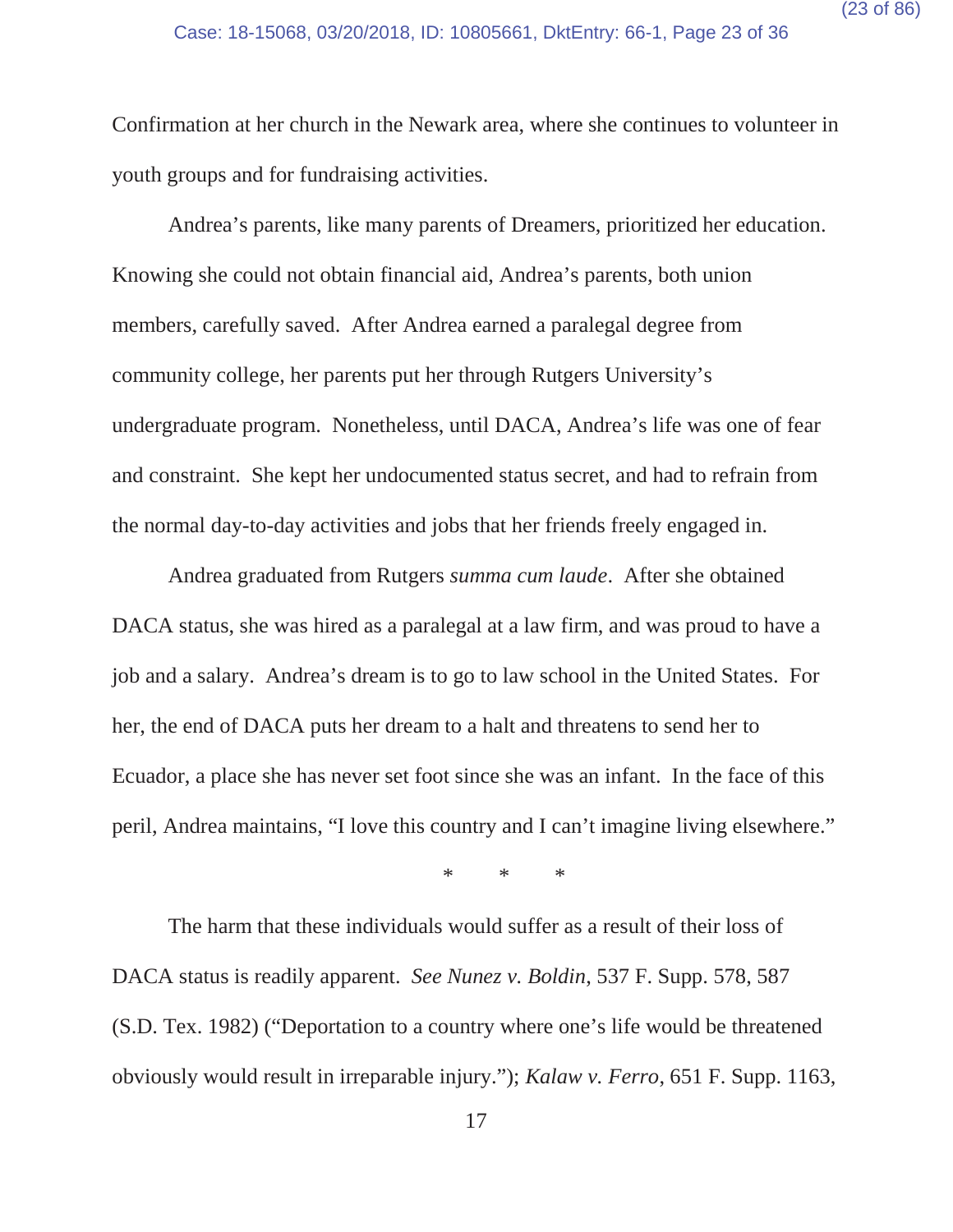1167 (W.D.N.Y. 1987) (enjoining deportation proceeding and finding irreparable harm because "petitioner's deportation would make her ineligible for any subsequent application for legalization"). *Amici* would be harmed as well; not only do people like Nancy, Rafael and Andrea contribute richly to religious and faithbased organizations through their own individual efforts, they serve as mentors and inspire others to give back to institutions from which they have benefitted. If the Termination Memo goes into effect, nearly 800,000 Dreamers—many with stories similar to the three detailed above—will be forced out of the country or into hiding. *Amici* will suffer incalculable harm if they are deprived of the contributions and talents of these young congregants and community members.

Moreover, as *amici* know from their work in other parts of the world, Dreamers deported would face tremendous challenges and even physical danger. For example, Gerry Lee and others from *amicus* Maryknoll Office for Global Concerns have lived and worked with impoverished families in Mexico, El Salvador, Guatemala, and other countries to which DACA recipients face deportation. In Haiti, for example, "Maryknoll Sisters have witnessed the bare struggle for post-disaster survival in the massive slums of Cite Soleil, where they help residents subsist from gardens grown in discarded tires on turf fought over by rival gangs." In El Salvador, a Maryknoll Lay Missioner witnessed "the anger and pain that pervades communities preyed upon by powerful gangs, where immediate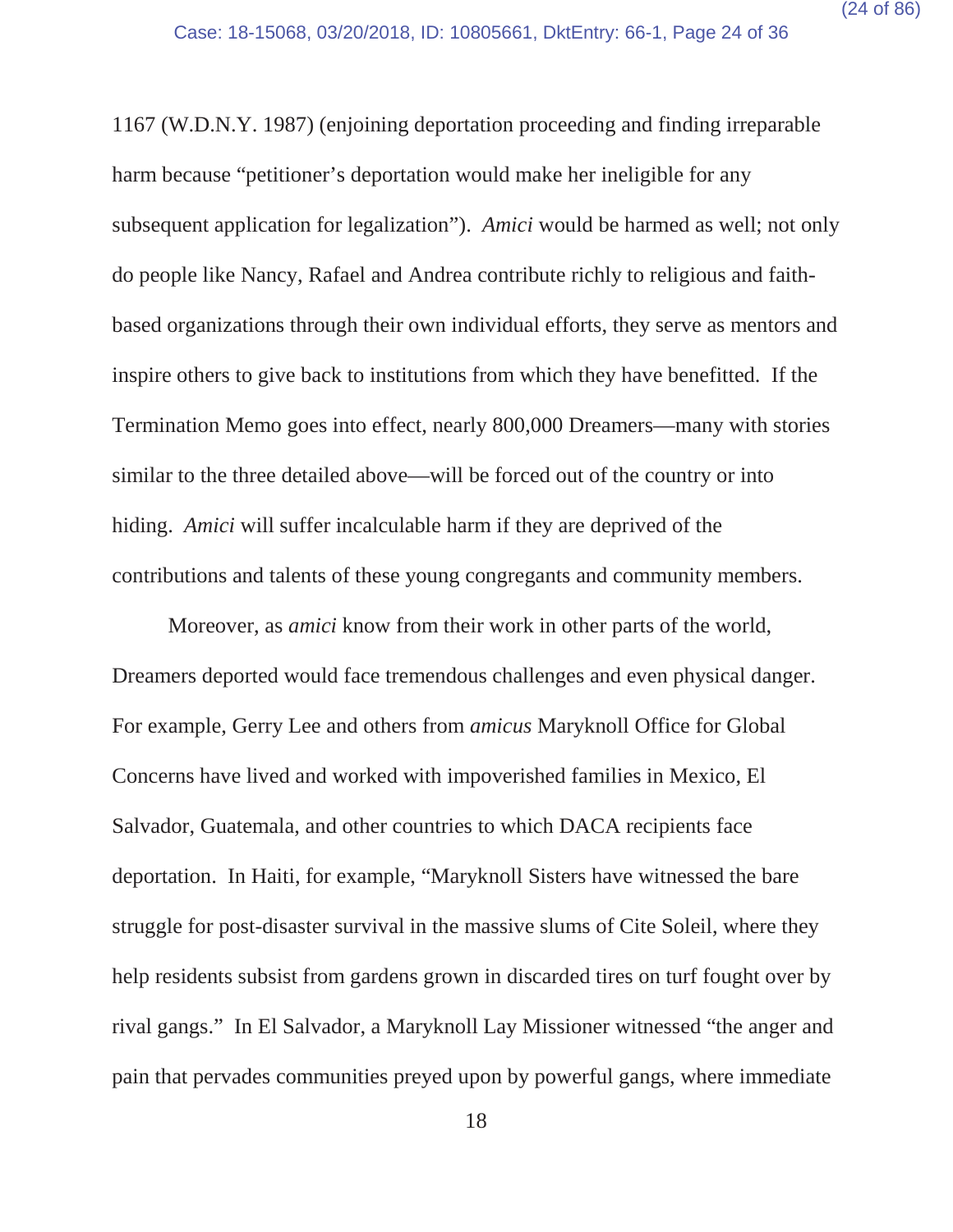survival forces youth to face grim choices between lives of drugs and guns—or escape." In Guatemala, a Maryknoll Father reports on the "rising rates of femicide" and sums up what motivates millions of rural migrants in a single word: "desperation." And along the U.S.-Mexico border, Maryknoll Missioners hear daily the "stories of desperation from the countries to which many Dreamers might be returned," namely, that "poverty, starvation, extortion, sexual assault, gang violence, and political oppression are among the conditions cited as triggers to leave." In one such encounter in Nogales, Sonora, "a man travelling north with his son from Honduras merely pointed south and said, 'There is no life there anymore.'" Children raised in America knowing no other country should not have to face deportation into such conditions.

#### **B. Impairment of Amici's Ability To Carry Out Their Missions**

It goes without saying that religious and faith-affiliated organizations such as *amici* play a vital role in society. Countless lives have been uplifted and enriched by the spiritual guidance as well as the material and legal assistance these institutions provide. Immigrants and their families—including children brought to this country at a young age—are among the groups that have benefitted most from the support furnished by *amici* and similar organizations. By aiding such vulnerable individuals, faith-based organizations including *amici* have helped to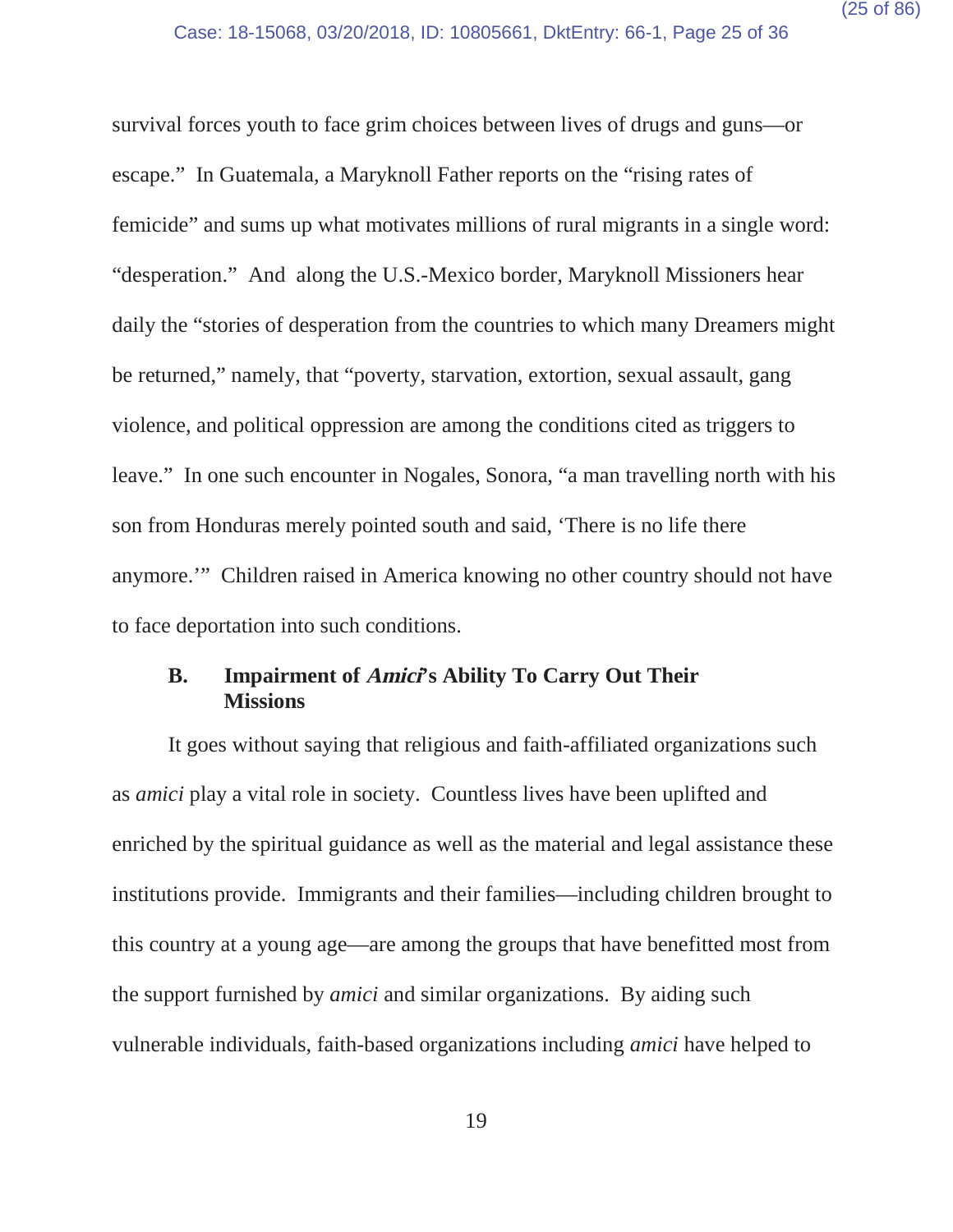make their entire communities more prosperous, united and civically engaged than they otherwise would be.

Implementation of the Termination Memo would undermine these efforts by making it virtually impossible for *amici* to continue their outreach to Dreamers and their families, causing *amici* irreparable harm. *See Hawaii v. Trump*, 859 F.3d 741, 782-83 (finding the "State's inability to assist in refugee resettlement" to be irreparable harm) (9th Cir.), *vacated on other grounds by Trump v. Hawaii*, 138 S. Ct. 377 (2017); *Valle Del Sol Inc. v. Whiting*, 732 F.3d 1006, 1029 (9th Cir. 2013) (finding irreparable harm where "organizational plaintiffs have shown ongoing harms to their organizational missions").

*Amici* cannot reach people in need if those people are hiding in the shadows or have been deported. If the Termination Memo is implemented, *amici* and similarly-situated organizations will lose their ability carry out their core mission to assist those in the greatest need of help. This will result in the needless suffering not only of at-risk individuals, but of their communities as a whole.

**C. As Sensitive Locations for Immigration Enforcement Purposes, Some Amici Will be Called Upon to Provide Sanctuary While at the Same Time Risking Being Targeted for Immigration Raids**

20 Finally, religiously-affiliated organizations like *amici* occupy a unique position in matters of immigration enforcement, particularly with respect to DACA. Pursuant to an October 2011 memorandum by then-ICE Director John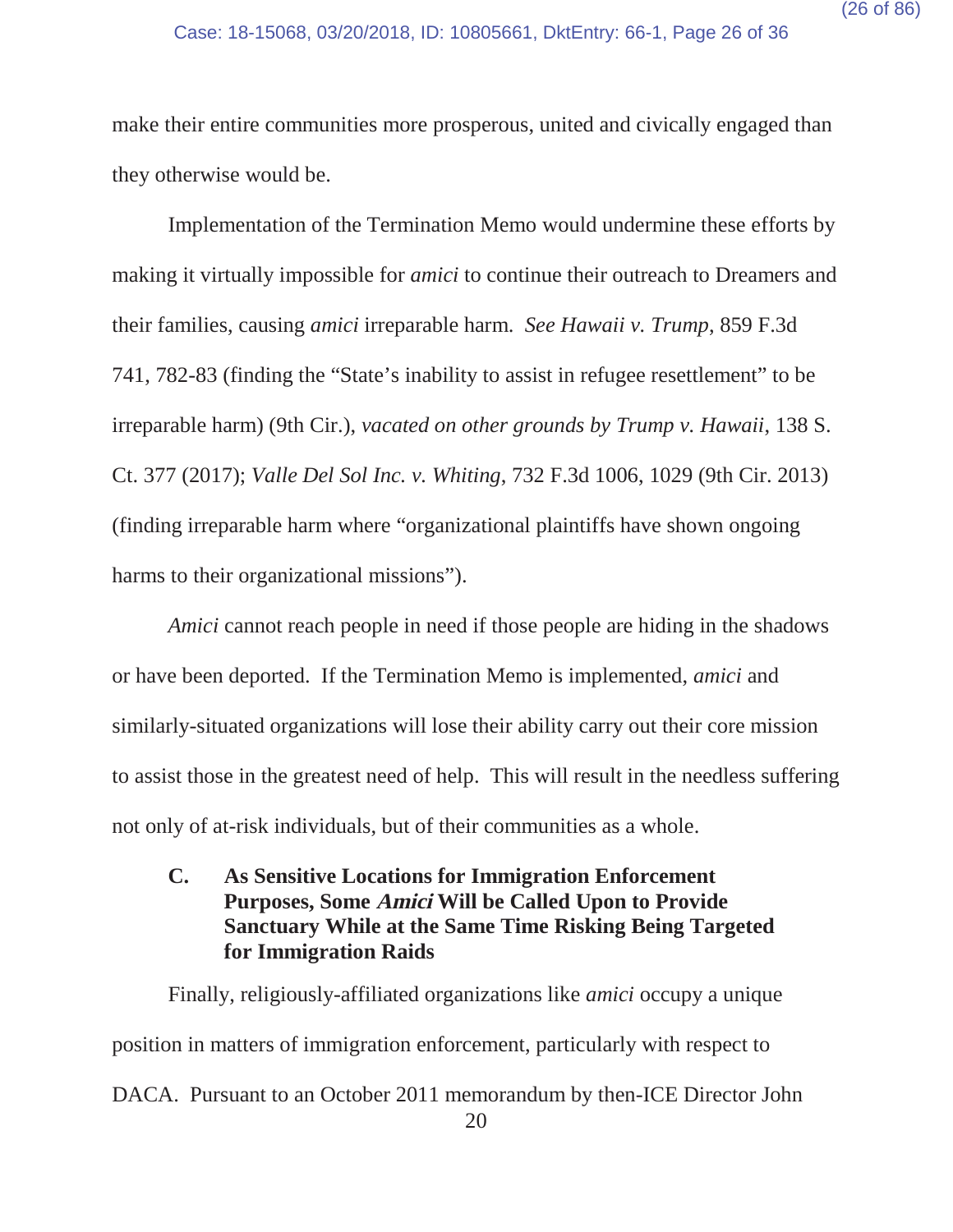Morton, ICE is not to engage in immigration enforcement actions such as arrests, interviews, searches, or surveillance at churches, synagogues, mosques, or other houses of worship, unless exigent circumstances or other law enforcement purposes exist, or if prior approval is obtained (the "ICE sensitive locations policy"). $\frac{9}{5}$  In 2016, while the prior administration was still in office, then-Secretary of Homeland Security Jeh C. Johnson publicly reiterated that "when enforcing the immigration laws, our personnel will not, except in emergency circumstances, apprehend an individual at a place of worship, a school, a hospital or doctor's office or other sensitive location."10 The ICE sensitive locations policy remains in effect today, at least as an official matter.<sup>11</sup>

The ICE sensitive locations policy recognizes that houses of worship are sacred spaces of sanctuary and peace, where community members can go and be without fear of harassment or arrest. Many *amici* and others like them proudly

<sup>&</sup>lt;sup>9</sup> Memorandum from John Morton, Director, U.S. Immigration and Customs Enforcement to Field Office Directors, Special Agents in Charge, and Chief Counsel (Oct. 24, 2011), https://www.ice.gov/doclib/ero-outreach/pdf/10029.2 policy.pdf. The sensitive locations policy puts the same restrictions on raids at schools, hospitals, and other public settings.

<sup>&</sup>lt;sup>10</sup> U.S. Dep't of Homeland Security, Statement by Secretary Jeh C. Johnson on Southwest Border Security, https://www.dhs.gov/news/2016/02/02/statementsecretary-jeh-c-johnson-southwest-border-security (Feb. 2, 2016).

<sup>&</sup>lt;sup>11</sup> *See* U.S. Immigration and Customs Enforcement, FAQ on Sensitive Locations and Courthouse Arrests: Does ICE's policy sensitive locations policy remain in effect?, https://www.ice.gov/ero/enforcement/sensitive-loc.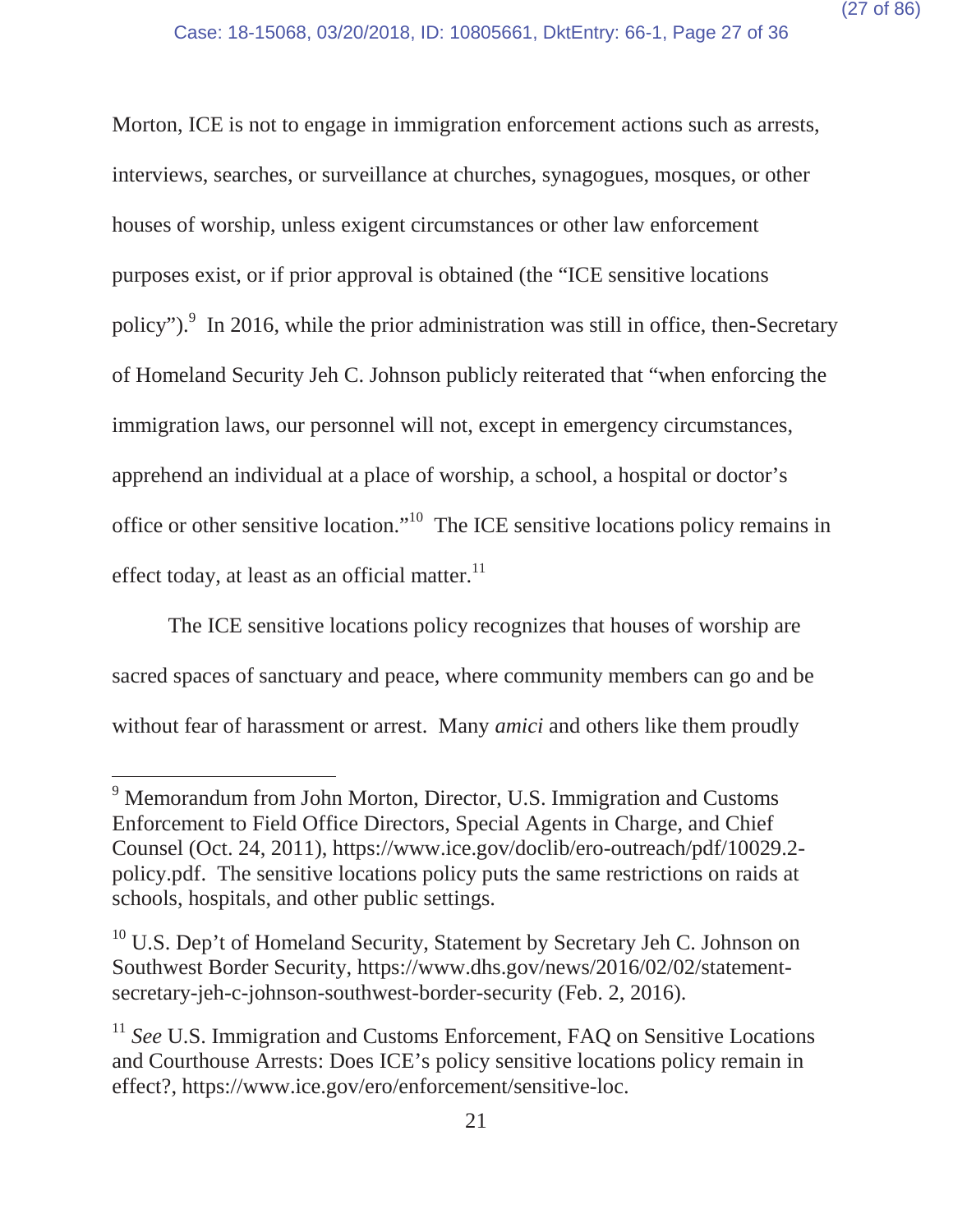fulfill that role and have pledged to offer their churches, synagogues, and mosques as sanctuaries to those at risk of deportation. Temple Sinai DC, Christ Church Cathedral in Cincinnati, St. Luke's in Long Beach, Arch Street UMC in Philadelphia, Albuquerque Friends Meeting, the many members of *amici* New Mexico Faith Coalition for Immigrant Justice and New Sanctuary Coalition, and others have publicly declared their status as sanctuary congregations. These organizations maintain dedicated, furnished space for visitors who need protection, and rely on their congregants for support in doing so.

In each case, the decision to become a sanctuary congregation is made after careful discussion among congregations and communities, and reflects broad religious consensus on this issue. The Albuquerque Friends Meeting, for example, when called upon to respond to an urgent need for sanctuary by a community member, convened their members and attenders. "Through a process of deep discernment together—and in commitment to our Quaker values of Equality and Community—we were led to a profound sense of Spiritual Unity, meaning we were 'One in the Spirit,'" and the Meeting collectively committed to providing sanctuary. Many *amici* reported that these decisions, while weighty, were not difficult to make. When Arch Street UMC was called upon to house a man in danger of immigration detention, "the conversation among the congregation wasn't 'will we do this,' but how?" They provided sanctuary to the man in question for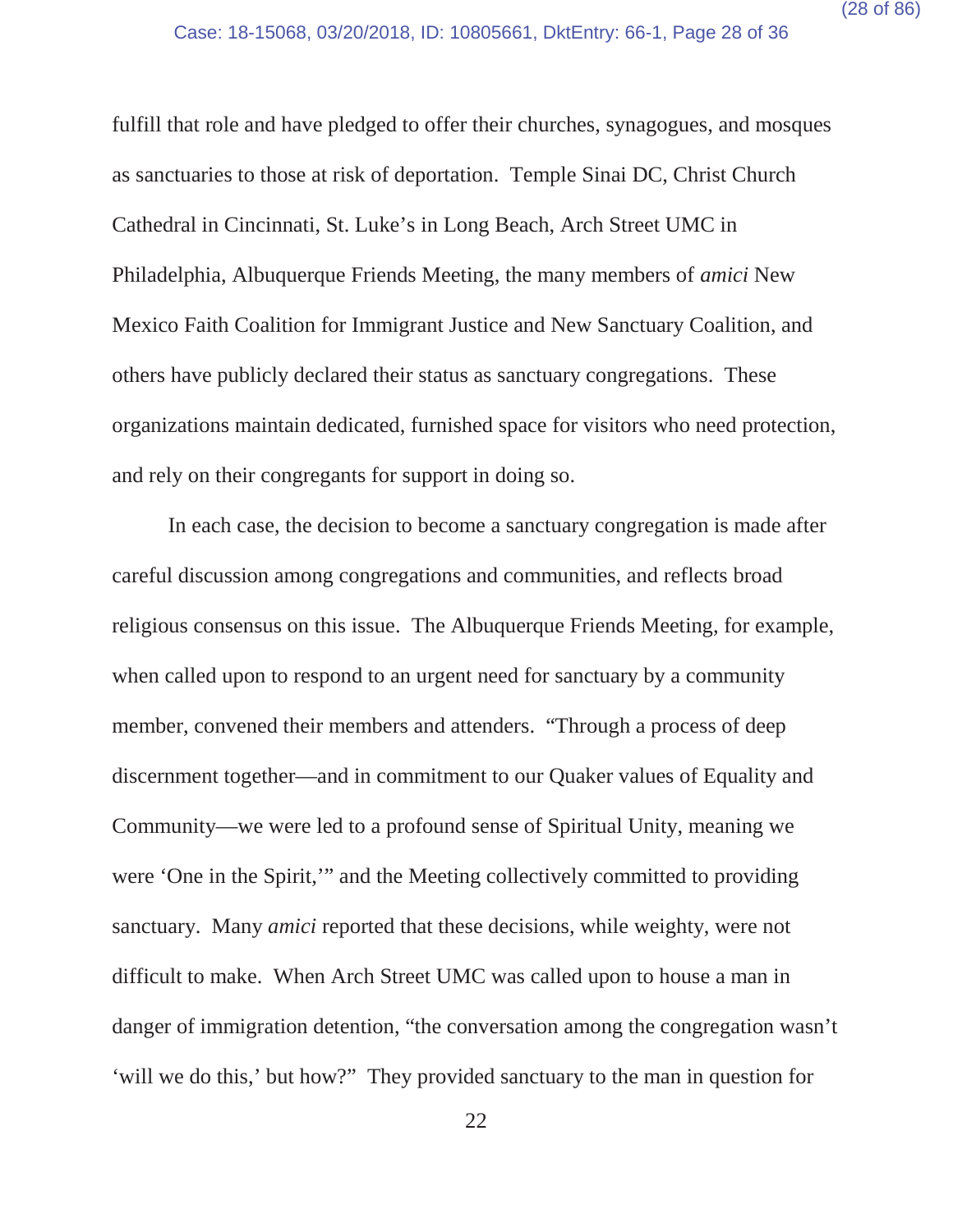11 months. In Phoenix, Shadow Rock United Church of Christ provided sanctuary to a man facing deportation whose wife is pregnant and young son is in the midst of leukemia treatment. The church's reverend stated in a public interview that the man "shouldn't be prosecuted," but rather "lifted up, used as an example of what it means to be a father."<sup>12</sup>

Under the current administration, however, the parameters and application of the ICE sensitive locations policy are increasingly in doubt. ICE has already begun to target areas adjacent to places of worship for enforcement actions, to worrisome effect. For example, earlier this year on a freezing cold morning in Alexandria, Virginia, a dozen ICE agents surrounded a group of Latino men as they emerged from a church hypothermia shelter where they had spent the night. Six men were arrested and taken away in vans.<sup>13</sup> After church leaders demanded and were refused the names and locations of the men taken, Governor Terry McAuliffe and Senator Tim Kaine both sent letters to ICE inquiring about the raid

<sup>12</sup> CBS News, *Undocumented immigrant, father of leukemia patient, takes refuge in Phoenix church*, https://www.cbsnews.com/news/undocumented-immigrantfather-of-leukemia-patient-takes-refuge-in-phoenix-church/ (Feb. 12, 2018, 7:20 AM).

<sup>13</sup> Julie Carey, NBC Washington, *ICE Agents Arrest Men Leaving Fairfax County Church Shelter*, https://www.nbcwashington.com/news/local/ICE-Agents-Arrest-Men-Leaving-Alexandria-Church-Shelter-413889013.html (Feb. 15, 2017).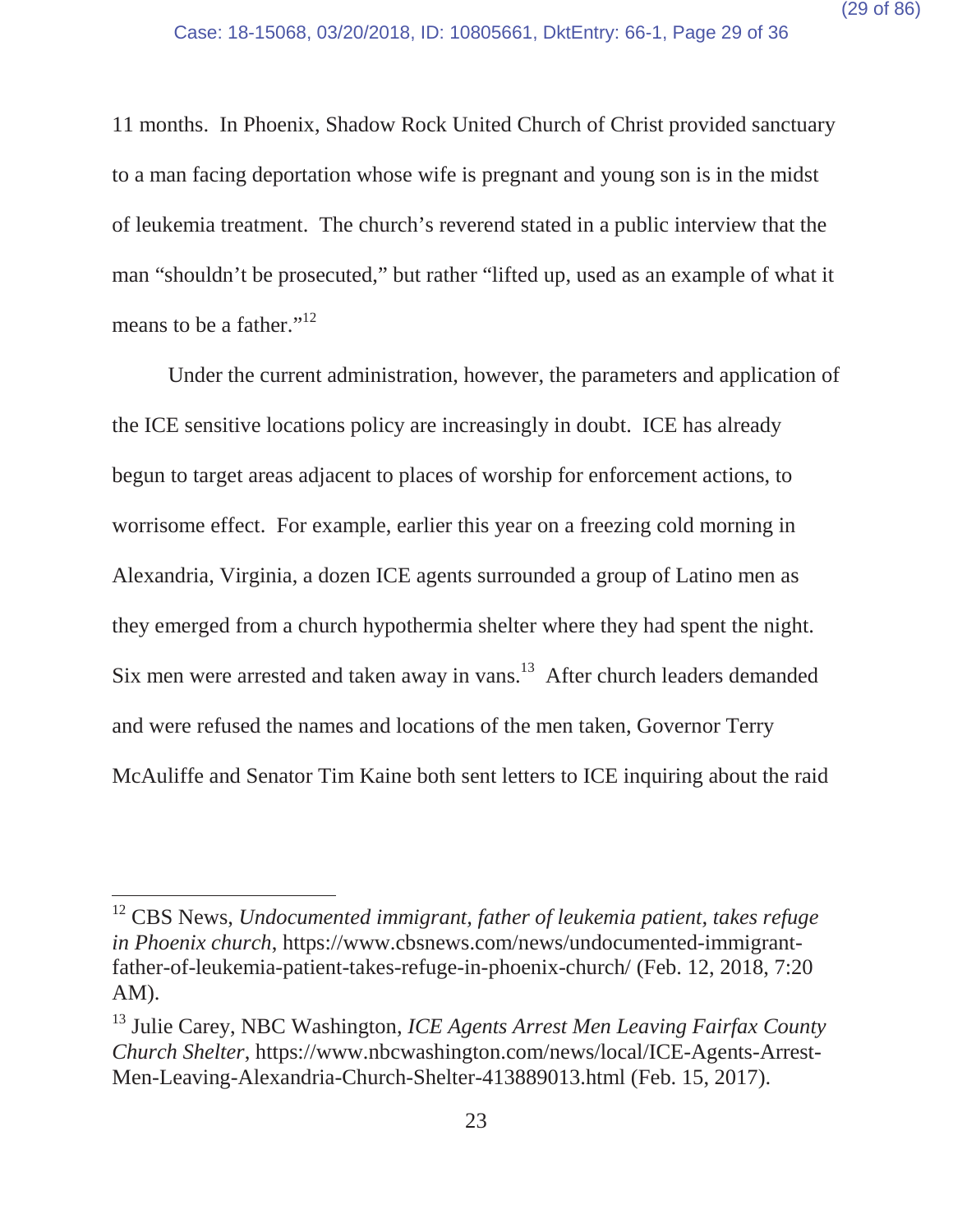and their enforcement policies near churches. ICE responded to neither.<sup>14</sup> In suburban Illinois, ICE agents tricked a worshiper into leaving a church service—by texting him from his cousin's cell phone about a fictional car accident—and arrested him at a neighboring McDonald's. They arrived in unmarked cars and wore vests that said "Police." A retired ICE supervisor, interviewed after-the-fact, praised this strategy as "actually . . . quite creative."15

ICE has shown a propensity to target sensitive or controversial locations other than religious institutions as well. In Charlotte, North Carolina, ICE conducted raids and arrests within two miles of a predominantly Latino elementary school.<sup>16</sup> Students witnessed the arrests as they passed by in school busses.<sup>17</sup> In El

<sup>14</sup> Alex Emmons, The Intercept, *Targeting a Sanctuary: After ICE Stakes Out a Church Homeless Shelter, Charities Worry Immigrants Will Fear Getting Help*, https://theintercept.com/2017/02/27/after-ice-stakes-out-a-church-homelessshelter-charities-worry-immigrants-will-fear-getting-help/ (Feb. 27, 2017).

<sup>15</sup> Odette Yousef, WBEZ 95.1 Chicago, *Amid Deportation Push, Suburban Church Grapples with Loss*, https://www.wbez.org/shows/wbez-news/amid-deportationpush-suburban-church-grapples-with-loss/3d269fc3-04e7-4604-bae4 a376a37410c9 (Feb. 15, 2016).

<sup>16</sup> Tina Vasquez, Rewire, *Have Trump's Mass Deportations Begun? Immigration Arrests Reported Around the Country*, https://rewire.news/article/2017/02/10/trumps-mass-deportations-begin-

immigration-arrests-reported-around-country/ (Feb. 10, 2017).

<sup>17</sup> Qué Pasa Mi Gente, *Arrestos de ICE cerca de escuela elemental de mayoría hispana*, https://charlotte.quepasanoticias.com/noticias/ciudad/local/arrestos-deice-cerca-de-escuela-elemental-de-mayoria-hispana (Feb. 9, 2017), *translation available at*

https://translate.google.com/translate?hl=en&sl=es&tl=en&u=https%3A%2F%2Fc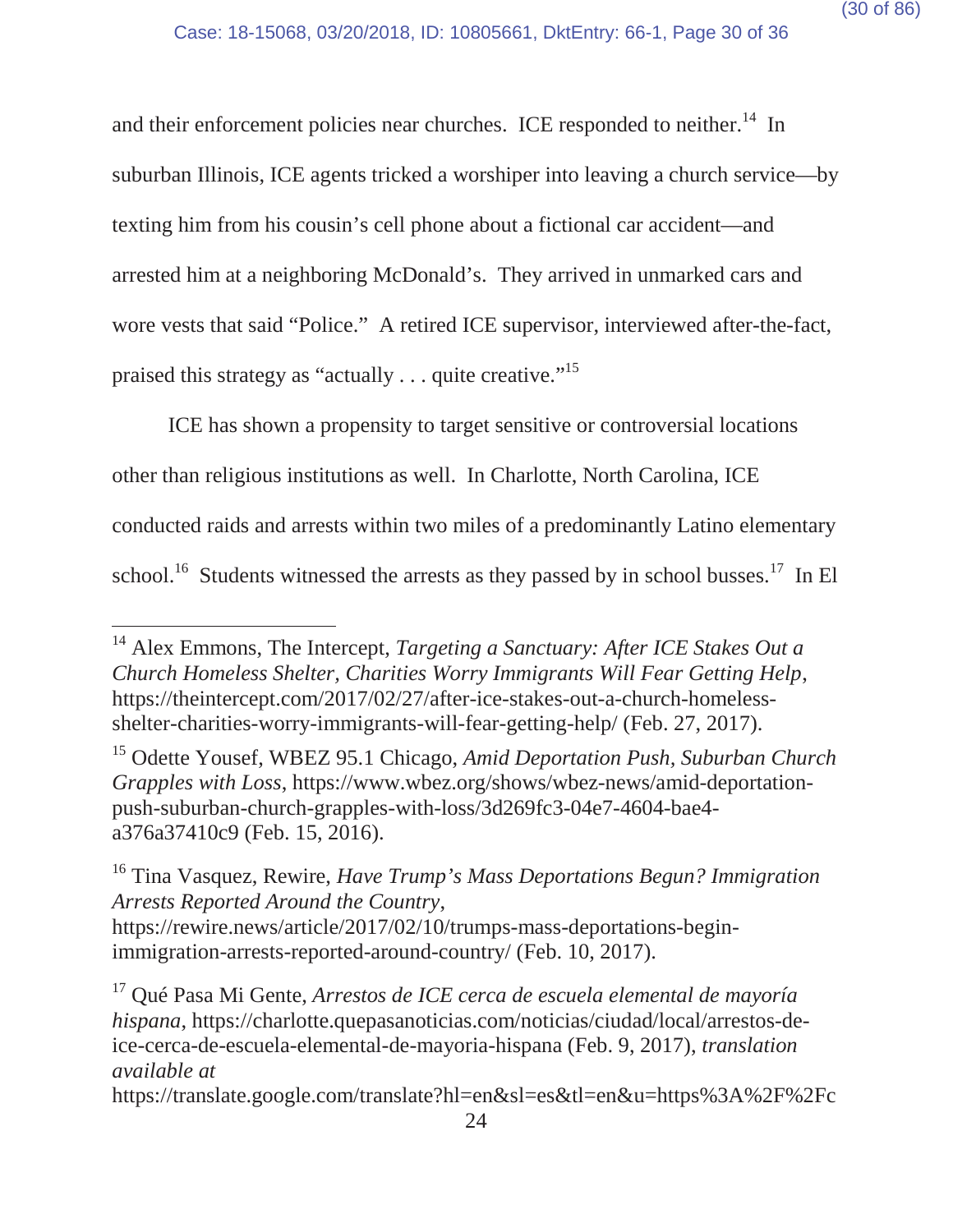Paso, Texas, a Latina woman was taken into custody by ICE agents dressed in plain clothes after she left a courtroom in a county courthouse. The criminal complaint filed against her indicates that ICE knew she was living at a domestic and sexual abuse resource center.<sup>18</sup>

These incidents indicate that instead of abiding by the spirit of the sensitive locations memorandum—that is, to *avoid* immigration enforcement at sensitive locations—ICE is using houses of worship and other locations as lures for easy, unsuspected surveillance and arrest. This puts *amici* in the untenable and unacceptable position of at once heeding their faith-based calling to provide sanctuary while at the same time attracting the attention of those who would do harm to the people *amici* seek to protect. This crisis of conscience has sewn fear and anxiety among *amici* and their congregants and supporters. These concerns will be greatly exacerbated if the Termination Memo goes into effect and the DACA program is terminated.

harlotte.quepasanoticias.com%2Fnoticias%2Fciudad%2Flocal%2Farrestos-de-icecerca-de-escuela-elemental-de-mayoria-hispana.

<sup>18</sup> ABC-7 KVIA, *Which places are considered 'sensitive locations'?*, http://www.kvia.com/crime/which-places-are-considered-sensitivelocations/338319025 (Feb. 16, 2017).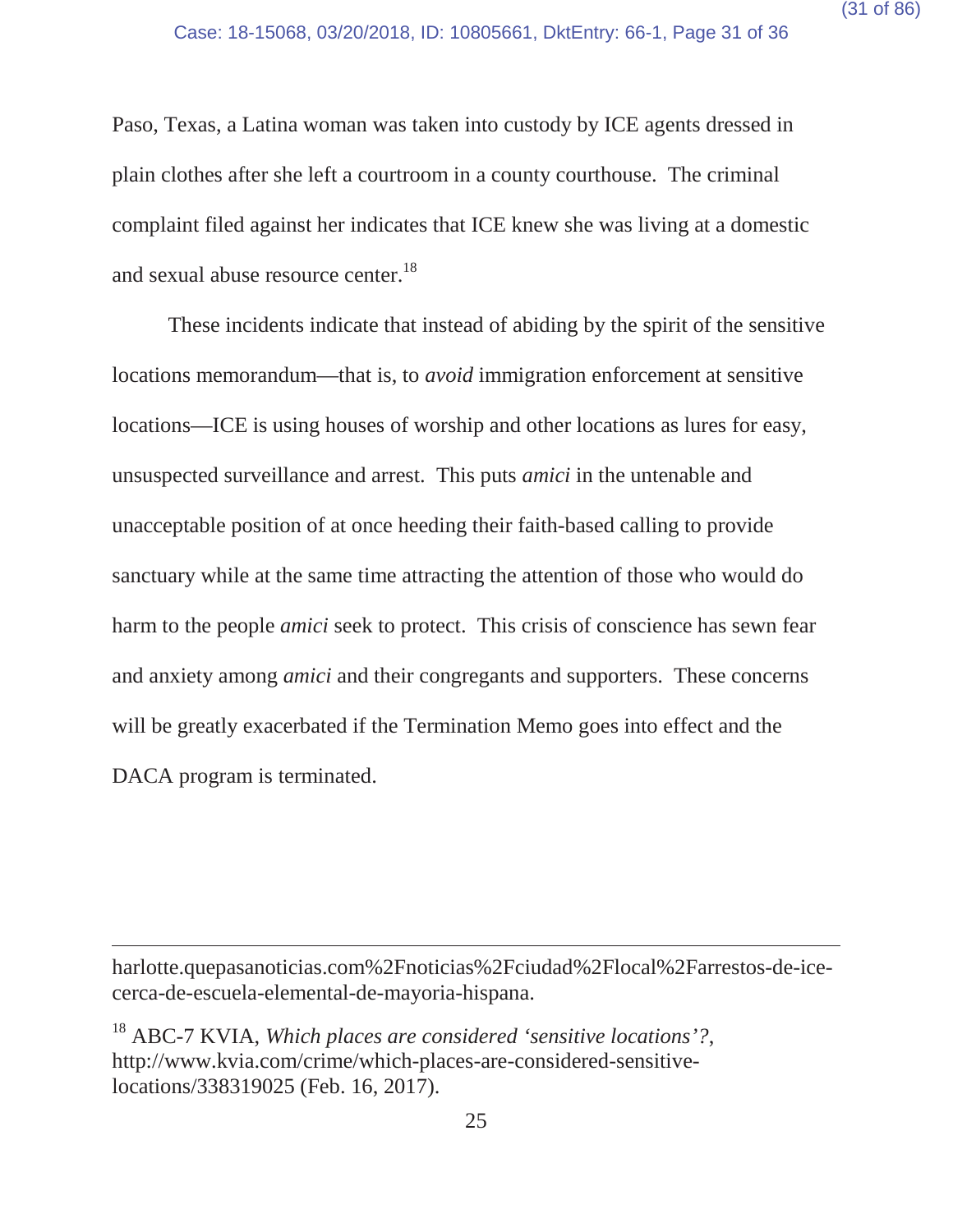#### **III. THIS COURT SHOULD AFFIRM THE NATIONWIDE INJUNCTION UNDER THE ADMINISTRATIVE PROCEDURE ACT**

As illustrated by the stories detailed in the preceding sections, the Termination Memo will cause irreparable harm to individuals from all walks of life and across the entire United States. The Termination Memo will affect nearly 800,000 DACA grantees along with their family members, communities, and faith groups. In order to address fully the scope of the harm the Termination Memo has inflicted and will continue to cause, this Court should affirm the district court's injunction of the Memo nationwide and in its entirety.

Contrary to the Government's argument, injunctive relief should not be limited to "particular DACA recipients whose loss of DACA would cognizably injure plaintiffs."<sup>19</sup> The "systemwide impact" the Termination Memo will have warrants a "systemwide remedy." *Lewis v. Casey,* 518 U.S. 343, 359 (1996) (internal quotation marks omitted). When a court determines that an executive action facially violates statutory constraints, a comprehensive injunction that sets aside the entire action is the "ordinary result." *Nat'l Mining Ass'n v. U.S. Army Corps of Eng'rs,* 145 F.3d 1399, 1409 (D.C. Cir. 1998) (the "result is that [the action is] vacated—not that [its] application to the individual petitioners is proscribed") (internal quotation marks omitted). This is especially appropriate

<sup>&</sup>lt;sup>19</sup> Appellants' Opening Brief, (Case No. 18-15128 Dkt. 17), at  $48-57$ .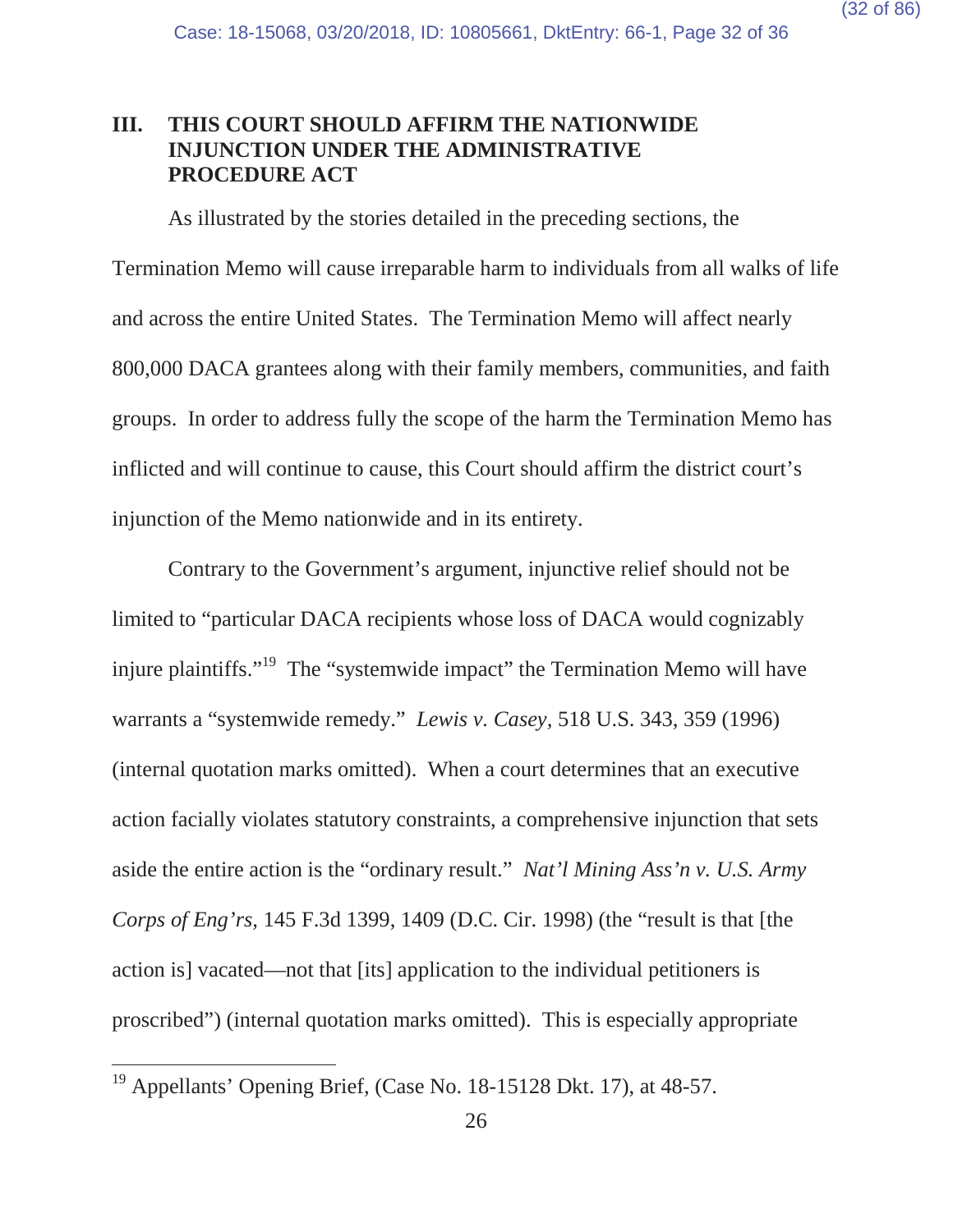where, as here, Plaintiffs challenge not only the application of an action "in an illegal manner on a particular occasion" but instead generally challenge the validity of a policy "of broad applicability." *Id.* (quoting *Lujan v. Nat'l Wildlife Fed'n.,* 497 U.S. 871, 913 (1990) (Blackmun, J., dissenting on other grounds)). Any other outcome would lead to the unjust result of halting the Termination Memo's effects for only a fraction of persons impacted by it.

In fact, a limited injunction of this nature would "merely . . . generate a flood of duplicative litigation." *Id.*; *see also Harmon v. Thornburgh,* 878 F.2d 484, 495 n.21 (D.C. Cir. 1989) ("When a reviewing court determines that agency regulations are unlawful, the ordinary result is that the rules are vacated—not that their application to the individual petitioners is proscribed."). The Termination Memo is precisely the type of agency action of "broad applicability" that should be enjoined in total, not least in order to avoid unnecessary and repetitive litigation and promote judicial economy. *See Nat'l Mining Ass'n*, 145 F.3d at 1409 (refusal to sustain broad injunction where adversely impacted individuals can each challenge the agency action "is likely merely to generate a flood of duplicative litigation"). By enjoining the implementation of the Termination Memo in its entirety, this Court would ensure, in the most efficient manner possible, that all who are harmed by this unlawful Government action are able to obtain the relief they deserve.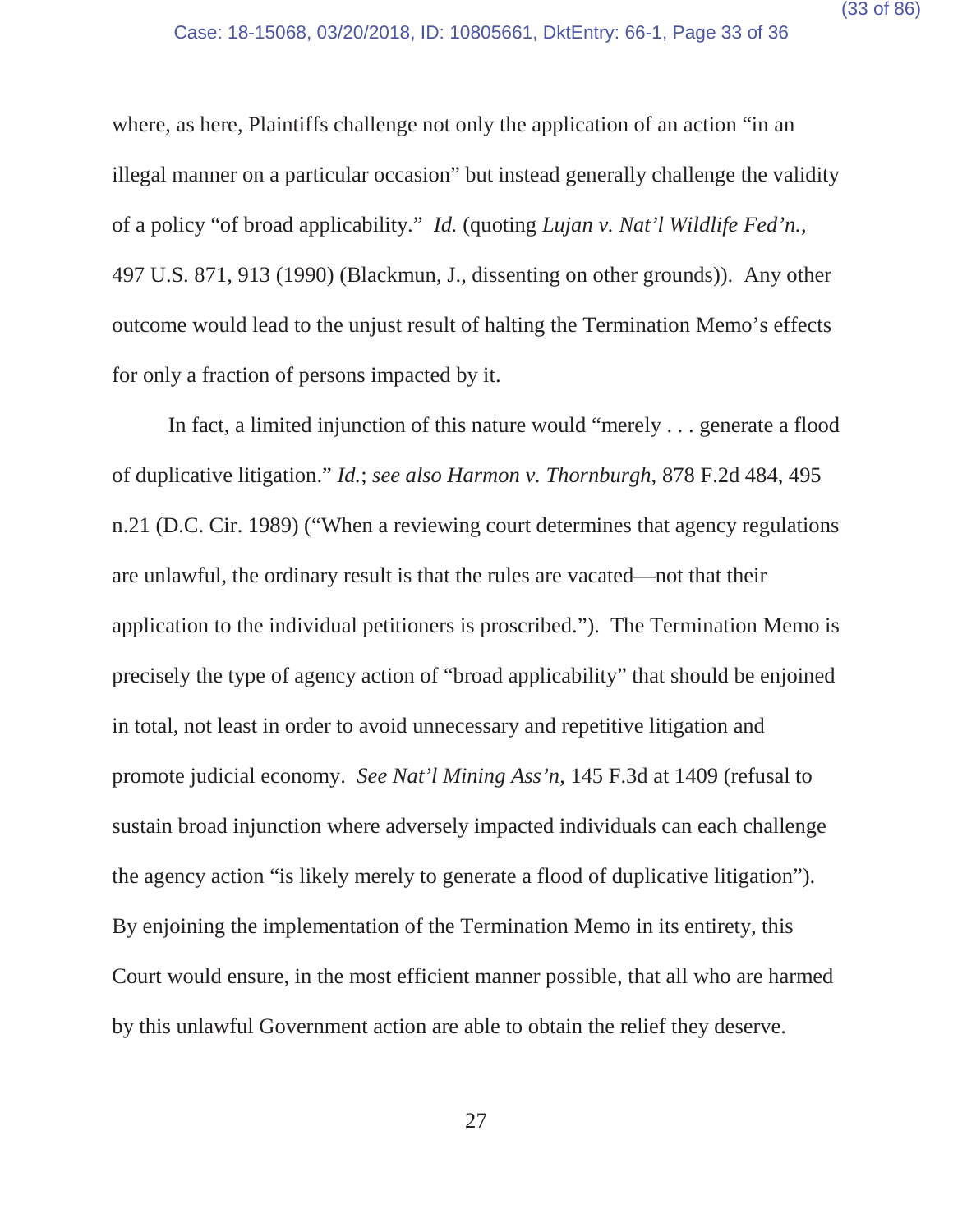Accordingly, this Court should find that the Termination Memo is unlawful

on its face and affirm the injunction of the Memo in full, not merely in its

application to particular petitioners represented in this litigation.

#### **CONCLUSION**

For the foregoing reasons, *amici* respectfully urge the Court to affirm the preliminary injunction granted below.

Dated: March 20, 2018

#### Respectfully submitted, **PATTERSON BELKNAP WEBB & TYLER LLP**

By**:** */s/ Steven A. Zalesin*

Steven A. Zalesin Adeel A. Mangi Michael N. Fresco Zachary Kolodin 1133 Avenue of the Americas New York, NY 10036-6710 Telephone: 212.336.2000 Facsimile: 212.336.2222

#### **MUSLIM ADVOCATES**

Johnathan Smith Sirine Shebaya Juvaria Khan P.O. Box 66408 Washington, DC 20035 Telephone: 202.897.2622

Attorneys for *Amici Curiae* 119 Religious **Organizations**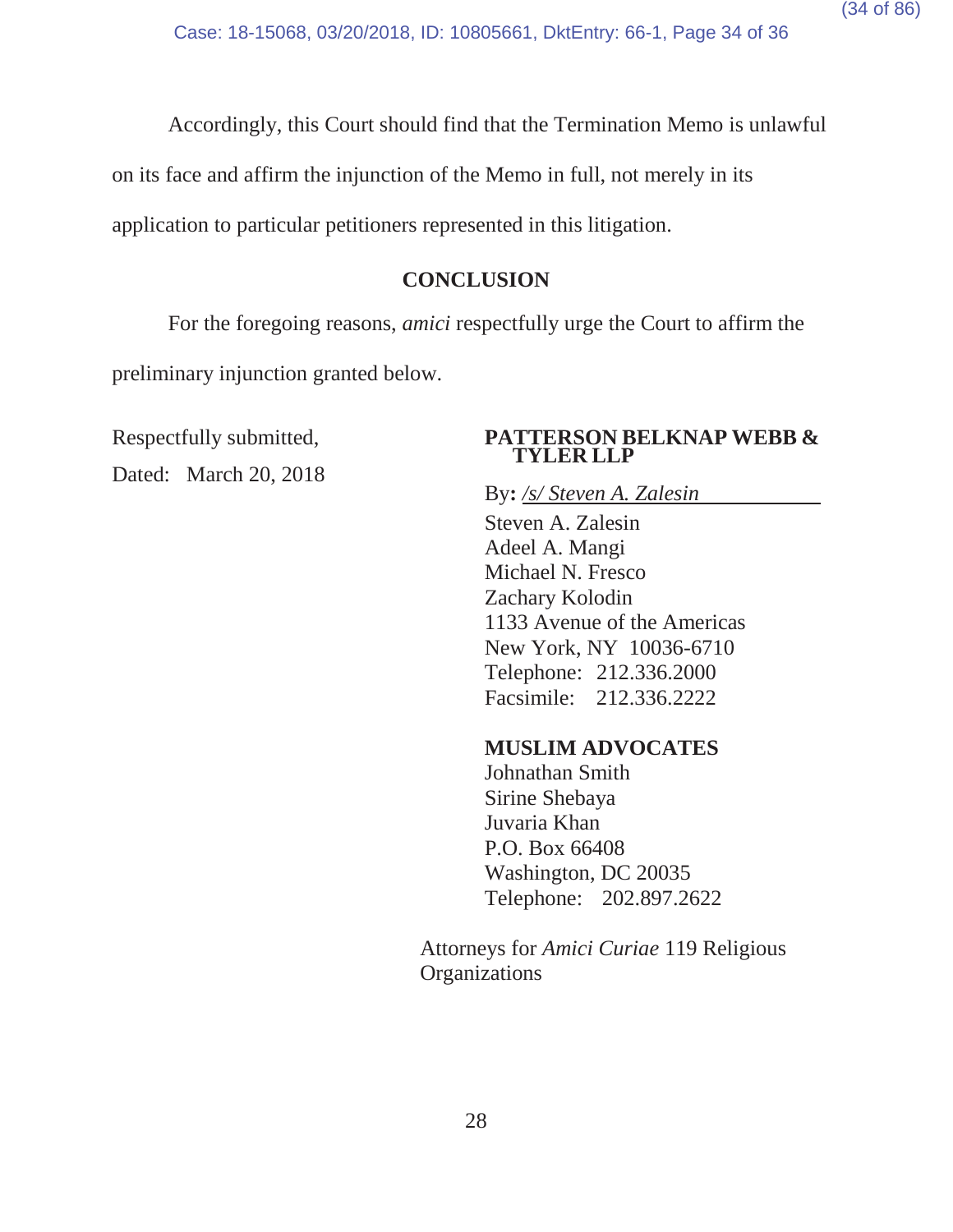# **Certificate of Compliance With Type-Volume Limit, Typeface Requirements, and Type-Style Requirements**

I certify that:

- 1. This document complies with the type-volume limit of Fed. R. App. P. 29(a)(5), 32(a)(7)(B), and Circuit Rule 32-1 because, excluding the parts of the document exempted by Fed. R. App. P. 32(f), this document contains 6,154 words.
- 2. This document complies with the typeface requirements of Fed. R. App. P.  $32(a)(5)$  and the type-style requirements of Fed. R. App. P.  $32(a)(6)$  because this document has been prepared in a proportionally spaced typeface using Microsoft Word 2010 in 14-point Times New Roman font.

## Dated: March 20, 2018 **PATTERSON BELKNAP WEBB & TYLER LLP**

# **MUSLIM ADVOCATES**

By: */s/ Steven A. Zalesin*

Attorneys for *Amici Curiae* 119 Religious **Organizations**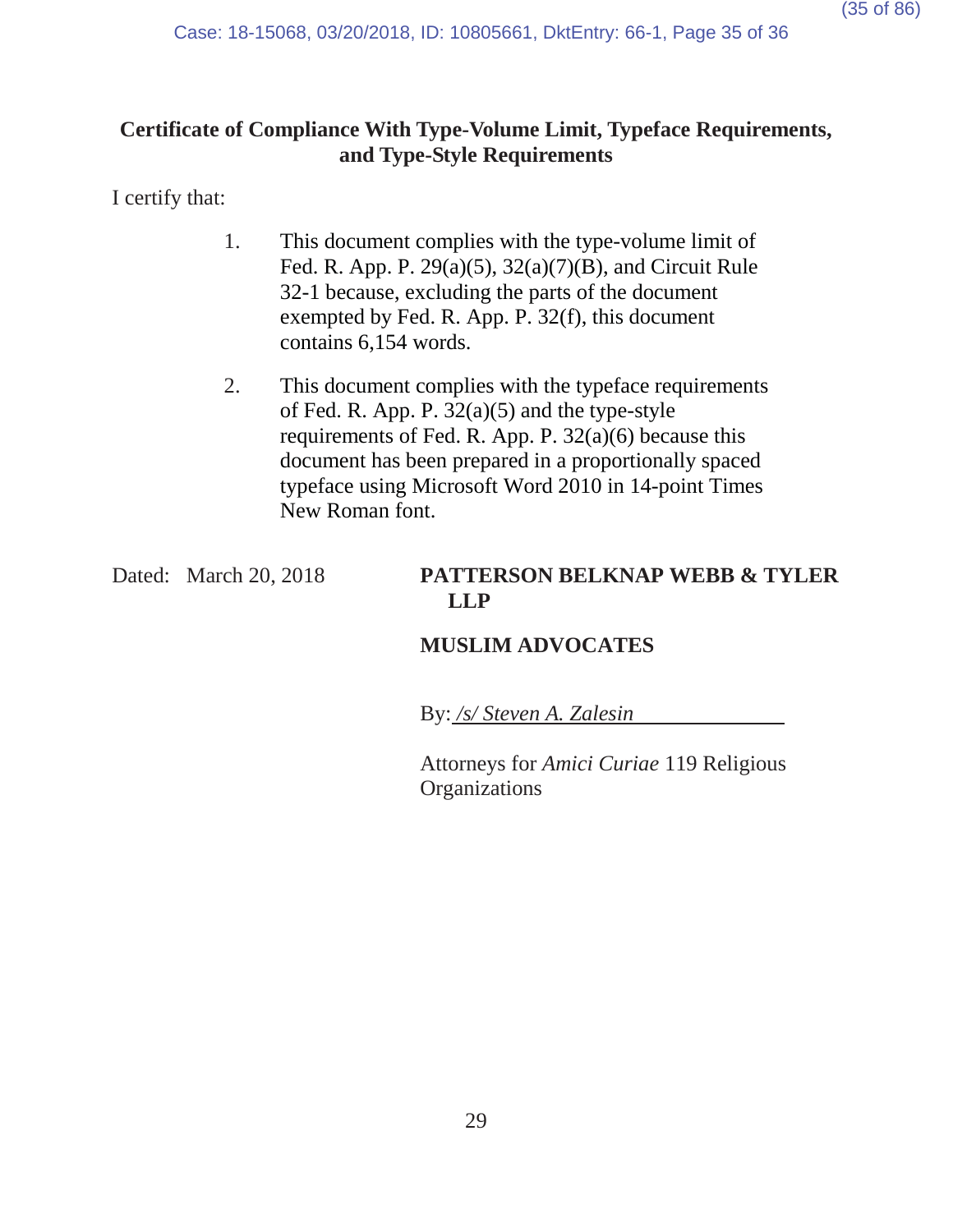# **CERTIFICATE OF SERVICE CM/ECF FILING/SERVICE**

U.S. Court of Appeals Docket Nos.: 18-15068, 18-15069, 18-15070, 18-15071, 18-15072, 18-15128, 18-15133, 18-15134

I, Steven A. Zalesin, hereby certify that on March 20, 2018, I electronically filed the foregoing with the Clerk of the Court for the United States Court of Appeals for the Ninth Circuit by using the appellate CM/ECF system.

Participants in the case who are registered CM/ECF users will be served by the appellate CM/ECF system.

### Dated: March 20, 2018 **PATTERSON BELKNAP WEBB & TYLER LLP**

# **MUSLIM ADVOCATES**

By: */s/ Steven A. Zalesin*

Attorneys for *Amici Curiae* 119 Religious Organizations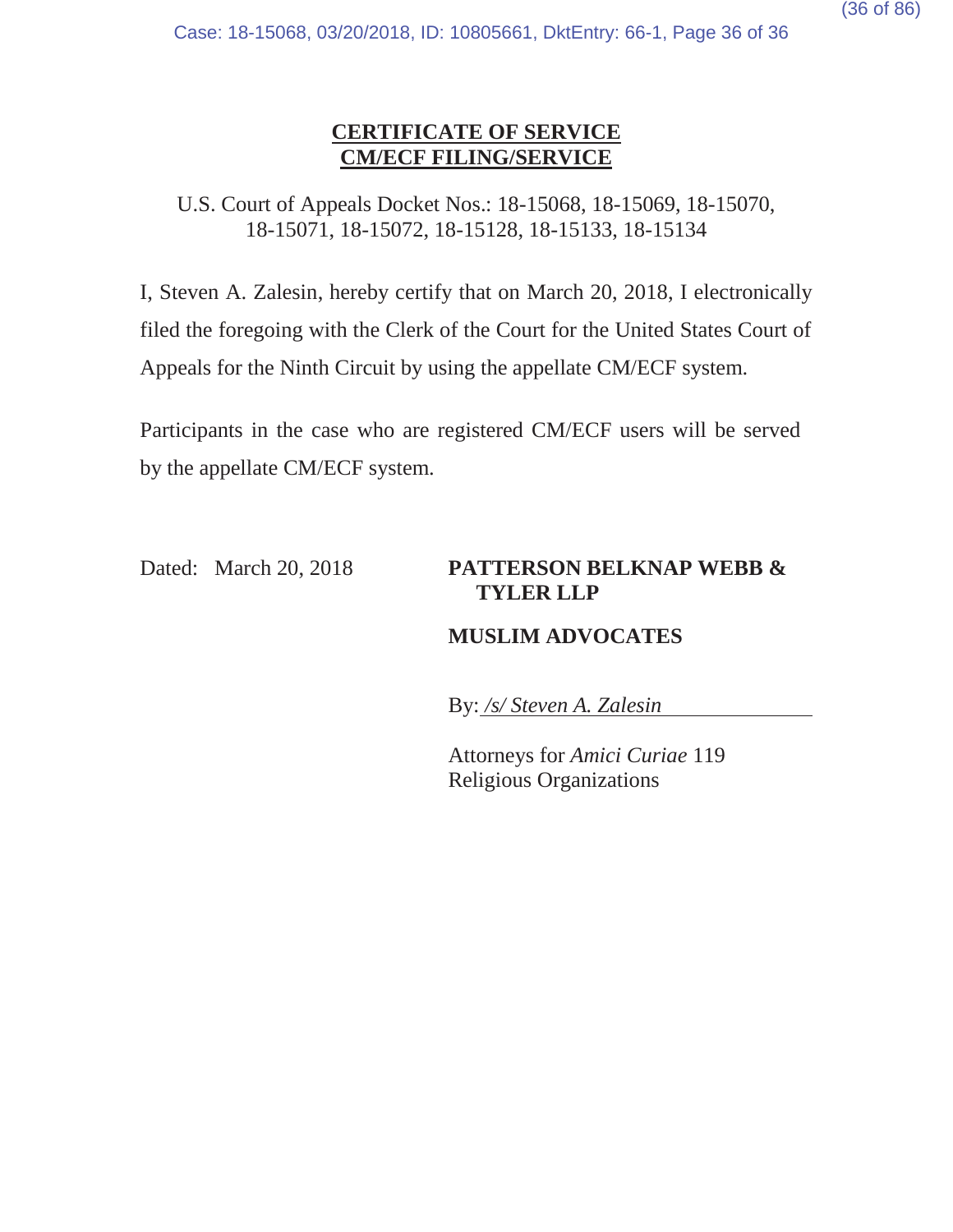Case: 18-15068, 03/20/2018, ID: 10805661, DktEntry: 66-2, Page 1 of 50

18-15068, 18-15069, 18-15070, 18-15071, 18-15072, 18-15128, 18-15133, 18-15134

# IN THE United States Court of Appeals **FOR THE NINTH CIRCUIT** IN THE<br>
States Court of<br>
For the ninth circuit<br>
Sity of California; Janet N

REGENTS OF THE UNIVERSITY OF CALIFORNIA; JANET NAPOLITANO, In her official capacity as President of the University of California; STATE OF CALIFORNIA; STATE OF MAINE; STATE OF MINNESOTA; STATE OF MARYLAND; CITY OF SAN JOSE; DULCE GARCIA; MIRIAM GONZALEZ AVILA; SAUL JIMENEZ SUAREZ; VIRIDIANA CHABOLLA MENDOZA; JIRAYUT LATTHIVONGSKORN; NORMA RAMIREZ; COUNTY OF SANTA CLARA; SERVICE EMPLOYEES INTERNATIONAL UNION LOCAL 521,

*Plaintiffs-Appellees.* 

UNITED STATES OF AMERICA; DONALD J. TRUMP, in his official capacity as President of the United States; U.S. DEPARTMENT OF HOMELAND SECURITY; KIRSTJEN NIELSEN, In her official capacity as Acting Secretary of the Department of Homeland Security,

 $-v$ 

Defendants-Appellants.

ON APPEAL FROM THE UNITED STATES DISTRICT COURT FOR THE NORTHERN DISTRICT OF CALIFORNIA HON. WILLIAM ALSUP, CASE NO. 3:17-CV-05211-WHA

#### **APPENDIX TO BRIEF OF AMICI CURIAE 119 RELIGIOUS 25 ORGANIZATIONS IN SUPPORT OF PLAINTIFFS-APPELLEES FOR AFFIRMANCE OF PRELIMINARY INJUNCTION**

**STEVEN A. ZALESIN** ADEEL A. MANGI MICHAEL N. FRESCO ZACHARY KOLODIN PATTERSON BELKNAP WEBB **& TYLER LLP** 1133 Avenue of the Americas New York, New York 10036  $(212)$  336-2000

JOHNATHAN SMITH **SIRINE SHEBAYA JUVARIA KHAN MUSLIM ADVOCATES** P.O. Box 66408 Washington, DC 20035  $(202)$  897-2622

*Attorneys for Amici Curiae 119 Religious Organizations*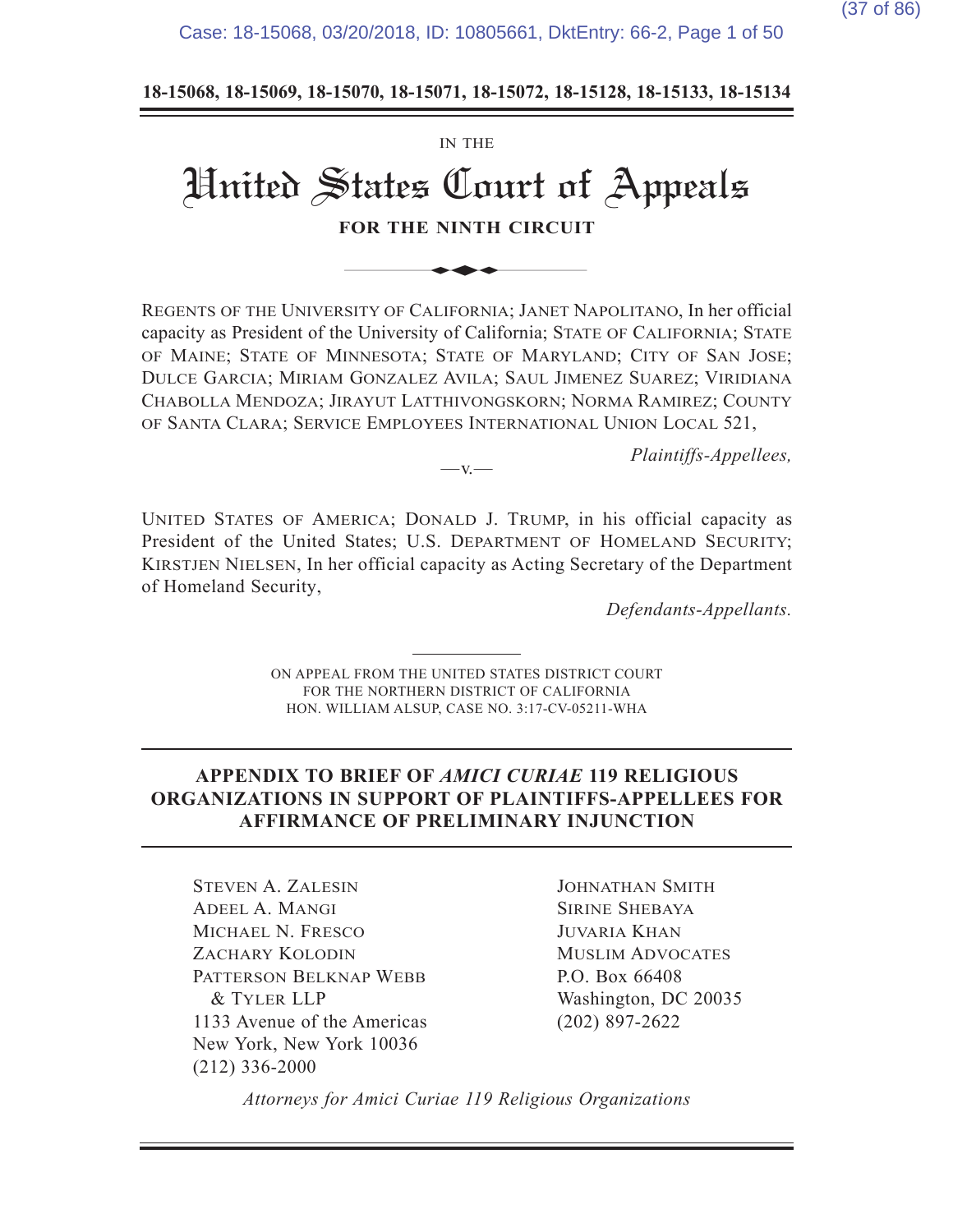# **APPENDIX A**

# **IDENTITY AND INTERESTS OF AMICI**

## **1. Albuquerque Insight Meditation Center**

Albuquerque Insight Meditation Center (AIMC) is a community that aspires to end suffering through the realization of the Buddha's teachings. AIMC extends refuge to all who seek the liberating teachings of the Buddha and offers non-fear, protection and compassion to all living beings. Immigrants covered by DACA fear the loss of its protection. Even though the USA is their home, they face the risk of being deported to the countries where they were born and where their lives may be in danger. DACA recipients are part of our community, they are our neighbors, our friends, our colleagues and our members. We stand with them, for their safety, protection and the end of suffering.

# **2. Albuquerque Mennonite Church**

Part of Mennonite Church USA, Albuquerque Mennonite Church is a community of over 150 Mennonites who believe strongly in the connections between peacemaking and justice, and the Kingdom of God that Jesus taught about and lived out. Albuquerque Mennonite Church holds that every person is created in God's image, valued without regard to origin, sexual identity, affiliation, or status. We are a Christian community of peace and justice, including love and advocacy for our siblings with and without status, especially those struggling to maintain DACA status.

# **3. Albuquerque Monthly Meeting of the Religious Society of Friends (Quakers)**

Albuquerque Monthly Meeting of the Religious Society of Friends is a Quaker Meeting for Worship in Albuquerque, New Mexico, affiliated with Intermountain Yearly Meeting, a community of Quaker Meetings and individual Friends situated within the Intermountain West. In unity with the shared testimonies of Friends within IMYM, we affirm that "Our witness to the world comes from our perception of the Divine Spirit moving through us (IMYM Faith and Practice, Advice 1 on Integrity, p. 130)." "Recognizing the oneness of humanity in God, we affirm fellowship with all people (Id., Advice 2 on Integrity,, p. 131)." "We affirm that our first allegiance is to our experience of the Divine. If this conflicts with any compulsion of the state, our country is served best when we remain true to our higher loyalty (Id., Advice 1 on Peace, p. 132.)." Indeed, "We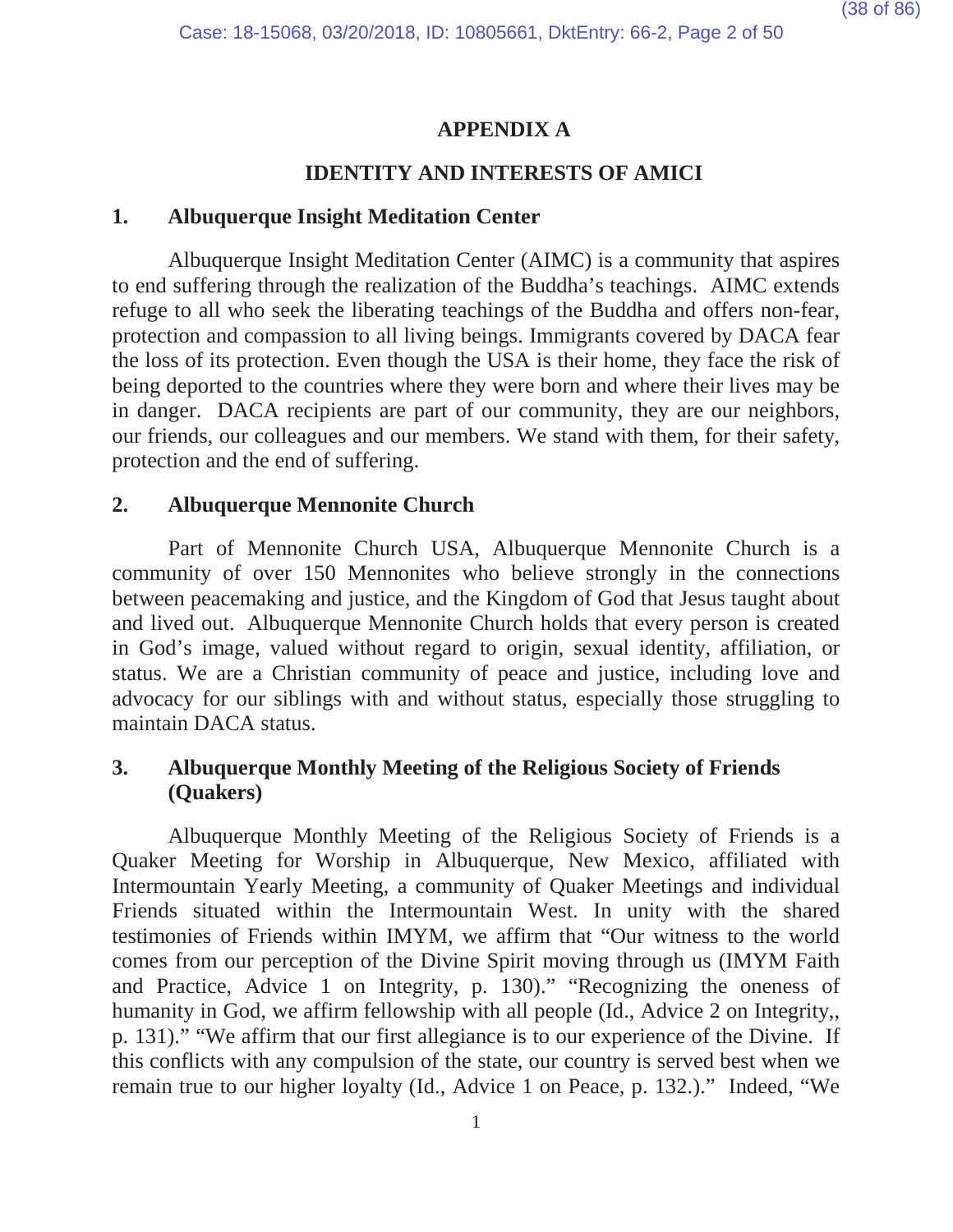[must] refuse to join in actions that denigrate others or lead to their victimization (Id., Advice 4 on Peace, p. 133.)." Albuquerque Meeting has long been troubled by the treatment of refugees and migrants within the US and in the borderlands. In 2014, we committed ourselves ". . . to assure that the humanity of every migrant to our borders is honored and that all are treated with compassion and dignity, regardless of what their legal status may ultimately be determined to be." (AMM minute 2014.8.3). We care about DACA recipients because they are threatened with an assault on their humanity. We cannot be faithful to the Light that Spirit has granted us and ignore what is being done in our name to these brothers and sisters.

## **4. American Association of Jewish Lawyers and Jurists (AALJ)**

The AAJLJ is a membership association of lawyers and jurists open to all members of the professions regardless of religion. It is an affiliate of the International Association of Jewish Lawyers and Jurists, which is based in Israel and was founded by the late Justice Arthur Goldberg of the United States Supreme Court and the late Justice Haim Cohen of the Supreme Court of Israel. The mission of the AAJLJ includes representation of the American Jewish Community in regard to legal issues and controversies that implicate the interests of that community. The Association carries out that mission through advocacy in the public arena and in the courts, educational programs, and representation of individuals whose religious and other human rights have been threatened or abridged. As a minority that has historically faced exclusion from the United States and other countries during times of dire peril, the Jewish community strongly supports the role of the United States as a refuge from tyranny, war and oppression.

### **5. American Baptist Churches of Metropolitan New York**

The ABCMNY region is unique among other regions in the American Baptist Churches USA because of its very wide theological diversity, racial-ethnic identity mix, and the breadth of languages spoken among our 185 churches located in the various boroughs, counties and neighborhoods within the NY metro area. On any given Sunday, worship is conducted and fellowship occurs in 8-12 spoken languages, Toward our common mission, our ABCMNY vision documents include the following declarations: "The Great Commission, as understood in Matthew 28:16f, continues to motivate and call us to invite persons, who are near and far as suggested in Acts 1:6-8, to receive and live in the hope of the good news of Christ. In covenant, American Baptists in Metro New York will endeavor to continue to follow Jesus, to call persons to deeper discipleship, and to work for justice with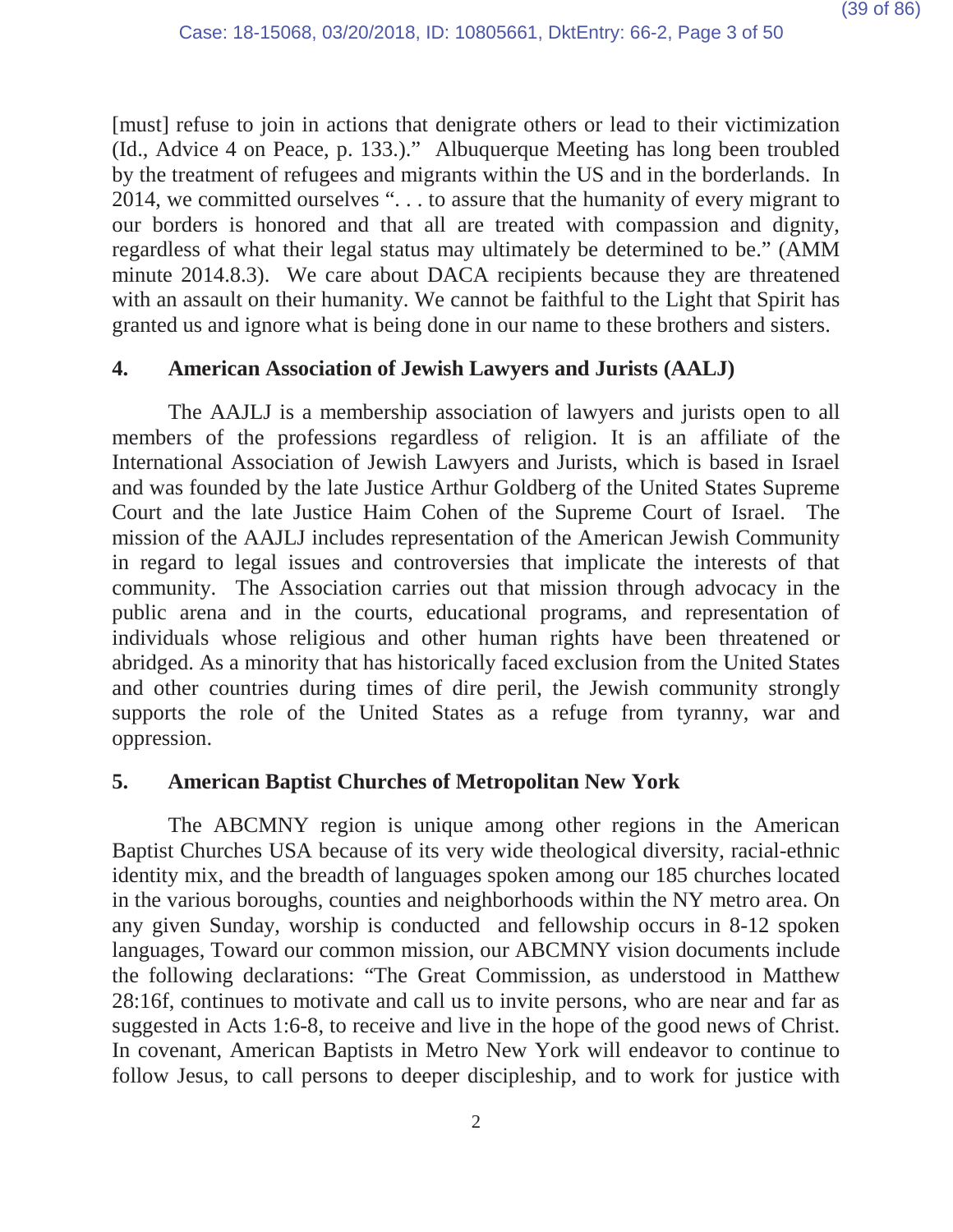compassion particularly for and with communities and peoples who have been oppressed or suppressed through human actions."

Our mission statement asserts that "We seek to welcome others like Jesus welcomes us, to simply serve God within our complex city, to respond in times of need, to live together peaceably amidst our differences, to grow deeper in inclusion and greater in connection, and to glorify God in all of our endeavors." Our positions as a region on DACA include the assertion that the over 800,000 young people, known as "Dreamers" who consider the United States as their national home contribute to this nation and its economy and spirit and function as citizens of the United States. ABCMNY, among other things, calls on the US government to protect and expand DACA and similar programs, and end the mass deportation of undocumented immigrants. It is in the spirit of our identify and work that we gladly join with others in this needed intervention.

### **6. American Friends Service Committee**

The American Friends Service Committee ("AFSC") is a Quaker organization whose work is shaped by its spiritual framework and based on the belief in the worth of every person, and faith in the power of love to overcome violence and injustice. Founded in 1917, AFSC has programs throughout the United States that work with immigrants, including many DACA grantees, through legal representation, leadership training, community organizing, and policy advocacy. AFSC's offices in Florida, Iowa and New Jersey represent and provide a voice for many vulnerable immigrant populations, including immigrant detainees, survivors of domestic violence and other crimes, asylum seekers, individuals who have faced long struggles to obtain legal status, and immigrant children and youth. These three programs have represented hundreds of DACA grantees since the DACA program was introduced in 2012. In addition, AFSC programs across the United States have engaged in organizing and advocacy with and on behalf of young immigrants in their quest for a path to a permanent and secure immigration status for themselves, their families and their communities.

### **7. Ansche Chesed, New York City**

We are a Conservative synagogue on Manhattan's Upper West Side, ritually traditional, intellectually vibrant and socially progressive. We believe in protecting all the vulnerable of society, those who need emotional, spiritual and economic sustenance in the face of those who would exploit them. And we believe that society needs Dreamers.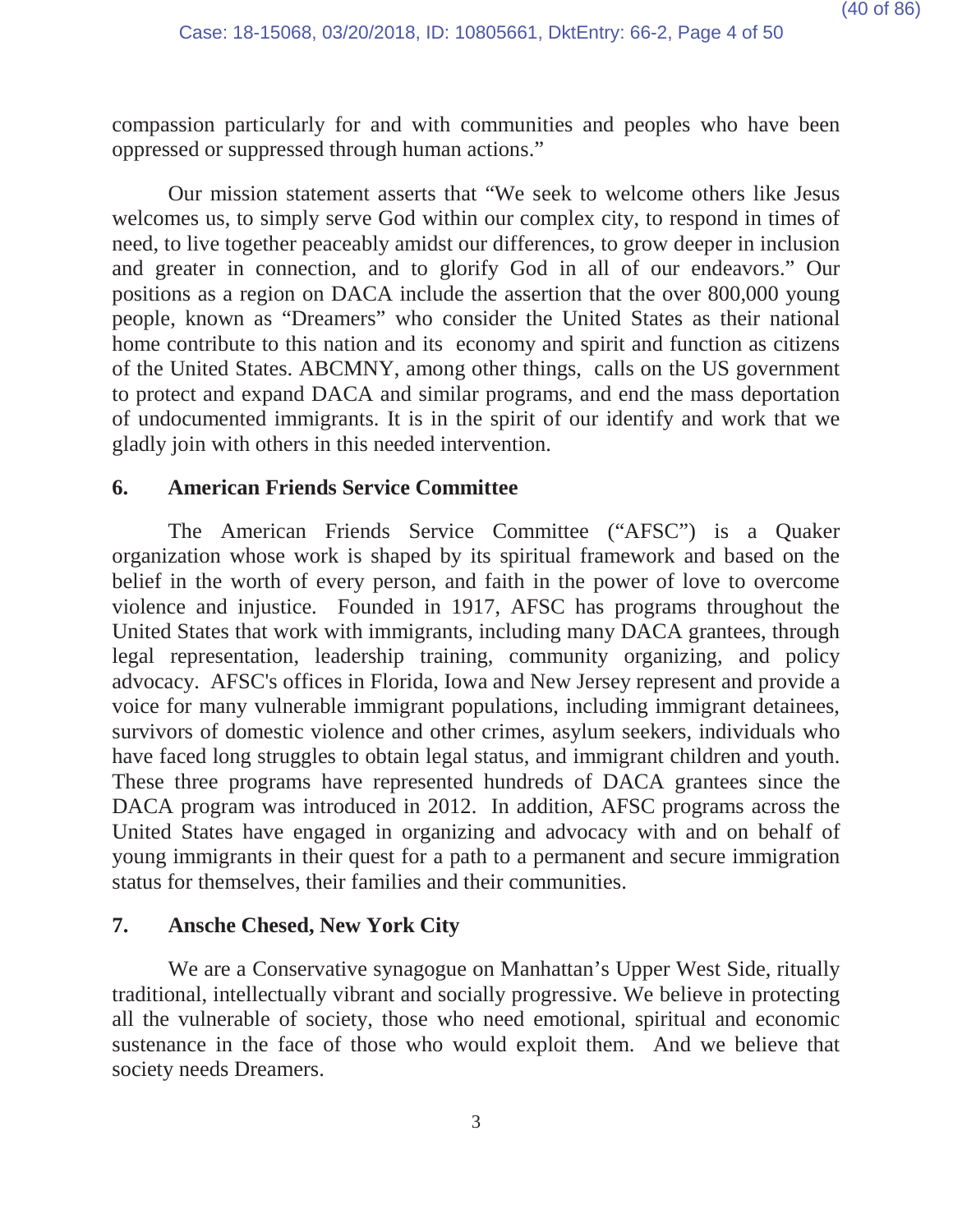## **8. Arch Street United Methodist Church**

Arch Street United Methodist Church (ASUMC) is an historic congregation located in the Center Square neighborhood of Philadelphia. Established in 1862 – before Philadelphia's City Hall was built, ASUMC is located at the crossroads of center city and, as such, has one of the most diverse congregations in Philadelphia. ASUMC's vision is to be a welcoming Christian community that inspires openness, understanding and reconciliation both within the congregation and in the community-at-large. Our mission is to love God and neighbor by nurturing individuals on their spiritual journeys, encouraging creativity in faithful service, strengthening relationships and promoting justice. ASUMC is a multi-racial, multi-ethnic, multi-class, LGBTQIA and immigrant welcoming faith community. As a founding member of POWER (Philadelphians Organized to Witness Empower and Rebuild) an interfaith network of 60 congregations, ASUMC is in constant contact and community with Muslims, Jews, Roman Catholics, other Protestants, Quakers and Ethical Humanists. Through the New Sanctuary Movement and the Nationalities Service Center of Philadelphia, ASUMC further expands its connections with persons from all over the world, representing a wide variety of cultural and religious expressions. ASUMC is a seasoned interfaith and cross-cultural partner and finds great joy in building and sustaining compassionate connections across all borders.

Arch Street United Methodist Church is pleased to sign on to the DACA Amicus Brief on Behalf of Religious Organizations. We do so an act of faith in following the teaching of our sacred texts to welcome the stranger and to love our neighbor. In addition, we hold the strong opinion that the termination of DACA and the deportation of all those under the provisions of DACA would be inhumane, unjust and in direct violations of basic human rights.

### **9. Association of Muslim American Lawyers**

The Association of Muslim American Lawyers (AMAL) seeks to assist the Muslim-American community's exercise of legal rights through education; encourage entry into the legal profession; assist members in their professional development; promote the administration of justice; benefit the community with legal resources and services; identify and explore themes common to American and Islamic jurisprudence; and promote the highest standards of professionalism, integrity and honor amongst AMAL members.

America needs talent. Children who came to this country raised and educated in the United States are already part of the American fabric. They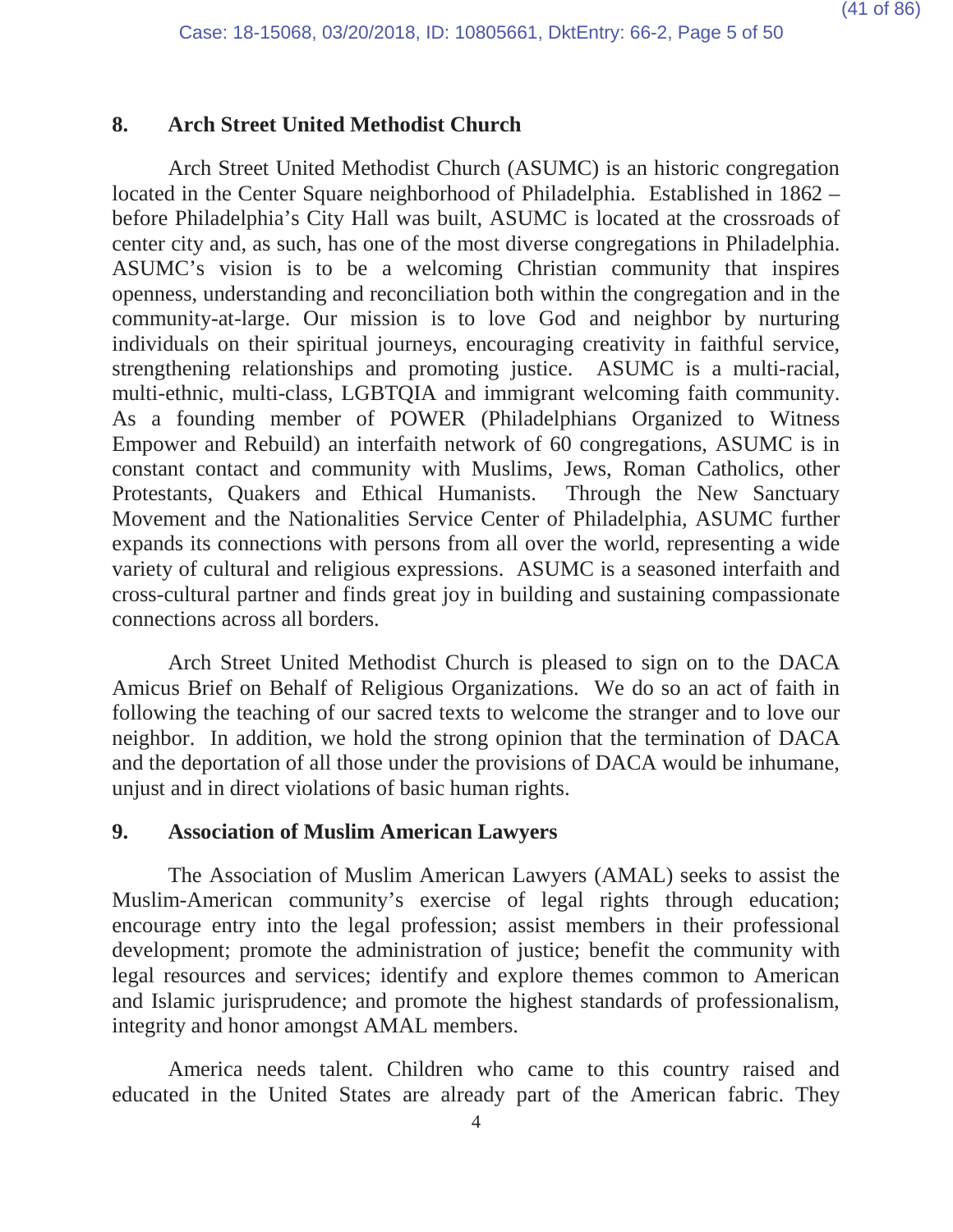represent what is best about America and they are essential to our future. We stand with our dreamers, leaders across the business, civic, religious, and non-profit sectors to defend this important cause.

## **10. Cabrini Immigrant Services of NYC**

Cabrini Immigrant Services of NYC provides supportive services to the immigrant community to encourage economic independence and social empowerment, foster individual growth and development, and promote selfdetermination for immigrant families, children, and youth. We are a faith-based agency and seek to emulate the spirit of Mother Cabrini in our work.

The organization is deeply committed to the fight for the Dream Act and has participated in lobby days in Washington, local rallies, phone banks, and more. Additionally, over the past year the organization assisted nearly 100 clients in submitting new and renewal applications for DACA, and continues to offer renewal services. Dreamers are an integral part of our community. We have seen firsthand the incredible contributions DACA recipients have made to their families, communities, and society as a whole. We believe it is both our moral duty and in the nation's best interest to protect Dreamers and allow them to fully contribute to society. For these reasons, we denounce the arbitrary rescission of the DACA program, which would cause irreparable harm to the immigrant communities we serve and our nation as a whole. We work to honor the legacy of Mother Cabrini and the Catholic Social Teachings on the dignity of all persons by standing in solidarity with all immigrants and advocating for a path to citizenship for all Dreamers.

# **11. Campus Ministry of Roman Catholic Archdiocese of New York at Hostos and Bronx Community College of City University of New York**

The Catholic Campus Ministry and Interfaith Department, funded by the Roman Catholic Archdiocese of NY since the 1970's at the community colleges of CUNY, serves the traditional immigrant base that bodes well for the future of the NY metropolitan area and our great country. Most of the 13,500 students of both colleges are either immigrants or sons and daughters of people of color and accents. We DO have DACA students. They are extremely hardworking and wellmotivated. They WANT to be US citizens—and would be good ones!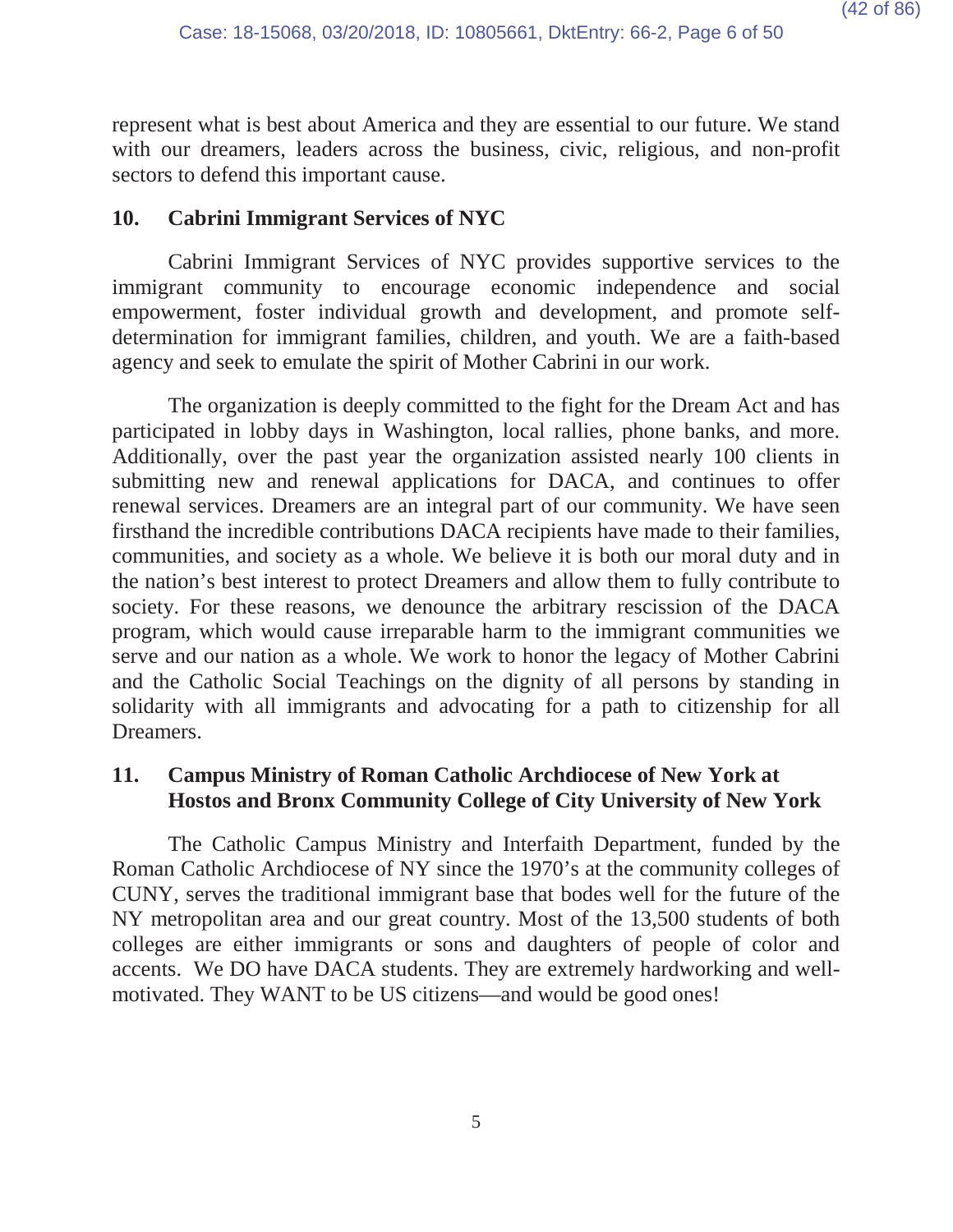## **12. Capital Area Muslim Bar Association**

The Capital Area Muslim Bar Association (CAMBA) is a voluntary bar association in the Washington, DC metro area with a diverse membership. CAMBA's mission includes fostering a sense of fellowship amongst diverse Muslim legal professionals and amplifying our collective voice to impact legal issues affecting the Muslim community. CAMBA's objectives include addressing legal issues affecting the community at large and their related impact on the Muslim American community, and educating and advocating for constitutional, civil, and human rights for all persons.

### **13. Catholic Charities of the Diocese of Stockton**

For over 70 years, Catholic Charities of the Diocese of Stockton has provided social services to people in San Joaquin, Stanislaus, Calaveras, Tuolumne, Alpine, and Mono counties, and throughout the years, it has served as a sign of hope in local communities for people of all ages, religions, and races. These services are offered to those in need, regardless of their religious beliefs, because our work is grounded in the dignity of each person and in the building of a just and compassionate society, especially for the most vulnerable among us. In keeping with our work and mission, we believe that the termination of DACA without an adequate replacement would undermine our communities and would cause them great harm. For these reasons, we join the Religious Organizations amicus brief.

### **14. Catholic Charities Community Services of the Archdiocese of New York**

Since 1949, Catholic Charities Community Services of the Archdiocese of New York (CCCS) has provided direct human and legal services to over 170,000 people each year from all parts of New York City and the Lower Hudson Valley. These services are offered to all New Yorkers in need, regardless of their religious beliefs, because our work is grounded in the dignity of each person and in the building of a just and compassionate society, especially for the most vulnerable among us. CCCS is a leading provider of immigration legal, resettlement, and integration assistance in its service area, providing direct legal services to individuals, families, workers, and children seeking stability and reunification, including application assistance, clinical consultation, and direct court representation, hotline and referral information to over 70,000 callers each year, case management assistance, reception, reunification integration, employment and ESL assistance to refugees, asylees and other documented and undocumented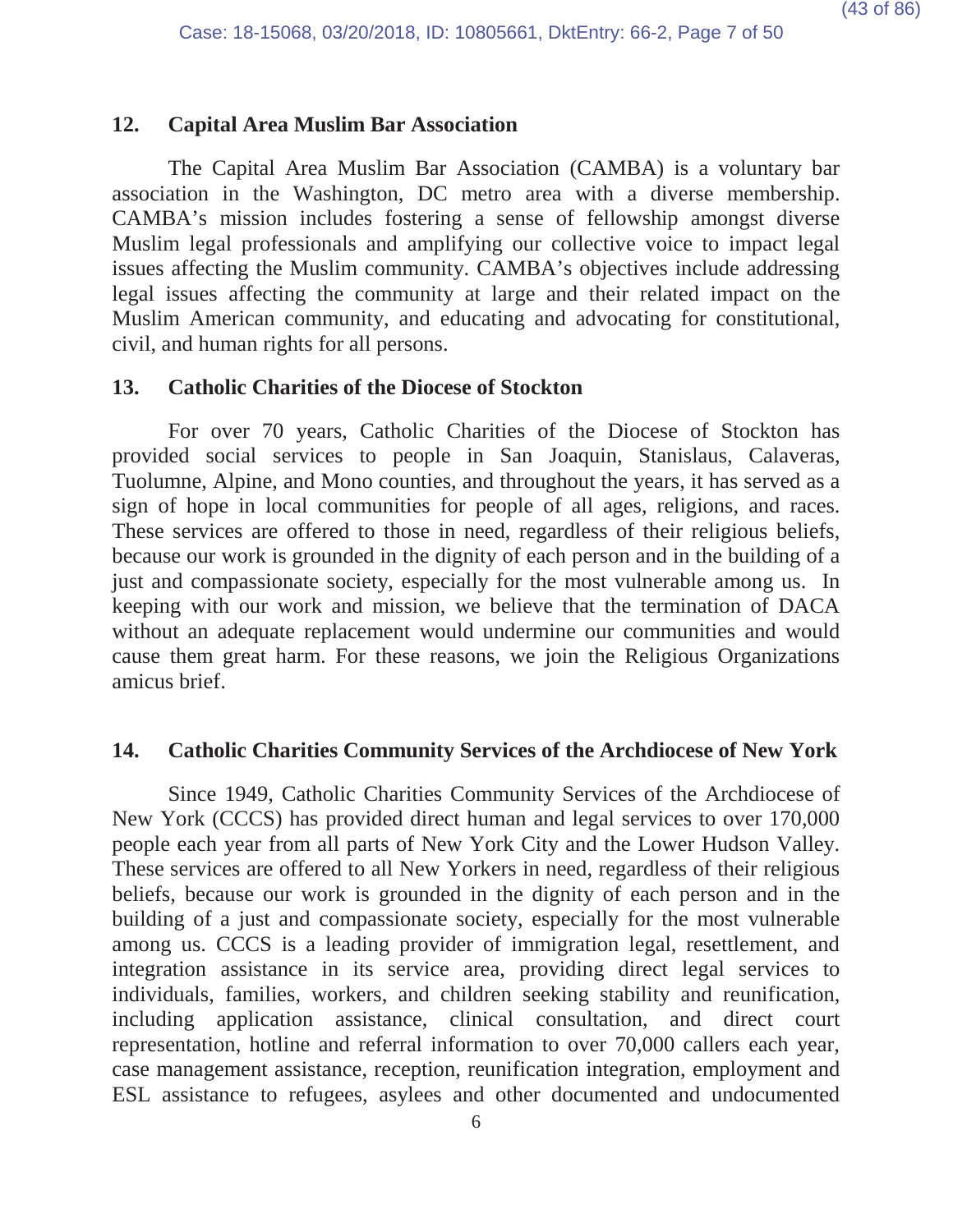newcomers, and to all those seeking protection, including over 3,000 unaccompanied minors each year.

## **15. Catholic Legal Immigrant Network, Inc.**

The Catholic Legal Immigration Network, Inc. ("CLINIC"), a national religious organization created in 1988 by the United States Conference of Catholic Bishops, embraces the Gospel value of welcoming the stranger and promotes the dignity and protects the rights of immigrants in partnership with a dedicated network of Catholic and community legal immigration programs. CLINIC's network includes approximately 330 faith and community-based immigration legal programs in more than 400 cities, and employs roughly 1,400 legal representatives, including attorneys, Department of Justice-accredited representatives and paralegals who serve hundreds of thousands of citizens and immigrants each year.

CLINIC has a substantial interest in the Court's resolution of this case because the issues this Court will decide have a direct impact on the work of CLINIC's network and the immigrants it serves. Within CLINIC's network, the majority of legal immigration programs provide DACA and related immigration services and have seen the positive benefits of this program on their clients. Further, for many of the programs, DACA services represent a significant amount of program revenue. Consequently, CLINIC has a substantial interest in ensuring that DACA recipients are able to safely remain with their families, in their schools and communities, and employed.

# **16. Catholic Legal Services, Archdiocese of Miami, Inc.**

Catholic Legal Services, Archdiocese of Miami, Inc ("CLS") is a not-forprofit corporation with the express mission of providing: "Legal Representation and Immigration Services for those who come to South Florida from foreign lands." Currently, it is the largest provider of pro bono and low-cost immigrations services in the State of Florida. Over two thousand migrants and refugees seek the services of CLS each month. Among them, mothers longing to be reunited with their children; political and religious refugees seeking security; religious workers offering their ministry to our faith communities; battered spouses and their children searching for safety; and, of particular note, individuals who entered as children and remained to pursue the dream of legal status in the United States. CLS has represented hundreds of recipients of the Deferred Action for Childhood Arrivals Program since its inception in 2012.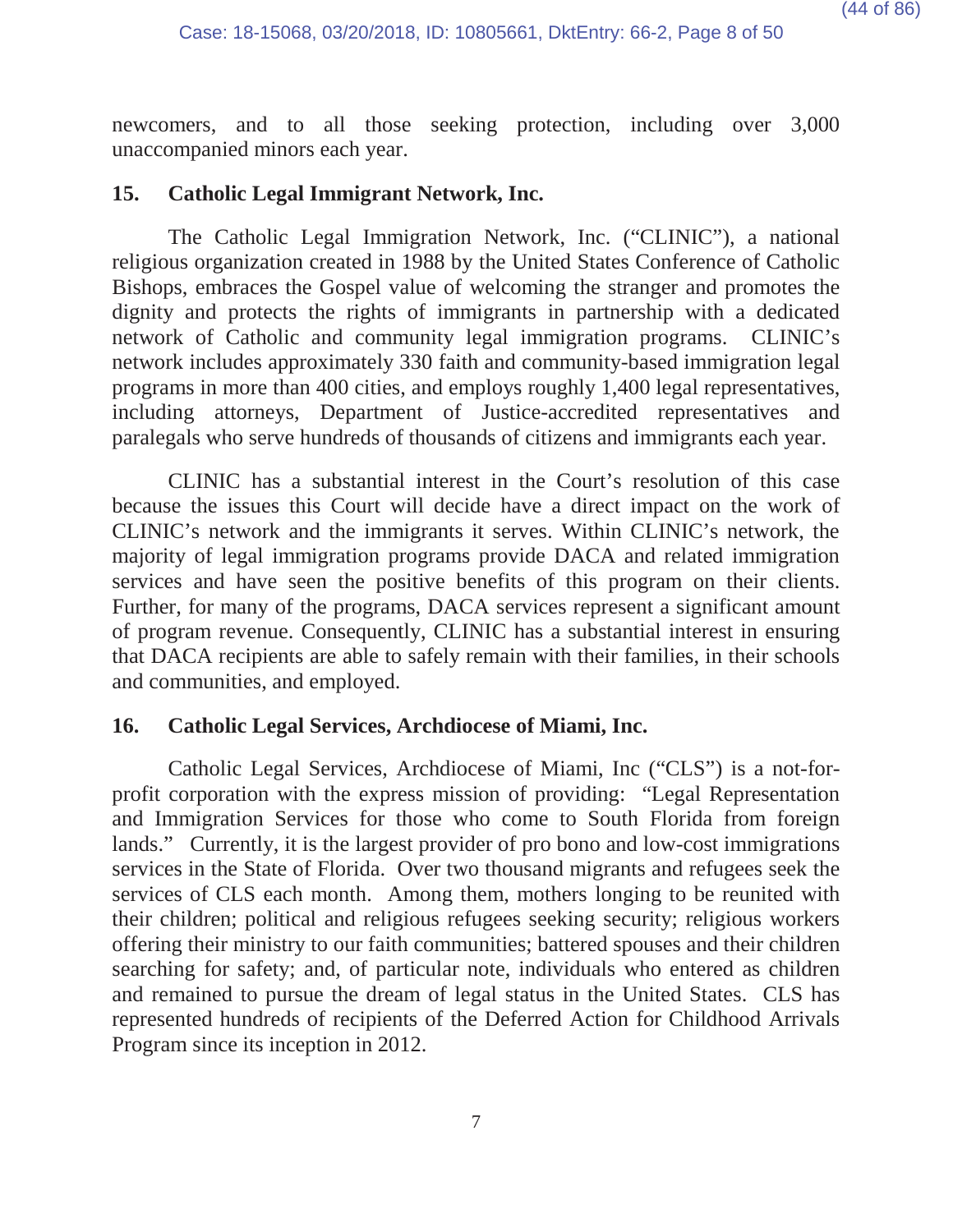# **17. Central Pacific Conference of the United Church of Christ**

The Central Pacific Conference (CPC) is a community of United Church of Christ congregations in Oregon, southern Idaho and southern Washington. In this family of 45 congregations, our shared commitment is to ministry and mission. The CPC provides spiritual and material resources and encouragement to all our 7,600 members. We put purposes and programs into action by drawing on the experience and talents of all the conference members, both lay people and clergy. The CPC assists and encourages local congregations and their members in working together to explore, communicate, support and pursue the ministry and mission of the church, and provides a channel for effective relationships with the UCC and with other faith communities.

At its Annual Meeting in September 2016, the Central Pacific Conference of the United Church of Christ declared itself to be an "Immigrant Welcoming Conference" which encourages the development of policies dedicated to facilitating the respectful welcome and inclusion of all immigrants into Oregon, Idaho, and Washington. The Central Pacific Conference was a co-sponsor of the United Church of Christ General Synod Resolution calling upon the United Church of Christ to declare itself an Immigrant Welcoming Denomination; the resolution passed with an overwhelming vote with 97% of delegates in favor.

#### **18. Church Council of Greater Seattle**

The Church Council of Greater Seattle is a membership organization of 320 congregations from 16 Christian denominations in Martin Luther King Jr. County and South Snohomish County in the State of Washington. Founded in 1919, we have worked for nearly a century to forge ecumenical and interreligious relationships and to serve vulnerable and marginalized populations in our midst. We believe in the inherent dignity and worth of every human being as a child of God. We believe that God's love has no exclusions. We are proud to have opposed the internment of Japanese-Americans during World War II and to have continued to minister to them during and after the war. We played an important role in ending redlining in the City of Seattle as part of our legacy of seeking a society built upon equity and social justice.

DACA is a win-win that has allowed families to stay intact, while creating a pathway forward for many in order to strengthen our economy and build up our community fabric. Removing DACA will tear apart grantees from loved ones. It is our ministry and responsibility to not allow the marginalization of this community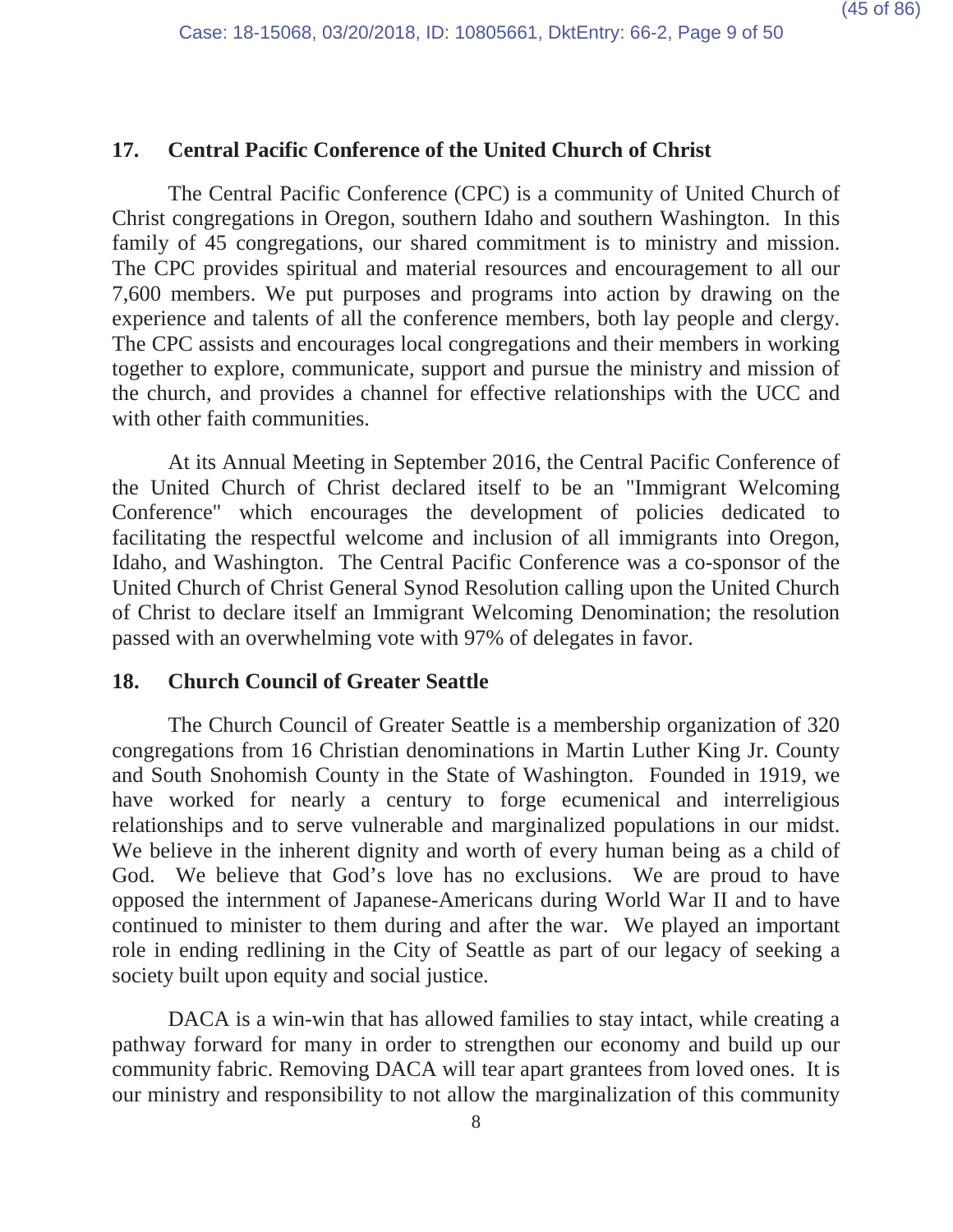and to affirm their voices and self-determination for an inclusive, viable future, which will be beneficial for the integrity of the United States. The moral and humane solution is to allow those who have benefitted from DACA to become United States citizens toward the end of Comprehensive Immigration Reform.

# **19. Church of Our Redeemer in Lexington, Massachusetts**

The Church of Our Redeemer in Lexington, Massachusetts serves a parish community made up of people from many nations and ethnicities. We seek to foster a thriving community in Lexington and beyond by building relationships across differences and forming ministers of the Gospel. The decision to end DACA would impact individuals and families who reside in our parishes and broader communities. Ending residency for those currently protected by the DREAM Act would move our country further away from the principles of justice that we seek as people of faith. We are committed, as people of faith, to working together with other responsible leaders to justly address the immediate needs of the people affected by this action and ensure long-term solutions for communities impacted by exclusionary policies. We stand with Dreamers in Massachusetts and across America and implore the courts to represent those most impacted by refusing to put the termination memo into effect.

# **20. Church of Our Saviour/La Iglesia de Nuestro Salvador (Cincinnati, Ohio)**

The Church of Our Saviour/La Iglesia de Nuestro Salvador is an Episcopal parish in Cincinnati Ohio, with a far-reaching ministry beyond its central urban location.

We have been engaged with immigrants and refugees from Latin America for over twenty-five years; and have been a bilingual parish since 2006. The immigrants and refugees with whom we stand are esteemed members of our community, contributing to our society. The US is now their home. For many of them, deportation would be a risk of grave danger or even death. Besides leaving dependents here who would then need public assistance, their processing, prosecution, incarceration and deportation at taxpayer expense is a cruel and mindless waste, unworthy of the values of this country.

# **21. Congregation B'nai Jeshurun (New York City)**

For nearly two centuries, Congregation B'nai Jeshurun (NYC) has been at the forefront of American Jewish life. As we move into our third century, our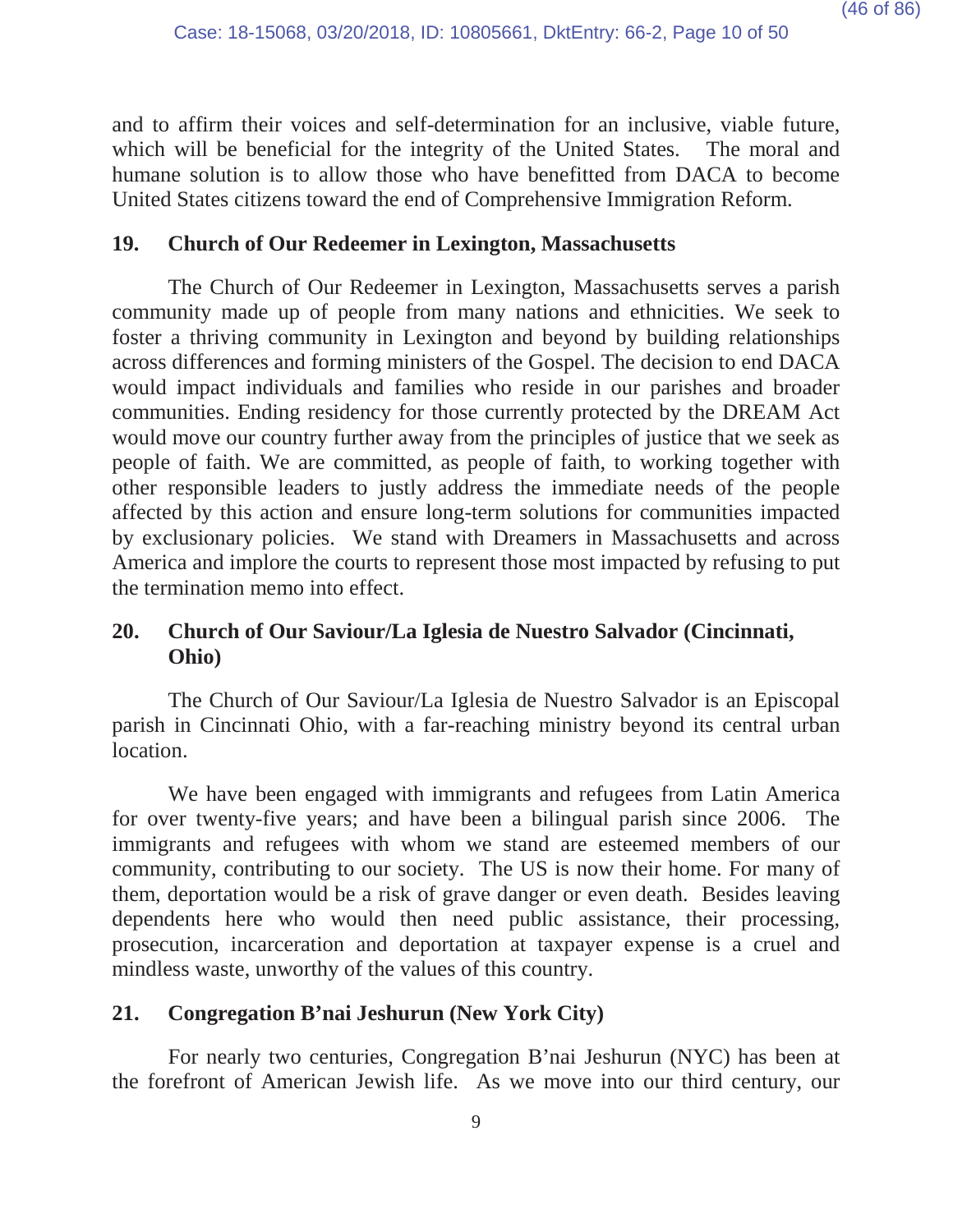vision is focused on the spiritual work of transformation: of ourselves, our community of nearly 1700 member households, and of the larger world. We believe that as a faith community we are called upon to hold ourselves, each other, and our elected leaders accountable for sustaining the core values of our nation, and to bring to bear the moral values of our Jewish tradition and teachings for the benefit of all. For many years, these beliefs have manifest through engagement in the growing global refugee crisis, and efforts to assist immigrants and refugees in New York City. As such, we strongly support the goals of the DACA program, and we are proud to join this brief to help ensure that the rights of all immigrants and refugees, regardless of race, religion, gender identity, sexual orientation, financial status, or country of origin, are treated fairly and equally, and with respect and dignity, by the American government.

### **22. Congregation Beit Simchat Torah**

Congregation Beit Simchat Torah (CBST) is a bold spiritual community of love and resistance that embodies a progressive voice within Judaism. Founded in 1973, CBST attracts and welcomes gay men, lesbians, bisexuals, transgender, queer and straight individuals and families who share common values. Passionate, provocative, and deeply Jewish, CBST champions a Judaism that rejoices in diversity, denounces social injustice wherever it exists, and strives for human rights for all people.

CBST is a community of immigrants and refugees and descendants of immigrants and refugees. We see those being targeted as part of our community and our neighbors, not our enemies. We are reminded of the words from the book of Leviticus that command us to welcome the stranger because we, too, were once strangers in a strange land. As LGBTQ people and Jews, we know the dangers of demonization, and we embrace resistance and love as our response. We cannot be silent. CBST stands committed to furthering social justice and equality for all people. We work within the congregation, take public action and lend our names and voices to a variety of social and humanitarian causes.

After the 2016 presidential election, CBST made a commitment to amplify its social justice initiatives and as part of that promise, we joined the New Sanctuary Coalition of New York City. We are partnering with them on education, training and support for the immigrant community in the tri-state area. CBST members regularly support immigrants facing ICE hearings and check-ins by attending meetings with DHS officials. We are committed to fighting for justice and for the humane treatment of all people.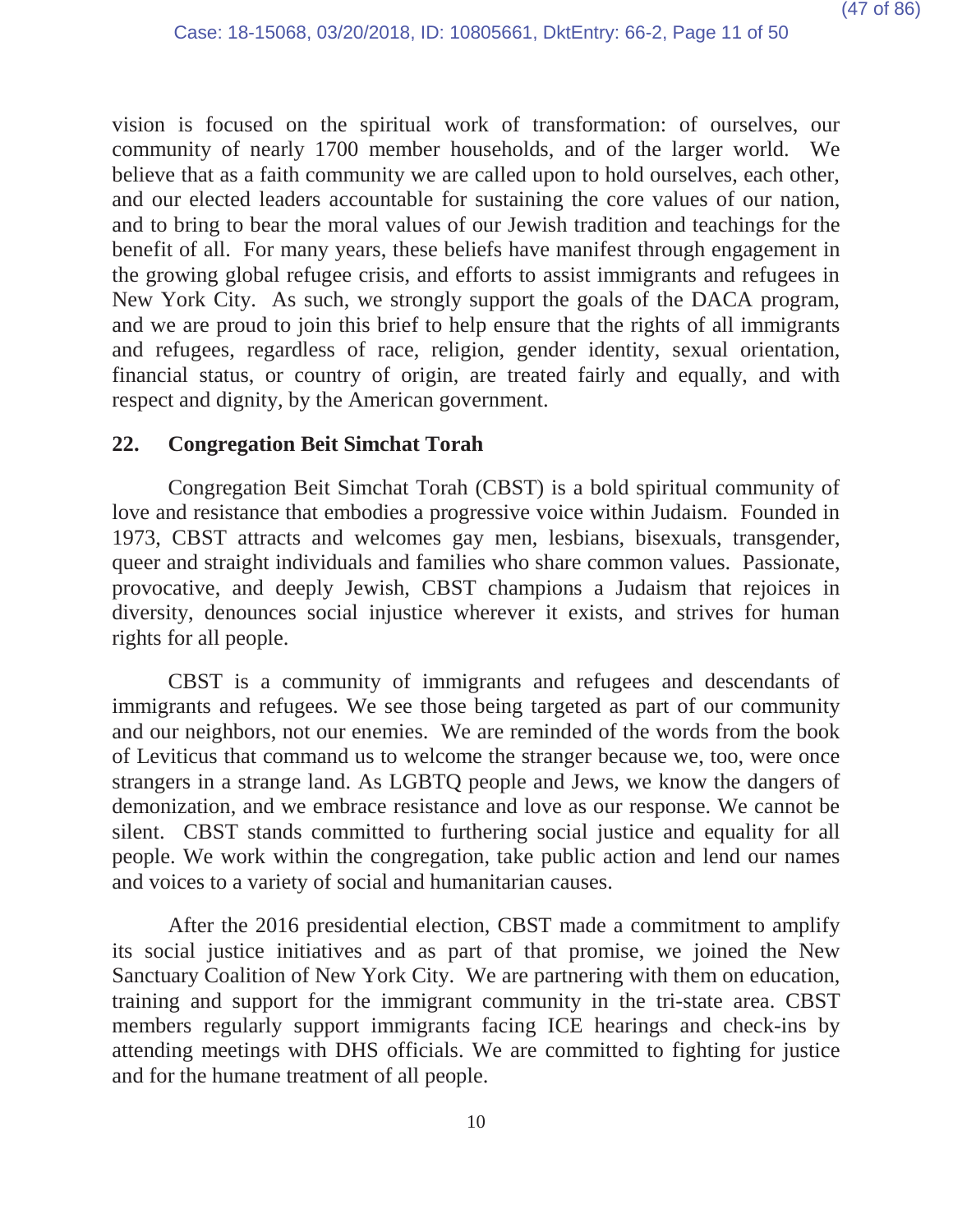# **23. Congregation Beth Elohim (Brooklyn, NY)**

Congregation Beth Elohim is the largest Reform congregation in Brooklyn and a welcoming and inclusive synagogue, proudly rooted in Jewish history and identity, profoundly open to different backgrounds and divergent points of view. Our membership has a long tradition of engaging in tikkun olam (repairing the world) and see the termination of the DACA program as a grave threat to our moral obligation to always remember that we too were once "strangers in a strange land."

### **24. Congregation Shaarei Shamayim (Madison, Wisconsin)**

Congregation Shaarei Shamayim is a synagogue located in Madison, Wisconsin. Last January we initiated the Madison Jewish Pledge of Sanctuary and Solidarity, a statement that expresses our commitment to stand with our Muslim and Latino neighbors and to not remain silent when their safety is in jeopardy. We work closely with Voces de la Frontera, Wisconsin's leading immigrant rights organization, and stand in solidarity with the Muslim and Latino communities of Madison. We have declared ourselves to be a sanctuary congregation and are ready to open our doors to provide shelter to an undocumented immigrant facing deportation. Out of these commitments we object to the termination of the DACA program.

### **25. Council of Churches of the City of New York**

The Council of Churches of the City of New York was organized in 1895 and serves through the Christian denominations having ministry in the five boroughs of New York City. Its Board of Directors is composed of the bishops and chief executives of the member denominational judicatories which, collectively, are related to thousands of Christian congregations in the City. The Council, like its member denominations and affiliated congregations, are vitally concerned for the well-being of all persons created by God and residing in God's Household, the inhabited earth. In particular, we are concerned for the protection and legal status of immigrants, especially those who arrived in this nation as children without documentation.

## **26. Council on American-Islamic Relations – California Chapter**

The Council on American-Islamic Relations, California (CAIR-CA), is a chapter of the nation's largest American Muslim civil rights and advocacy organization. CAIR-CA's mission is to enhance the understanding of Islam,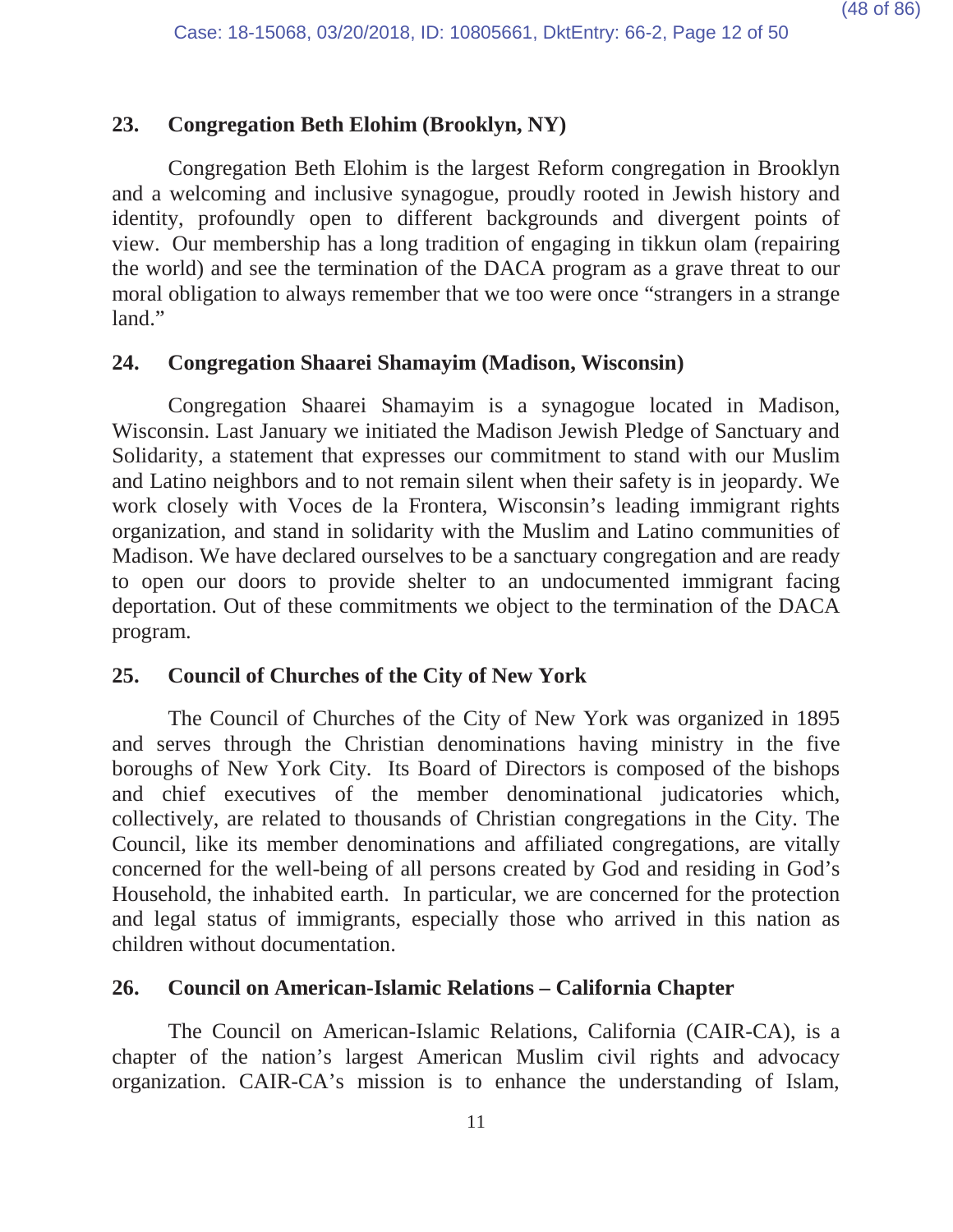encourage dialogue, protect civil liberties, empower American Muslims, and build coalitions that promote justice and mutual understanding. Through its four offices, CAIR-CA serves California's estimated one million American Muslims by providing direct legal services to victims of discrimination, working with the media, facilitating community education, and engaging in policy advocacy to advance civil rights and civic engagement. CAIR-CA also has dedicated Immigrants' Rights Centers in each local office working to empower, and protect the rights of, non-citizens.

CAIR-CA is dedicated to providing services to individuals whose immigration status will be impacted by the repeal of DACA. CAIR-CA has established Immigrants' Rights Centers at each of its four offices. Through these Centers CAIR-CA seeks to empower non-citizens by helping them achieve independence, security, and the opportunity to fully participate in American society. CAIR-CA takes a holistic approach, and serves the non-citizen community through engaging with and educating the community on immigration issues, providing legal services and representation, building coalitions among other organizations, and championing advocacy to improve governmental policies and practices.

## **27. Council on American-Islamic Relations – Michigan Chapter**

CAIR-MI's mission is to enhance the understanding of Islam, encourage dialogue, protect civil liberties, empower American Muslims and build coalitions that promote justice and mutual understanding through education, mediation, media and the law. CAIR-MI has been serving the entire state of Michigan since 2000 with an emphasis on Metro Detroit, Flint/Saginaw, Ann Arbor/Jackson, Lansing, Kalamazoo/Battle Creek, and Grand Rapids/Muskegon.

In addition to legal services CAIR-MI Safe Spaces program aims to proactively produce and implement legal policies and best practices with a variety of institutions to prevent incidents of bias and discrimination before they occur. Through the Safe Spaces Program, CAIR-MI has successfully drafted and implemented legal policies and best practices at a variety of institutions including law enforcement, universities, schools, correctional facilities, government agencies and several corporations throughout Michigan. Our Safe Spaces program also engages in youth outreach and engagement and anti-bullying programs.

CAIR-MI opposes the DACA termination memo based on its intent to deport individuals who have spent the majority of their lives in the US many of whom know no other home. These individuals directly benefit our programs by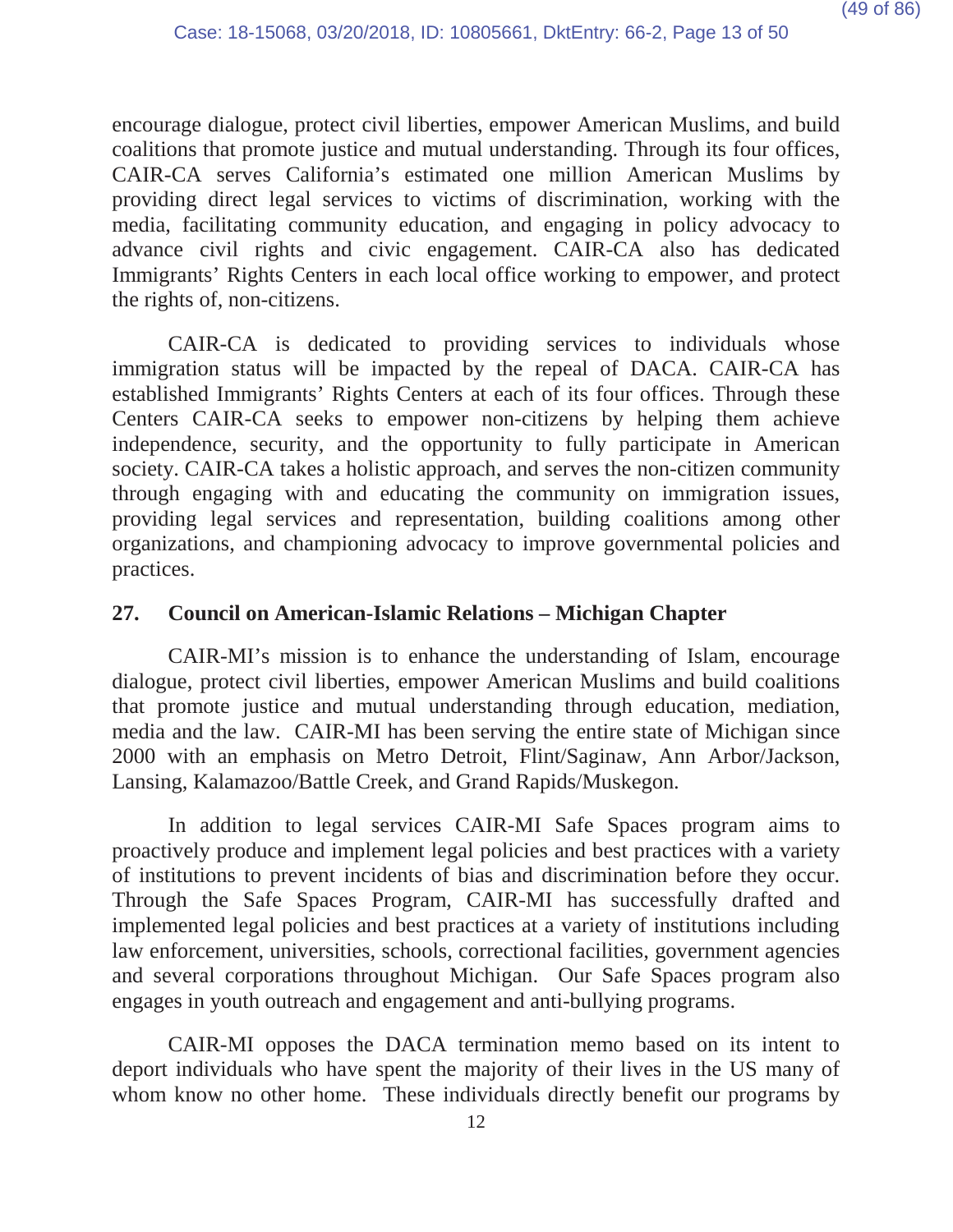engaging in outreach and providing diverse voices in various programs and internships with our legal and safe spaces programs. The loss of the individual and collective voices, ideas and actions provided by DACA recipients would result in harm to our mission and programming.

### **28. Council on American-Islamic Relations – New Jersey Chapter**

The Council on American-Islamic Relations (CAIR) is the largest Islamic civil liberties and advocacy group in the United States. Its mission is to enhance the understanding of Islam, encourage dialogue, protect civil liberties, empower American Muslims, and build coalitions that promote justice and mutual understanding. The demand for our services has grown tremendously. From restrictions placed on Muslims to practice their religion, to profiling and discrimination stemming from a lack of understanding of Islam, CAIR-NJ aims to provide that relief to the Muslim population in New Jersey. Protecting the rights of New Jersey's Muslims is at the core of CAIR-NJ's mission. CAIR-NJ also provides know your rights workshops for our constituents to teach them about their fundamental rights guaranteed to them under the Constitution. We work vigorously to educate on behalf of community members experiencing discrimination and remedy cases through in-person negotiations, from filing charges of discrimination, letter writing, and actively litigating in court. Cases range from employment, public accommodation and school discrimination, to hate crimes and governmental religious/racial profiling. CAIR-NJ's civil rights department counsels, mediates and advocates on behalf of Muslims and others who have experienced religious discrimination, defamation or hate crimes. The department works to protect and defend the constitutional rights of American Muslims, thereby supporting the rights of all Americans.

CAIR-NJ opposes the DACA termination memo based on its intended mission of potentially deporting 800,000 young undocumented individuals who have spent their entire lives in the United States.

### **29. Council on American-Islamic Relations – New York Chapter**

The Council on American-Islamic Relations, New York Inc. ("CAIR-NY") is a leading Muslim civil rights organization, defending, representing, and educating nearly one million Muslims in the New York area. CAIR-NY's mission is to protect civil liberties, empower American Muslims, and build coalitions that promote justice and mutual understanding. Through legal representation, education, media relations, and advocacy, CAIR–NY empowers the American Muslim community and encourages their participation in political and social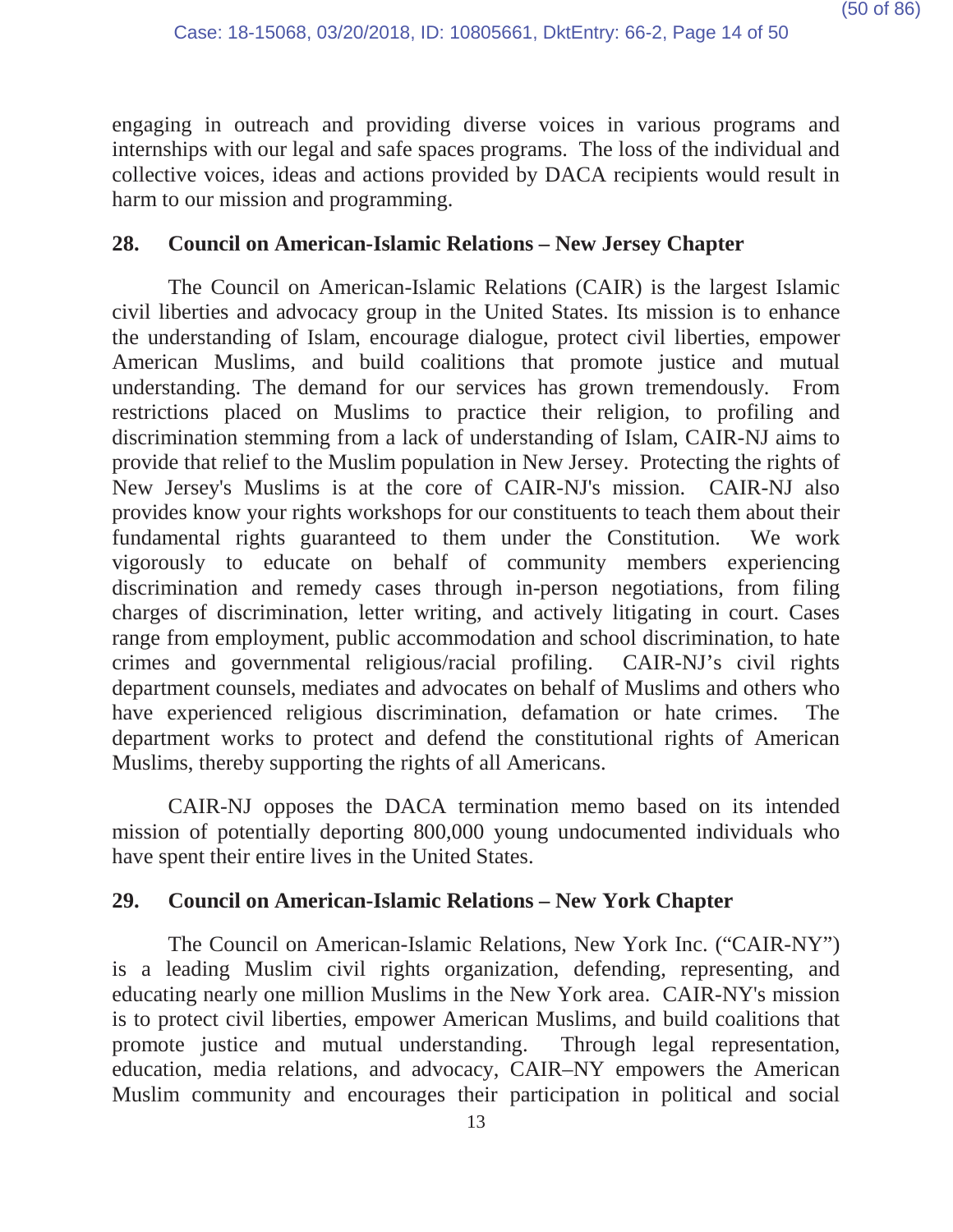activism. CAIR–NY counsels, mediates, and advocates on behalf of Muslims and others who have experienced discrimination, harassment, or hate crimes. Our lawyers work to protect and defend the constitutional rights of American Muslims, thus supporting the rights of all Americans.

## **30. Council on American-Islamic Relations – Oklahoma Chapter**

CAIR-Oklahoma is a nonprofit  $501(c)(3)$  grassroots civil rights and advocacy group. Established in 2006 by a group of local Muslims, CAIR-Oklahoma serves the entire state of Oklahoma through its Oklahoma City office. Through legal representation, community education and outreach, government and legislative advocacy, and youth leadership programs, CAIR-Oklahoma works to empower the state's Muslim community and improve relationships between Oklahoma's many diverse faith and social justice communities. CAIR-Oklahoma is a chapter of the Council on American-Islamic Relations (CAIR), America's largest Islamic civil liberties group with chapters nationwide. The national headquarters is located on Capitol Hill in Washington D.C. CAIR-OK's mission is to enhance the understanding of Islam, encourage dialogue, protect civil liberties, empower American Muslims, and build coalitions that promote justice and mutual understanding.

CAIR-Oklahoma opposes the DACA termination memo because of its stated intent to deport the 800,000 young undocumented individuals who have spent their lives in the United States, dedicating their lives to education and work that improves the United States' ability to compete on a global market. These young people benefit their communities by enhancing the diversity of the spaces in which they live, work, and go to school, their loss would harm the mission and programming of CAIR-Oklahoma by inhibiting our stated purpose of defending rights and defeating intolerance.

# **31. Cuba Presbyterian Church (Presbyterian Church, USA), Cuba, New Mexico**

Cuba Presbyterian Church (Presbyterian Church, USA), Cuba, NM is a small, traditional congregation in a northern New Mexico village. It was established in 1889 in a multi-cultural community made up of Spanish and Mexican settlers among the diverse Native American tribal communities – Navajo, Jicarilla Apache, and the nineteen Pueblos; along with the Anglo American presence which came into the area in the 1870s. We are keenly aware that we are all immigrants, and feel called to assure others the opportunities our families have had. Our mission as a church is to spread God's loving message to all regardless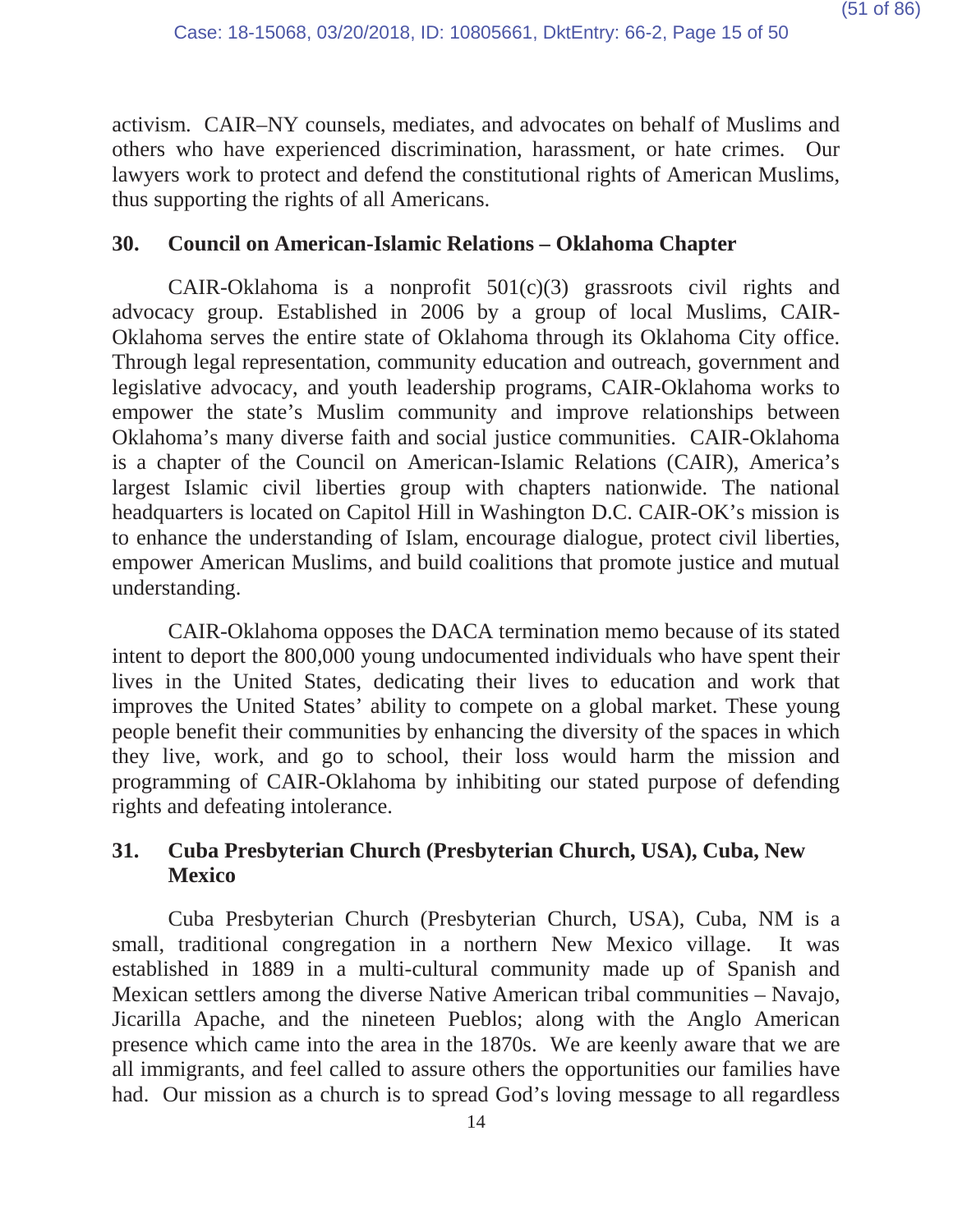of race or national origin. Ending the DACA program has spread fear among some in the area, which overshadows and impairs the Christian message we are living in this community.

## **32. Daughters of Charity of St. Vincent de Paul**

The Daughters of Charity of Saint Vincent de Paul are an international community of about 14,500 Catholic sisters who devote our lives to serving the poorest and most abandoned individuals in today's society. The Daughters of Charity, USA, many of whom are immigrants themselves, serve in 27 U.S. states, Washington, D.C. and Canada. For more than 200 years, the Daughters of Charity, have embraced the gospel mandate to welcome the stranger by providing a host of direct services that includes legal advocacy, healthcare, education and other social work to the U.S. immigrant population.

Termination of the Deferred Action for Childhood Arrivals (DACA) program is an immoral act that violates our Catholic call to welcome the stranger and diminishes our ability to carry out our mission of service to those on the margins of society. The Daughters of Charity have befriended Dreamers and their families. They teach in our Catholic schools. They nurse in in our Catholic hospitals. They provide social services to our neighbors. Simply put, their presence creates stronger, healthier communities.

Pope Francis has instructed us, we "cannot remain silent in the face of the suffering of millions of people whose dignity is wounded, nor can we continue to move forward as if the spread of poverty and injustice has no cause." If the termination of the DACA program is upheld, we know this injustice will result in the destruction of the family unit, the diminishment of community safety and the degeneration of our national honor. The Daughters of Charity will not remain silent in the face of this injustice that threatens Dreamers with merciless exclusion.

# **33. Degrees of Change**

Degrees of Change is a faith-based organization located in Tacoma, Washington that helps communities and colleges equip students to learn together through college and lead together back home. Degrees of Change partners with six Christian community-based organizations and twelve Christian colleges, serving more than 700 students across five states (WA, OR, MN, IL and IN). The curriculum that our community partners deliver to students integrates Christian perspectives and teaching on leadership, diversity and community development. The Executive Order to end DACA has led more than 60 of our scholars and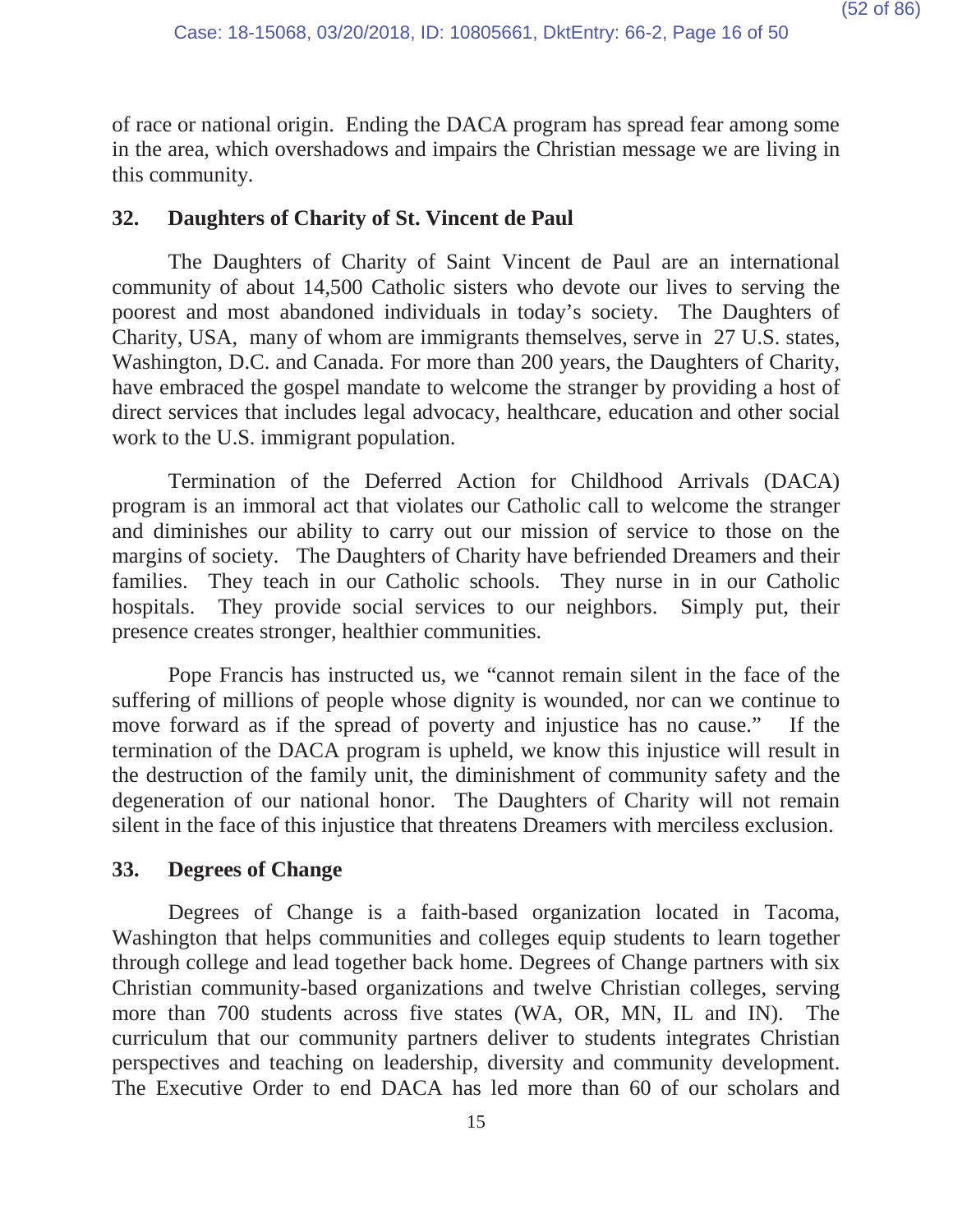alumni to question their worth and their safety in this country. Deportation has ripped apart several of our scholars' families. Our college partners are struggling to provide financial aid to these scholars, and several scholars have dropped out of college because they can no longer afford it. Degrees of Change has made efforts to support immigrants facing deportation through our public messaging and national conversations with our scholars and community partners.

## **34. DMV Sanctuary Congregation Network**

DMV Sanctuary Congregation Network (the network) is a network of 70 congregations of 17 religious traditions from DC, Maryland, and Northern Virginia. The network works and provides support to immigrant community in the DMV area and works with local allies to advance sanctuary policies. Our congregations have DACA-holders congregants who will be impacted by the ending of DACA. In the face of hate and discrimination we are committed to showing love, compassion and hospitality.

### **35. Dominican Development Center**

Dominican Development Center is a non-profit organization affiliated with Saint Lourdes Church/Second Community in Boston, Massachusetts. We seek to develop and empower Dominican immigrants and immigrants representing all Latin American and Caribbean communities to take full participation on the civic life of this society. We strive to improve the quality of life of our members by promoting and organizing around issues that might impact our community, including but not limited to current laws, legal procedure, civic engagement, education, immigration reform, and human rights among others. The decision to end DACA would impact individuals and families who reside in our parishes and broader communities. Ending residency for those currently protected by the DREAM Act would move our country further away from the principles of justice that we see as people of faith. We add our voice to those asking the court to protect DREAMERs by not to allowing the termination order to go into effect.

### **36. East End Temple (New York City)**

East End Temple is a Reform Jewish congregation located in lower Manhattan in New York City that is dedicated to issues regarding immigration and immigrants' rights. With members of the congregation who are immigrants themselves or are descendants of recent immigrants, the congregation is particularly committed to the principle and commandment to welcome the stranger.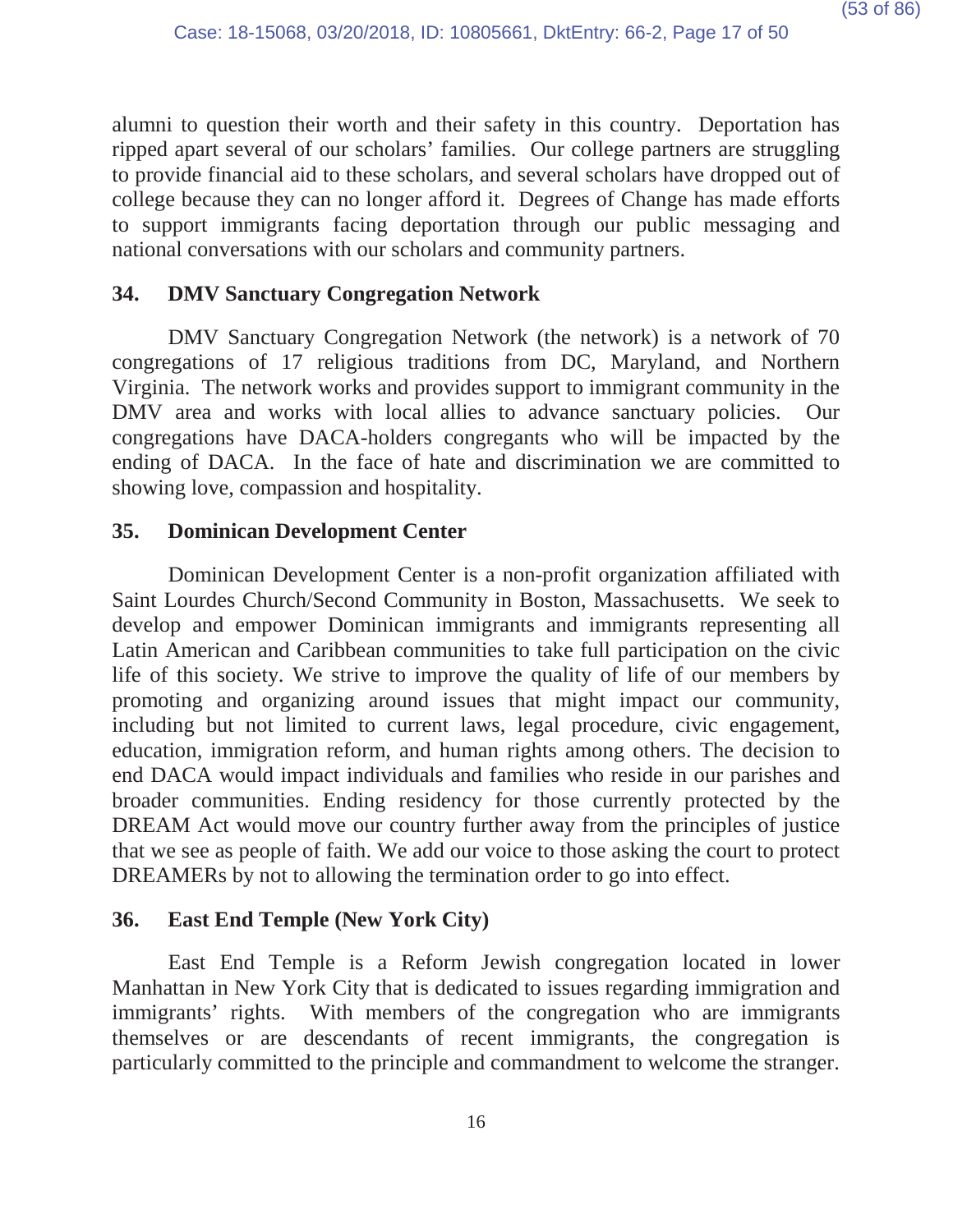# **37. El Paso Monthly Meeting of the Religious Society of Friends**

The El Paso (Texas) Monthly Meeting of the Religious Society of Friends (Quakers) is a forty-year old organization but the roots of Quakers go back to seventeenth-century England. Friends strive to practice the ways of simplicity, peace, integrity, community and equality. Included in those values is our support for family-based immigration, the diversity visa, and strengthening access to asylum. Because we live in a border community, these issues are part of our lives each day. We also oppose the expansion of harmful or unchecked border enforcement and the elimination of avenues of legal immigration.

#### **38. Emgage**

Emgage Foundation is one of the nation's largest civic education and mobilization organizations for Muslim American voters. We provide learning opportunities and events, including direct engagement with lawmakers, to increase the civic engagement of Muslim Americans and advance values that are important to us as Americans and as Muslims. One of our core programs is Get Out The Vote in five electorally important states, including Florida, Virginia, Pennsylvania, Texas, and Michigan. Our issue advocacy focuses on combating Islamophobia and hate crimes, social justice reform, improving our healthcare system, protecting immigrant and refugee communities, and advancing human rights globally.

### **39. Episcopal City Mission**

Episcopal City Mission (ECM) fights for racial, economic and immigrant justice through building relationships of shared power with faith rooted communities, grass-roots organizations and community organizing movements in Massachusetts. Our Episcopal/Anglican lens invites us to see all life as sacred and worthy of dignity and justice. This understanding guides us as we face into the dynamics of power and enable access and liberation for all communities. As the termination of DACA would deny access to those who are protected under the DREAM act we ardently ask that the court would not allow the termination order to go into effect

#### **40. Episcopal Diocese of Massachusetts**

### **41. Episcopal Diocese of Western Massachusetts**

The Episcopal Dioceses of Massachusetts and the Diocese of Western Massachusetts serve 235 parishes across the state of Massachusetts. We seek to be Christ's presence of mercy, compassion, and hope in the communities we serve.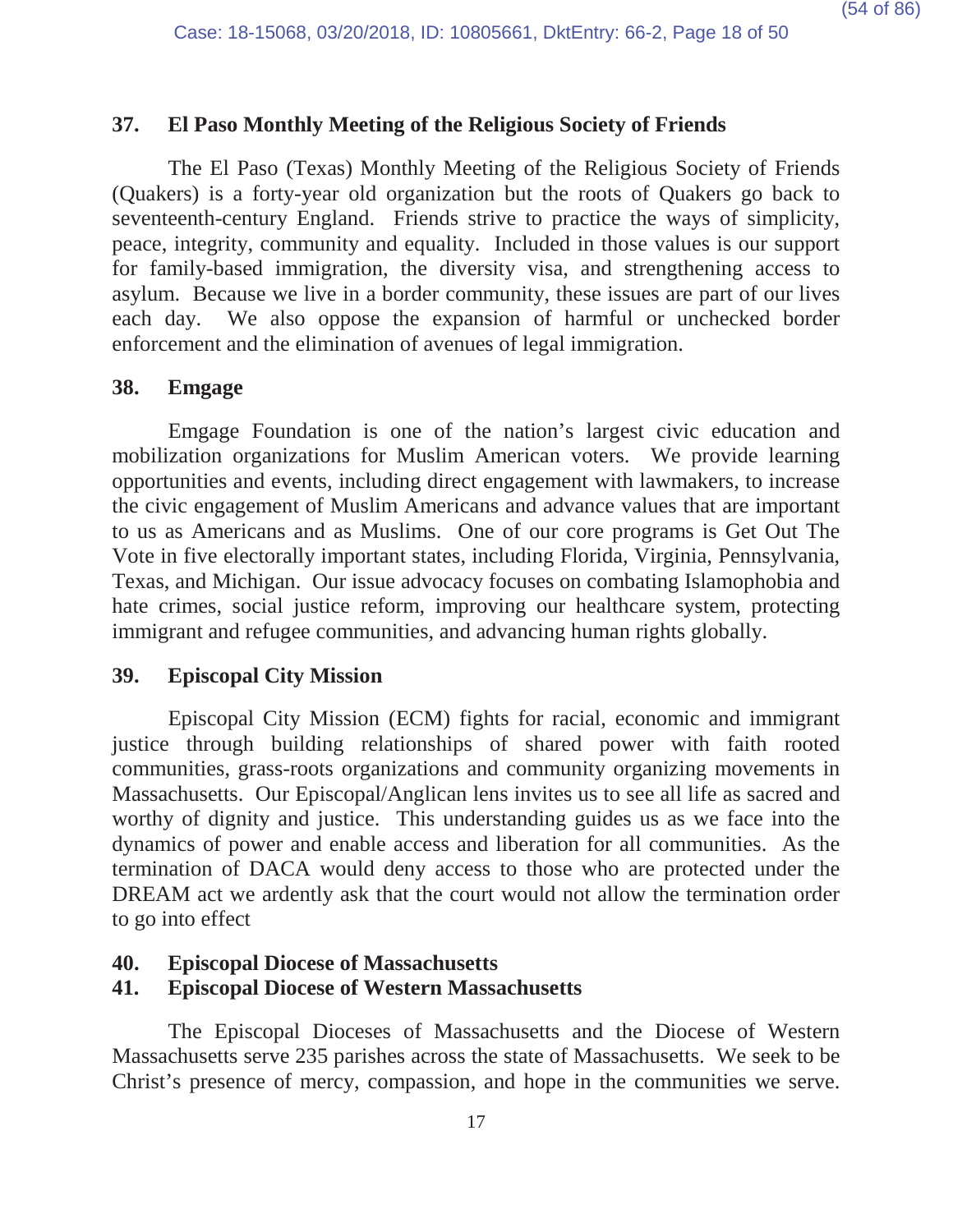The decision to end DACA would impact individuals and families who reside in our parishes and broader communities. Ending residency for those currently protected by the DREAM Act would move our country further away from the principles of justice that bind us together. We add our voice to those asking the court to protect our brother and sister DREAMERs by not allowing the termination order to go into effect.

# **42. Episcopal Diocese of New York**

The Episcopal Diocese of New York includes 199 local congregations (parishes) with about 66,000 members, 72 deacons, 600 priests and three bishops—including the diocesan bishop, currently the Rt. Rev. Andrew M.L. Dietsche, who is our chief pastor. To Episcopalians it seems pretty clear what Christians are supposed to do. Jesus said "Thou shalt love the Lord thy God with all thy heart, and with all thy soul, and with all thy mind. This is the first and great commandment. "And the second is like unto it, Thou shalt love thy neighbor as thyself. On these two commandments hang all the law and the prophets." The first thing, then, after love of God—indeed the only thing— is to love our neighbors as ourselves. Not just some of them; not just the ones we feel comfortable with; not just the ones who have the same colored skin as us, or the same sexual preferences, or who don't smell; but every single one of them. In fact as Episcopalians, we believe that no Christian life can be complete if the person living it does obey this command and act on it.

To end the Deferred Action for Childhood Arrivals would endanger the lives of thousands of young people and their families and run contrary to the faith and moral traditions of our country. It is unfair to threaten the well-being of young people who arrived in our country as children through no choice of their own. Ending DACA without a similar replacement program will force these young people to face the future in this country with little access to education and employment, and ultimately, could very well lead to sending them to countries where they did not grow up, have few support structures, may not even speak the language and may be vulnerable to violence and persecution. Any of these scenarios, we believe, is cruel.

# **43. Episcopal Society of Christ Church/The Christ Church Cathedral, Cincinnati, Ohio**

The Episcopal Society of Christ Church is a congregation of the Episcopal Church and is the Cathedral for the Episcopal Diocese of Southern Ohio. For 200 years, the Cathedral has worked in the Cincinnati community to combat poverty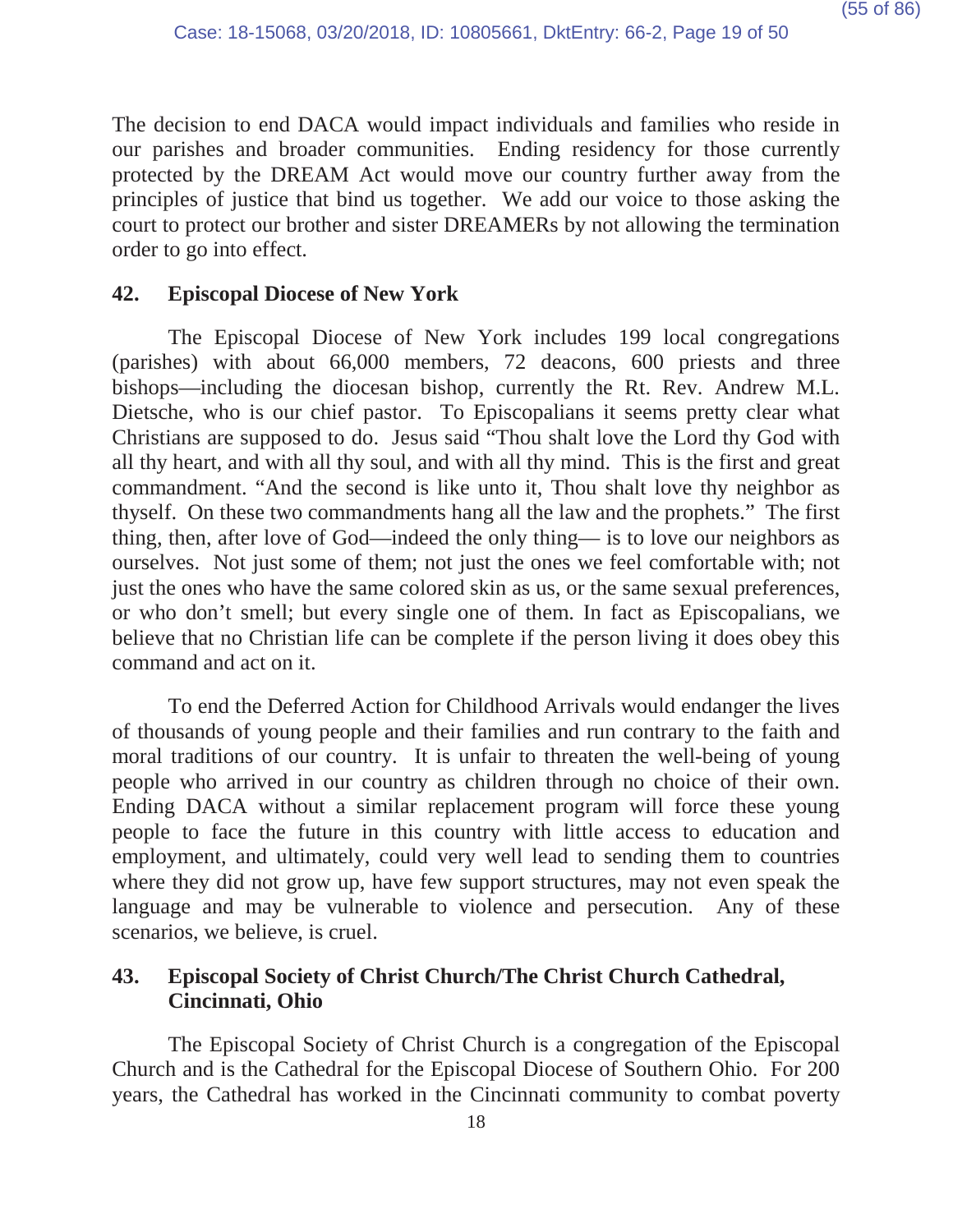and has been involved, since its founding, in issues of social justice. The Cathedral carries out its missions through community grants, educational opportunities and direct mission work. For example, the Cathedral hosts "community forums" to educate the public on issues of social justice and also sponsors a 200 + person dinner every Tuesday for our friends who make their homes on the streets, offering not only food but also social services. Because of its tradition and continuing programs, the Cathedral is interested in helping those who face the prospect of deportation without just cause. The Cathedral is keenly aware of the perils faced by those who would be subject to such deportation, including the breakup of families, the impact on economic well-being and the dangers faced in home countries. For these reasons, the Cathedral has become involved in the sanctuary movement in Cincinnati.

### **44. Faith Action Network**

Faith Action Network (FAN) is a statewide (Washington State) interfaith advocacy organization that educates, organizes, and mobilizes people of all faith traditions to take action on the critical social issues of our day. One of those very current social issues regards the Deferred Action for Childhood Arrivals (DACA) program of the federal government. FAN is deeply concerned about President Trump's decision to terminate this important protection program for those who came to this country as children by their parent(s) or family member many years ago. It is morally reprehensible to think that these young people who know no other country than the USA will be deported by next March and sooner. We all know that deportation means imprisonment, separation from family, loss of employment and income, and will put their lives at risk as they are forcibly displaced to another country. FAN has advocated for those in this program (Dreamers) for many years at the state and congressional level to receive equal tuition/scholarship opportunities for college and other government benefits. The Dreamers – as they are known – love this country, contribute to our economy with their skills and talents, and have – and we hope will continue to make our nation better, stronger, and more equitable.

# **45. First Congregational United Church of Christ (Albuquerque, New Mexico)**

We are strong supporters of DACA. Our mission is to live God's love, justice, and inclusion and we believe that should be for all. We are currently offering sanctuary to a refugee at our church as a part of our faith commitment to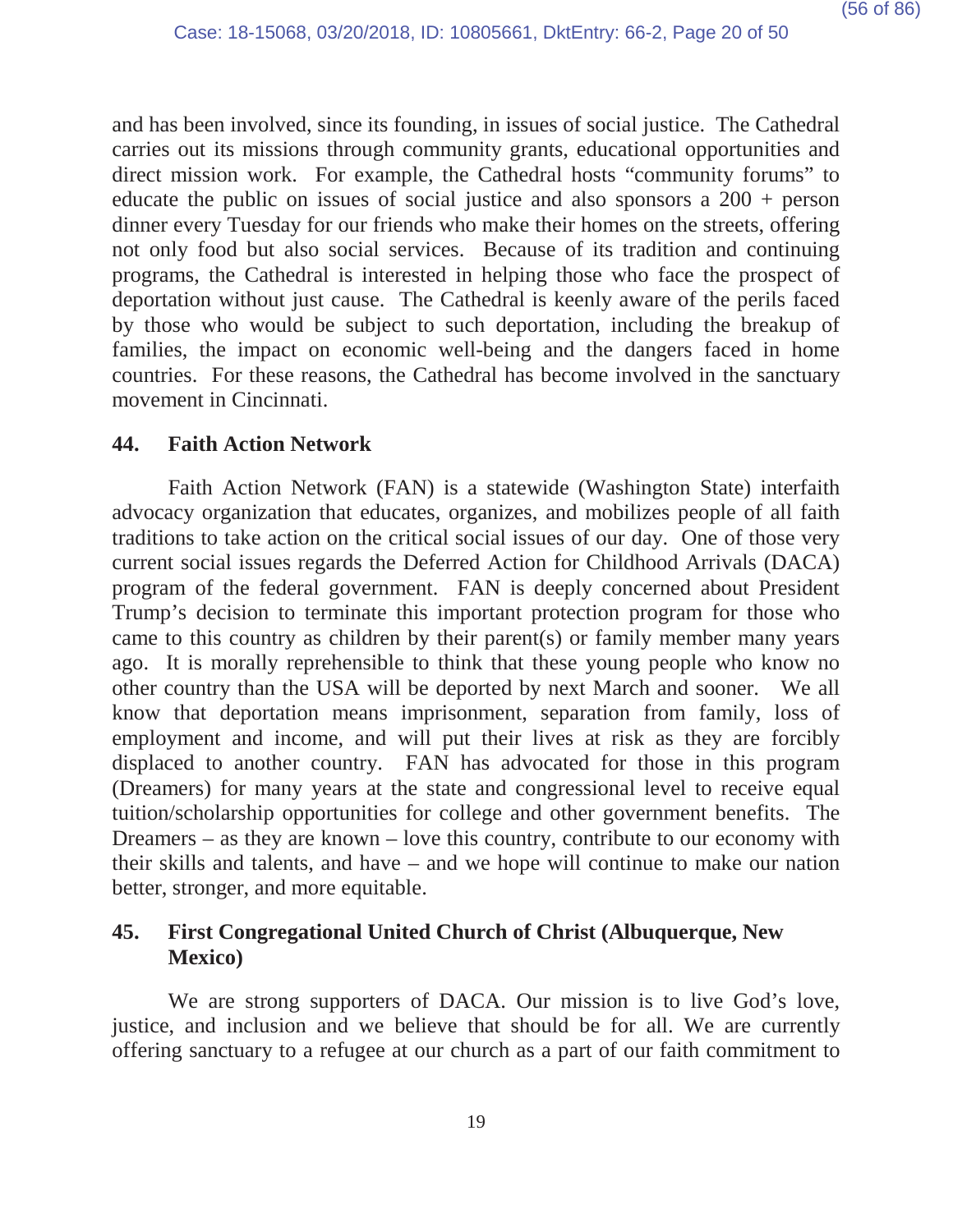the principle that "God's doors are open to all." It is a privilege to walk with one together in this journey toward a just immigration system.

#### **46. First Presbyterian Church of Taos, New Mexico**

Our congregation's call to love God and our neighbors extend to all members of the Taos community, regardless of immigration status. We know and love immigrants and DACA recipients in our community, and we know that our church and our community is enhanced by their presence. We believe that DACA is a humanitarian issue for our community and for all God's people. Additionally, our denomination has consistently and historically expressed support for the values, safety, gifts, and perspectives of immigrants of all nations, and has called for the ongoing support and protection of all DACA recipients. We sign onto this Amicus Brief in the spirit of Leviticus 19, which calls us not to oppress immigrants but to love each immigrant as ourselves, and in the Spirit of Matthew 25, in which Jesus reminds his disciples that when we welcome a stranger, we welcome Jesus Christ himself.

#### **47. First Unitarian Congregational Society in Brooklyn**

As a member congregation in the Unitarian Universalist Association, the First Unitarian Congregational Society in Brooklyn (First U Brooklyn) is committed to: the inherent worth and dignity of every person; justice, equity and compassion in human relations; and the goal of a world community with peace, liberty and justice and for all. Consistent with these principles, First U Brooklyn has declared ourselves a sanctuary congregation, invoking the millennia-old tradition of a house of worship offering a safe space and time for individuals in need. First U Brooklyn specifically offers safe space and time for immigrants and refugees to examine their options and make the soundest decisions when faced with possible deportation.

But Dreamers protected by DACA should have no need for sanctuary. Our country has already recognized that it is just and appropriate to allow these young men and women, who came to this country at an early age and in good conscience, to make a life for themselves in the United States, just as so many of our ancestors did. Terminating DACA now would unconscionably disrupt and threaten their lives and those of their families and loved ones. The righteous path is for our country to maintain the commitments we have made to these young people under DACA. While First U Brooklyn is proud to offer sanctuary to those in need, Dreamers should continue to be protected under DACA, and have no need of sanctuary.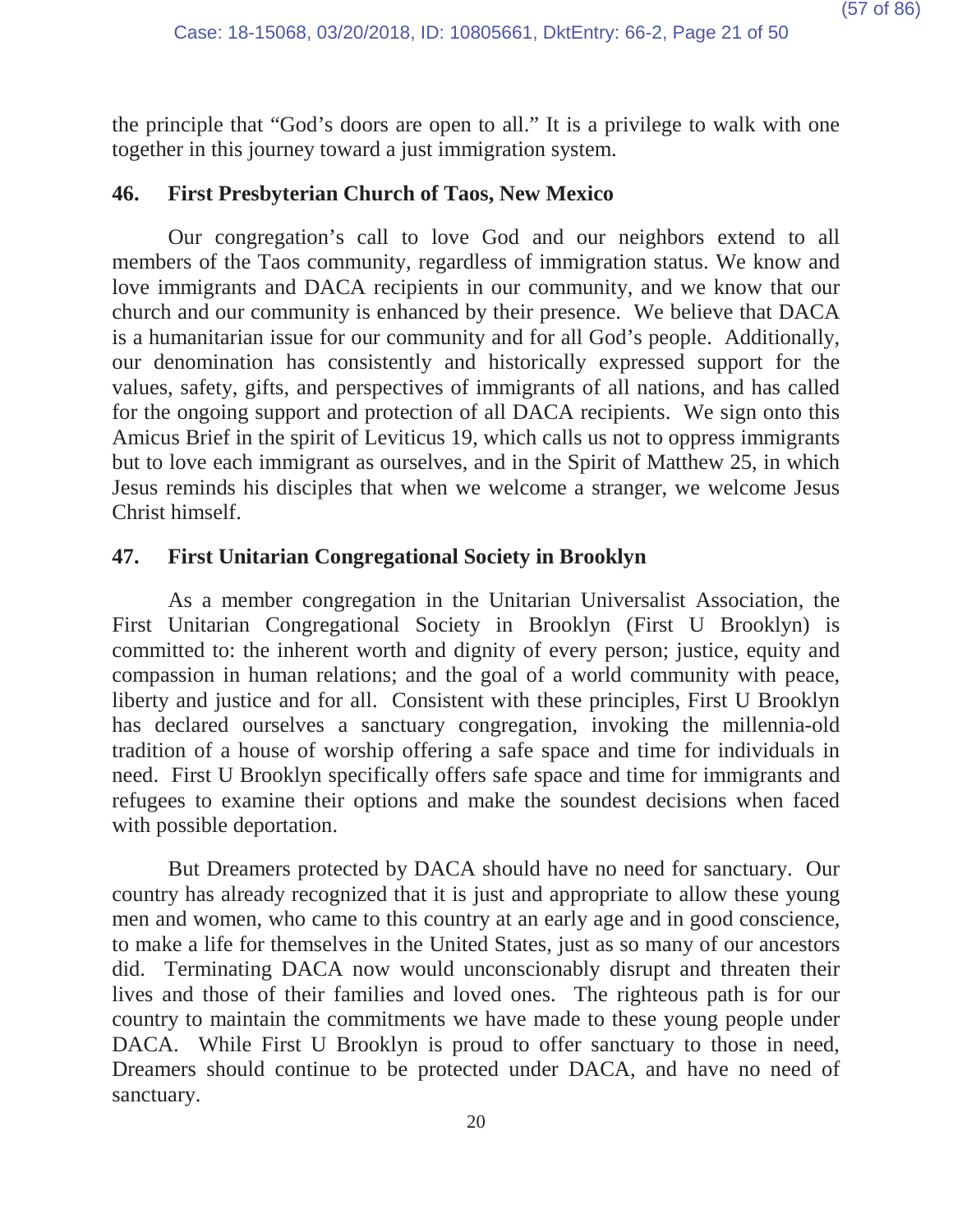## **48. First United Presbyterian Church of Las Vegas, New Mexico**

Our inclusive congregation is a member of the Presbytery of Santa Fe and the Presbyterian Church (USA). This denomination has historically supported the valuable gifts and perspectives of immigrants. The church has called for support of DACA recipients. Our church community stands for justice and, from that standpoint, we wish to protect the rights of all people—especially those most vulnerable. For this reason, we express our support of the Amicus Brief.

#### **49. Franciscan Friars of the Province of St. Barbara**

The Franciscan Friars of the Province of St. Barbara, part of what is formally known as the Order of Friars Minor (OFM), are members of a Roman Catholic religious order of men. From a diversity of backgrounds and cultures, they are dedicated to serving the poor and promoting justice, peace, care of creation, and reconciliation. They do this in the joyful and prophetic spirit of St. Francis of Assisi.

The members of the Province of St. Barbara live and work in California, Arizona, Oregon, and Washington, serving communities whose profiles cross ethnic, cultural and economic boundaries. Friars also serve in a number of Native American nations in the Southwest, as well on mission to Mexico, Russia, and the Holy Land. The friars uphold the dignity and rights of immigrants through ministry in parishes, retreat centers, advocacy actions, and social outreach programs.

The friars of the St. Barbara Province are convinced that the present federal climate of oppressing immigrants is contrary to human dignity afforded every child of God. Like Pope Francis has stated, "A person who thinks only about building walls, wherever they may be, and not building bridges, is not Christian. This is not the Gospel." And last year, the Pope added, "Walls solve nothing. We must build bridges. But bridges are built intelligently, through dialogue and integration. So I understand this fear, but closing borders does not solve anything, because in the long term that closure hurts the people themselves." And as well, the underlying racism needs to be labeled, and nonviolently opposed.

#### **50. Global Justice Institute**

The Global Justice Institute serves as the social justice arm of Metropolitan Community Churches, and works with LGBTQI activists and allies around the world to support projects for social change. One of our programs, ASAP (Asylum Seekers Assistance Program) has enabled LGBTQI people fleeing persecution to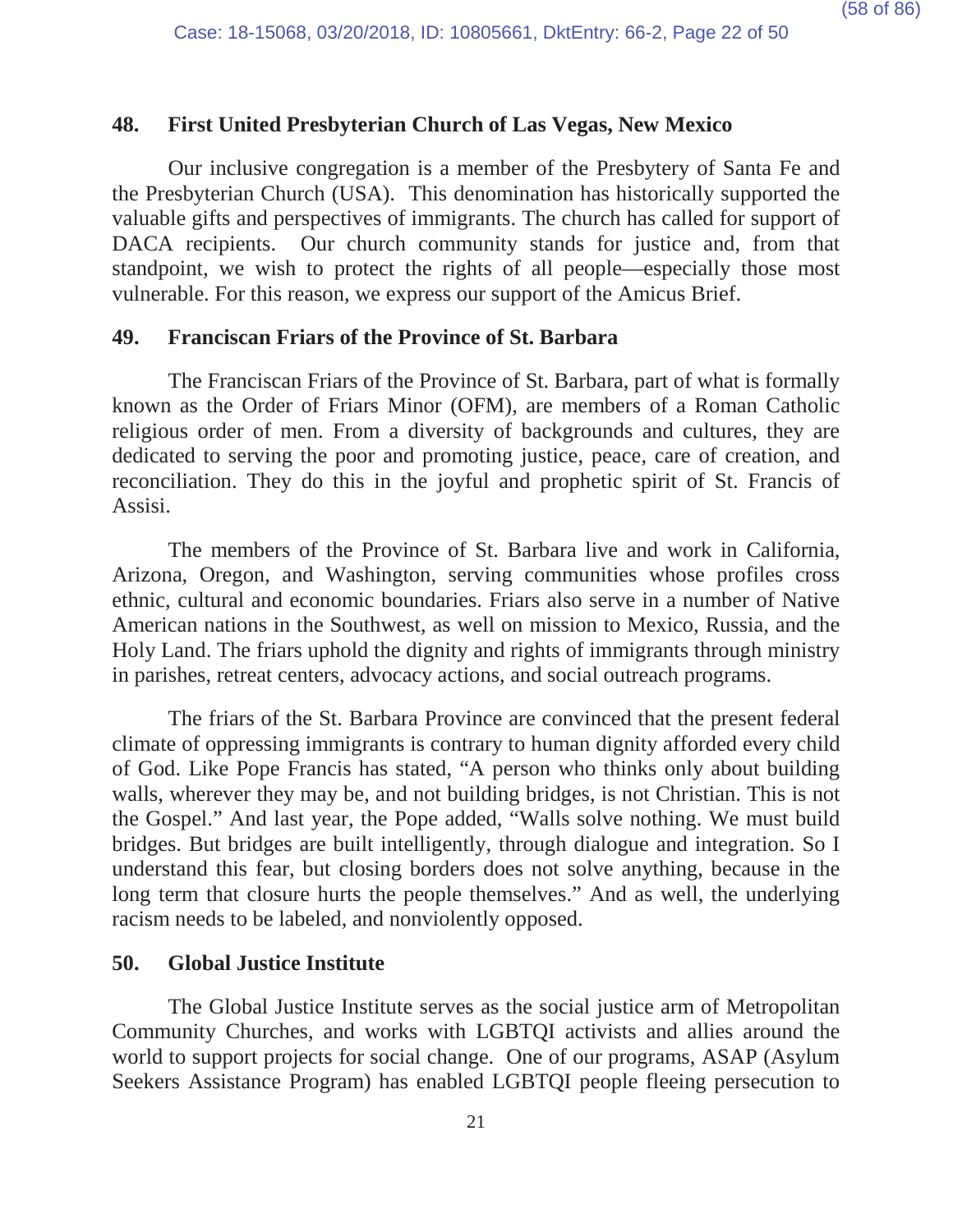resettle in safer environments. We have consistently lobbied on behalf of DACA and those it supports.

## **51. Hawaii Conference of the United Church of Christ**

The Hawaii Conference of the United Church of Christ is an organization of 130 member churches on six islands in the Hawaiian archipelago that traces its beginnings back to immigrants who were first welcomed by the Hawaiian people in 1820. We are committed to a world of Aloha, justice, and peace for all. On Saturday, February 3, at the Board of Directors of the Hawai'i Conference United Church of Christ quarterly meeting in Honolulu, Hawaii, we voted enthusiastically to sign on to the DACA Amicus Brief on Behalf of Religious Organizations.

## **52. Hispanic Apostolate of the Catholic Diocese of Baton Rouge**

The Hispanic Apostolate of the Catholic Diocese of Baton Rouge is an organization whose mission is to promote the integration of our Hispanic brothers and sisters into the life of the Catholic Diocese of Baton Rouge. In keeping with that mission, we believe that the termination of DACA without an adequate replacement would be a senseless injustice and enthusiastically endorse the Religious Organizations amicus brief.

### **53. Hispanic Connection of Southern Indiana**

Our mission is to assist all immigrant people that are underserved. By signing on to the Amicus Brief, we are exercising our belief that justice and peace are served when the rights of all people are protected.

# **54. Hyattsville Mennonite Church**

Part of Mennonite Church USA, Hyattsville (MD) Mennonite Church is a congregation of 250 children and adults committed to making Mennonite Christian traditions and beliefs relevant in the cultural setting of the Washington, D.C., metropolitan area. We are a welcoming congregation strongly committed to peace, justice, hospitality and beauty. Our Sanctuary Committee works closely with Sanctuary DMV (District, Maryland, Virginia), San Mateo Episcopal Church (in Hyattsville), PICO and CASA of Maryland to advocate for and support our immigrant neighbors and friends, with and without status.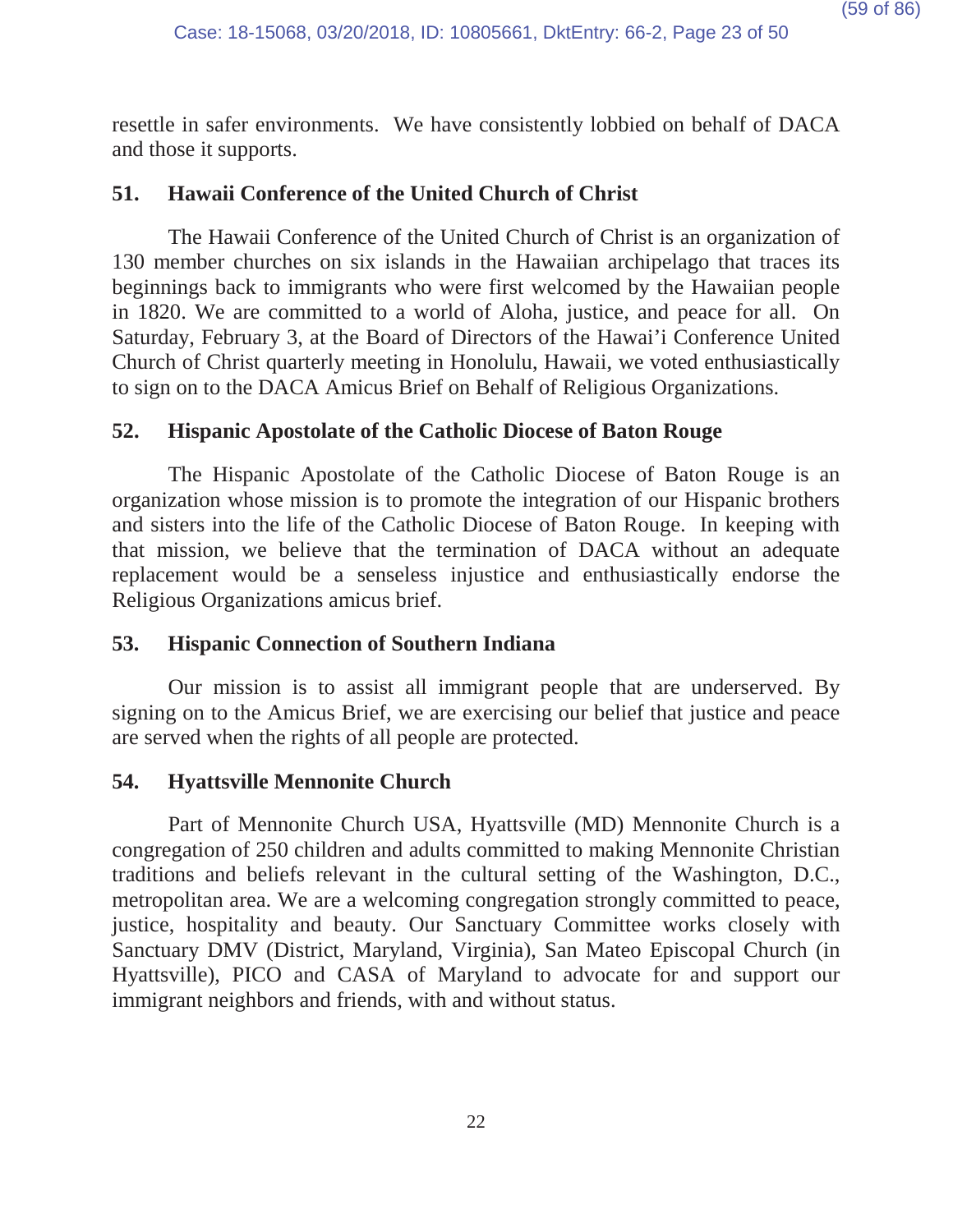#### **55. Interfaith Alliance of Iowa**

Interfaith Alliance of Iowa is a progressive voice for people of faith and no religious affiliation in Iowa protecting religious freedom, ensuring religion is not misused to discriminate, championing individual rights, and uniting diverse voices to challenge extremism. We educate and advocate on many issues of social justice, but always leading through a lens of civility.

DACA is important to the fabric of our state because it has allowed Iowans – Dreamers - to come out of the shadows, live without fear, and contribute more fully to the communities in which they live. Dreamers only want to work, go to school, and be family in a secure community. They want to worship in safety. They want their children to get an education. They want to be good neighbors. As an organization, we believe in the American Dream and we believe that ensuring Dreamers can participate in our communities not only helps them but helps the communities in which they live.

### **56. Iowa Conference of the United Church of Christ**

The Iowa Conference of the United Church of Christ is a regional association of 168 UCC congregations. In supporting this brief we are represented by our staff and Board of Directors. Our rationale for this support is theological and practical: Hospitality and welcome for neighbors – both long-time and newly arrived – is fundamental to our values and our identity. Our congregations were mostly formed 140 to 175 years ago – many by immigrants. We are convinced that the fabric of our communities is stronger today for the inclusion of those who came here as "outsiders" over a century ago; similarly we believe that our communities will be strengthened by the inclusion of immigrants newly in our midst, and are consequently strongly supportive of DACA.

### **57. Islamic Circle of North America**

### **58. ICNA Council for Social Justice**

Established on September 1st, 1968, the Islamic Circle of North America was a response to the growing need for a supportive Muslim community in North America. In the past decade, ICNA has expanded its reach across the US while maintaining an active presence in local communities. The ICNA Council for Social Justice, a branch of ICNA dedicated to representing the Muslim voice on matters of social justice was formed in 2009. In keeping with our goal of representing the Muslim voice on matters of social justice, we believe that the termination of DACA without an adequate replacement would undermine American communities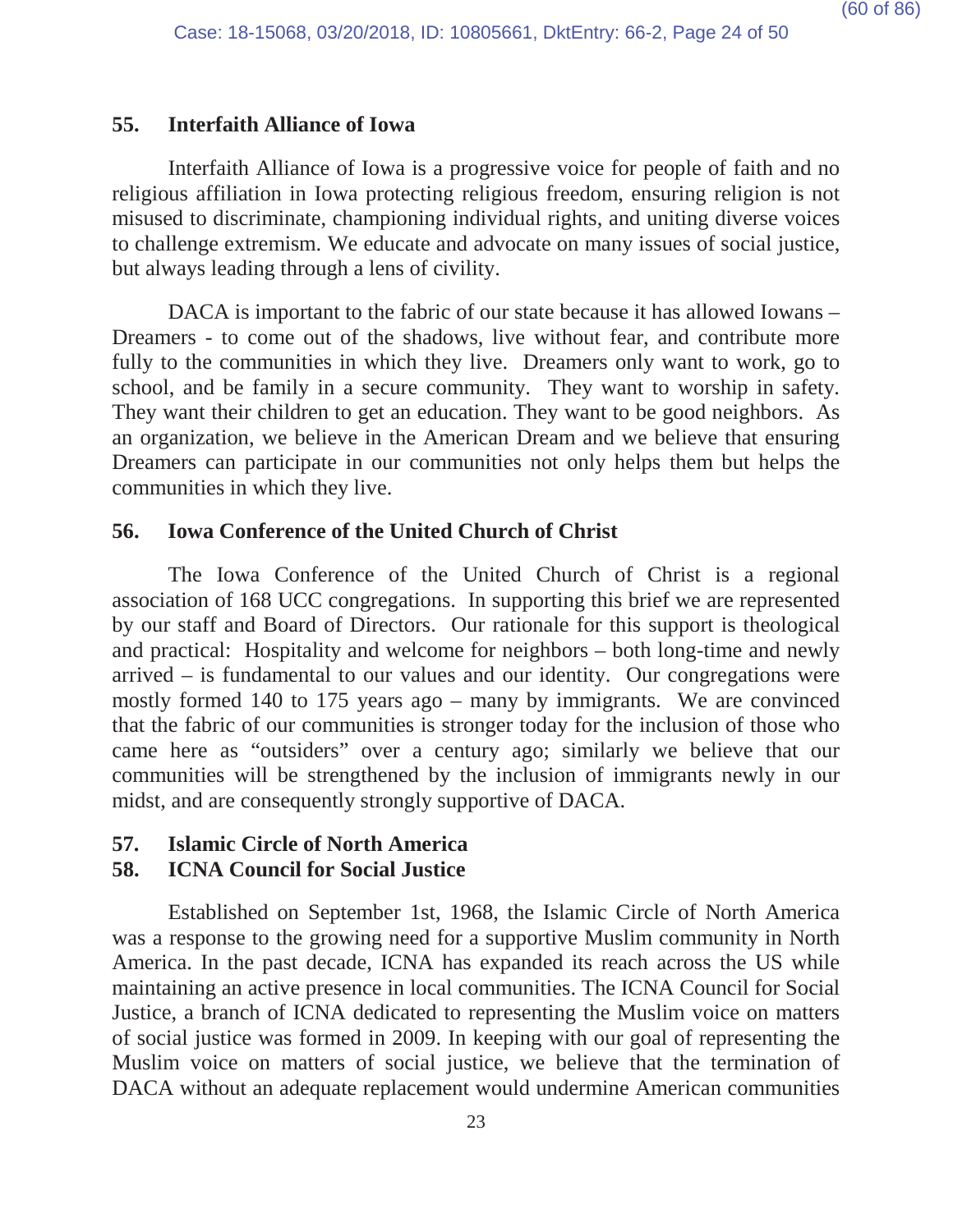and would cause great harm. We have therefore decided to join the Religious Organizations amicus brief.

#### **59. Islamic Society of Basking Ridge**

The Islamic Society of Basking Ridge is dedicated to providing Islamic religious, educational, cultural and social services to Muslims living or working in Somerset Hills, New Jersey, and the surrounding areas; providing these services in an open, diverse, inclusive and moderate environment, consistent with the Qur'an and Sunnah; and promoting interfaith and intra-faith dialogue in order to improve relations between Muslims and people of other faiths. We strongly believe as part of our religious outreach that our laws must be applied fairly and justly to all communities. We feel that the children and young adults eligible for DACA and currently receiving its benefits are entitled to the equal protection of the law.

#### **60. Islamic Society of Central Jersey**

The ISCJ is an organization of Muslim Americans that was formed in 1975 that provides religious, educational and social services to its members, as well as to the community at large. The ISCJ established a place of worship in South Brunswick, NJ in the early 1980s. The ISCJ aspires to be the anchor of a model community of practicing Muslims of diverse backgrounds, democratically governed, efficiently served, relating to one another with inclusiveness and tolerance, and interacting with neighbors and the community at large in an Islamic exemplary fashion.

The ISCJ is very concerned about the issues raised in this matter as it believes that the arbitrary rescission of DACA will certainly harm our diverse congregation and community by forcing members of organizations to leave the country or to live in fear. This action is contrary to the ISCJ's moral, spiritual and religious beliefs and practices.

#### **61. Lab/Shul**

Lab/Shul is an everybody friendly, artist-driven, God-optional, experimental community for sacred Jewish gatherings based in NYC and reaching the world. The Lab/Shul community is dedicated to exploring, creating and celebrating innovative opportunities for contemplation, life cycle rituals, the arts, life-long learning and social justice. We oppose the termination of the DACA program for three reasons: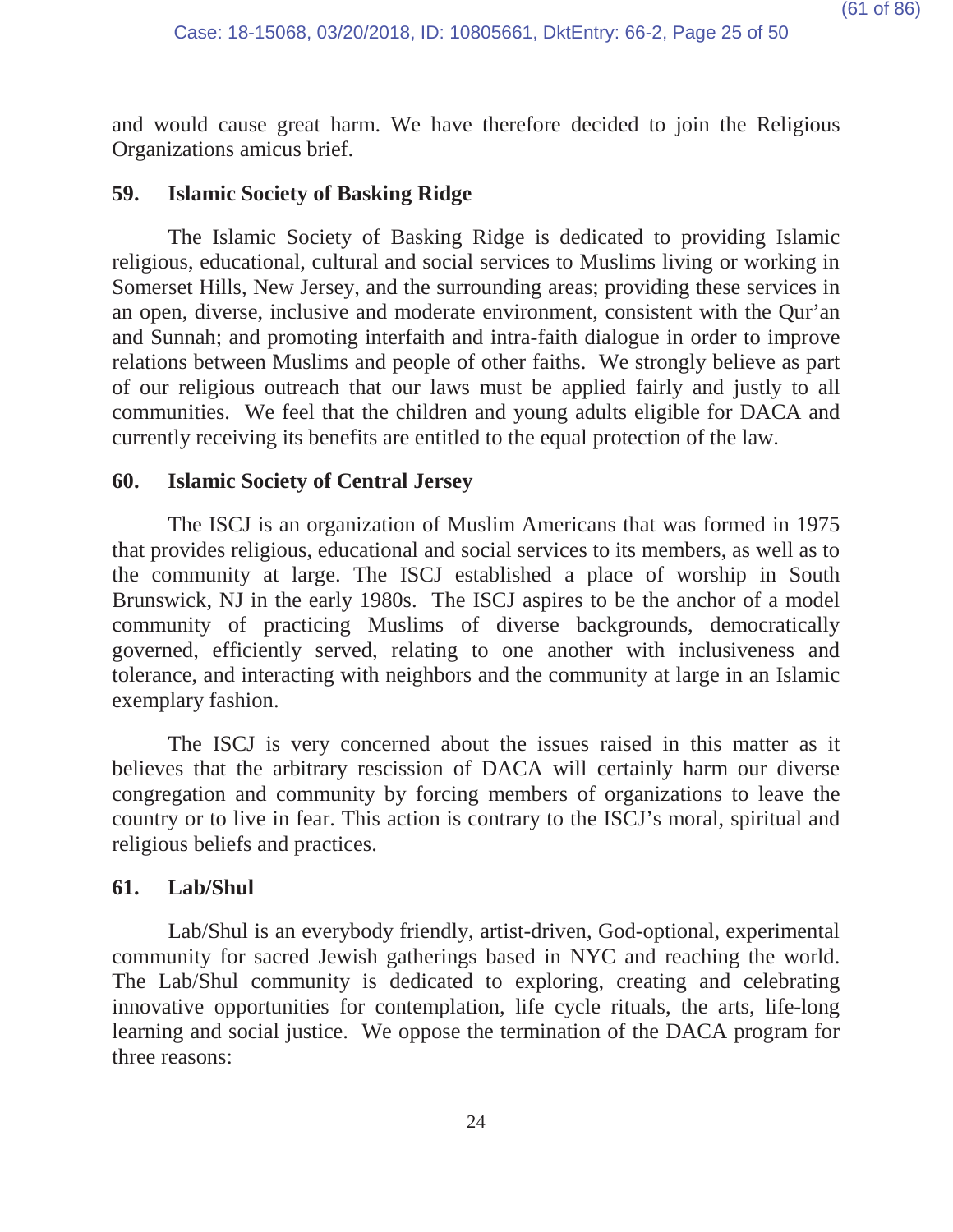- 1. Terminating DACA would prevent us from fully fulfilling our mission as a spiritual community that is "everybody friendly," including to immigrants and specifically DACA recipients.
- 2. Many of us are friends with or have worked with DACA recipients and we know them to be upstanding members of society that add to the cultural and economic fabric of the United States.
- 3. Most of our community identifies as Jewish. It is commonly known that Jewish-American narratives are often stories of seeking refuge from tyranny in the freedom of the United States. Just as the lives of our ancestors were at stake, the very lives of many of these DACA recipients are at stake. Some of our ancestors arrived here documented, and some arrived undocumented, some were turned away - and later murdered during the Holocaust. Experience and the Torah teach us that the United States can and should welcome those who immigrate here because we were "once strangers in the land of Egypt" - that is, because we are also immigrants.

## **62. Leadership Conference of Women Religious**

The Leadership Conference of Women Religious (LCWR) is an association of leaders of congregations of Catholic women religious in the U.S. founded in 1956. LCWR has nearly 1300 members, who represent approximately 38,800 women religious in the U.S. The conference promotes a developing understanding religious life by assisting its members to carry out more collaboratively their service of leadership in order to accomplish further the mission of Christ in today's world; fostering dialogue and collaboration among religious congregations within the church and in the larger society; developing models for initiating and strengthening relationships with groups concerned with the needs of society, thereby maximizing the potential of the conference for effecting change.

LCWR members are committed to the gospel mandate to welcome the stranger. Catholic sisters have a long history of accompanying the immigrant community and they continue to minister to these aspiring citizens in schools, hospitals, and service agencies across the country. They know first-hand the fear and uncertainty that plagues Dreamers and their communities. They will continue to stand with immigrant youth and their families and will be staunch advocates for a solution that protects Dreamers, provides them a path to citizenship, recognizes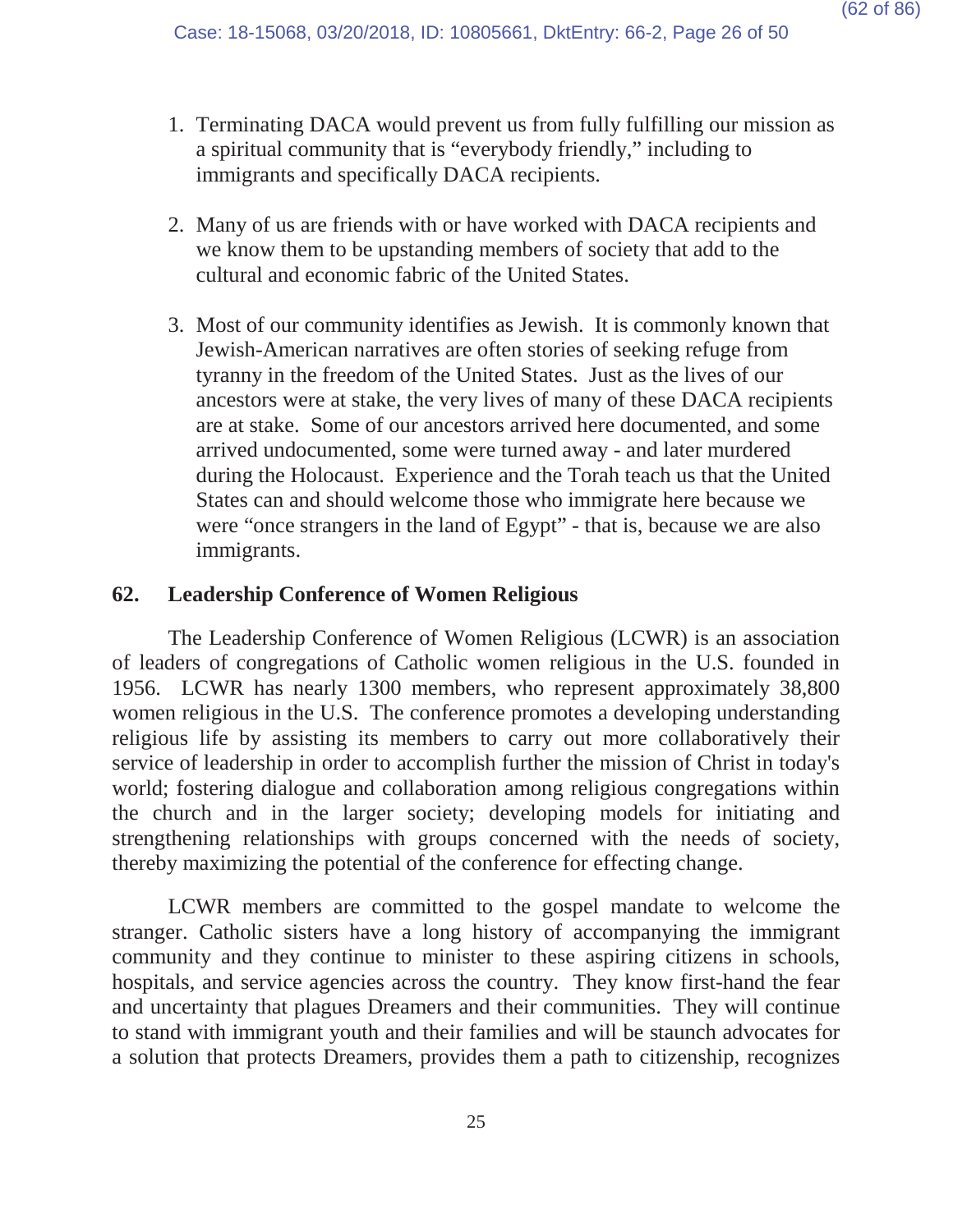the sanctity of families, and balances the need of nations to control their borders with the right of vulnerable migrants to access protection.

# **63. Legal Advocacy Project of Unitarian Universalist FaithAction of New Jersey**

The Legal Advocacy Project of Unitarian Universalist FaithAction of New Jersey ("UU FaithAction NJ") is a New Jersey not-for-profit membership organization representing most of the Unitarian Universalist congregations of New Jersey. Founded in 2009, UU FaithAction NJ gives voice to Unitarian Universalist humanitarian values in matters of public policy and justice advocacy in New Jersey. Rooted in 250 years of free church tradition, Unitarian Universalists share a belief in right action, as opposed to right doctrine, as the basis of their core humanitarian values. Its shared Principles and Purposes include a commitment to the inherent worth and dignity of every person; to justice, equity and compassion in human relations; and to the right of conscience and the use of the democratic process within its congregations and in society at large.

# **64. Living Interfaith Church of Lynnwood, WA**

The Living Interfaith church was founded upon the principles of love, compassion, and community, and a respect for the diversity that is our human family. One of our founding fundamental assumptions is that "We are defined by how we act and whom we help. We are called to act with compassion, love and respect not only within our community but within the entirety of the human community." We are thus called to act with compassion, love and respect for the nearly 1 million "Dreamers" who have lived in our country most of their lives, and who deserve both the legal and emotional security of having their rights recognized. Justice and our hearts demand that we support DACA. We feel honored to be included among those supporting this crucial brief.

# **65. Lutheran Social Services of New York (LSSNY)**

Lutheran Social Services of New York (LSSNY) has provided comprehensive social service programs to children and families for more than 130 years. LSSNY serves families in need across the New York metropolitan area and Long Island, offering a variety of programs, including foster care, family treatment rehabilitation, early childhood education and special education, immigration legal services, shelter and supportive services to unaccompanied minors, supportive housing and hunger prevention. LSSNY began in 1886 when 11 Lutheran congregations in the New York metropolitan area created an orphanage for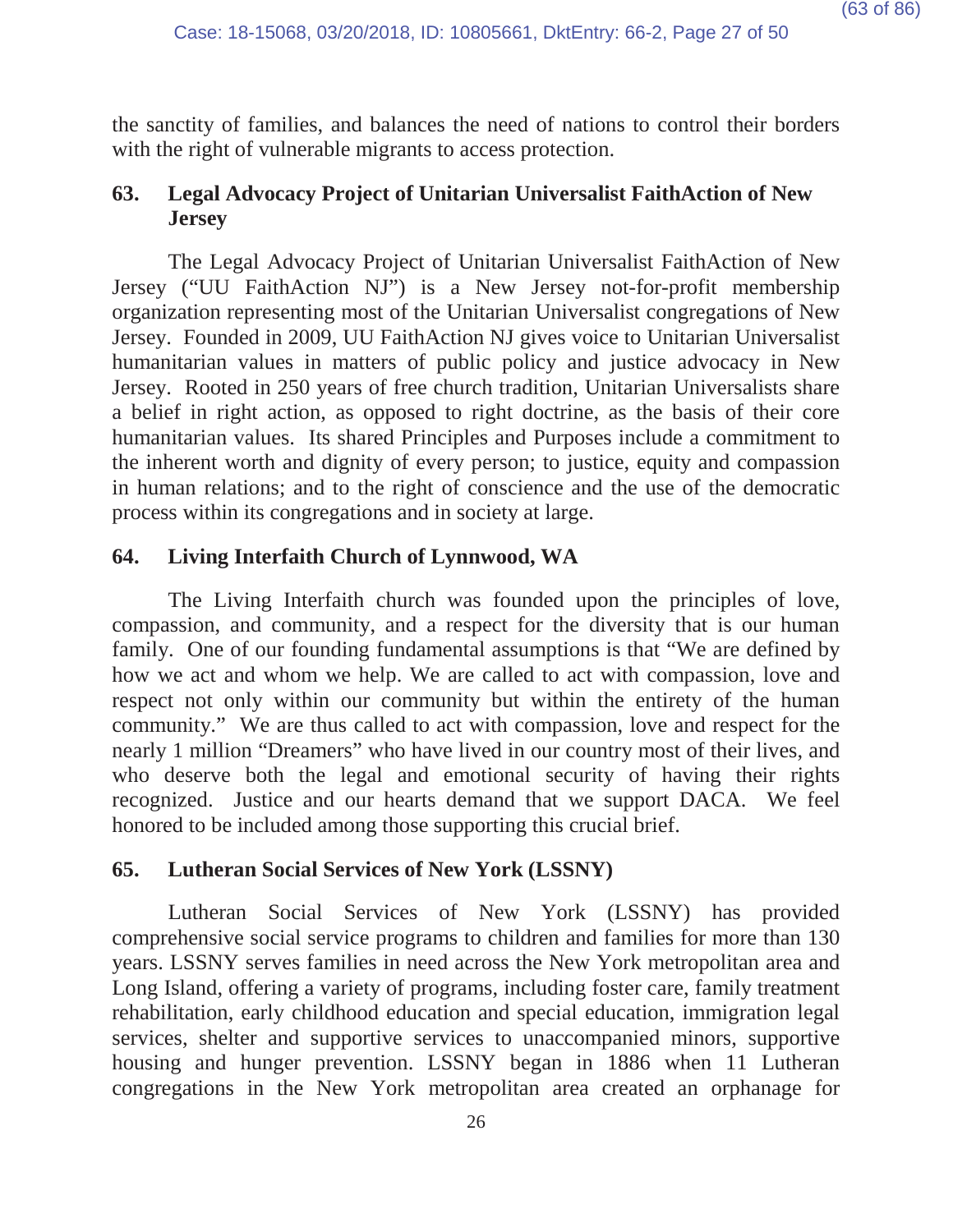children affected by a severe outbreak of influenza within the German communities of New York City. The agency was among a group of Lutheran mission societies that served Lutherans who had immigrated to New York. Over the years, LSSNY formed alliances with other Lutheran organizations and church bodies, and in the years since 1990 has expanded its programming to include community services (immigration legal, refugee services, hunger prevention), supportive housing for formerly homeless individuals, and education services. Throughout this expansion, LSSNY's mission has remained the same: "Called by God, we encourage people to reach their full potential." LSSNY works with local community partners to understand the needs of our neighbors, and to bridge the gap between what any one individual can accomplish on their own, and what they can achieve with the supportive care of our services. LSSNY employs some 650 employees who work as counselors, teachers, caregivers and legal counsel, to strengthen the lives of those we serve.

## **66. Maryknoll Office for Global Concerns**

Maryknoll Office for Global Concerns is the justice and peace advocacy office representing Maryknoll Missioners – Catholic priests, brothers, sisters and lay missioners- who work with the poor and marginalized in 40 countries around the world. From their headquarters in Ossining, NY, Maryknoll Missioners have lived and worked with families in extreme poverty for many years in countries where DACA recipients originate. Maryknoll Fathers and Brothers, Sisters, and Lay Missioners have acquired a deep understanding of the dire social, economic and environmental conditions that Dreamers would face if they were deported, as well as intimate witness to the fragility and insecurity of living in the shadows without documents in the US. Deporting Dreamers to their countries of origin, where most have only weak or distant ties, would subject them to the same forces of poverty, violence, and instability their families originally fled and from which millions more still flee. For these reasons we oppose the termination of DACA and seek a resolution of Dreamers' status that allows them a path to citizenship.

# **67. Metropolitan New York Synod of the Evangelical Lutheran Church in America**

The Metropolitan New York Synod is the regional expression of the Evangelical Lutheran Church in America, a member church of the Lutheran World Federation—A Communion of Churches. Lutherans are a diverse group of people, convinced that the Holy Spirit is leading us toward unity in the household of God. As Lutherans, we are worshipping God, helping friends and neighbors, celebrating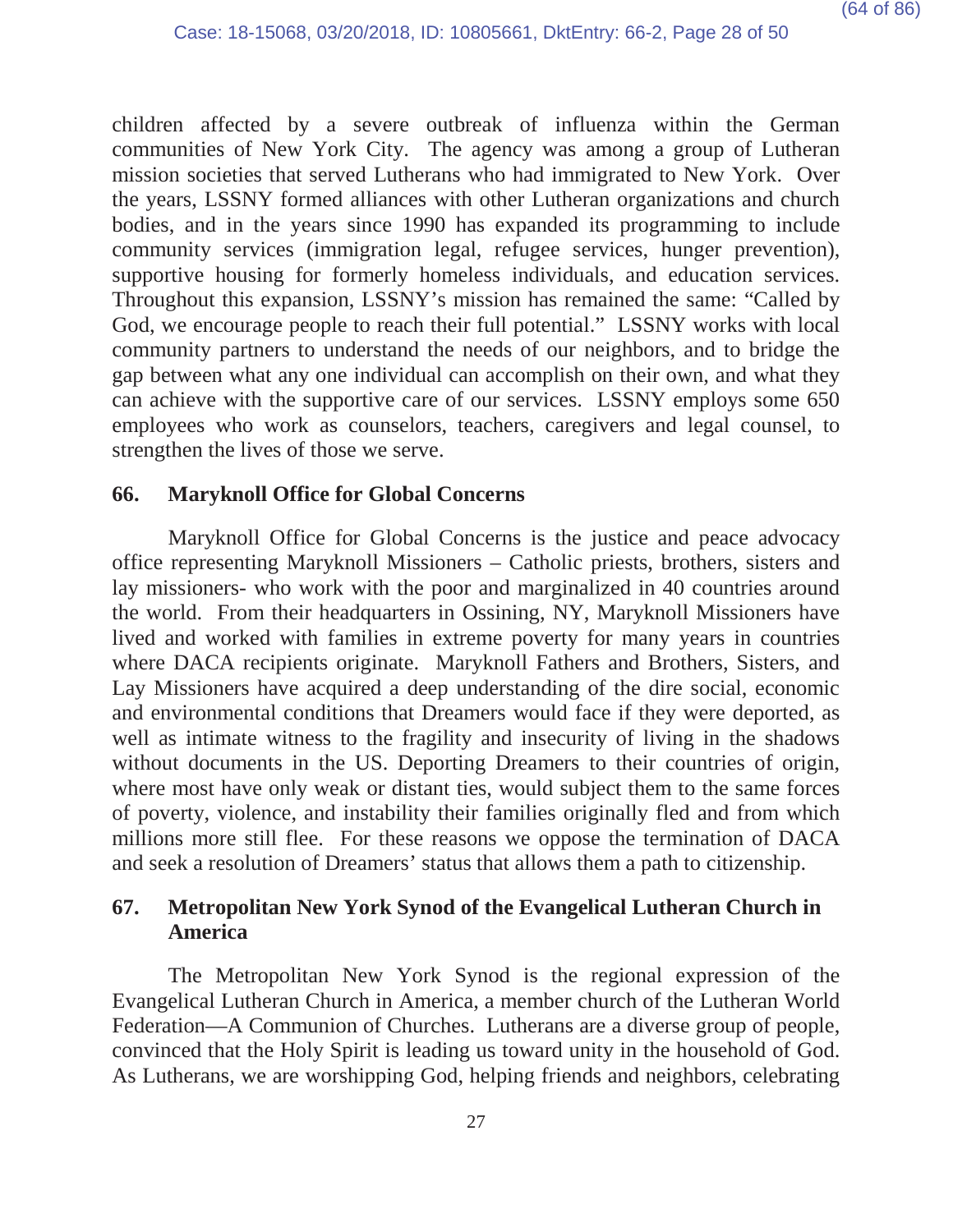diversity, feeding the hungry, working for justice, and advocating for peace. When we serve others and address social issues that affect the common good, we live out our Christian faith. There are nearly 200 congregations across New York City, Long Island, and in the counties of Westchester, Putnam, Orange, Rockland, Sullivan and Dutchess. The Rev. Dr. Robert Alan Rimbo serves as the Lutheran Bishop of the Metro New York area.

The Metropolitan New York Synod and, specifically, Bishop Robert Alan Rimbo, have been consistent supporters of Dreamers. The termination of the DACA program is, to say the least, troubling. These people whom some now wish to deport from the only homeland they know because of what can only be called the accidents of history and for no other reason – they just happened to be brought to our communities as their families searched for new hope – are model citizens. They are the kinds of people we want to have as neighbors: health care professionals, artists, teachers, friends, mechanics, the list seems endless, and now, for reasons beyond our grasp they are being threatened with deportation. We stand united against this and in support of DACA and the people it protects. We, as people of faith, are prompted to pray for godly wisdom to prevail among the powers that be in our country, itself built on the hopes and dreams of immigrants.

#### **68. Muslim Advocates**

Muslim Advocates is a national legal advocacy and educational organization that works on the front lines of civil rights to guarantee freedom and justice for Americans of all faiths. Muslim Advocates advances these objectives through litigation and other legal advocacy, policy engagement, and civic education. Muslim Advocates also serves as a legal resource for the American Muslim community, promoting the full and meaningful participation of Muslims in American public life. The issues at stake in this case directly relate to Muslim Advocates' work fighting for civil-rights protections for American Muslim communities, which includes immigrants and persons who have benefited from the Deferred Action for Childhood Arrivals Program.

### **69. Muslim Bar Association of New York**

Muslim Bar Association of New York ("MuBANY") is one of the nation's largest and most active professional associations for Muslim lawyers. MuBANY provides a range of services for the legal community and for the larger Muslim community. One of MuBANY's missions is to improve the position of the Muslim community at large which is comprised of significant number immigrants and, in particular DACA recipients. MuBANY seeks to support the Muslim community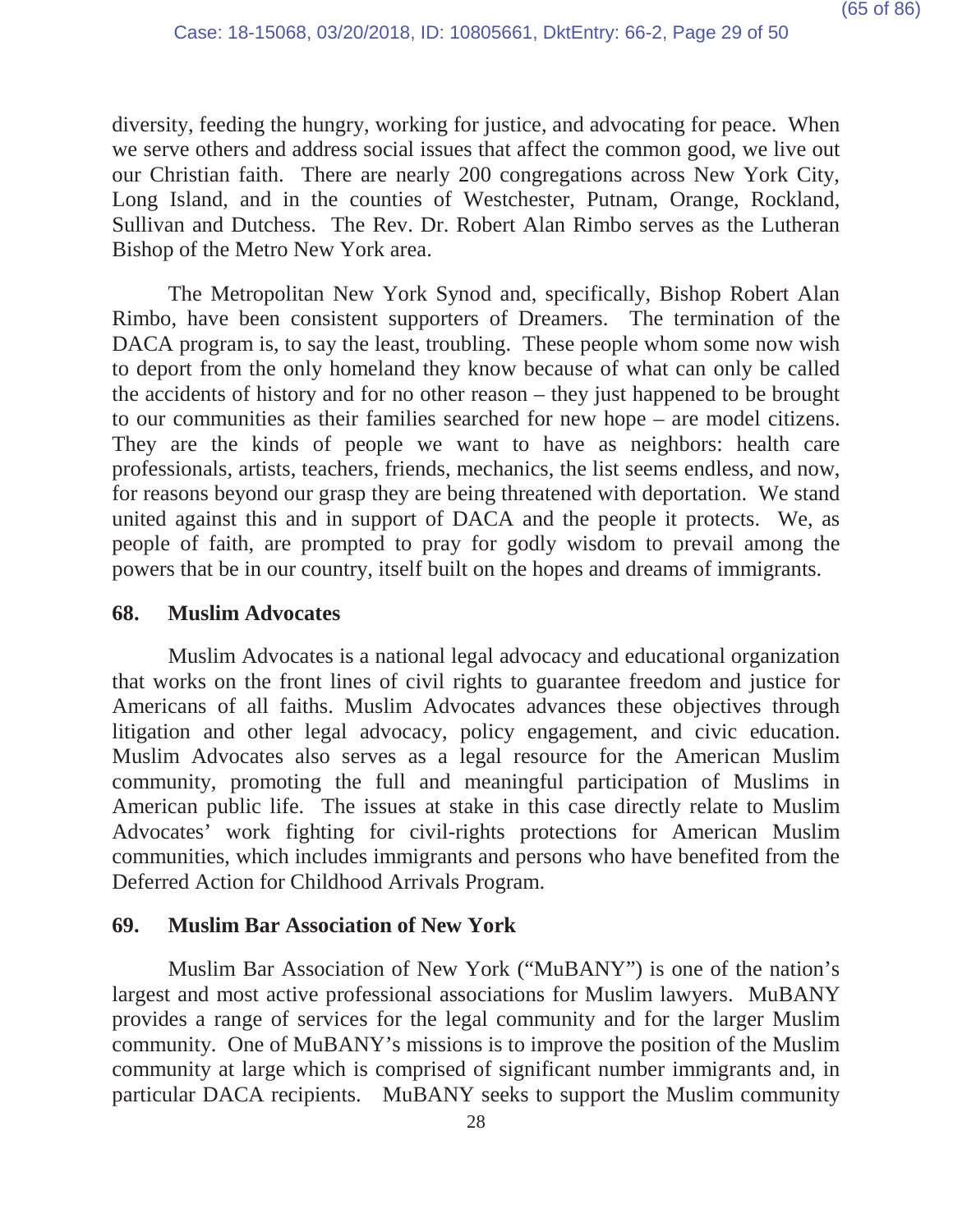and its significant immigrant contingent through community education, advancing and protecting the rights of Muslims in America, and creating an environment that helps guarantee the full, fair and equal representation of Muslims in American society.

# **70. Muslim Public Affairs Council**

The Muslim Public Affairs Council (MPAC) is a community-based public affairs nonprofit working to promote and strengthen American pluralism by increasing understanding and improving policies that impact American Muslims. MPAC's vision is an America enriched by the vital contributions of American Muslims. MPAC participated as amicus curiae in cases concerning civil liberties (Boumediene v. Bush and al-Odah v. U.S. (U.S. 2007)); immigration (Donald Trump v. IRAP (U.S. 2017) and Arizona v. U.S. (U.S. 2012)); and religious liberties (Masterpiece Cakeshop v. Colorado Civil Rights Commission (U.S. 2017) and Holt v. Arkansas Dept. of Correction (U.S. 2014)).

# **71. Muslim Urban Professionals (Muppies)**

Muslim Urban Professionals, (Muppies), is a nonprofit, charitable organization dedicated to empowering and advancing Muslim business professionals to be leaders in their careers and communities. Its mission is to create a global community of diverse individuals who will support, challenge, and inspire one another by providing a platform for networking, mentorship, and career development.

Muppies represents an engaged group of Muslim professionals that believe immigrants and refugees are an integral part of the U.S. economy, adding over \$1 trillion to the USA's GDP. Muslims contribute to the fabric of the US in diverse ways, such as driving innovation, creating new opportunities for employment, and promoting excellence through diversity and inclusion. We oppose any policy that results in a reduction of opportunity and inclusion for any individuals or groups.

# **72. Muslims for Peace, Inc.**

Muslims for Peace, Inc. ("MFP") is a New Jersey based non-profit that aims to bridge people from different religious and ethnic backgrounds through interfaith activities, such as presentations, seminars and discussions. We also provide charitable support in the form of organizing food drives and organizing relief for disaster victims. Through our work, we aim to assist people of all faiths and ethnic backgrounds. We stress tolerance, education and humane solutions to problems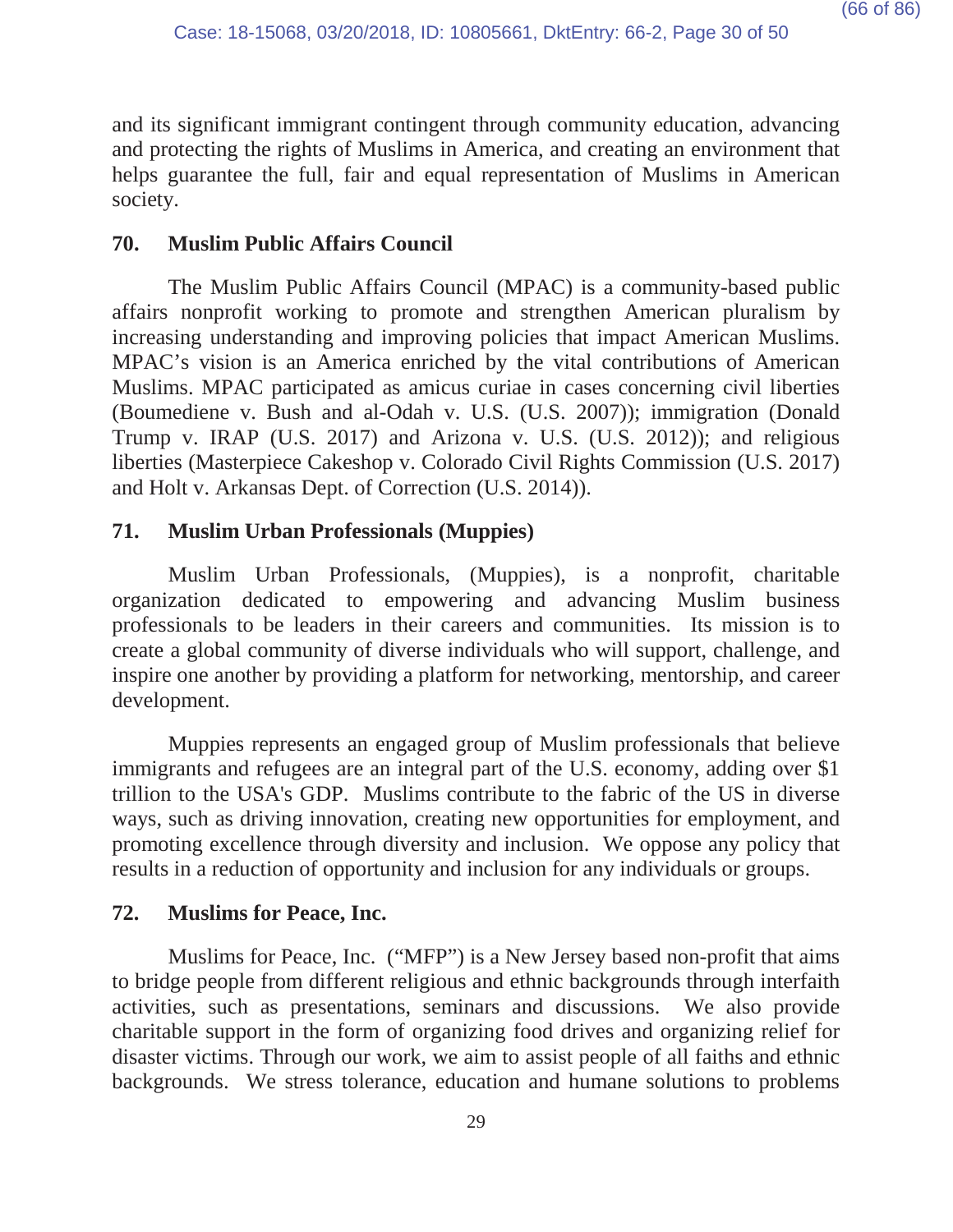facing our communities. We support DACA as a just and proper response to a humanitarian issue that otherwise has and will continue to divide and disrupt families and communities.

## **73. Muslims for Progressive Values**

Muslims for Progressive Values is the oldest and only progressive and Muslim faith-based human rights organization in the U.S. founded in 2007. We embody and advocate for the traditional Quranic values of social justice, an understanding that informs our positions on women's rights, LGBT inclusion, freedom of expression and freedom of and from belief. As an organization that promotes diversity and inclusivity, we find the termination of DACA cruel to families and the antithesis to America's founding values.

# **74. National Council of Jewish Women**

The National Council of Jewish Women (NCJW) is a grassroots organization of 90,000 volunteers and advocates who turn progressive ideals into action. Inspired by Jewish values, NCJW strives for social justice by improving the quality of life for women, children, and families and by safeguarding individual rights and freedoms. NCJW's Resolutions state that NCJW resolves to work for "Comprehensive, humane, and equitable immigration, refugee, asylum, and naturalization laws, policies, and practices that facilitate and expedite legal status and a path to citizenship for more individuals." Consistent with our Principles and Resolutions, NCJW joins this brief.

# **75. NETWORK Lobby for Catholic Social Justice**

NETWORK Lobby for Catholic Social Justice is a national organization founded by Catholic Sisters in 1972. For 45 years we have worked at the intersection of faith and politics. Our staff and extensive national membership include Dreamers all of whom have been effective and enthusiastic in their engagement with faith in the quest for justice. If the administrative order is implemented our work in democratic education will be seriously impaired both in our central office in Washington, DC and around the nation.

# **76. New Jersey Interfaith Coalition**

New Jersey Interfaith Coalition is non-partisan network of houses of worship, organizations, and individuals with the following mission: Promote houses of worship, non-political organizations and individuals to work together to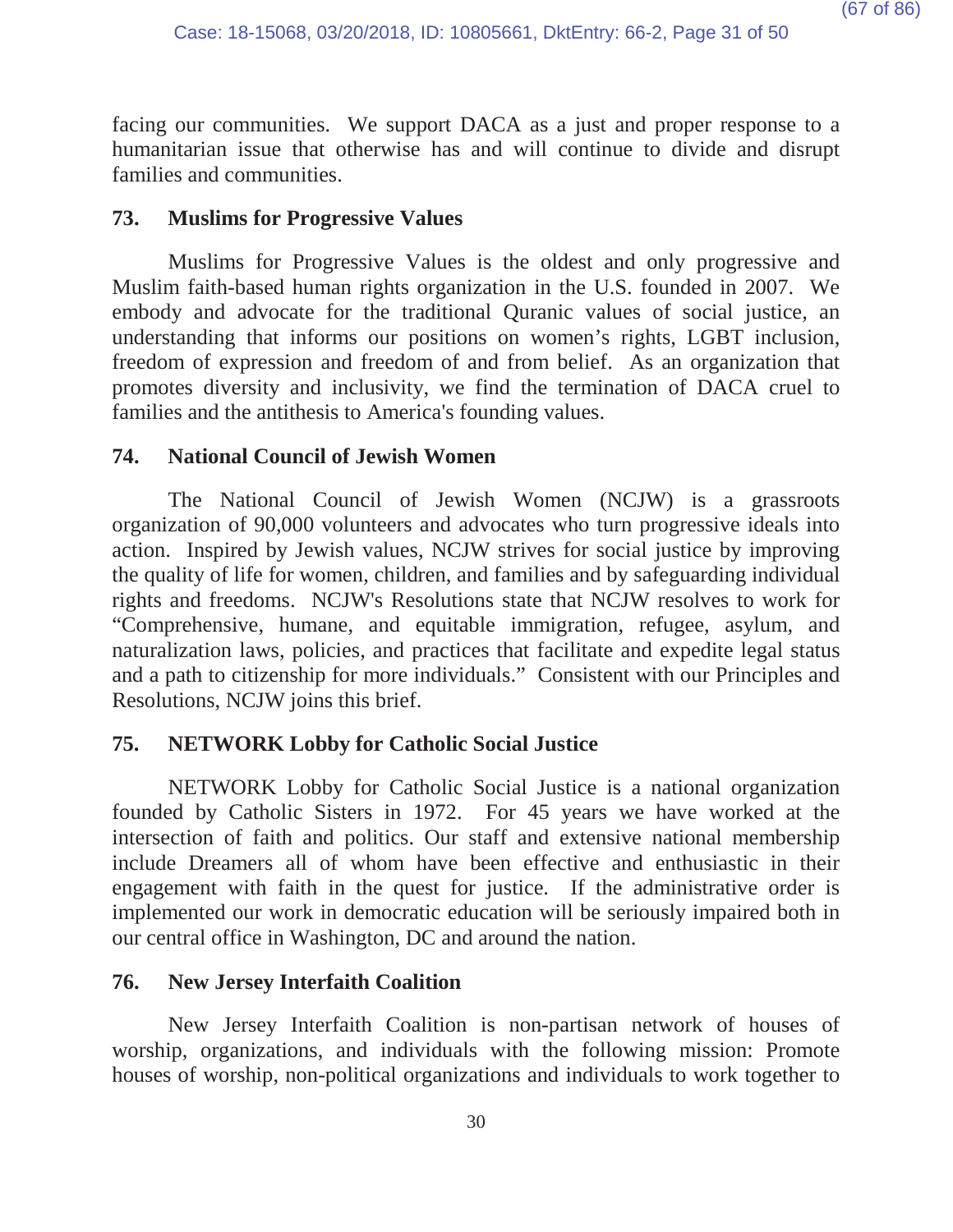honor and enrich diverse faiths and ethical practices. Oppose intolerance and hate. Foster a climate of positive mutual acceptance and appreciation for all, regardless of their faith, race, or sexual orientation. Our guiding principles are to promote the adoption of the "Stand Up for the Other" pledge, especially among our own communities; encourage interfaith dialogue and collaboration; respond to acts of intolerance, bigotry, terrorism, and hate; sponsor and participate in events consistent with our mission and promote each other's events within our communities; and to promote other common actions consistent with our mission.

Our "Stand Up for the Other" pledge leads us to support DACA and oppose its termination just the same as we oppose bigotry, racism, anti-Semitism, and Islamophobia: "While interacting with members of my own faith, or ethnic, or gender community, or with others, if I hear hateful comments from anyone about members of any other community, I pledge to stand up for the other and speak up to challenge bigotry in any form."

# **77. New Mexico Conference of Churches**

The New Mexico Conference of Churches is a statewide network of churches working for the wellbeing of New Mexico's peoples and environment. Our congregations welcome the gifts of all people in the name of Christ no matter their immigration status. Our member congregations, and the communities in which they serve, include DACA recipients and their families. We call for ongoing support and protection of DACA recipients.

By our baptism, we are united in Christ and called to care for the least of these (Matthew 25:40) and to love our neighbors as ourselves (Matthew 22:39). DACA recipients, immigrants, and refugees are our neighbors and we are compelled by our faith to seek and serve Christ in each person. We believe that justice and peace are served when the rights of all people—especially vulnerable young people, immigrants and refugees—are protected.

# **78. New Mexico Faith Coalition for Immigrant Justice**

The New Mexico Faith Coalition for Immigrant Justice is a faith based group that was formed over eight years ago as a response to attacks on our immigrant communities during the last administration. Since its formation, the Coalition has been deeply committed to supporting the immigrant families in New Mexico through the hardships of deportation and detention and has been outspoken against unjust and inhumane immigration laws, advocating for laws that reflect the higher values of the dignity of the person, unity of the family, richness in diversity,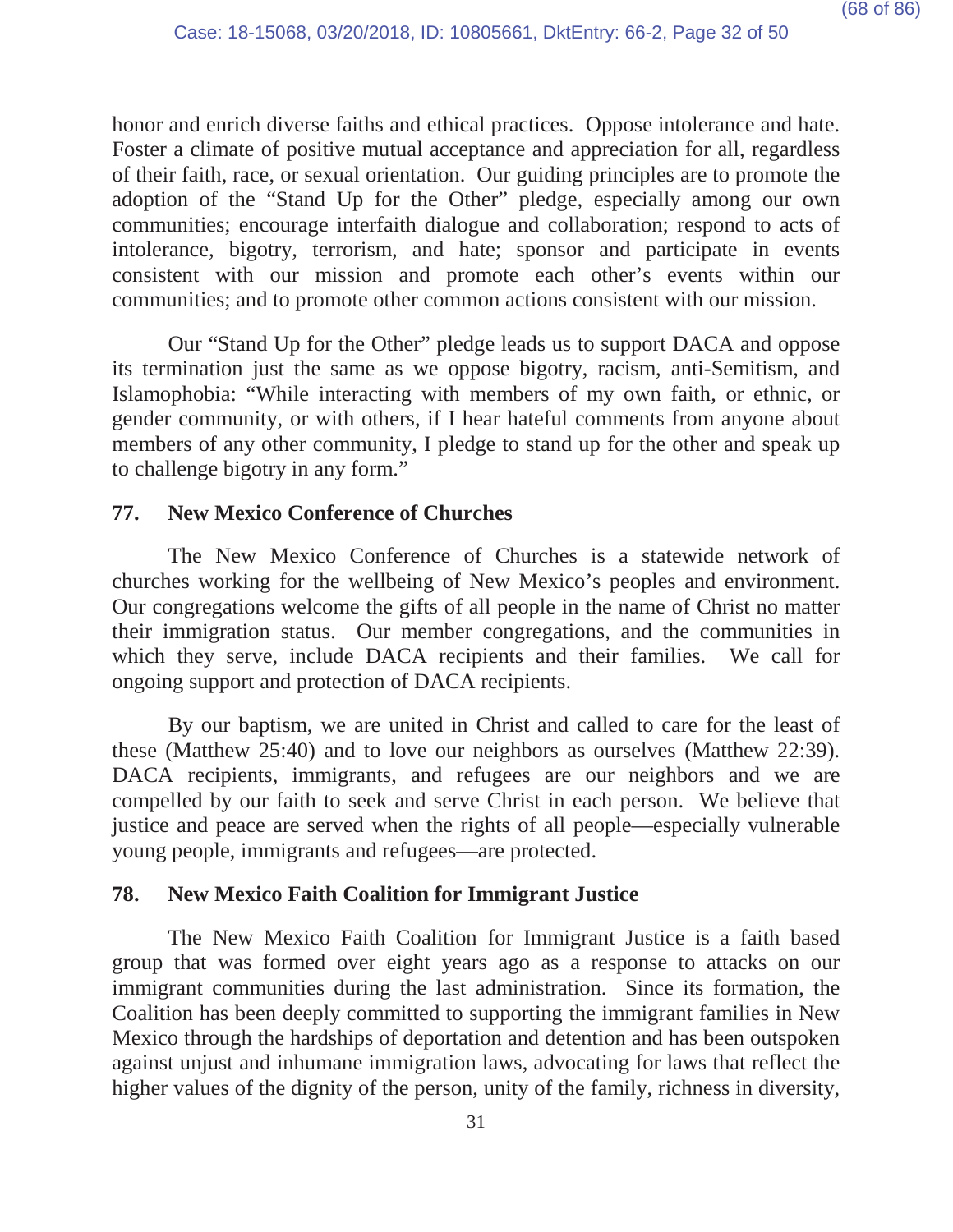and the freedom of the pursuit of purpose. Among the many services we provide to the immigrant community are direct service: connecting families to legal and social resources, faith-based community education of immigrant issues, border awareness programs, micro-loans for immigration form submittals, court accompaniment for families, and refugee hospitality program: picking up and finding a place to stay for asylum seekers and asylees released from the Cibola detention center.

As a small organization with 3 part-time staff, two who are DACAmented, our efforts to work for immigrant justice and support the direct service needs of our migrant communities are inextricably tied to having a continuation of DACA or implementation of a Clean DREAM Act. While many of us who are allies have worked in this field for years or decades, it is only with the participation and leadership of the affected communities, particularly those who are undocumented or under threat of immigration enforcement, that we can strive to create better immigration laws and a more just system that supports the well-being of all.

## **79. New Sanctuary Coalition**

The New Sanctuary Coalition is an interreligious grass roots organization in solidarity with families and communities who are striving to keep their loved ones together as we reimagine and implement ways to prevent and stop the detention and deportation of our loved ones.

# **80. New Sanctuary CT**

New Sanctuary CT is a faith-based organization committed to providing safe space for undocumented friends facing deportation.

### **81. New York Board of Rabbis**

The New York Board of Rabbis ("NYBR") is the largest and oldest interdenominational rabbinic organization in the world, representing the different streams of Jewish life in America. Our members serve communities in the Greater New York area and around the country. Established in 1881, the NYBR is the primary address for rabbis serving congregations, organizations, chaplaincies, communal service agencies, and schools. The Board seeks to enhance and expand the role of the Rabbinate for the betterment of the Jewish people and the world at large by providing its members with a spiritual environment and opportunities to grow professionally, promoting religious pluralism, and building bridges across denominations with other faiths. We are a central convener of multi-faith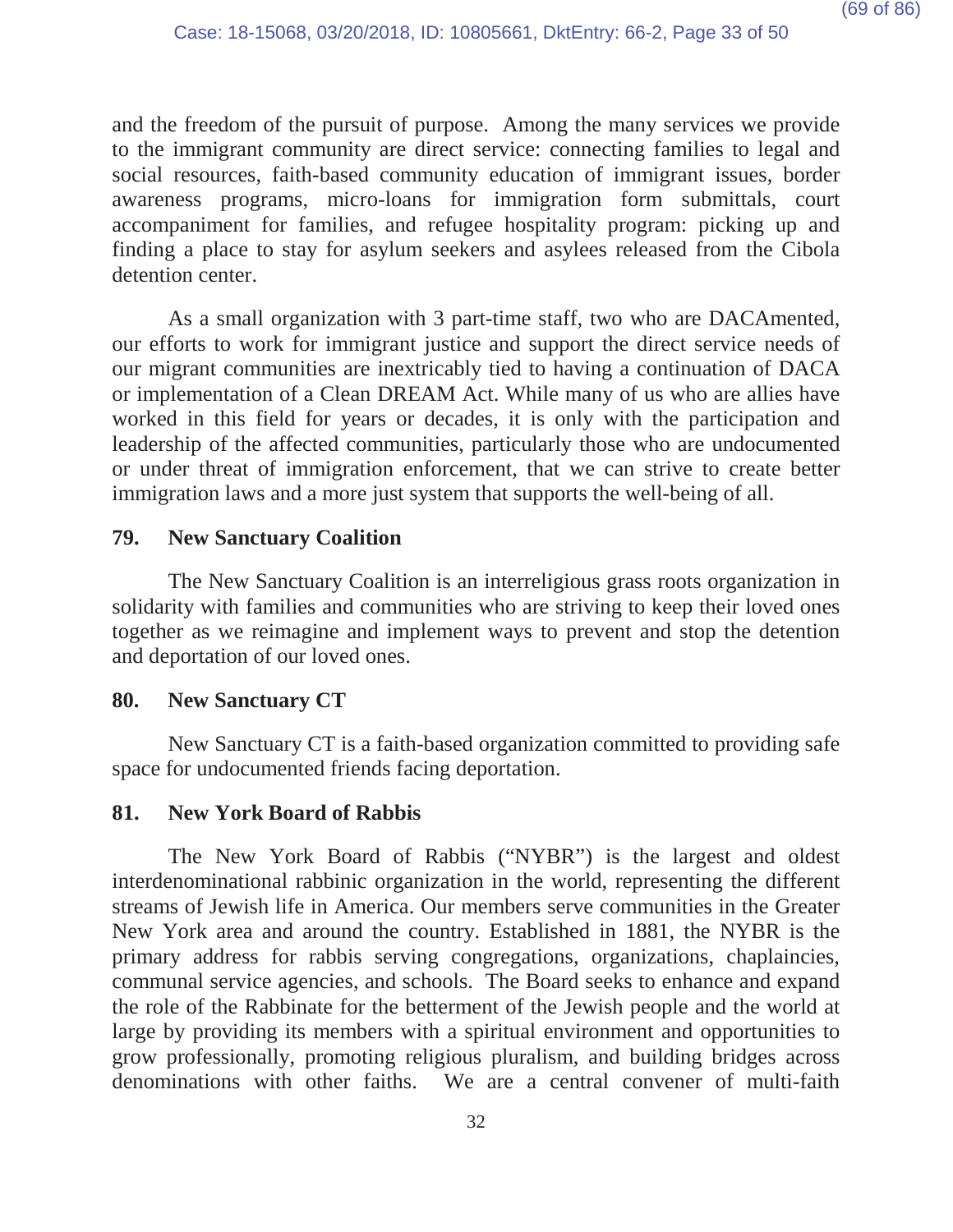dialogues to promote increased understanding of one another and pursue avenues of common concern.

The Jewish community is an immigrant community spanning the history of America. From the first Jewish settlers who arrived in New Amsterdam in Lower Manhattan to the Jews who have come to this great nation in recent years. We believe that America is a great nation because of its diversity and its robust immigrant history. The NYBR proudly collaborates with legal and advocacy groups to support Dreamers and to keep our Nation's doors open to those who seek refuge on our shores. Recently we partnered with UNICEF USA to help Syrian refugees who are living in the United States. Our tradition teaches us to "welcome the stranger," created in the image of God and a respected member of the human family.

### **82. New York Conference United Church of Christ**

The New York Conference United Church of Christ consists of over 270 local churches and 30,000 members, encompassing the entirety of New York State. The Conference is one of thirty-eight regional bodies of the United Church of Christ. We are committed to being led by the Spirit to faithful witness, compassionate justice, and bold Christian leadership. Guided by this mission, the ministries of the New York Conference, in all its settings, respond to the Still Speaking God and the gospel call for peace and justice. Embracing the United Church of Christ's vision of "A Just World For All," we believe that the elimination of the Deferred Action for Childhood Arrivals Program is contrary to our faith, which affirms the dignity and worth of all people regardless of country of origin or extent of documentation. The gospel of Jesus Christ compels us to extend an extravagant welcome to all, so that all may experience a "more and better life than they ever dreamed of" (John 10:10 *The Message*). The New York Conference signs on to this brief in support of all the Dreamers who are not only members of our congregations but our neighbors and friends.

# **83. Northern California Nevada Conference of the United Church of Christ**

The Northern California Nevada Conference of the United Church of Christ (NCNCUCC) includes 117 churches in Northern California and Northern Nevada. NCNC prides itself on its work and participant in issue of justice. Justice in our Immigration process is one area of focus for many of our churches and for our Conference as a whole. A year ago we passed a resolution titled "A Call to Become Immigrant and Refugee Welcoming as a Conference and in Congregations." This resolution is based on the belief that every immigrant and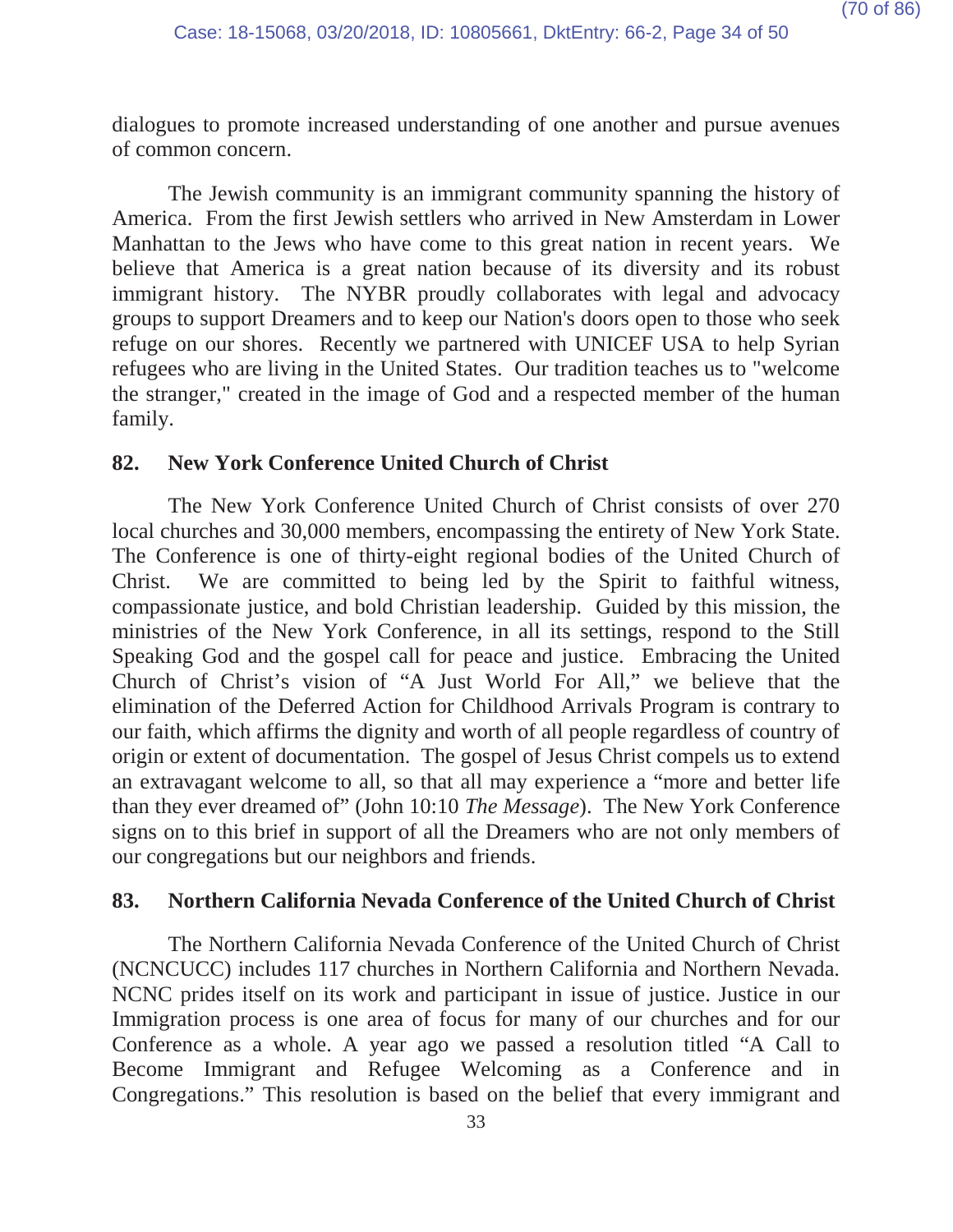refugee has inherent dignity and human rights; that every immigrant and refugee should be able to live in safety, to live without fear, and have access to basic necessities and opportunities. Our churches live this out through works of direct service, worship, and advocacy. The repeal of DACA would mean the government would stand between us and those we are called to serve. It would make it much more difficult, and in some cases impossible, for us to fulfill the mission we've discerned God is calling us to.

# **84. Oregon Interfaith Movement for Immigrant Justice**

The Oregon Interfaith Movement for Immigrant Justice (IMIrJ) is an organization made up individuals, faith leaders and diverse faith communities called by our conscience to respond actively and publicly to the suffering of our immigrant brothers and sisters in the U.S. Through advocacy, accompaniment, and faith community organizing, we expose the injustices current immigration policies and practice inflict on the entire community, as we take radical action for the transformation of power to enact policies of welcome and respect. We see the termination of DACA as a complete betrayal of the trust that immigrant families place in this country, as these families seek refuge, safety, and a dignified life free from oppression and violence. The reality of U.S. policies that separate families and imprison individuals for deportation is a type of profound harm that cannot be ignored—and will be difficult to "undo"—with long term repercussions on the lives of immigrants and on the moral fabric of this country. Our traditions of faith compel and inspire us to add our voice of support to this amicus brief. We pledge our unwavering commitment to opening doors of welcome, love, and sanctuary to immigrants and refugees.

# **85. Pacific Northwest Conference of the United Church of Christ**

The Pacific Northwest Conference of the United Church of Christ (PNCUCC) is an organization of approximately 80 churches in Washington State, North Idaho and Alaska. Our Constitution and Bylaws open with this scriptural guidance; "The Lord has told us what is good. What God requires of us is this: to do what is just, to show constant love, and to live in humble fellowship with our God." Out of this call from God, PNCUCC recently passed a resolution titled "A Call to Become Immigrant and Refugee Welcoming as a Conference and in Congregations." This resolution is based on the belief that every immigrant and refugee has inherent dignity and human rights; that every immigrant and refugee should be able to live in safety, to live without fear, and have access to basic necessities and opportunities. Our churches live this out through works of direct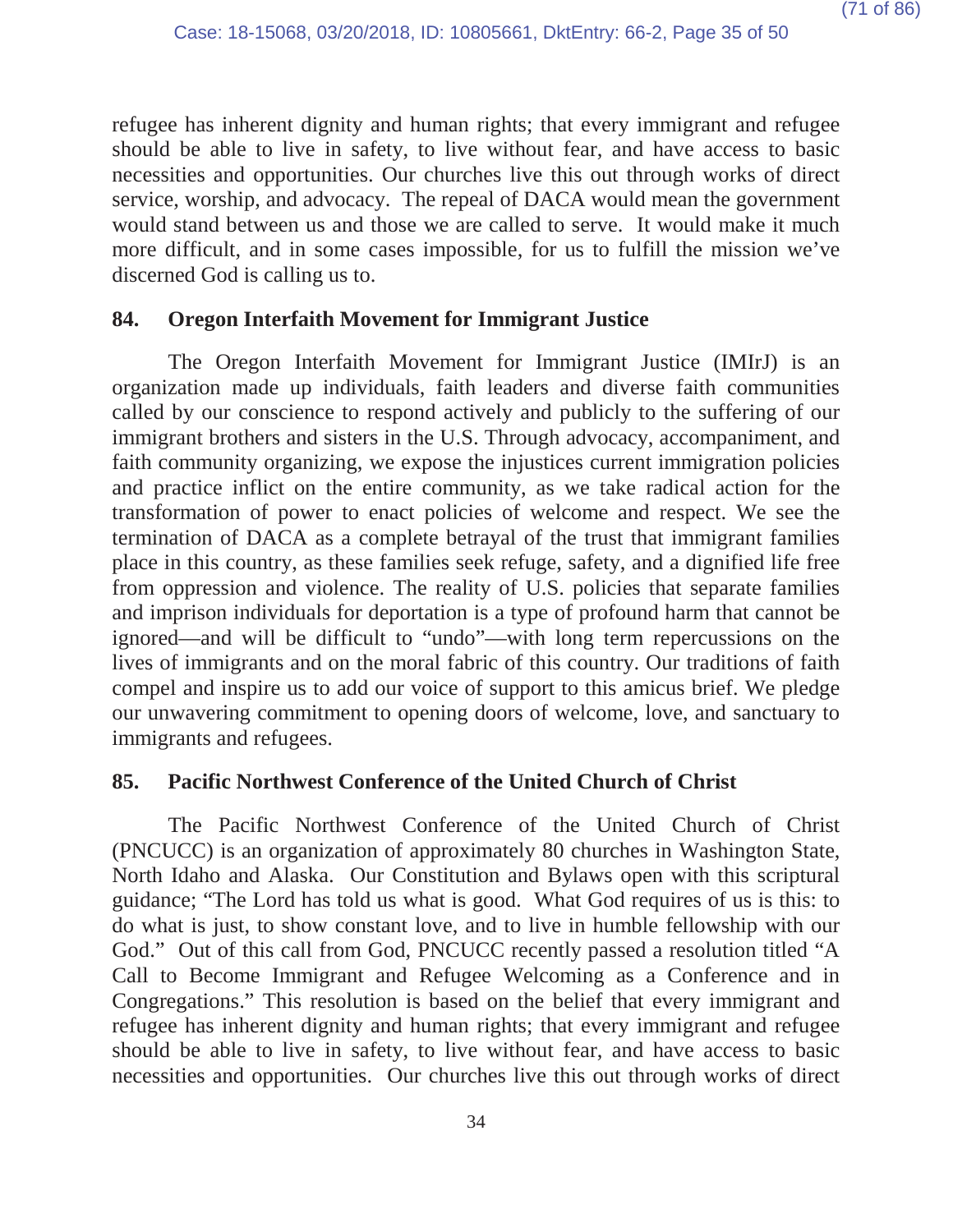service, worship, and advocacy. The repeal of DACA would mean the government would stand between us and those we are called to serve. It would make it much more difficult, and in some cases impossible, for us to fulfill the mission we've discerned God is calling us to.

## **86. Presbyterian Church (U.S.A.)**

Reverend J. Herbert Nelson, II, Stated Clerk of the General Assembly of the Presbyterian Church (U.S.A.) ("PCUSA") joins this brief as the senior ecclesiastical officer of the PCUSA. The PCUSA is a national Christian denomination with nearly 1.6 million members in over 9500 congregations, organized into 170 presbyteries under the jurisdiction of 16 synods.

Through its antecedent religious bodies, it has existed as an organized religious denomination within the current boundaries of the United States since 1706. This brief is consistent with one hundred and twenty-five years of policies adopted by the General Assembly of the Presbyterian Church (U.S.A.) wherein we have pressed our government for better treatment of immigrants and refugees. For the past decade this denomination has supported and encouraged its congregations to provide pastoral care to and advocacy for and with young people brought to this country as children without documentation. Many of our members and rising church leaders will be directly harmed if the government ends deferred action for childhood arrivals. As a denomination that supports and engages in the Sanctuary Movement many of our congregations will choose to offer sanctuary rather than allow our members to be deported to countries they have never known. The General Assembly does not claim to speak for all Presbyterians, nor are its policies binding on the membership of the Presbyterian Church. However, the General Assembly is the highest legislative and interpretive body for the denomination, and it is the final point of decision in all disputes. As such, its statements are considered worthy of the respect and prayerful consideration of all the denomination's members.

### **87. Presbytery of the Pacific**

The Presbytery of the Pacific is the governing body of the Presbyterian Church (USA) in Los Angeles, California. We partner with churches, communities and the city of LA and are a leader in faith-based immigration initiatives throughout the city and county of Los Angeles.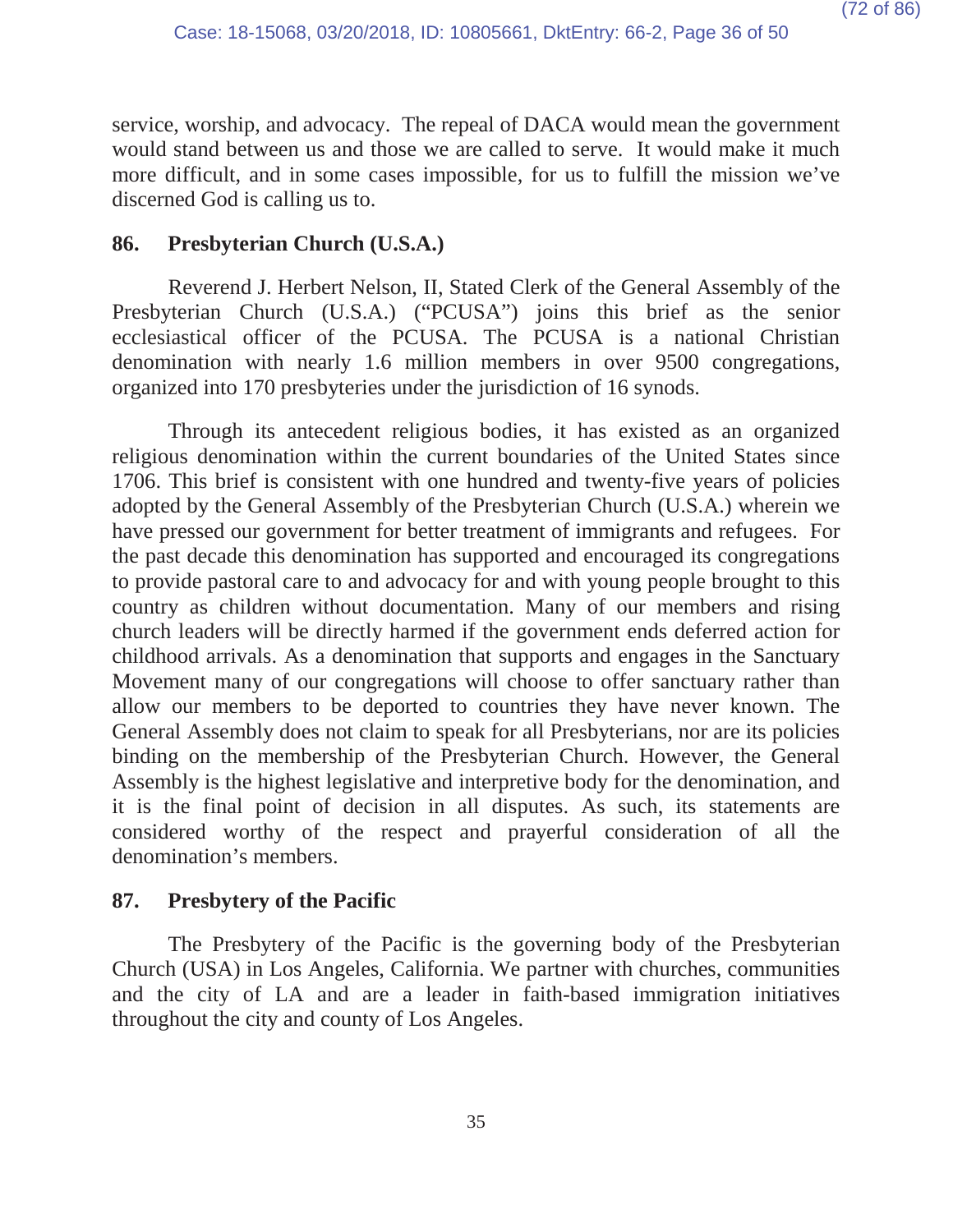## **88. Presentation Sisters at Caminando Juntos**

Caminando Juntos, sponsored by the Aberdeen Presentation Sisters, is a ministry with the Latino population in the Sioux Falls, South Dakota area. Inspired by the zeal of our foundress, The Venerable Nano Nagle, and her deep love for those made poor, Caminando Juntos responds to the Gospel mandate to "welcome the stranger." Our primary purpose is to help create a welcoming presence and respond to the needs of newer Latino immigrants as they seek to integrate into a new culture and make a home among us. In keeping with that purpose and the spirit of The Venerable Nano Nagle, we believe that the termination of DACA without an adequate replacement would be a grave injustice and for this reason, we join the Religious Organizations amicus brief.

### **89. Province of St. Mary of the Capuchin Order**

In the Northeast United States, the Capuchin Franciscan friars of the Province of St. Mary are dedicated to the service of real human needs and the proclamation of God's love. The vision of St. Francis of Assisi inspires our life and ministry. We serve immigrants from a variety of cultures and nations in urban, suburban, and rural settings. We are troubled by the Government's proposed rescission of Deferred Action for Childhood Arrivals because it is driving away from our churches and institutions the youth most in need of love and care. Furthermore, the proposed termination of DACA has already harmed our religious organization because it has hindered young men with a calling to ministry as a friar from joining our community. Indeed, all religious organizations are being hobbled through their inability to recruit and train the next generation of spiritual leaders and servants. This is causing injury to the welfare of our communities. The termination decision is contrary to the Gospel of Christ at the foundation of our life and work. We join this amicus brief moved by the needs of the Dreamers and the demands of justice.

#### **90. Queens Federation of Churches**

The Queens Federation of Churches was organized in 1931 and is an ecumenical association of Christian churches located in the Borough of Queens, City of New York. It is governed by a Board of Directors composed of equal number of clergy and lay members elected by the delegates of member congregations at an annual assembly meeting. Over 390 local churches representing every major Christian denomination and many independent congregations participate in the Federation's ministry. Our ecumenical ministry in the nation's most diverse county finds many congregations ministering to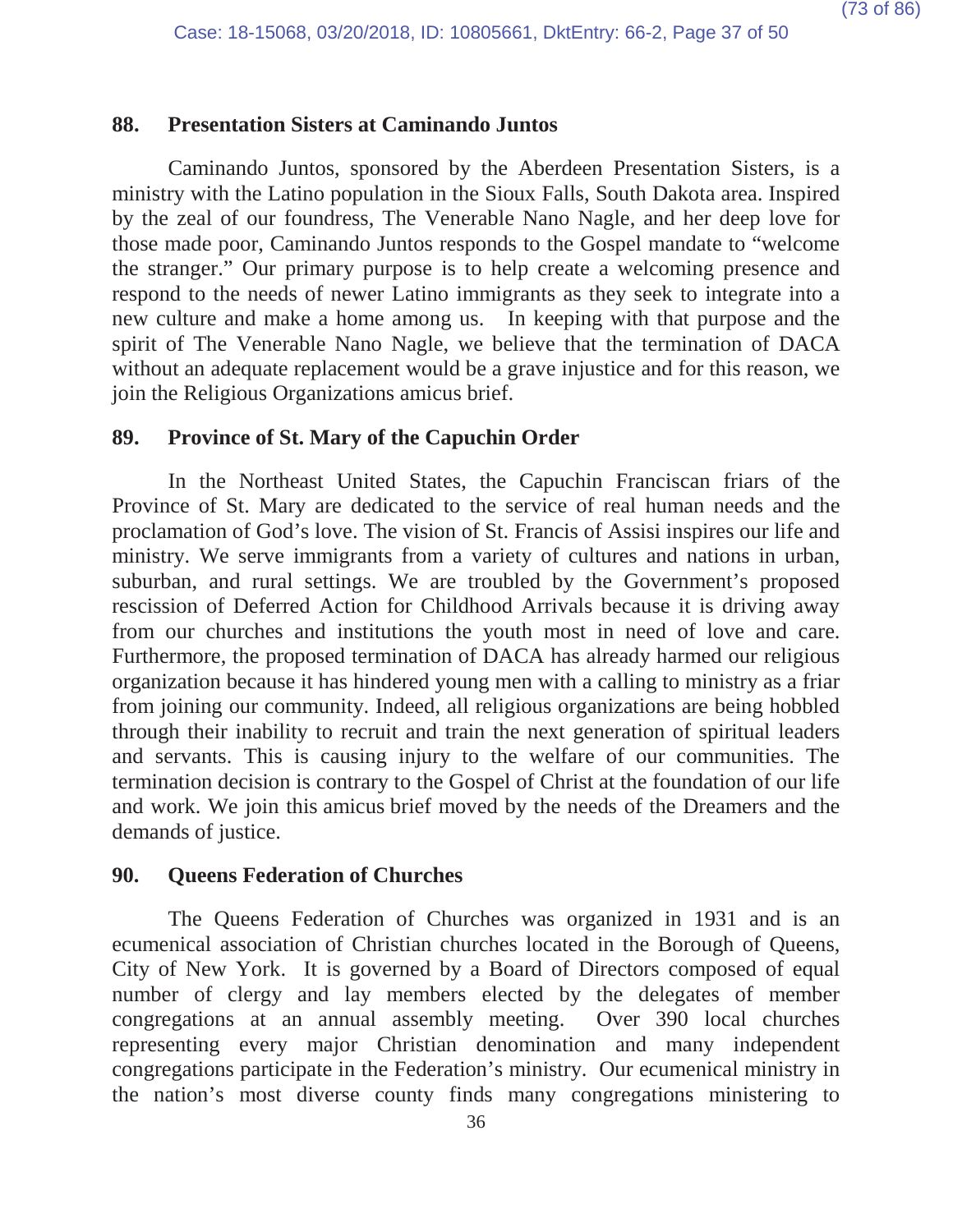immigrants. Our concern to protect their God-given right to be in our part of the global household of God is paramount. Therefore, especially, we strongly support legal status for those who came to this country as children.

## **91. Religious Institute**

Founded in 2001, the Religious Institute is a multi-faith organization dedicated to advocating for sexual, gender, and reproductive health, education, and justice in faith communities and society. With a network of more than 8,500 religious leaders and people of faith, the Religious Institute has a record of creating campaigns that mobilize thousands of religious leaders and hundreds of faith communities. The Religious Institute also has long-standing partnerships with graduate theological schools, denominations, religious organizations, and sexual, gender, and reproductive justice organizations . In all our work, we offer prophetic, moral leadership at the intersection of religion and sexuality, gender, and reproductive health. As part of that prophetic leadership, we oppose the termination of the DACA program. We hold that all people should be able to live and create families with dignity and respect, free from fear and state-based violence. The sacred worth of all people is inherent and in no way dependent on performance, productivity, or so-called 'economic value.'

### **92. Romemu**

Romemu is a Jewish community that seeks to integrate body, mind, and soul in a progressive, fully egalitarian community committed to tikkun olam, or social action, and to service that flows from an identification with the sacredness of all life. As a spiritual community grounded in the twin values of tikkun olam (social action) and a Divine connection meant to inspire us to live more holy and engaged lives, we feel that it is our duty and responsibility to speak out against injustice. As a Jewish community engaged with our historical narratives, we know that a large part of our own story has been shaped by being refugees and foreigners in strange lands. It is for this reason that the most repeated injunction in the Torah is the commandment to take care of and love the stranger. We know from our own families and historical stories what it is like to be strangers, and we are grateful and loyal to this country for the opportunities and blessings that it has provided. We have an obligation as religious, moral, and compassionate individuals to make sure that America continues to be a place where those marginalized can find economic security, freedom, and hope.

For all of these reasons and many more, we object to the repeal of the DACA program. As a faith community, we must advocate for our at-risk brothers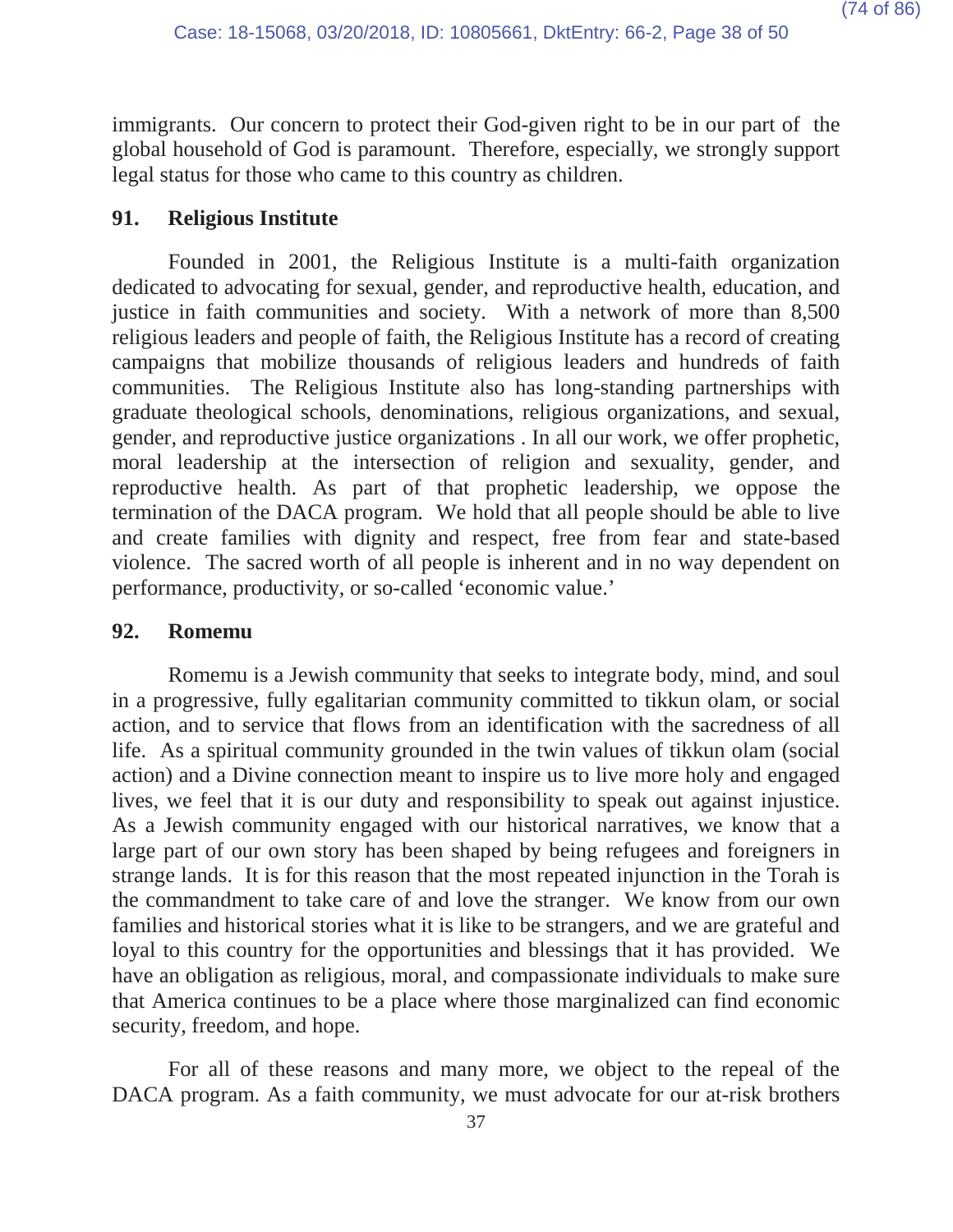and sisters regardless of their religion, ethnicity, or country of origin. We believe in equality of opportunity for all.

## **93. Santa Fe Monthly Meeting of the Religious Society of Friends (Quakers)**

DACA is important to our Meeting because as Quakers we are guided by the values of Equality and Community not only within our Meeting but also in the world around us. We care about DACA recipients because they are threatened with an assault on their humanity—tearing them away from their homes, often the only homes they know, uprooting them from their families, jeopardizing their education and employment and denying them their fundamental human dignity. We cannot be faithful to the Light that Spirit has granted us and ignore what is being done in our name to these brothers and sisters.

### **94. Sikh Coalition**

The Sikh Coalition is a community-based civil rights organization that defends civil liberties, including religious freedom, for all Americans. Our mission is to promote educational awareness and advocacy, and provide legal representation in moving towards a world where Sikhs and other religious minorities may freely practice their faith without bias and discrimination. We are the largest community-based Sikh civil rights organization in the United States. Since its inception on September 11, 2001, the Sikh Coalition has worked to defend civil rights and liberties for all people, empower the Sikh community, create an environment where Sikhs can lead a dignified life unhindered by bias or discrimination, and educate the broader community about Sikhism in order to promote cultural understanding and diversity. The Sikh Coalition has vindicated the rights of numerous Sikh Americans subjected to bias and discrimination because of their faith. Ensuring the rights of religious and other minorities is a cornerstone of the Sikh Coalition's work, including the individuals who would be affected by the rescission of DACA.

### **95. Society for the Advancement of Judaism**

The Society for the Advancement of Judaism (SAJ) is a synagogue located on the Upper West Side, with about 400 individual members. Within our community we have a standing SOJAC (Social Action Justice Committee) and an Immigrant Rights Action Team that seek to organize our members in support of fair and just immigration policies and to stand up for immigrant rights. We are active members of the Synagogue Coalition for Refugees and Immigrants, a coalition of New York synagogues fighting for the rights and dignity of refugees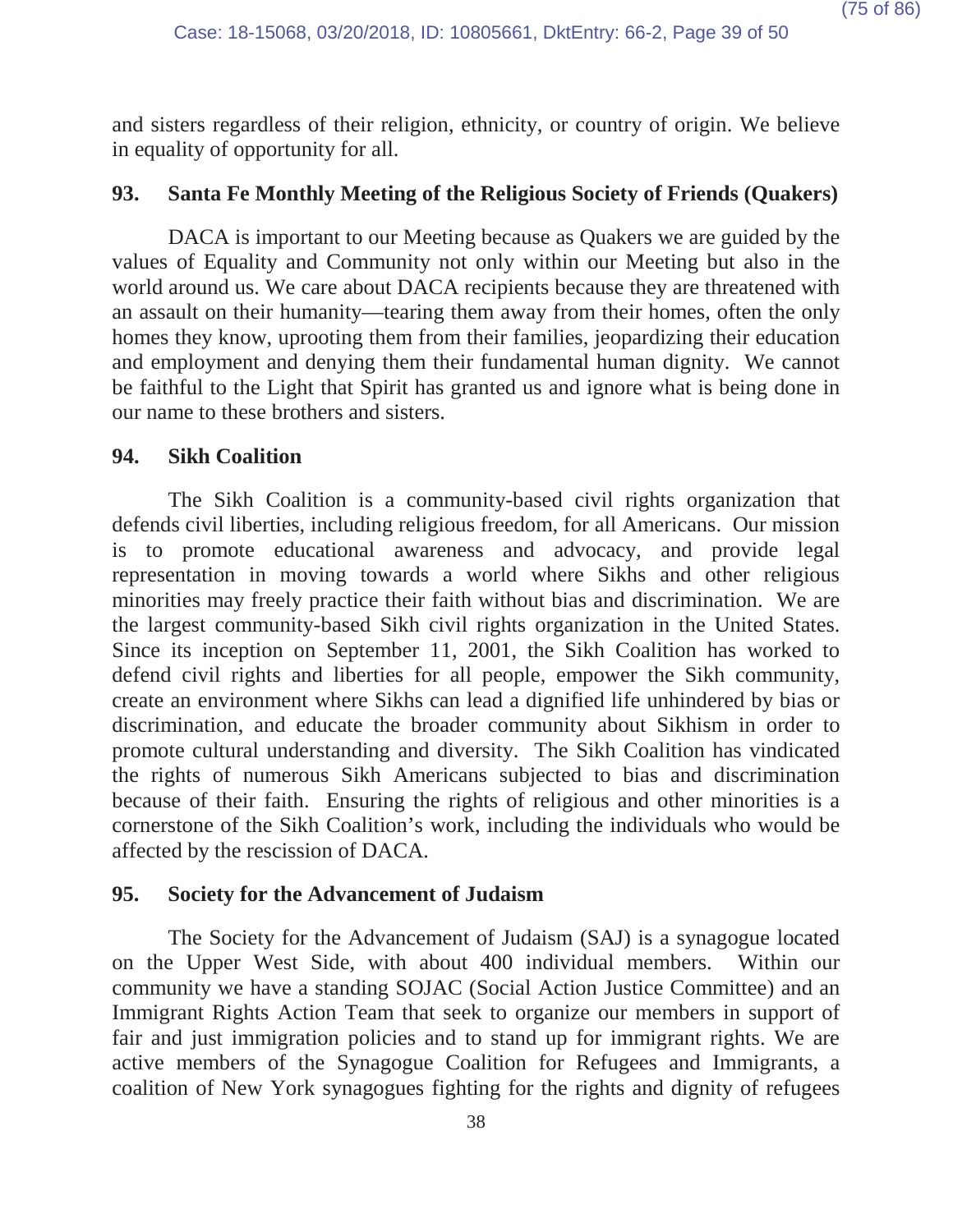and immigrants. We believe that Dreamers contribute greatly to our society and believe they should be given a pathway to citizenship.

## **96. Southern California Nevada Conference of the United Church of Christ**

The Southern California Nevada Conference of the United Church of Christ (SCNCUCC) is an organization of 134 churches in Southern California and Southern Nevada. As such it is one of the most culturally and racially diverse conference in our denomination. Last year, SCNCUCC passed a resolution declaring becoming a sanctuary conference. This resolution is based on the belief on the biblical mandate of welcoming the "stranger and the alien." Historically, our conference has stood on the side of the oppressed and the marginalized. The repeal of DACA would be in direct opposition to our call and our mission.

## **97. Southwest Conference of the United Church of Christ**

The Southwest Conference of the United Church of Christ (UCC) is the regional body that provides support and services to 48 local UCC congregations and more than 300 clergy within Arizona, New Mexico and El Paso, Texas. We are proud of our progressive view of the Gospel and our mission statement, "extravagantly welcoming and affirming followers of Christ called to embody God's unconditional justice and love" is manifested in the ways we live out every day.

The United States government for thirty years has failed to address immigration reform by enacting legislation to protect families and those fleeing persecution and poverty, and the federal government recently has stepped up detention and deportation of ordinary people—not dangerous criminals—resulting in cruel injustice, extreme hardship and family separation. We have therefore called upon the covenant partners of the Southwest Conference to prayerfully organize, advocate, act prophetically, preach and teach about immigration justice, including local, state and national legislation. Signing on to this amicus brief reflects that call to action.

## **98. St. Andrew Presbyterian Church in Albuquerque, New Mexico**

Our congregation, founded in 1959, is part of the Presbytery of Santa Fe, Presbyterian Church (U.S.A.). Our mission is to proclaim and live the Good News of Jesus Christ by: listening to a loving God; celebrating our faith together; nurturing each other in Christian love and spiritual growth; working for social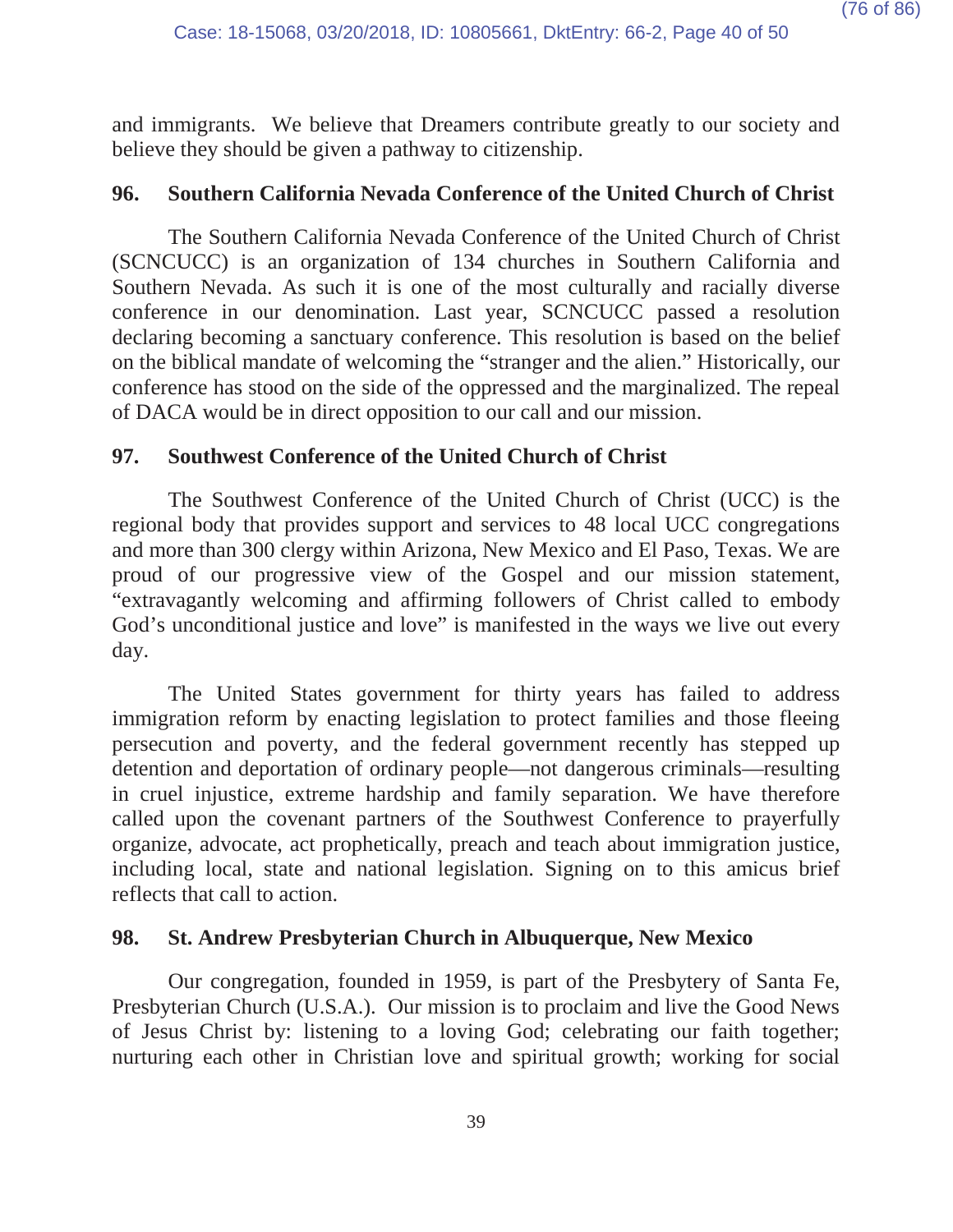justice and peace; reaching out in compassionate service; and being stewards of all God's gifts.

In March 2017, St. Andrew Presbyterian Church declared itself to be an ally church to the Sanctuary Movement. Since then we have provided financial support and volunteers to the movement, offered educational forums about immigration and participated in acts of public witness in support of undocumented immigrants and immigration policy reform. We do so because as Christians we are called to love our neighbor as ourselves, and Jesus puts no limitation on our love of neighbor. The undocumented young people who are covered under DACA are our neighbors. The repeal of DACA would tear apart their families and our communities, causing irreparable harm.

## **99. St. Francis Community Services / Catholic Legal Assistance Ministry**

St. Francis Community Services is dedicated to serving families in need through community-based, culturally sensitive programs in the St. Louis Region. We work in the areas of legal aid, services to immigrants, and supportive services for others in our community who are vulnerable and marginalized. St. Francis of Assisi was chosen as the namesake and model for our organization because he embodies a selfless devotion to others, a simple way of life, and an unbounded love for the poor. Our organization upholds Catholic social teaching on immigration, which advocates embracing diverse newcomers and believes that in encountering immigrants, we encounter Christ. DACA youth are woven into the fabric of our country, and deserve the same opportunity to life, liberty, and pursuit of happiness that we as citizens—and children of God—do.

## **100. St. Luke's Episcopal Church in Long Beach**

St. Luke's Episcopal Church in Long Beach was the first parish to declare itself a sanctuary parish in the Episcopal Diocese of Los Angeles. St. Luke's sees our commitment of standing with the oppressed and fighting against systems of oppression as part of our baptismal covenant. We welcome everyone equally and enthusiastically. Whatever religious background, age, race, gender, sexual orientation, or economic status, we welcome all. Scripture is clear that we should welcome the stranger in our midst and love one another as ourselves. St. Luke's strives to be a beacon of hope to all immigrants and people who are marginalized by an unjust society.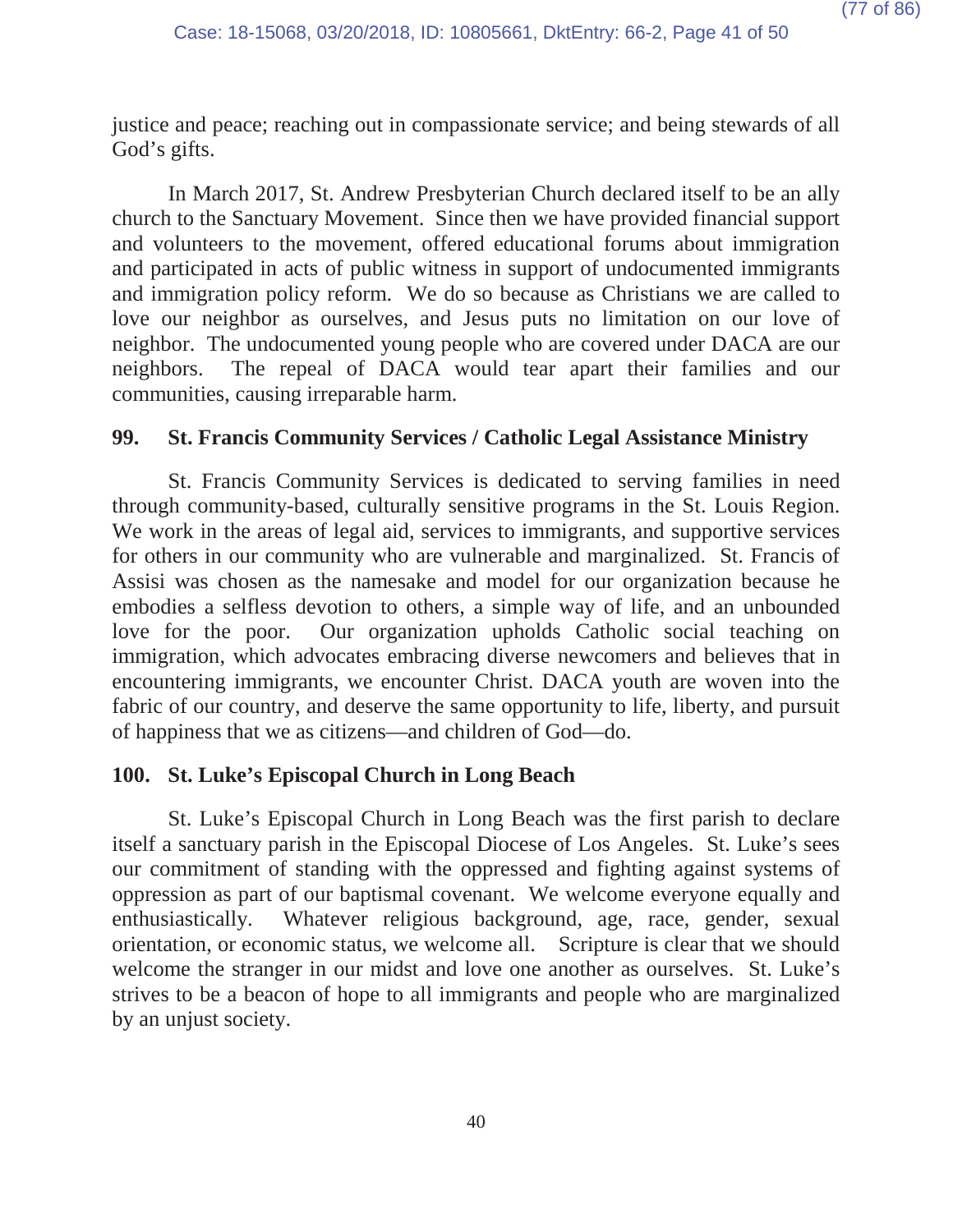## **101. St. Stephen's Episcopal Church in Boston**

St. Stephen's Episcopal Church of Boston, MA serves the South End/Lower Roxbury Community. We seek to meet the out-of-school time needs of young people and families in Boston and Chelsea. The decision to end DACA would impact individuals and families who reside in our parishes and broader communities. Ending residency for those currently protected by the DREAM Act would move our country further away from the principles of justice that we seek as people of faith. In addition, supporting those impacted by the ending of the DREAM act would add to our already demanding program load—thereby negatively affecting the entire community. We add our voice to those asking the court to protect Dreamers by not to allowing the termination order to go into effect.

### **102. St. Thomas of Canterbury Episcopal Church (Albuquerque, NM)**

St. Thomas of Canterbury Church values the lives, safety, gifts, perspectives and presence of immigrants and refugees in our nation and in our local community and we call for the ongoing support and protection of DACA recipients. Our baptismal covenant includes the vow to "seek and serve Christ in all people, loving our neighbors as ourselves." DACA recipients, immigrants, and refugees are our neighbors and we are compelled by our faith to seek and serve Christ in each one of them. Our baptismal covenant also includes the vow to "strive for justice and peace and respect the dignity of every human person." We believe that justice and peace are served when the rights of all people--especially vulnerable people, including immigrants and refugees, are protected.

#### **103. Stephen Wise Free Synagogue**

Stephen Wise Free Synagogue is a Reform Jewish congregation of over 800 member families located in the Upper West Side of Manhattan. Our history is deeply rooted in social justice values and our clergy and congregants have participated in and supported countless efforts to protect the rights of immigrants in this country. As our members are descendants of/are themselves immigrants and refugees, we see it as our role to support these communities.

As part of our social justice programs, our Immigration and Refugees Task Force fights for the rights of people in the United States and overseas and brings our community closer together through direct service, action, and advocacy. We work to support the integration of immigrants into our community consistent with Leviticus 19:34 "The alien who resides with you shall be to you as the citizen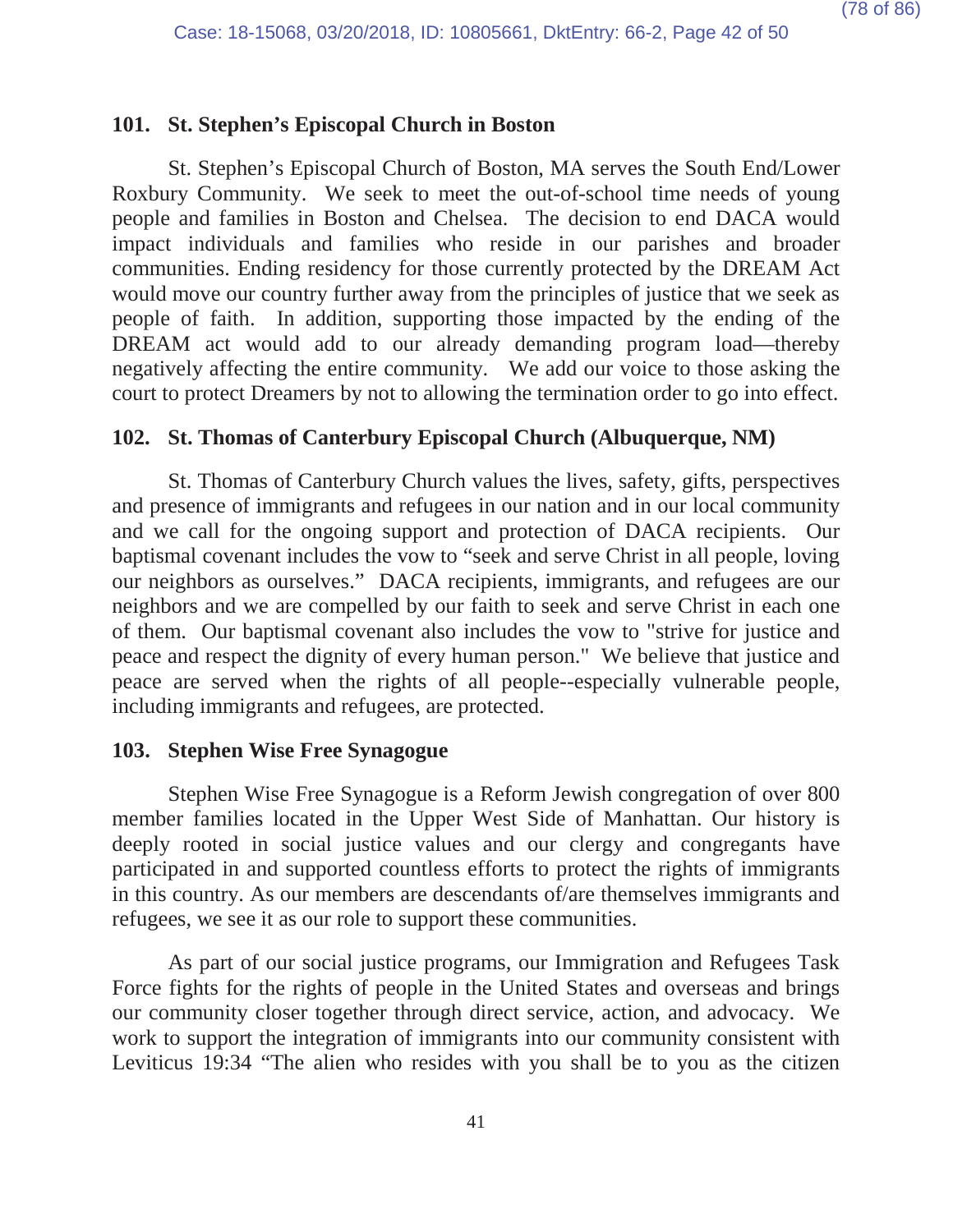among you; you shall love the alien as yourself, for you were aliens in the land of Egypt: I am the Lord your God."

### **104. T'ruah: The Rabbinic Call for Human Rights**

T'ruah: The Rabbinic Call for Human Rights is a network of 1,800 rabbis and cantors from all streams of Judaism that, together with the Jewish community, act on the Jewish imperative to respect and advance the human rights of all people. Grounded in Torah and our Jewish historical experience and guided by the Universal Declaration of Human Rights, we call upon Jews to assert Jewish values by raising our voices and taking concrete steps to protect and expand human rights in North America, Israel, and the occupied Palestinian territories. T'ruah's support of DACA is based in Jewish tradition and history. The Torah teaches the obligation to love the immigrant, just as God loves and cares for the immigrant: "The ger (immigrant) who sojourns with you shall be like a citizen unto you, and you shall love this person as yourself, for you were gerim in the land of Egypt. I am Adonai, your God." (Leviticus 19:34) The ancient rabbis taught that the city of Sodom was considered the epitome of evil because the residents made laws prohibiting kindness to strangers. In addition, within the Jewish community, many families are alive today because of the relatively open immigration policies of the late 19th and early 20th centuries. And too many Jews died after being trapped in Europe when the borders closed in 1924. We understand the cruelty of forcing Dreamers back to the countries where they were born, but in many cases have never lived, and where—in some cases—their lives will be in danger.

#### **105. Temple Israel of Hollywood (CA)**

Temple Israel of Hollywood, Los Angeles was founded upon a dedication to social justice, through both thought and action. Leading Jewish thinkers, including Rabbis Mordechai Kaplan, Leo Baeck and Stephen S. Wise, gave sermons here about important social issues. In 1965, the Reverend Dr. Martin Luther King Jr. spoke movingly from the Temple's pulpit about segregation, poverty, freedom, and human dignity. Ten years later, at the end of the Vietnam War, Bob Dylan sang "Blowin' in the Wind" at a Temple seder. In keeping with this tradition and commitment to social justice, we are inspired to add our voice of support to this amicus brief.

## **106. Temple Israel of the City of New York**

Temple Israel of the City of New York, founded in 1870, is a Reform Jewish synagogue that welcomes all who choose to worship, study and celebrate within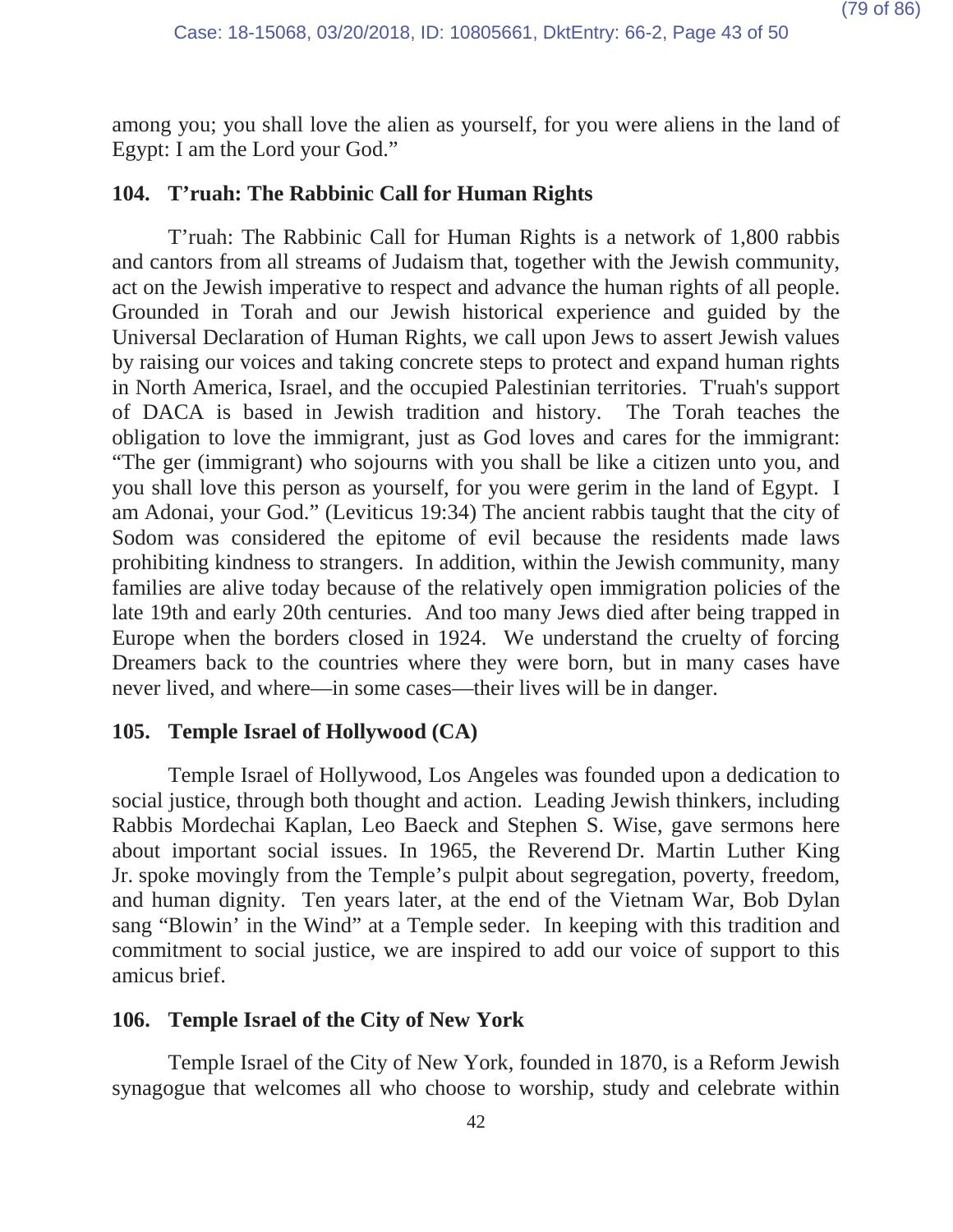the Jewish community. Located on the Upper East Side on 75th street between Park and Lexington Avenues, we are a dynamic, inclusive neighborhood community. As a family of families, we are committed to building a diverse and inclusive congregation united by humanitarian values as expressed in our Jewish religious, educational, justice and social activities, and through these activities to create a rich, vibrant Judaism that enriches the lives of our congregants and responds to the demands of modern life.

Temple Israel of the City of New York stands on core Jewish values that affirm life and freedoms. Our people have been immigrants and refugees in need of aid from our ancestral days to now, and across our world history one of the greatest homes we have ever found is the United States of America. It is important to us that we keep America open as a land of opportunity for immigrants and refugees as it has been a promised land for so many. With that, to take away this great land of freedom from someone who has grown up in this country, is at home in this country, would be shameful and un-American; it goes against what makes America great, and to go back on this promise already made makes it even worse. The Torah tells us 36 times to aid the plight of the immigrant. Taking away the hand DACA has already extended is detrimental to our neighborhood, our New York City, our state, and country. We would see it reinstated immediately.

## **107. Temple Sinai (Washington, DC)**

Temple Sinai is one of the largest Reform Jewish congregations in the Washington, DC area. Organized in 1951, the congregation has over 1,200 member families. The Temple Sinai community offers a great breadth of opportunities for participating in worship, programs, and services for all ages, as well as a remarkable Religious education program and NAEYC-accredited Nursery School. The temple's mission statement and core values incorporate the primary reasons members belong to Temple Sinai – ritual observance, Jewish education, tikkun olam (repairing the world), belonging to a Jewish community and concern for Israel as a Jewish homeland. Temple Sinai has a distinguished tradition in each of these areas, with our particular focus through the lens of Reform Judaism.

Temple Sinai is committed to working on immigration issues in our country. Our own Jewish history of displacement as well as the Biblical injunction to "welcome the stranger" guide us in our work to welcome refugees, support those facing deportation, and strongly oppose the suspension of DACA.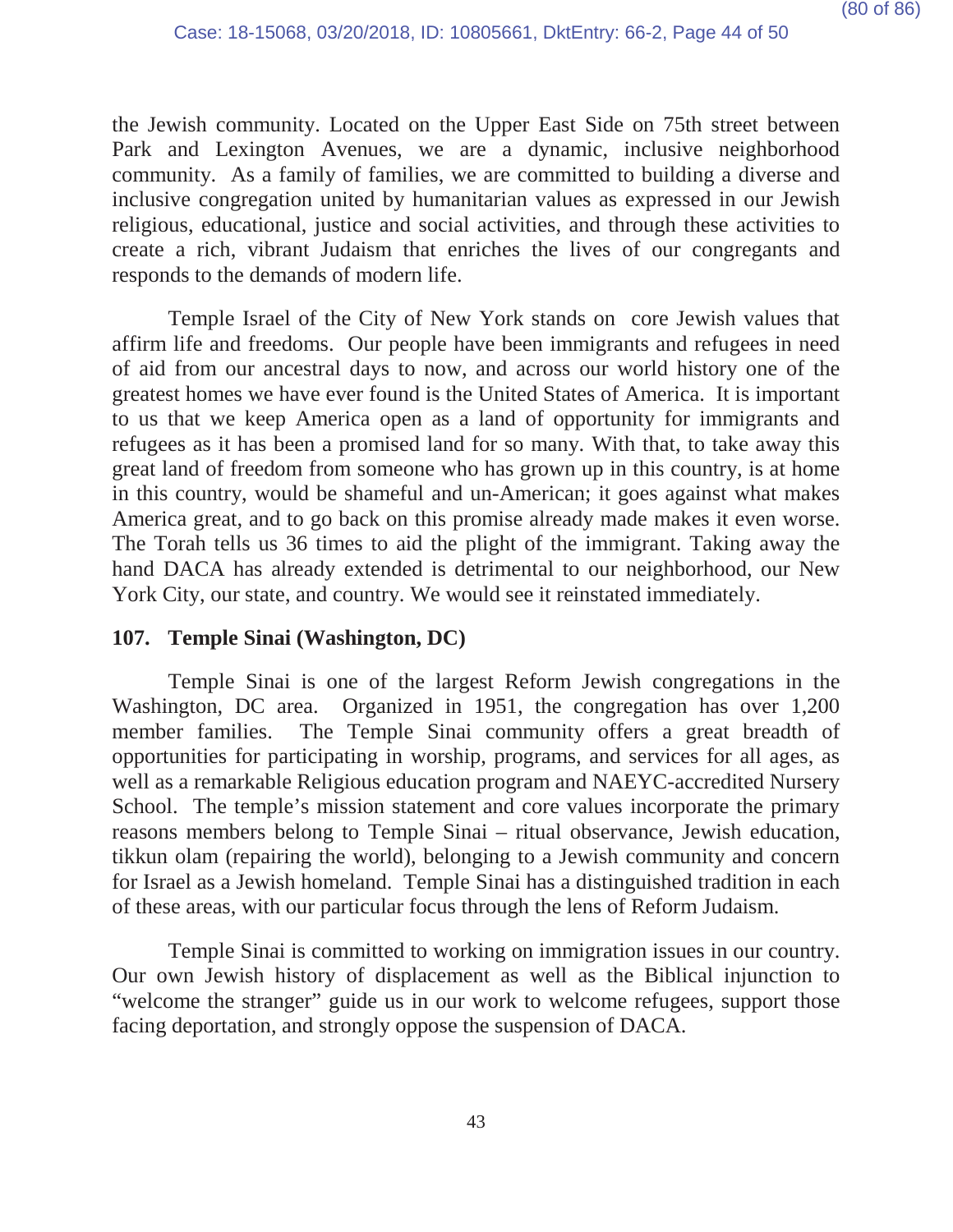#### **108. Town and Village Synagogue, New York, New York**

Town and Village Synagogue is an egalitarian, traditional synagogue, affiliated with the Conservative Movement. Located in lower Manhattan, NYC, T&V welcomes all people to share in its activities irrespective of gender, sexual orientation, race, ethnicity or religion. In its strategic plan T&V identifies as one of its "Core Values" Gemilut Hasadim (loving kindness) "caring for one another; committed to social justice and Tikkun Olam (social responsibility); engaged with our local and global communities for the betterment of all." It is joining in this Amicus to fulfill the Biblical precept that there be "one law for the citizen and for the stranger who dwells among you" (Exodus 12:49).

T&V oppose changes to the DACA program that will affect those brought here as children, some of whom are still attending school or higher education, or currently work here and who have known no other home than the United States. If DACA were to be terminated, these young people -- Americans in every respect but citizenship -- could be deported to dangerous countries they have never known, separated from their families, and forced to survive alone, many without even knowing the language. Members of the synagogue have attended workshops to help immigrants get their affairs in order should they face sudden arrest or deportation orders, as immigration policies are summarily changed.

#### **109. Trinity Church Wall Street**

Trinity Church Wall Street is a vibrant and growing Episcopal parish in Lower Manhattan. Guided by our core values of faith, integrity, inclusiveness, compassion, social justice and stewardship, Trinity's mission is to build our neighborhood, train leaders of Christian communities for the future, and help our partners become financially sustainable to support their ministries. Trinity is committed to serving the most vulnerable in our neighborhood and to advocating for justice on behalf of those whose voices are not heard, including immigrants and "Dreamers." We support fairness and safety for immigrants, whose contributions are essential to our city and our nation, and in that spirit, we oppose the termination of DACA.

We are concerned that ending DACA will mean that vulnerable people in our communities will be deported to countries they have little experience of, leaving dependent family members here; will lead them to live outside of the legal protections of New York City out of fear for their own safety; and will cause them to avoid the police, hospitals, schools, and other services designed for individual and public safety. Furthermore, the repeal of DACA is a turning back of policy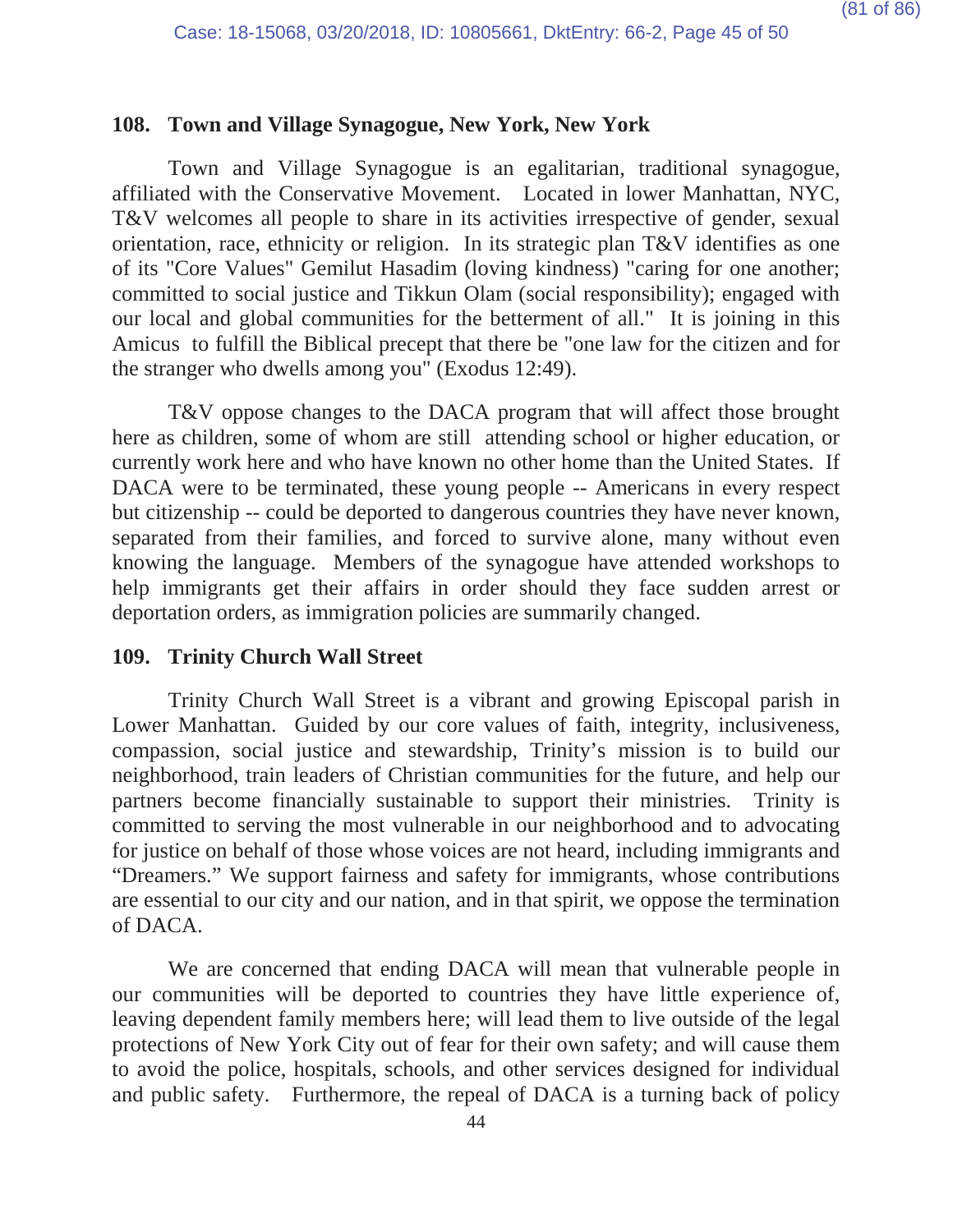that asked undocumented people to register with the government in return for a protected status. The fact that such registration is being used to target and deport them is a profound betrayal of trust by the U.S. government that should give pause to any immigrant to this country of immigrants.

- **110. Union for Reform Judaism, including the Reform Jewish Voice of New York State**
- **111. Central Conference of American Rabbis**
- **112. Women of Reform Judaism**
- **113. Congregation B'nai Israel of Sacramento, CA**

The Union for Reform Judaism, whose 900 congregations across North America include 1.5 million Reform Jews, the Central Conference of American Rabbis (CCAR), whose membership includes more than 2000 Reform rabbis, Women of Reform Judaism that represents more than 65,000 women in nearly 500 women's groups in North America and around the world, and Congregation B'nai Israel of Sacramento, CA that has declared itself a sanctuary congregation come to this issue inspired by Jewish tradition that demands of us concern for the stranger in our midst.

# **114. Unitarian Universalist Mass Action Network**

Unitarian Universalist Mass Action Network is a state action network that works in coalition with interfaith partners and organizations led by those who are directly affected by injustice. Our mission is to organize and mobilize Unitarian Universalists to confront oppression. It is through our social justice work that we live our values and principles that define our faith. One manifestation of oppression in which we deeply engage is immigrant rights. The level of cruelty, ignorance and hateful attacks perpetrated on immigrant communities is an offensive affront to human values. We are dedicated to confronting these attacks on families and the safety of our communities through building resistance networks. We support the DACA program and DACA recipients as part of our overall support for all immigrants. All families deserve the right remain together. Young people who have grown up in the US, were educated in our school systems and are integral members of our communities deserve to have a pathway to a legal status that allows them to work and obtain a post-secondary education. UU Mass Action works closely with many young leaders who have DACA status. Their families and friends are here and the only country they know is the US. Deporting these young people to a country where they typically know no one puts their lives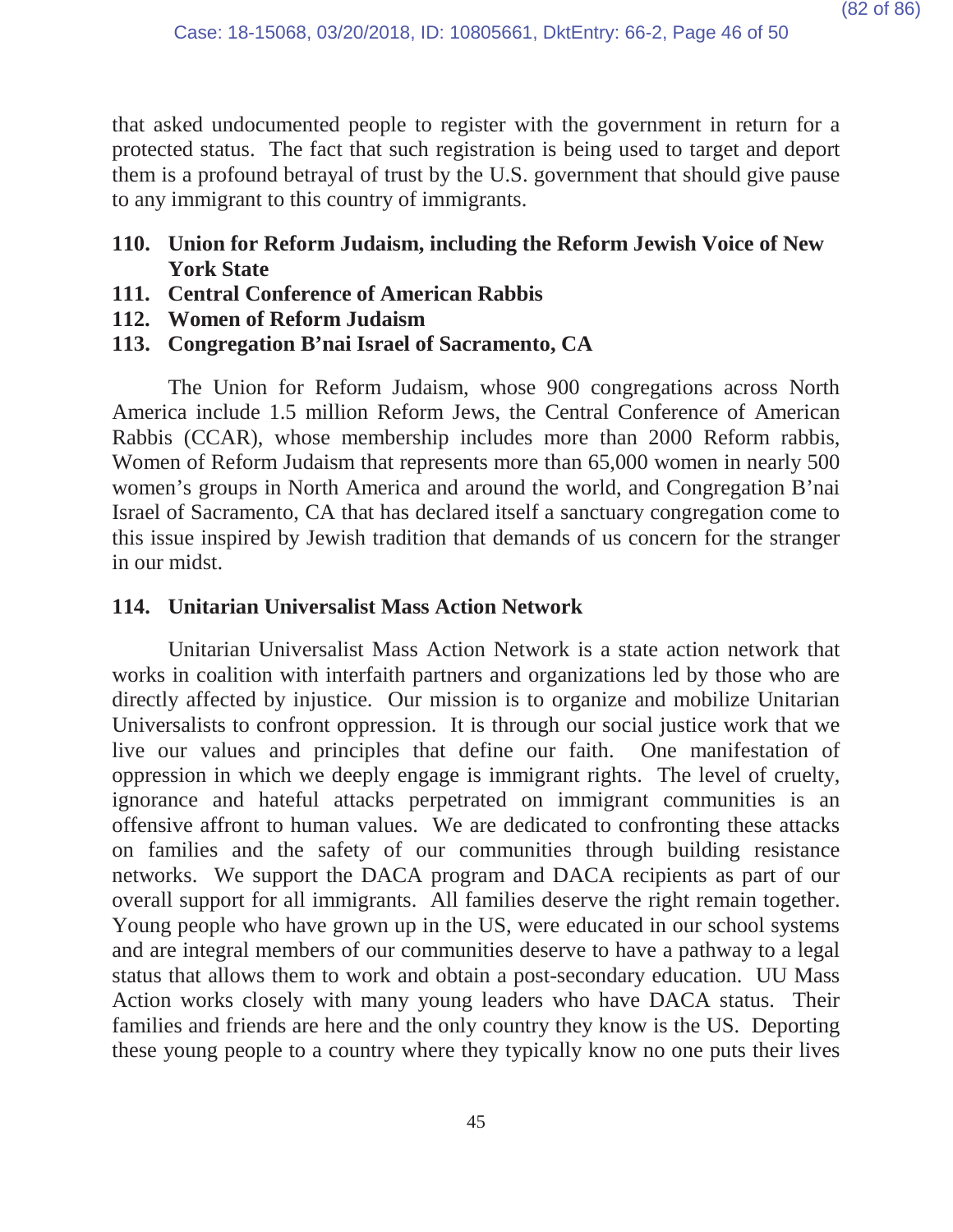in danger. Tearing families apart and endangering lives is immoral. We will not remain silent and allow this to occur.

## **115. United Methodist Women**

United Methodist Women is one of the largest Protestant denominational faith organizations for women with approximately 800,000 members whose mission is fostering spiritual growth, developing leaders and advocating for justice. Our work includes service to women, children and youth in marginalized communities in the United States and support for such work around the world.

The US immigration system is broken. United Methodist Women has been working for reform for decades. Irregular migration status is not a crime, and should not be met with demonization, detention and deportation. DACA holders present particular urgency, as these young people do not remember any other country and are already leaders making important contributions in the US, including in our organization. We continue to work for broad immigration reform that includes regularization of status for millions of irregular migrants who have long-term residency in the US. Until that reform, we urge the protection of all migrants and their families through temporary status programs.

## **116. University Christian Ministry at Northwestern University**

UCM is a campus ministry of Northwestern undergraduate and graduate students who try to make faith relevant in daily life. UCM is an honest, safe, and inclusive community following the example of Jesus. We embrace openness, strive to love God, and serve others to the best of our ability. In keeping with those values, we welcome Northwestern students into our community regardless of immigration status, and believe that the termination of DACA without an adequate replacement would be a senseless injustice.

## **117. Visitation BVM Church in Philadelphia, Pennsylvania**

Visitation BVM is a multicultural Catholic parish located in the Kensington section of North Philadelphia. The majority of our parishioners come from Puerto Rico, the Dominican Republic, México, Honduras, Ecuador and Vietnam. Our mission is to preach Good News to an immigrant community who often struggle in their day to day living situations. These challenges have only increased over the past year as some of our members have been detained or deported.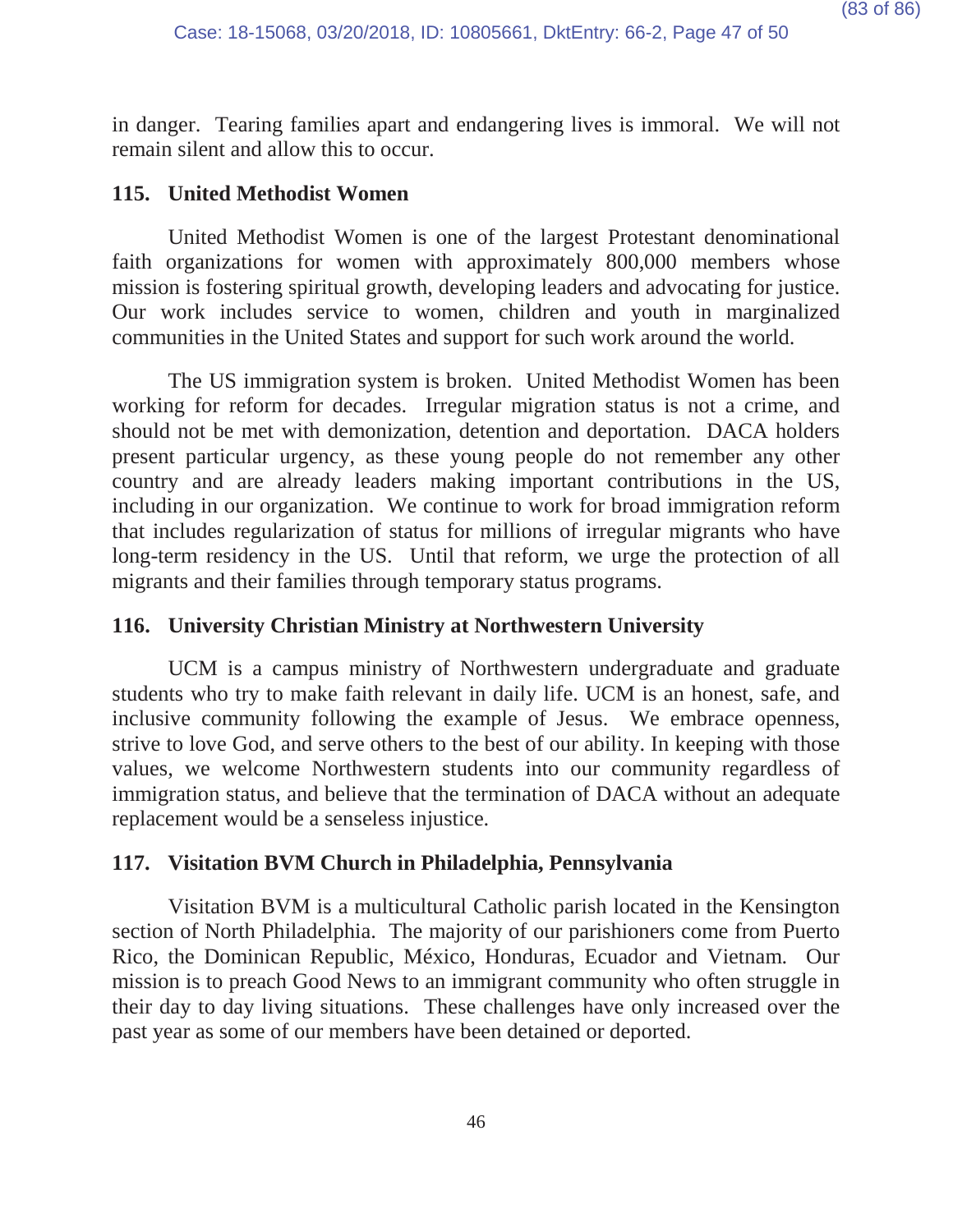Many of our young adults are protected by DACA, including our Pastoral Outreach Assistant. These young people call the United States their home. Some have little to no memory of the countries where they were born. They are in college or working as they strive to become productive members of society. These Dreamers are nervous about their future and want to make their families and their lives here in the U.S. - the country they call home.

Our church is a member of the New Sanctuary Movement and we were very involved in the sanctuary effort of Angela Navarro two years ago. We provided spiritual and material support to her and her family over the months she was in sanctuary. The Archdiocese of Philadelphia does not allow Catholic Churches to offer sanctuary so we collaborated with a neighboring Presbyterian Church. Our institution has not directly been the target of ICE raids but they have taken place in the neighborhood.

## **118. West End Synagogue (New York City)**

West End Synagogue is a Reconstructionist congregation, affiliated with the Reconstructionist Movement. Located on the Upper West Side of Manhattan, NYC, West End Synagogue is a diverse group of individuals and families committed to exploring Jewish life and creating an intellectually challenging, spiritually vibrant, and mutually supportive community. Utilizing the principles of Reconstructionist Judaism, we celebrate the richness and diversity of Jewish tradition through study, prayer, meditation, music and tikkun olam, or acts of repairing the world.

West End Synagogue opposes changes to the DACA program that will affect those brought here as children. Many of these children are attending school, pursuing higher education, or working here and have known no other home than the United States. If DACA were to be terminated, these young people— Americans in every respect but citizenship -- could be deported to dangerous countries they have never known. They would be separated from their families, and forced to survive alone, many without even knowing the language. As immigrants, or children and grandchildren of immigrants who fled oppression, we are particularly sensitive to the situation of these young people who call the United States home. According to the Torah, "You shall treat the stranger as your own." Maintaining the DACA program is a critical step in this direction.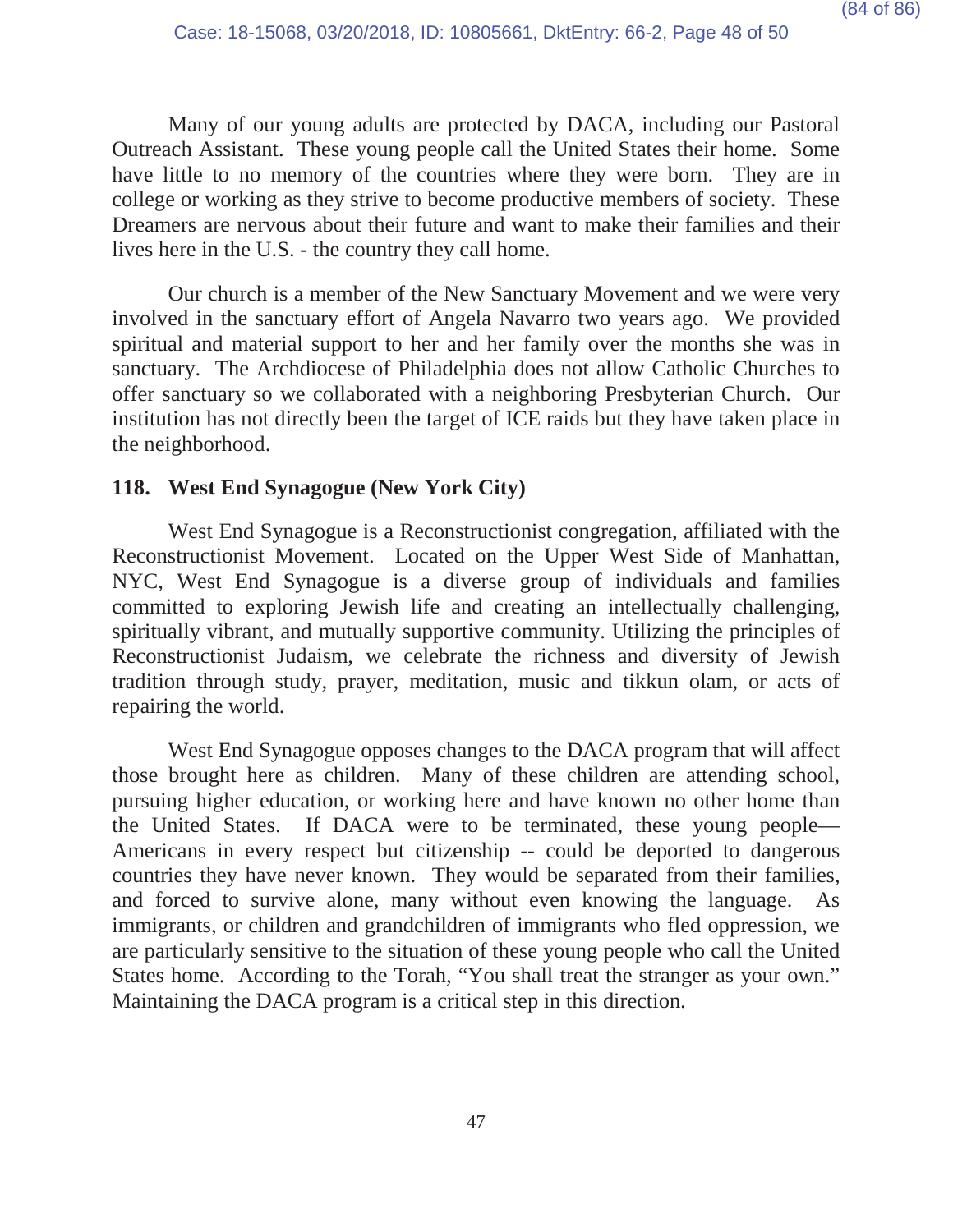## **119. Westminster Presbyterian Church of Santa Fé**

Our congregation is fully inclusive and affirming of all people regardless of nationality, immigration status, ethnicity, social status or gender and sexual orientation, and a member of the Presbytery of Santa Fé and the Presbyterian Church (USA). Our denomination has consistently and historically expressed support for the values, safety, gifts, and perspective for immigrants of all nations, and has also called for the ongoing support and protection of DACA recipients. By signing on to the Amicus Brief, we reiterate our belief that justice and peace are served when the rights of all people—especially vulnerable people, including immigrants and refugees, are protected.